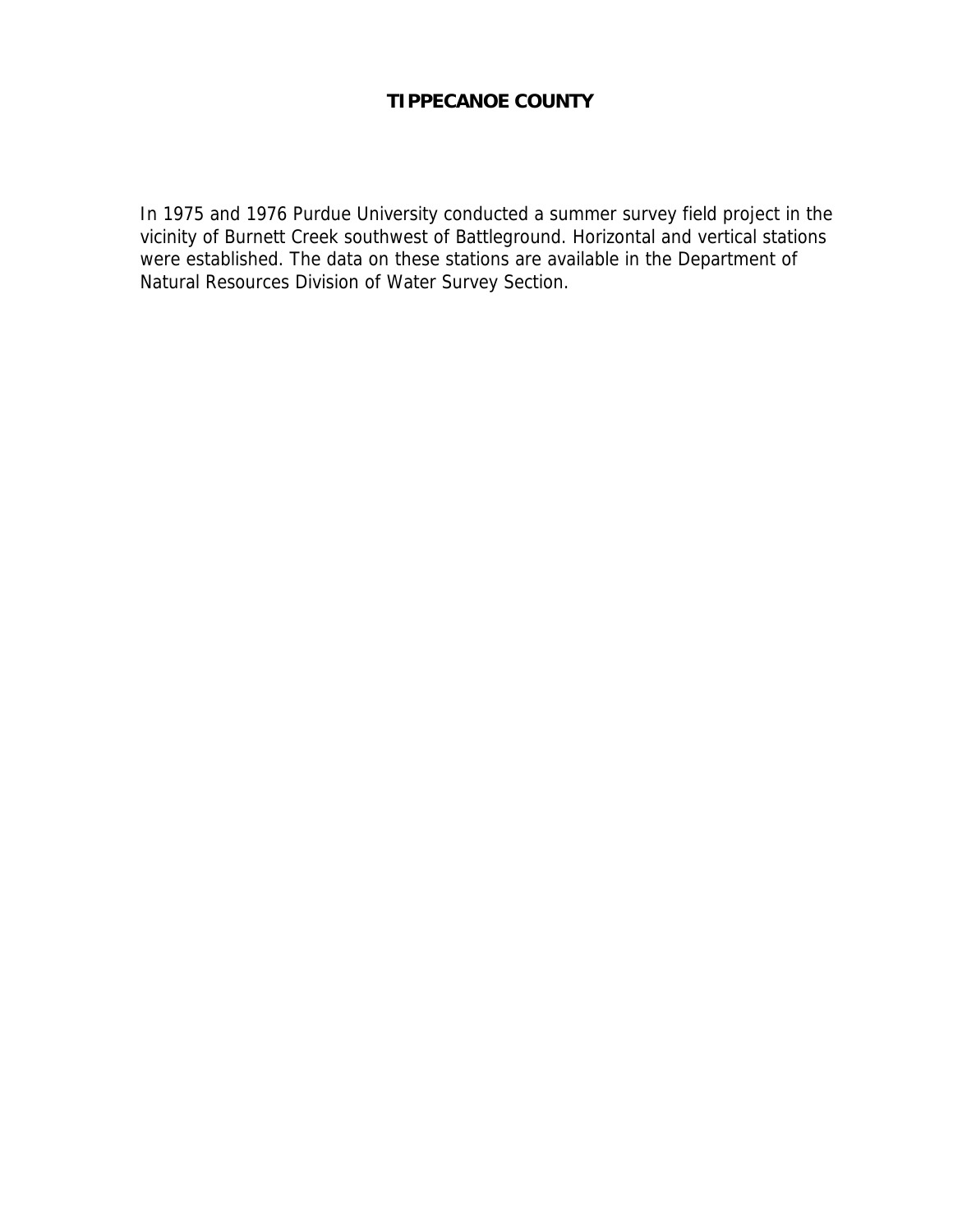# IFC&WRC TBM WR 36

In Tippecanoe County, Lafayette East Quad., in the Center of Sec. 23, T. 23 N., R. 4 W.,  $2^{nd}$  P.M.; at Lafayette; 1.5 miles east along a blacktop and gravel road from the Brown Rubber Company Plant at the U.S. Highway 52 by-pass around Lafayette, 0.4 mile east of a cross road at a right angle turn in the gravel road with tangents north and west, about 20 feet south of the extended centerline of the road west, about 12 feet east of the extended centerline of the road north; the top of an iron post embedded in the top of a square concrete post.

Not recovered June 22, 1962 Book 559

679.721 feet NGVD 1929

# IFC&WRC TBM LAF 2

In Tippecanoe County, Lafayette East Quad., in the SW 1/4 of Sec. 13, T. 23 N., R. 4 W.,  $2^{nd}$  P.M.; about 0.5 mile northeast of Lafayette; reached from the Brown Rubber Company Plant at the U.S. Highway 52 by-pass around Lafayette by going 1.0 mile east (along 0A East Road) to a cross road (2A East Road), thence 1.4 miles north and northeast to the (2A East Road bridge) across Wildcat Creek, thence 0.7 mile south and east (along 3 East Road and then 1B North Road) to a cemetery; set in the south side of a 20-inch Walnut tree, 58 feet west of the southeast corner of the cemetery, 28 feet north of the centerline of the gravel road, 0.2 foot above the ground; an 80 penny spike.

Not recovered June 22, 1962 Book 559 604.729 feet NGVD 1929

# IFC&WRC TBM LAF 4

In Tippecanoe County, Lafayette East Quad., in the NW 1/4 of Sec. 18, T. 23 N., R. 3 W., 2<sup>nd</sup> P.M.; about 1.5 miles east-northeast of Lafayette; reached from the Brown Rubber Company Plant at the U.S. Highway 52 by-pass around Lafayette by going 1.0 mile east (along 0A East Road) to a cross road (2A East Road), thence 1.4 miles north and northeast to the (2A East Road bridge) across Wildcat Creek, thence 2.0 miles south and east (along 3 East Road and then 1B North Road) a gravel road along the north side of Wildcat Creek; set on the south headwall of a 5 x 10 foot box culvert, 12 feet south of the centerline of the gravel road, 3 feet above the road; a chiseled triangle.

558.987 feet NGVD 1929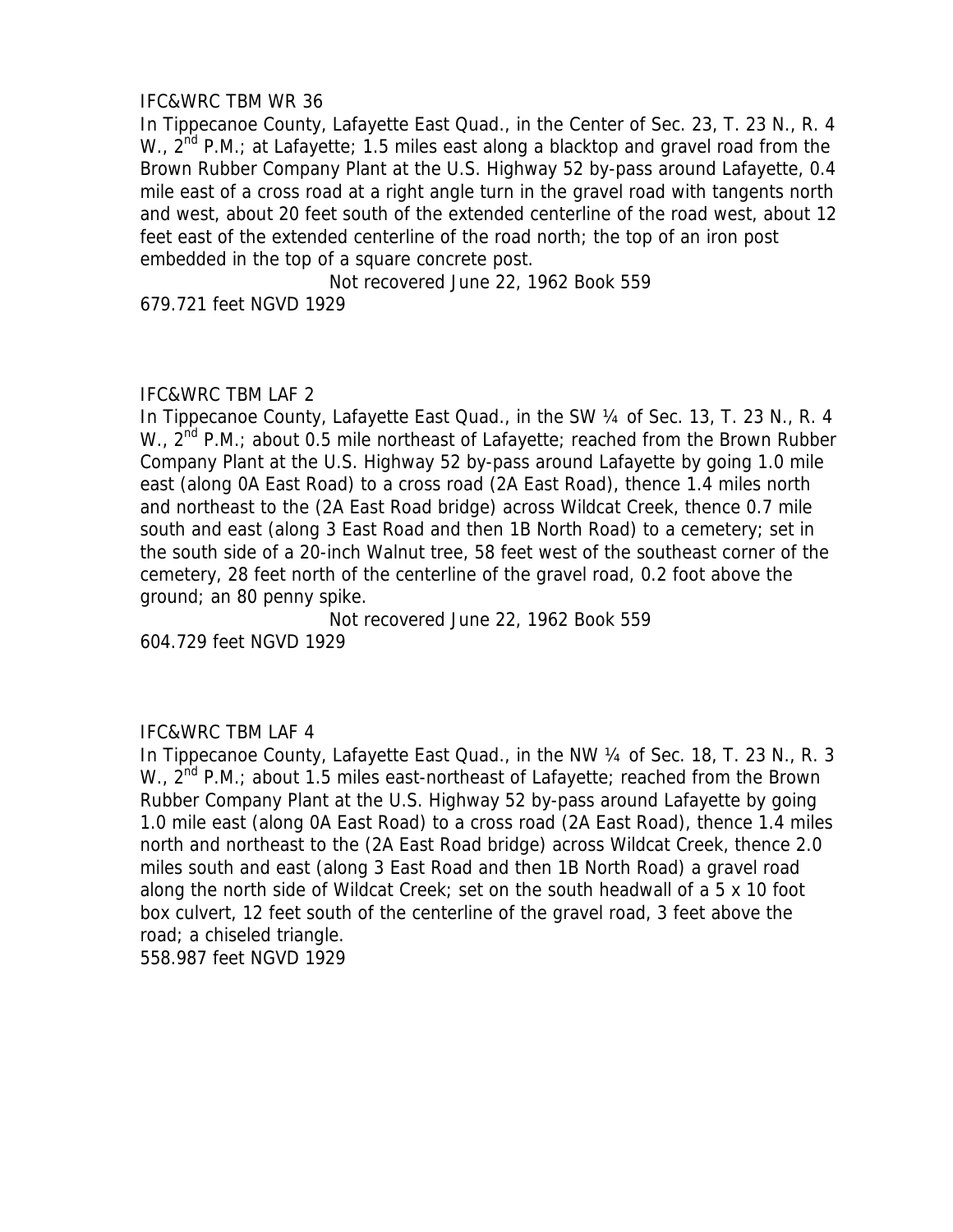#### IFC&WRC TBM LAF 10

In Tippecanoe County, Lafayette East Quad., in the SW 1/4 of Sec. 16, T. 23 N., R. 3 W.,  $2^{nd}$  P.M.; about 1.0 miles northwest of Monitor; 0.65 mile west along 1 North Road from its intersection with 6 B East Road, 0.1 mile west of a red barn at the Kerkhof red brick farm home on the south side of the road; set on the north 15-foot headwall of a culvert, on the east end of the headwall, 4 feet below the road; a chiseled triangle.

Not recovered June 22, 1962 Book 659, page 70 646.305 feet NGVD 1929

#### IFC&WRC TBM LAF 7

In Tippecanoe County, Lafayette East Quad., in the NE 1/4 of Sec. 19, T. 23 N., R. 3 W.,  $2^{nd}$  P.M.; about 1.0 mile east of Lafayette; about 0.7 mile west along 1 North Road from the 1 North Road steel truss bridge over South Fork Wildcat Creek, at a right angle bend in the road with tangents south and east; set on the east end of the south headwall of a 24 inch culvert, 40 feet south of a 100-foot drop to South Fork Wildcat Creek, about 200 feet east of the bend in the road (4 A East Road), 10 feet south of the centerline of 1 North Road, 0.5 foot above the road; a chiseled triangle.

Not recovered June 22, 1962

662.023 feet NGVD 1929

#### USC&GS BM Y 89, 1946

In Tippecanoe County, Lafayette West Quad., in the NE 1/4 of Sec. 32, T. 23 N., R. 4 W.,  $2^{nd}$  P.M.; at Lafayette; 1.2 miles south along (State Road 43)  $4^{th}$  Street from the courthouse at Lafayette; set in the top of a concrete post projecting 4 inches above the ground, 218 feet south of the centerline of Montefiore Street, 74 feet south of P.S.C. of I. pole 31-107 L 13-1B, 27.5 feet east of the centerline of (State Road 43) 4<sup>th</sup> Street, 24 feet northwest of a twin pronged Walnut tree, 10.5 feet south of the center line of a driveway, about 1 foot higher than (State Road 43)  $4<sup>th</sup>$  Street; a U.S. Coast and Geodetic Survey bronze disk, stamped "Y 89 1946". 647.751 feet NGVD 1929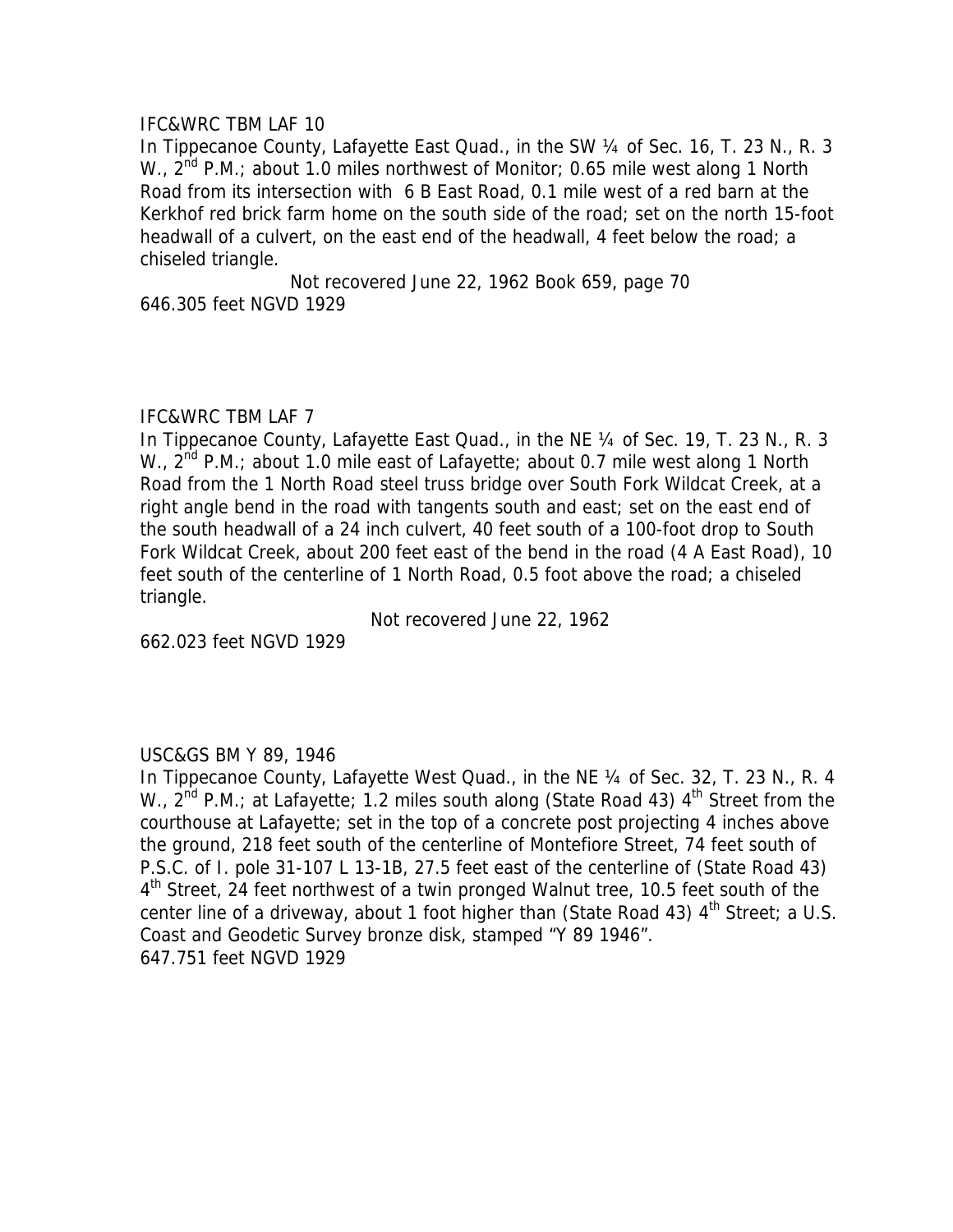### USC&GS BM N 87, 1946

In Tippecanoe County, Lafayette West Quad., in the SE 1/4 of Sec. 29, T. 23 N., R. 4 W.,  $2^{nd}$  P.M.; at Lafayette; 0.9 mile south along (State Road 43)  $4^{th}$  Street from the courthouse at Lafayette, at the intersection of Owen Street; set in the top of a concrete post projecting 5 inches above the ground, 125 feet west of the center line of (State Road 43)  $4<sup>th</sup>$  Street, 37 feet east of the centerline of an alley, 23 feet south of the centerline of Owen Street, 30 feet east of a pole #31-036, 1.5 feet north of the north edge of the concrete sidewalk, about 1.0 foot higher than the street; a U.S. Coast and Geodetic Survey bronze disk, stamped "N 87 1946". 659.656 feet NGVD 1929

### IFC&WRC BM TIP 7, 1956

In Tippecanoe County, Lafayette West Quad., in the SW ¼ of Sec. 20, T. 23 N., R. 4 W.,  $2^{nd}$  P.M.; at Lafayette; at the New York, Chicago and St. Louis Railroad Bridge over the Wabash River; set in the top of the south end of the east abutment, 167 yards west of the New York, Chicago and St. Louis Railroad station, 12 feet south of the south rail, 2 feet east of the west face of the east abutment, 0.7 foot below the top of rail; a Indiana Flood Control and Water Resources Commission bronze bench mark tablet, stamped "TIP 7 1956".

DESTROYED 10/25/82 (NEYER)

542.191 feet NGVD 1929

# ISHC BM TIPP C 4

In Tippecanoe County, Lafayette West Quad., in the SW ¼ of Sec. 20, T. 23 N., R. 4 W., 2<sup>nd</sup> P.M.; at West Lafayette; at the State Street (State Roads 26 and 43) Bridge over the Wabash River; set in the top of the northeast corner of the west abutment, 40 feet east of the west end of the bridge, 32 feet north of the centerline of the highway, 0.6 foot above the highway; a Indiana State Highway Commission bronze tablet, stamped "TIPP C 4".

548.347 feet NGVD 1929

# USGS BM TTS 228

In Tippecanoe County, Lafayette West Quad., in the SW ¼ of Sec. 20, T. 23 N., R. 4 W.,  $2^{nd}$  P.M.; at West Lafayette; at the Brown Street Bridge over the Wabash River; set in the top of the south side of the west abutment, 12.6 feet south of the centerline of the street, 4.8 feet north of the south end of the abutment, 4 feet lower than the street; a U.S. Geological Survey bronze disk, stamped "GAGING STATION TTS 228". 538.004 feet NGVD 1929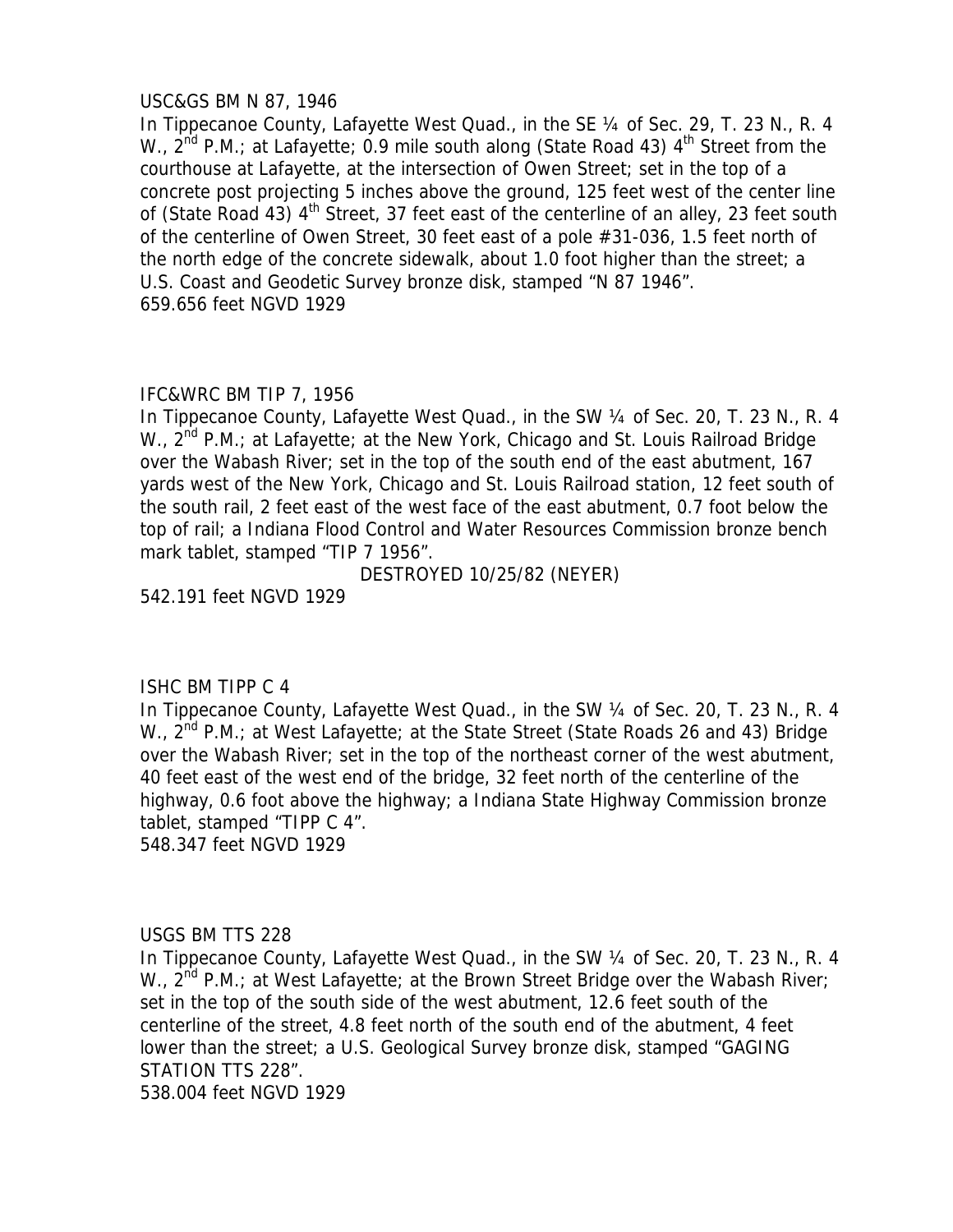### IGS BM 100

In Tippecanoe County, Lafayette West Quad., in the SW ¼ of Sec. 20, T. 23 N., R. 4 W.,  $2^{nd}$  P.M.; at West Lafayette; at the intersection of U.S. Highway 52 (State Street) and North Ellsworth Street, 0.4 mile west of the Brown Street bridge over the Wabash River, in the northwest quarter of the intersection; set in the top of a concrete post level with the sidewalk, 10.3 feet west of the west curb of North Ellsworth Street, 3.6 feet north of the north curb of State Street; a State Survey disk, stamped "100". 538.575 feet NGVD 1929

# USC&GS BM E 31, 1946

In Tippecanoe County, Lafayette West Quad., in the NE 1/4 of Sec. 23, T. 23 N., R. 5 W.,  $2^{nd}$  P.M.; about 0.5 mile west of West Lafayette; 2.9 miles west along the New York, Chicago and St. Louis Railroad from the station at Lafayette, 1.1 miles west of a road crossing at the Purdue University Airport, at the crossing of State Road 26; set in the top of a concrete post projecting 6 inches above the ground, 66 feet southeast of signal tower 216+9, 36 feet west of the west rail of the tracks, 36 feet southeast of the crossing warning sign; a U.S. Coast and Geodetic Survey bronze disk, stamped "E 31 1946". 646.567 feet NGVD 1929

# IFC&WRC TBM WC 8, 1961

In Tippecanoe County, Lafayette East Quad., in the NE 1/4 of Sec. 10, T. 23 N., R. 4 W., 2<sup>nd</sup> P.M.; about 1.0 miles northeast of Lafayette; 1.3 miles generally northeast along State Road 25 from its junction with U.S. Highway 52 By-pass in Lafayette to a north-south crossroad (2 East Road), thence 0.25 mile north to a right-angle turn east and a "T"-road southeast; set in the north side of a telephone pole which had been cut down and is protruding 4.5 feet above the ground, 37 feet east of the centerline of the road south at the center of the curve, 21 feet north of the centerline of the "T"-road southeast, 1.5 feet above ground; a railroad spike driven through an aluminum tag, stamped "TBM WC 8 1961". 534.344 feet NGVD 1929

# ISHC BM TIP C 24

In Tippecanoe County, Lafayette East Quad., in the SE 1/4 of Sec. 10, T. 23 N., R. 4 W.,  $2^{nd}$  P.M.; about 1.0 miles northeast of Lafayette; at the State Road 25 multi span concrete bridge over Wildcat Creek; set in the top of the northeast end of the northwest concrete guardrail base of the bridge, 21.0 feet northwest of the centerline of the highway, 1.0 foot above the highway, 0.3 foot southeast of the northwest face of the northwest concrete guardrail of the bridge, 0.2 foot northeast of the northeast face of the northwest concrete guardrail of the bridge; a Indiana State Highway Commission bench mark tablet, stamped "TIPP C 24". 548.324 feet NGVD 1929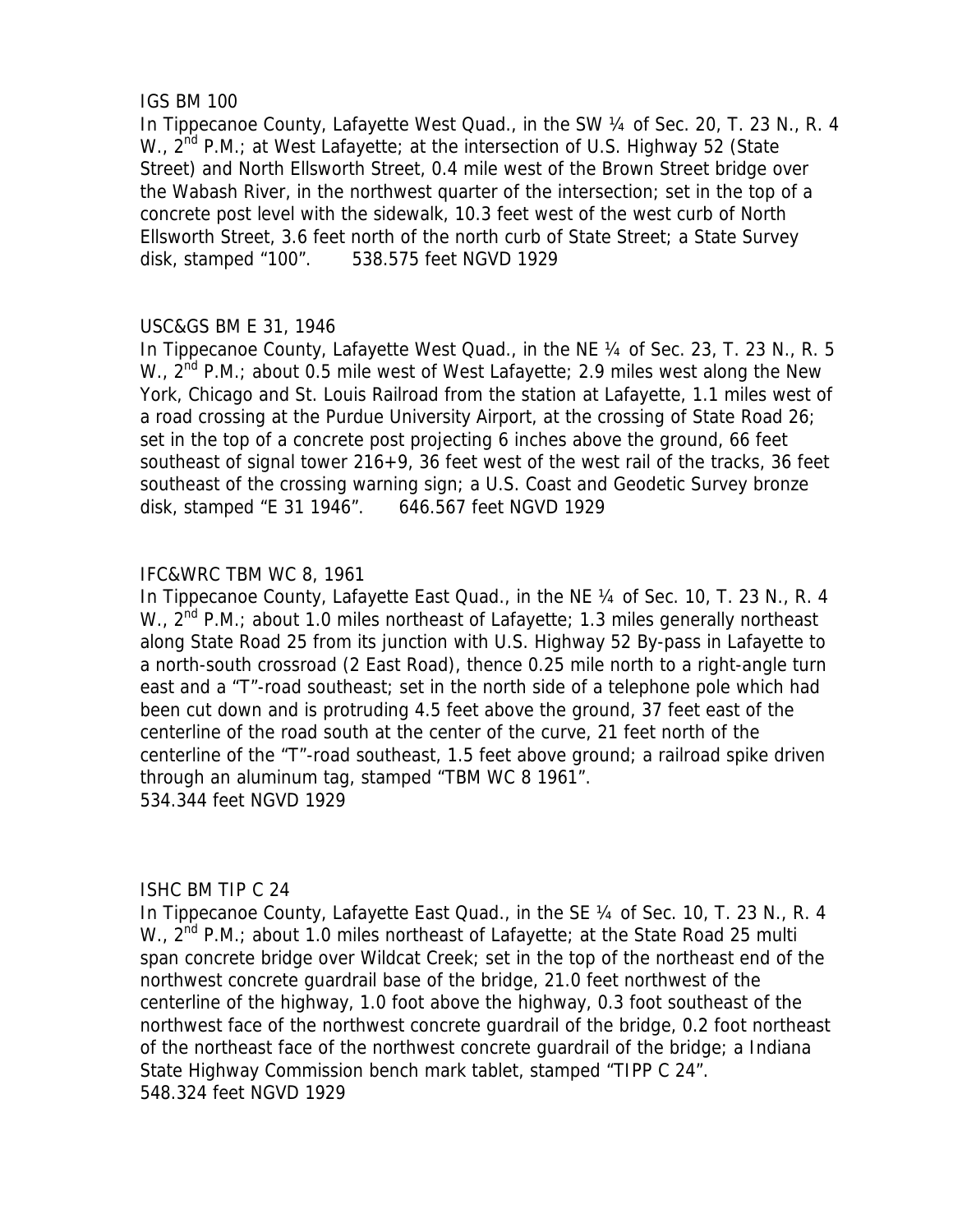### IFC&WRC TBM WC 7

In Tippecanoe County, Lafayette East Quad., in the SE 1/4 of Sec. 10, T. 23 N., R. 4 W.,  $2^{nd}$  P.M.; about 1.0 miles northeast of Lafayette; at the State Road 25 multi span concrete bridge over Wildcat Creek; set in top of the northeast end of the southeast concrete guardrail base of the bridge, 19.0 feet southeast of the centerline of the highway, 1.1 feet northwest of the northwest face of the southeast concrete and steel guardrail of the bridge 0.9 foot above the highway, 0.8 foot southwest of the northeast face of the southeast guardrail; a chiseled triangle. 548.337 feet NGVD 1929

### IFC&WRC TBM WC 6

In Tippecanoe County, Lafayette East Quad., in the SW 1/4 of Sec. 11, T. 23 N., R. 4 W.,  $2^{nd}$  P.M.; about 1.0 miles northeast of Lafayette; 1.3 miles generally northeast along State road 25 from its junction with U.S. Highway 52 By-pass in Lafayette to a north-south gravel crossroad (2 East Road), thence 0.35 mile generally south to a 10-foot concrete box culvert under the road, 350 feet south of the Wabash Railroad overpass over (2 East Road); set in the top of the east concrete headwall of the culvert, 10.0 feet east of the centerline of the road (2 East Road), 4.3 feet south of the north face of the east headwall, 1.7 feet above the road, 0.6 foot west of the east face of the east headwall; a chiseled triangle.

DESTROYED – new pipe culvert

558.971 feet NGVD 1929

# IFC&WRC TBM WC 5

In Tippecanoe County, Lafayette East Quad., in the NW 1/4 of Sec. 14, T. 23 N., R. 4 W.,  $2^{nd}$  P.M.; about 1.0 miles northeast of Lafayette; 1.3 miles generally northeast along State road 25 from its junction with U.S. Highway 52 By-pass in Lafayette to a north-south gravel crossroad (2 East Road), thence 0.9 mile generally south and east to the B. Sweet farm on the south side of the road (2 North Road); set in top of, near the center of the east concrete headwall of a 1.5 foot pipe culvert under the driveway leading to the south and a barn, 17.5 feet south of the centerline of the road (2 North Road), 10.0 feet east of the centerline of the driveway, 7.0 feet east of the centerline of the driveway, 7.0 feet north of the north face of a concrete fence corner post abutting the south face of the east headwall, 0.5 foot above the road; a chiseled triangle.

DESTROYED – new culvert

608.608 feet NGVD 1929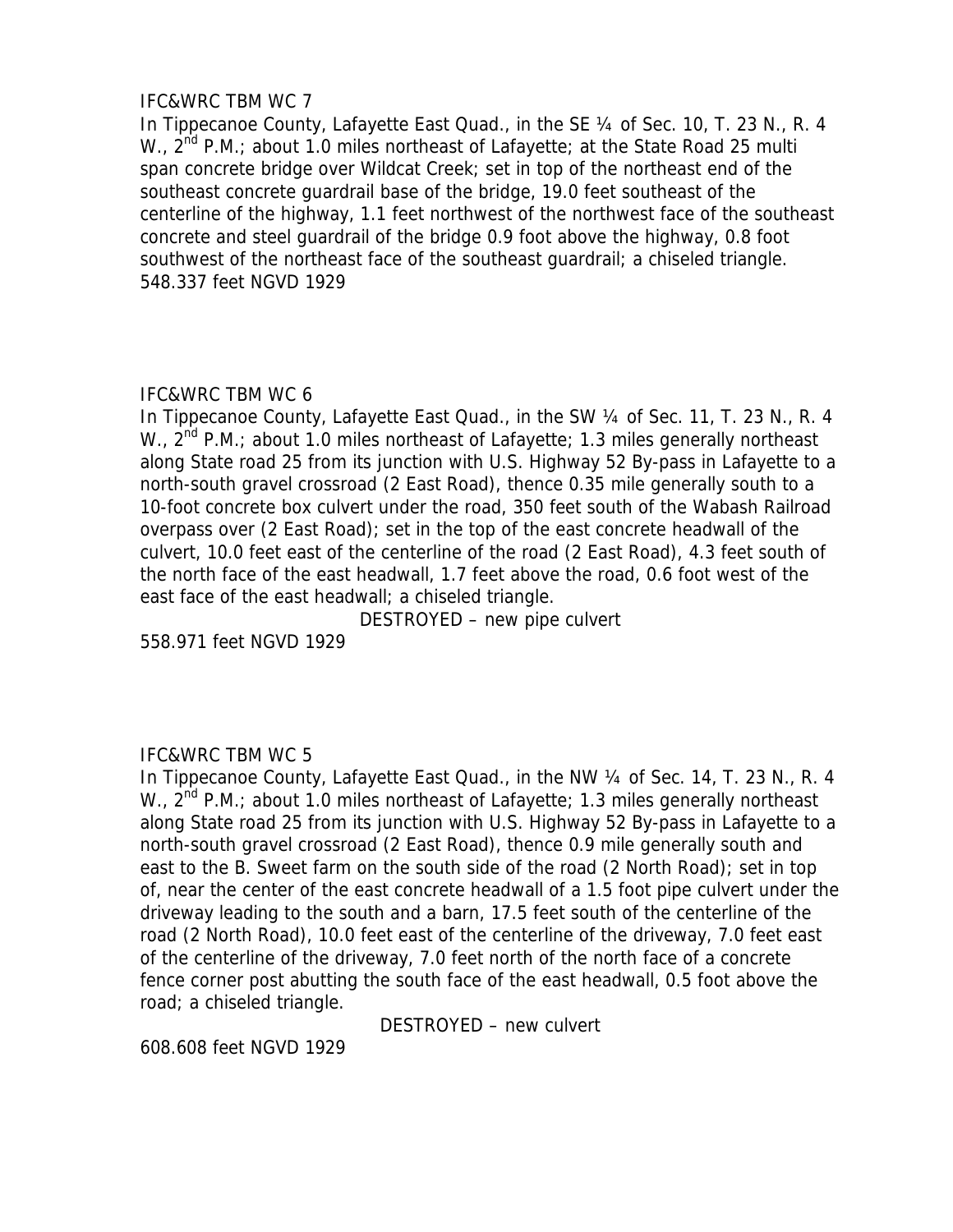# IFC&WRC TBM WC 4, 1961

In Tippecanoe County, Lafayette East Quad., in the SW 1/4 of Sec. 12, T. 23 N., R. 4 W.,  $2^{nd}$  P.M.; about 1.0 miles northeast of Lafayette; at the intersection of 2 North Road and 3 East Road, in the northeast 1/4 of the intersection; set in the west side of a wooden fence corner post, 21 feet north of the centerline of 2 North Road, 16.5 feet east of the centerline of 3 East Road, 6.5 feet northwest of a power pole painted "675/2", 1.0 foot above the ground; a railroad spike driven through an aluminum tag, stamped "TBM WC 4 1961". 675.994 feet NGVD 1929

### DNR BM TIP 27, 1985

In Tippecanoe County, Lafayette East Quad., in the NE 1/4 of Sec. 14, T. 23 N., R. 4 W.,  $2^{nd}$  P.M.; about 0.5 mile northeast of Lafayette; at the 2 A East Road (Eisenhower Road) bridge over Wildcat Creek; set in the top of the northeast concrete abutment of the bridge, 58.0 feet northwest of the centerline centerline "T" road intersection, 20.0 feet north of the centerline of 2 A East Road (Eisenhower Road), 10.3 feet east of the west end of the abutment, 1.75 feet west of the east end of the abutment, 0.7 foot south of the north face of the abutment, 0.6 foot north of the north face of the concrete bridge deck, about level with the north edge of the concrete bridge deck; a Indiana Department of Natural Resources control station tablet, stamped "TIP 27 1985

Third Order

562.02 feet NGVD 1929

# USGS RM #3 LAFAYETTE

In Tippecanoe County, Lafayette East Quad., in the NE 1/4 of Sec. 14, T. 23 N., R. 4 W.,  $2^{nd}$  P.M.; about 1.0 mile northeast of Lafayette; at the 2 A East Road two-span steel truss bridge over Wildcat Creek; set in top of the northwest stone wingwall of the bridge, 9.5 feet north of the centerline of the road, 2.3 feet north of the north face of the northwest end truss of the bridge, 0.9 foot below the top of the bridge floor, 0.5 foot west of the east face of the west stone bridge floor, 0.5 foot west of the east face of the west stone bridge seat, 0.35 foot southwest of the northeast face of the northwest wingwall; a U.S. Geological Survey bronze disk, stamped "US Geological Survey Flood Mark". 556.318 feet NGVD 1929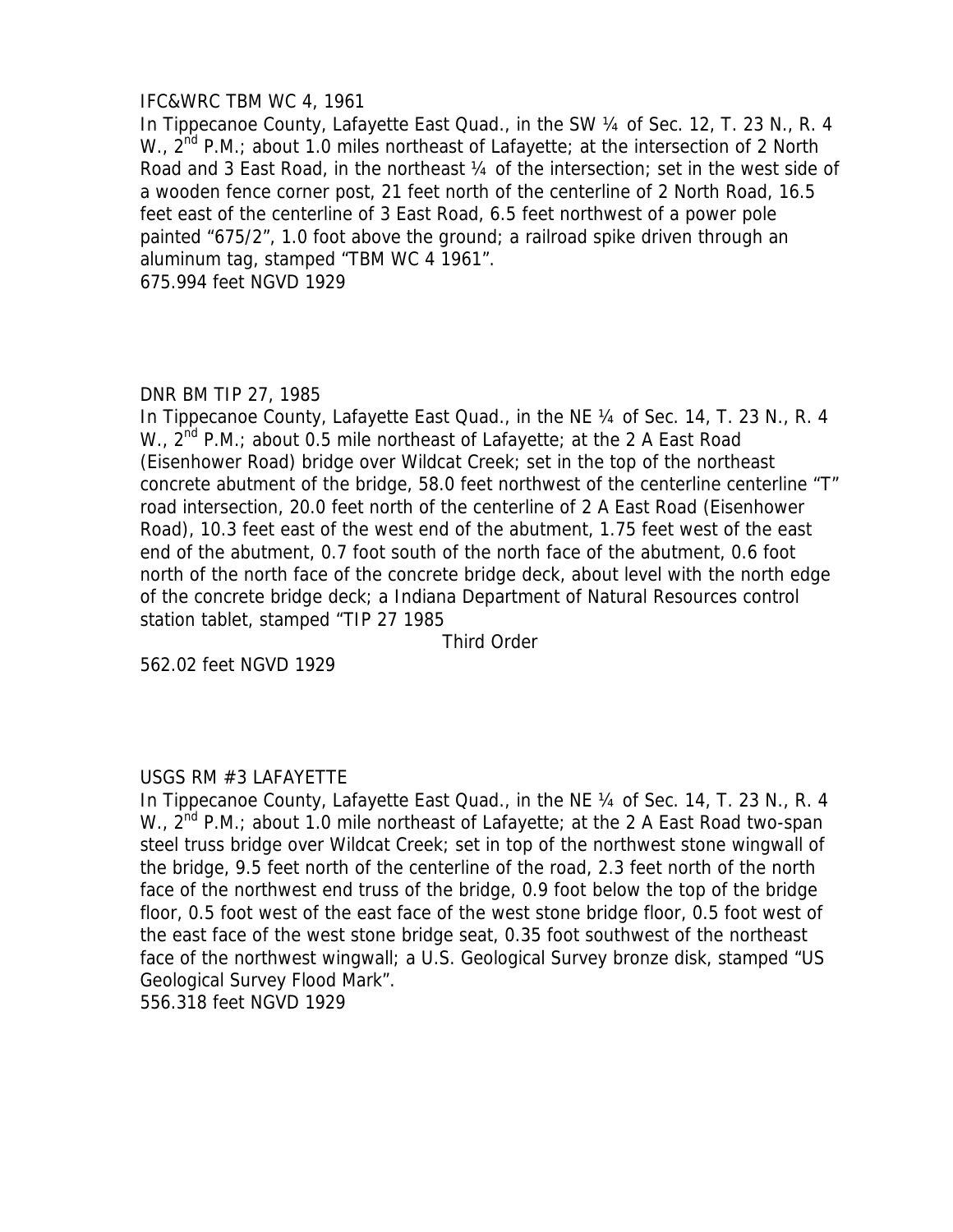# USGS RM #4 LAFAYETTE

In Tippecanoe County, Lafayette East Quad., in the NE 1/4 of Sec. 14, T. 23 N., R. 4 W.,  $2^{nd}$  P.M.; about 1.0 mile northeast of Lafayette; at the 2 A East Road two-span steel truss bridge over Wildcat Creek; set in top of the north end of the center pier of the bridge, 7.5 feet north of the centerline of the bridge road, 1.0 foot south of the north face of the pier, 0.9 foot north of the north face of the northwest end truss of the east span of the two-span bridge, 0.8 foot west of the east face of the pier, 0.3 foot east of the east face of the steel walkway leading to a U.S. Geological Survey gaging station house which is 2 feet north of the north face of the center pier; a U.S. Geological Survey bronze disk, stamped "US Geological Survey Flood Mark".

556.535 feet NGVD 1929

# SHCOI BM TIPP C 47

In Tippecanoe County, Lafayette East Quad., in the NW 1/4 of Sec. 14, T. 23 N., R. 4 W.,  $2^{nd}$  P.M.; about 0.5 mile northeast of Lafayette; at the I 65 (south bound) bridge over Wildcat Creek; set in the top of the southwest concrete abutment of the bridge, 24.0 feet southwest of the centerline of the south bound lanes, 9.7 feet southeast of the northwest end of the abutment, 1.5 feet northwest of the southeast face of the abutment, 0.9 foot southwest of the southwest face of the concrete guardrail of the bridge, 0.6 foot northeast of the southwest face of the abutment, 0.6 foot southwest of the northeast face of the abutment, about level with the road; a State Highway Commission of Indiana bench mark tablet, stamped TIPP C 47".

3<sup>rd</sup> Order

572.264 feet NGVD 1929

# IDOT BM TIPP C 75 R

In Tippecanoe County, Lafayette East Quad., in the NE 1/4 of Sec. 10, T. 23 N., R. 4 W.,  $2^{nd}$  P.M.; about 1.0 mile northeast of Lafayette; at the State Road 25 bridge over Wildcat Creek; set in the top of the northeast end of the northwest concrete guardrail of the bridge, 22.5 feet northwest of the centerline of the southwest bound lanes of State Road 25, 17.0 feet southwest of the northeast end of the guardrail, 2.7 feet above the concrete bridge deck, 0.4 foot southeast of the northwest face of the guardrail, 0.35 foot northwest of the southeast face of the guardrail; a Indiana Department of Transportation bench mark tablet, stamped TIPP C 75 R".

3rd Order

549.632 feet NGVD 1929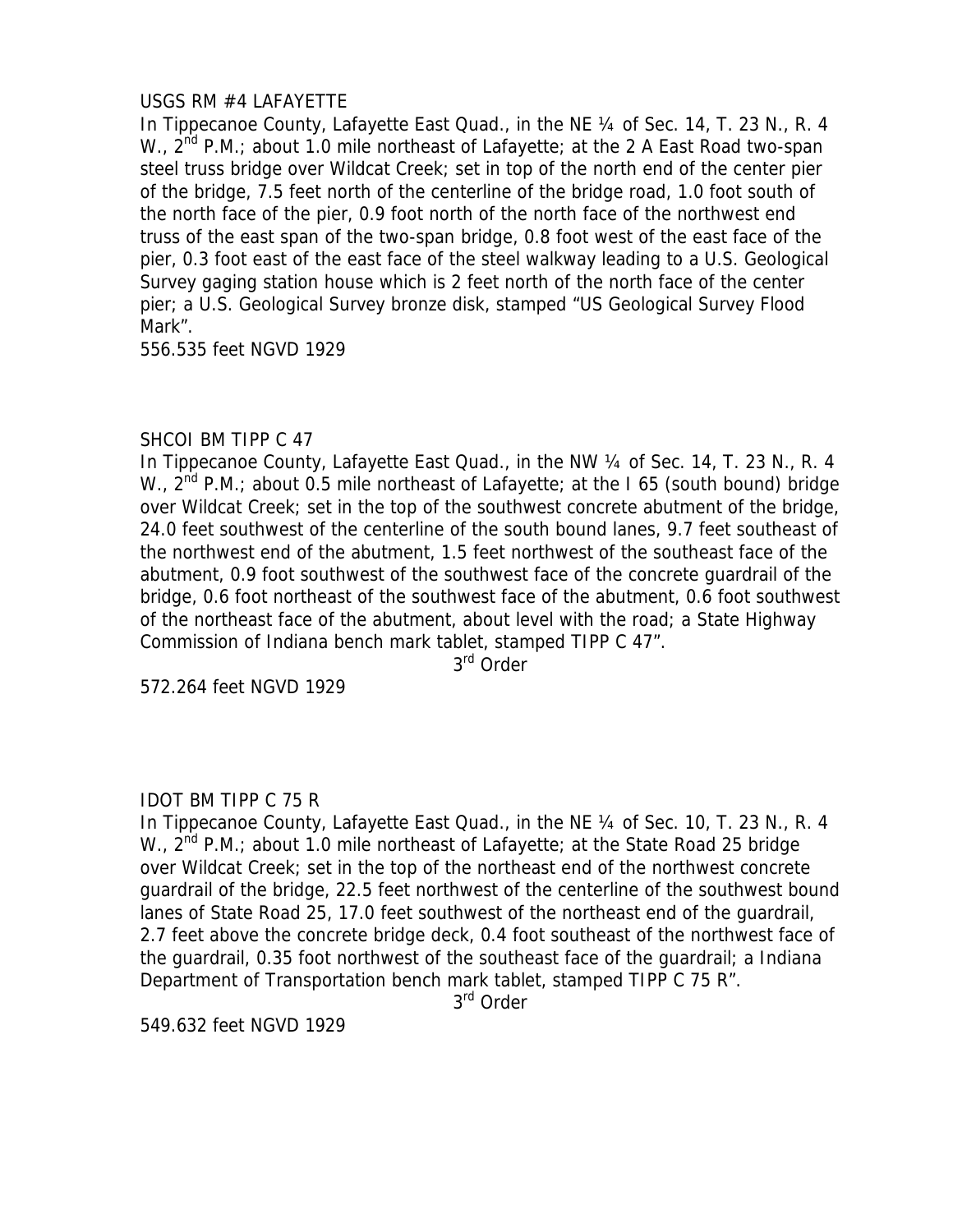### USGS RM # 5 LAFAYETTE

In Tippecanoe County, Lafayette East Quad., in the SW 1/4 of Sec. 13, T. 23 N., R. 4 W.,  $2^{nd}$  P.M.; about 1.0 mile northeast of Lafayette; at the 2 A East Road two-span steel truss bridge over Wildcat Creek; set in top of the north end of the center pier of the bridge, 7.8 feet north of the centerline of the bridge road, 2.6 feet west of U.S. Geological Survey RM  $# 2, 1.2$  feet east of the west face of the pier, 1.2 feet north of the north face of the northeast end truss of the west span of the 2-span bridge, 0.8 foot below the top of the wooden bridge floor, 0.6 foot south of the north face of the pier, 0.1 foot west of the west face of a steel walkway leading to a U.S. Geological Survey gaging station house; a chiseled square. 556.470 feet NGVD 1929

# IFC&WRC BM TIP 3 / USGS RM #1 LAFAYETTE

In Tippecanoe County, Lafayette East Quad., in the SW 1/4 of Sec. 13, T. 23 N., R. 4 W.,  $2^{nd}$  P.M.; about 1.0 mile northeast of Lafayette; at the 2 A East Road two-span steel truss bridge over Wildcat Creek; set in the top of the concrete extension of the southwest stone wingwall of the bridge, 34 feet west of and 28 feet south of the west end of the south truss, about 7.0 feet below the top of the bridge floor, 3 feet north of an 8-inch thorn tree; a Indiana Flood Control and Water Resources Commission bronze bench mark tablet, stamped "TIP 3".

Destroyed LJS 10/18/74

551.680 feet NGVD 1929

# IFC&WRC TBM LAF 1

In Tippecanoe County, Lafayette East Quad., in the SE 1/4 of Sec. 14, T. 23 N., R. 4 W.,  $2^{nd}$  P.M.; at Lafayette; 1.0 mile east along Union Street from its junction with U.S. Highway 52 By-pass at the Brown Rubber Company in Lafayette to a northsouth crossroad (2 A East Road), thence 0.8 mile north to a curve northeast and a private drive north; set in top of the concrete base of the most eastward one of two 2 foot x 2 foot limestone entrance posts with "Maryland" inscribed in the south face, 31 feet north of the centerline of 2 A East Road, 10 feet east of the centerline of the drive north, 1.2 feet southeast of the southeast corner of the post, flush with the ground; a chiseled triangle.

662.642 feet NGVD 1929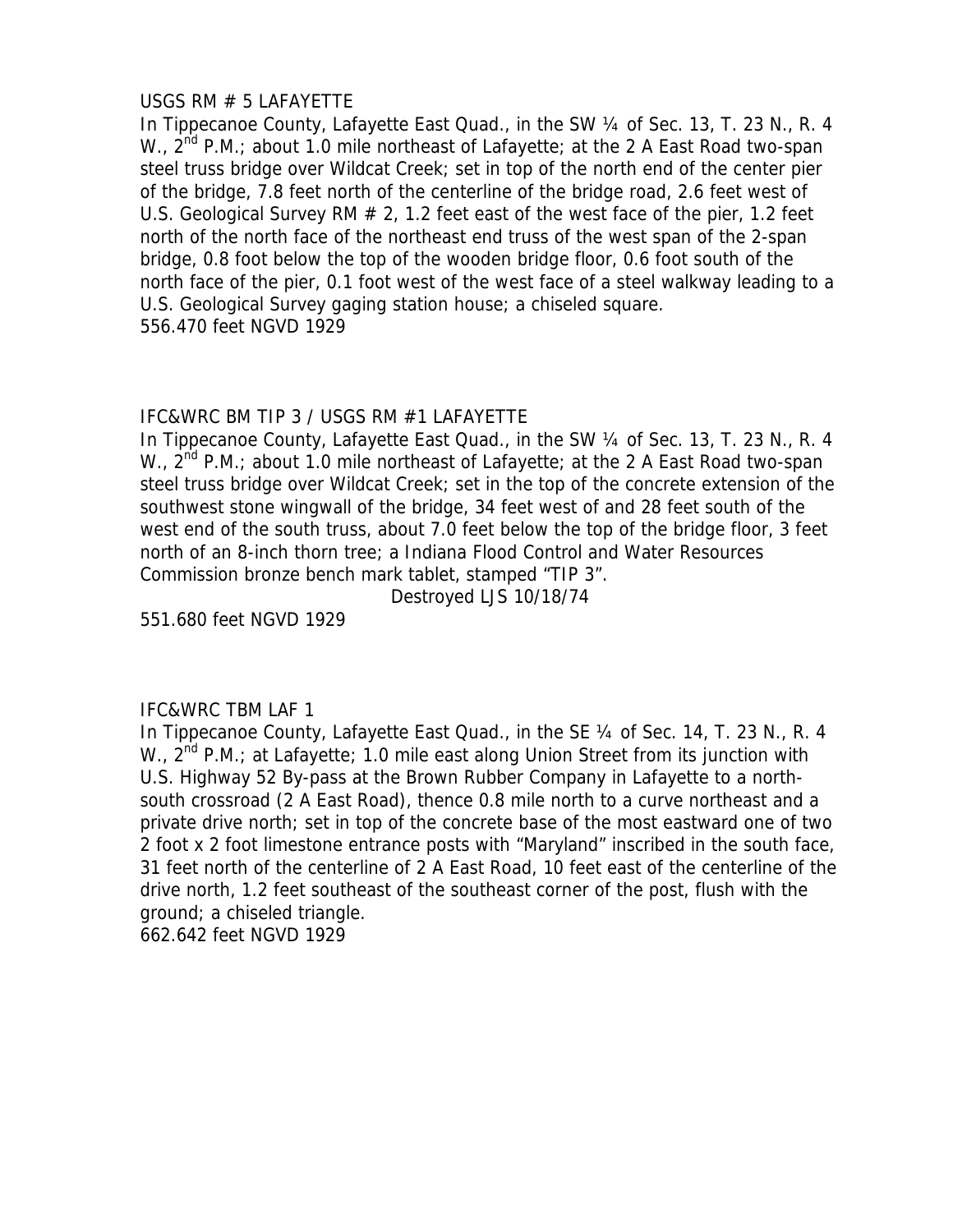#### IFC&WRC BM TIP 2

In Tippecanoe County, Lafayette East Quad., in the SE ¼ of Sec. 23, T. 23 N., R. 4 W., 2<sup>nd</sup> P.M.; at Lafayette; at the intersection of 0 A North Road and 2 A East Road, in the southeast ¼ of the intersection; set in top of a concrete post, 20.5 feet east of the centerline of 2 A East Road, 20 feet south of the centerline of 0 A North Road, 2.3 feet north of the north face of a concrete fence corner post, about 0.5 foot below 2 A East Road, projecting 0.4 foot above the ground; a Indiana Flood Control and Water Resources Commission bronze bench mark tablet, stamped "TIP 2". 681.886 feet NGVD 1929

# IFC&WRC TBM WC 18, 1962

In Tippecanoe County, Lafayette East Quad., in the NE 1/4 of Sec. 23, T. 23 N., R. 4 W.,  $2^{nd}$  P.M.; at Lafayette; 1.4 miles generally east along Union Street (0 A North Road) from its junction with U.S. Highway 52 By-pass at the Brown Rubber Company in Lafayette to a right angle turn north; set in the west side of a 30-inch Pecan tree, 17 feet north of the extended centerline of 0 A North Road, 16 feet east of the centerline of the road north, 1.1 feet above the ground; a large boat spike driven through an aluminum tag, stamped "TBM WC 18 1962". 676.109 feet NGVD 1929

# IFC&WRC BM TIP 1

In Tippecanoe County, Lafayette East Quad., in the NE 1/4 of Sec. 23, T. 23 N., R. 4 W., 2<sup>nd</sup> P.M.; at Lafayette; 1.5 miles east and north along Union Street (0 A North Road) from its junction with U.S. Highway 52 By-pass at the Brown Rubber Company in Lafayette to a right angle turn east; set in top of a concrete post, 111 feet east of the centerline of the road south, 22 feet south of the centerline of the road east, 17 feet east of a 24-inch triple forked Wild Cherry tree, about 4.5 feet above the centerline of the road east, about level with the centerline of the road at the curve, flush with the ground; a Indiana Flood Control and Water Resources Commission bronze bench mark tablet, stamped "TIP 1". 677.008 feet NGVD 1929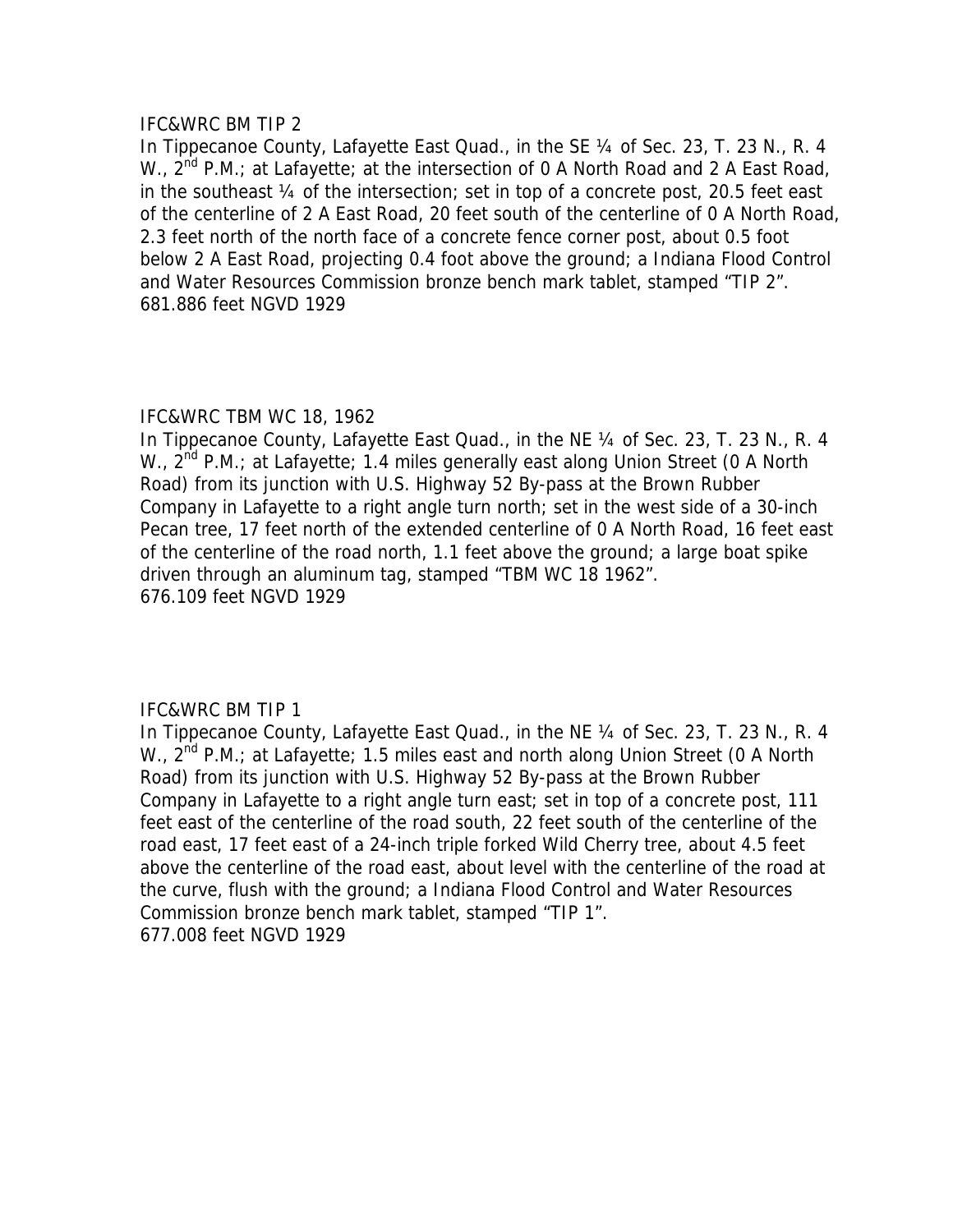#### IFC&WRC TBM WC 17, 1962

In Tippecanoe County, Lafayette East Quad., in the SW 1/4 of Sec. 13, T. 23 N., R. 4 W.,  $2^{nd}$  P.M.; about 0.5 mile northeast of Lafayette; about 1.3 miles generally south and east along 3 East Road and then 1 B North Road (gravel roads) from the intersection of 3 East Road and 2 North Road; set in the north side of a 24-inch Oak tree, 0.1 mile west of a cemetery, 19 feet south of the centerline of 1 B North Road, 1.0 foot above the ground; a railroad spike driven through an aluminum tag, stamped "TBM WC 17 1962".

588.560 feet NGVD 1929

#### IFC&WRC TBM WC 19, 1962

In Tippecanoe County, Lafayette East Quad., in the North ½ of Sec. 24, T. 23 N., R. 4 W.,  $2^{nd}$  P.M.; about 4.0 miles northeast of the courthouse in Lafayette; 2.15 miles generally east along Union Street (0 A North Road) and a gravel road from its junction with U.S. Highway 52 By-pass at the Brown Rubber Company in Lafayette to a curve southeast and a large orange barn on the north side of the road; set in the southeast side of a telephone pole, 21 feet northwest of the centerline of the roads, 15 feet northeast of a 12-foot box culvert under the road, 13.5 feet south of the south corner of the barn, 1.3 feet above the ground; a large boat spike driven through an aluminum tag, stamped "TBM WC 19 1962". 563.476 feet NGVD 1929

#### IFC&WRC TBM WC 20, 1962

In Tippecanoe County, Lafayette East Quad., in the SW 1/4 of Sec. 19, T. 23 N., R. 3 W., 2<sup>nd</sup> P.M.; about 2.6 miles west of Monitor; 3.0 miles generally east along Union Street (0 A North Road) and a gravel road from its junction with U.S. Highway 52 By-pass at the Brown Rubber Company in Lafayette to a farm lane north; set in the north side of a 12-inch Walnut tree on an east-west fence line, 25 feet south of the centerline of a gravel 0 A North Road, 23 feet east of the extended centerline of the farm lane north, about 5.5 feet below the centerline of the gravel 0 A North Road, 1.4 feet above the ground; a large boat spike driven through an aluminum tag, stamped "TBM WC 20 1962". 562.979 feet NGVD 1929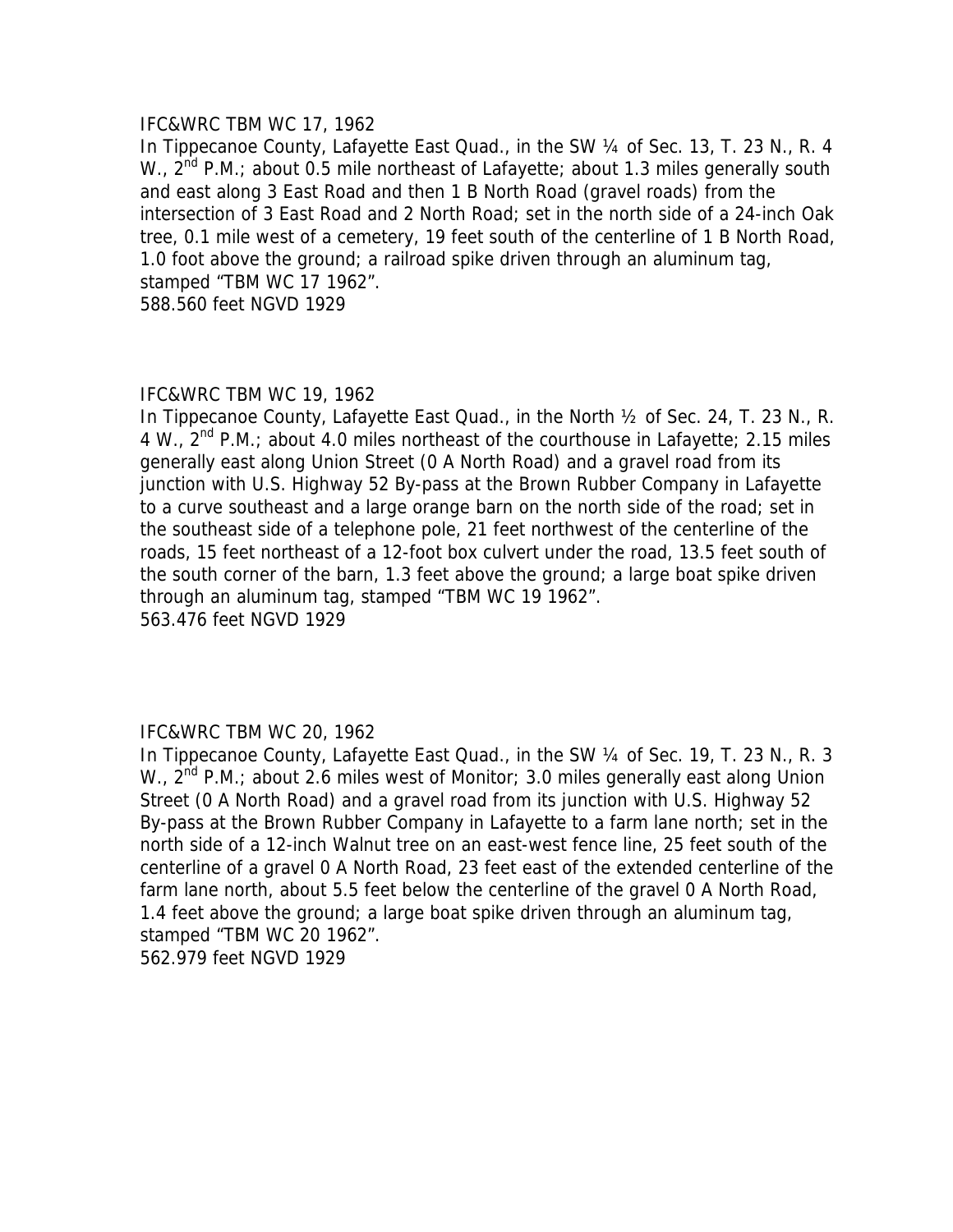### IFC&WRC BM TIP 12, 1961

In Tippecanoe County, Lafayette East Quad., in the NW 1/4 of Sec. 19, T. 23 N., R. 3 W., 2<sup>nd</sup> P.M.; about 2.3 miles west of Monitor; about 0.1 mile north along 4 A East Road from its "T" road intersection with 0 A North Road to a 20-inch pipe culvert under the road; set in top of the south end of the west concrete headwall of the culvert, 13.5 feet west of the centerline of 4 A East Road, 0.85 foot north of the south face of the west headwall, 0.7 foot above the road; a Indiana Flood Control and Water Resources Commission bronze bench mark tablet, stamped "TIP 12 1961".

DESTROYED 1986 T.J.

650.728 feet NGVD 1929

### IFC&WRC TBM WC 21

In Tippecanoe County, Lafayette East Quad., in the NW 1/4 of Sec. 19, T. 23 N., R. 3 W., 2<sup>nd</sup> P.M.; about 2.2 miles west-northwest of Monitor; about 0.3 mile north along 4 A East Road from its "T" road intersection with 0 A North Road to a 12-inch pipe culvert under the road; set in top of the west concrete headwall of the culvert, about 125 feet north of a farm house on the west side of the road, 13 feet west of the centerline of the gravel 4 A East Road, 3.0 feet north of the south face of the headwall, 0.8 foot above the road; a chiseled triangle. 663.834 feet NGVD 1929

# IFC&WRC TBM WC 16, 1962

In Tippecanoe County, Lafayette East Quad., in the SE 1/4 of Sec. 13, T. 23 N., R. 4 W., 2<sup>nd</sup> P.M.; about 1.0 mile north of Meadowbrook; about 1.3 miles generally southwest along a gravel 1 B North Road from its intersection with 5 East Road to a curve in the road southwest; set in the northwest side of a 12-inch Hickory tree, 15.5 feet southeast of the centerline of the road, 2.1 feet above the ground, about 0.5 foot above the road; a railroad spike driven through an aluminum tag, stamped "TBM WC 16 1962". 582.309 feet NGVD 1929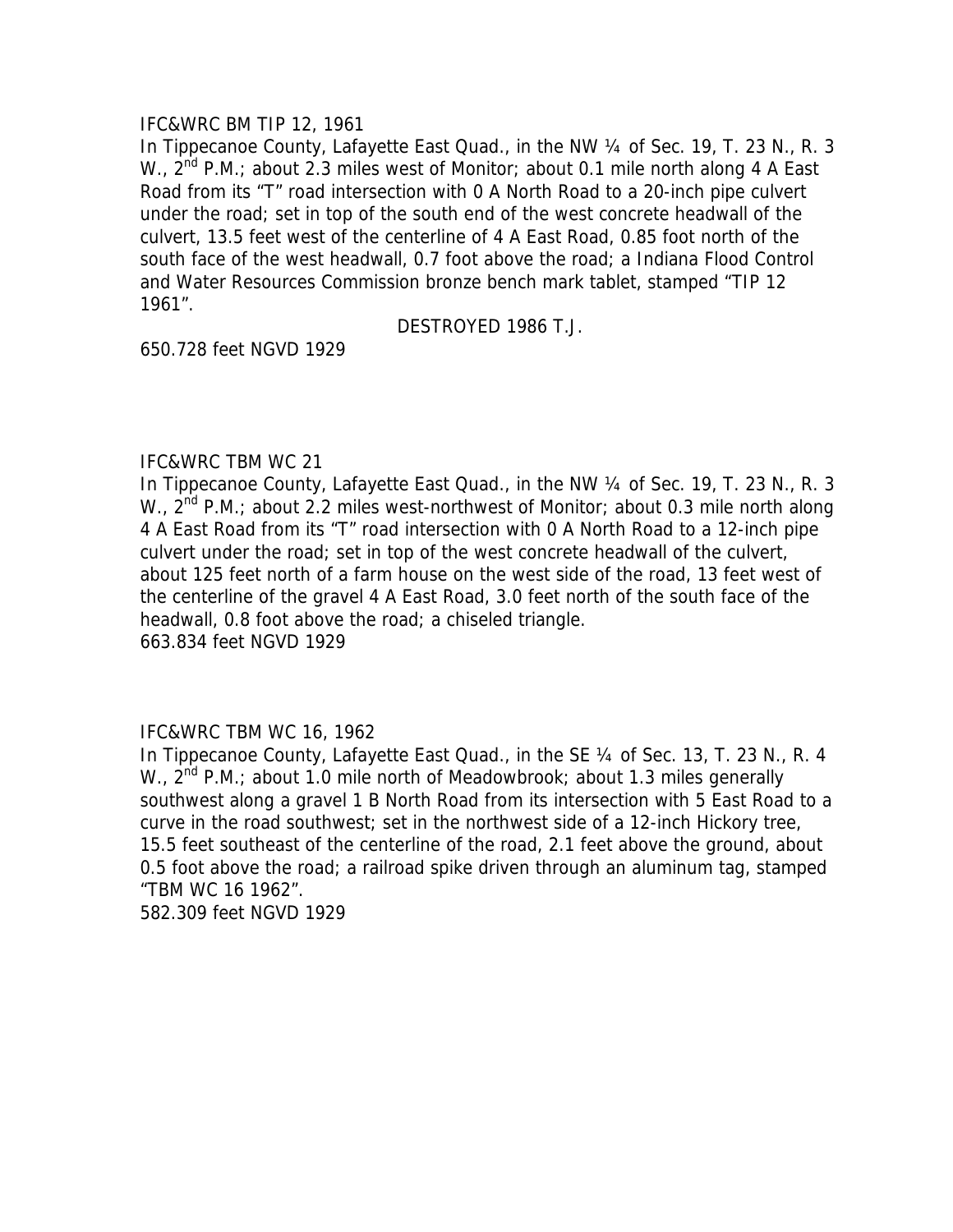# IFC&WRC BM TIP 4

In Tippecanoe County, Lafayette East Quad., in the SE 1/4 of Sec. 13, T. 23 N., R. 4 W.,  $2^{nd}$  P.M.; about 1.1 miles north of Meadowbrook; about 1.2 miles generally southwest along a gravel 1 B North Road from its intersection with 5 East Road to a three-foot concrete box culvert under the road at the end of a curve in the road southwest; set in top of the northeast end of the southeast concrete headwall of the culvert, 13.5 feet southeast of the centerline of the road, 1.5 feet above the road, 0.6 foot southwest of the northeast face of the southeast headwall; a Indiana Flood Control and Water Resources Commission bronze bench mark tablet, stamped "TIP 4". To Be Destroyed 10/25/82 Co. Eng. Office Charles Cronin 559.712 feet NGVD 1929

# IFC&WRC TBM WC 15

In Tippecanoe County, Lafayette East Quad., in the NE 1/4 of Sec. 18, T. 23 N., R. 3 W.,  $2^{nd}$  P.M.; about 2.5 miles northwest of Monitor; about 0.25 mile generally southwest along a gravel 1 B North Road from its intersection with 5 East Road to a 12-inch pipe culvert under the road; set in top of the west end of the north concrete headwall of the culvert, 11.5 feet north of the centerline of the road, 1.0 foot above the road, 0.9 foot east of the west face of the north headwall; a chiseled triangle. 556.204 feet NGVD 1929

# IFC&WRC BM TIP 5

In Tippecanoe County, Lafayette East Quad., in the NE ¼ of Sec. 18, T. 23 N., R. 3 W.,  $2^{nd}$  P.M.; about 2.5 miles northwest of Monitor; about 0.1 mile generally southwest along a gravel 1 B North Road from its intersection with 5 East Road to a 15-inch pipe culvert under the road; set in top of the southwest end of the northwest concrete headwall of the culvert, 9.5 feet northwest of the centerline of the road, 2.0 feet above the road, 0.6 foot northeast of the southwest face of the northwest headwall; a Indiana Flood Control and Water Resources Commission bronze bench mark tablet, stamped "TIP 5".

To be destroyed 10/26/82

564.453 feet NGVD 1929

# IFC&WRC TBM LAF 8

In Tippecanoe County, Lafayette East Quad., in the NE 1/4 of Sec. 19, T. 23 N., R. 3 W.,  $2^{nd}$  P.M.; about 1.8 miles northwest of Monitor; about 1.8 miles west along 1 North Road from its intersection with 6 B East Road to a field entrance south; set in top of and near the center of the east one of two 24-inch square concrete fence posts, 18 feet south of the centerline of the gravel 1 North Road, 6.5 feet east of the centerline of the field entrance, 5.0 feet above the ground; a chiseled triangle. 572.114 feet NGVD 1929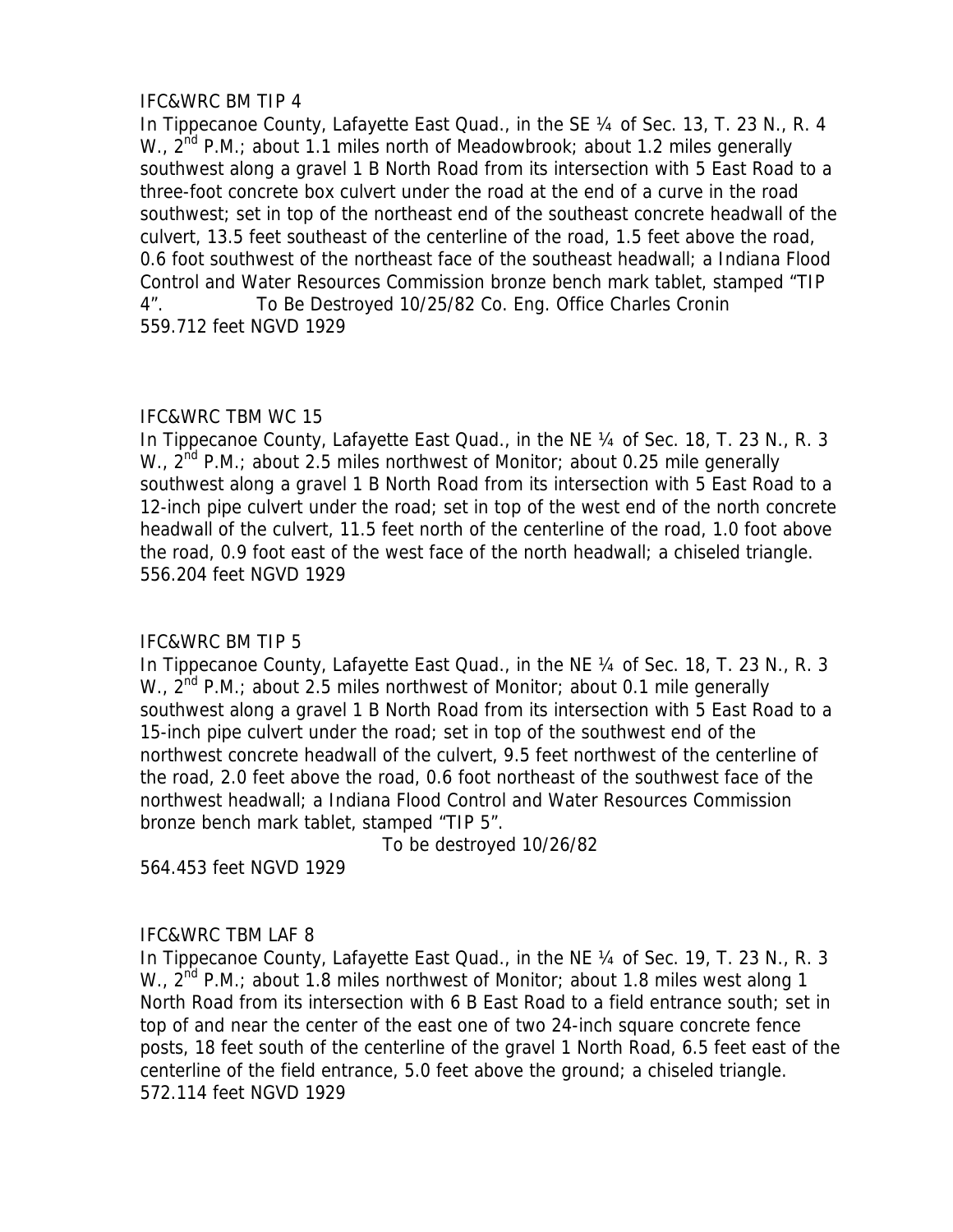# IFC&WRC TBM LAF 9

In Tippecanoe County, Lafayette East Quad., in the NW 1/4 of Sec. 20, T. 23 N., R. 3 W.,  $2^{nd}$  P.M.; about 1.8 miles northwest of Monitor, at the 1 North Road one-span steel truss bridge over the South Fork of Wildcat Creek, at the southeast iron wingwall of the bridge; set on top of a rivet head of the most southeastern rivet head of a row of rivets on top of the southeast iron wingwall, 24.5 feet southeast of the east end of the south truss of the bridge, 23 feet south of the centerline of the road, 0.2 foot northwest of the southeast edge of the top iron plate of the wingwall, 0.1 foot northeast of the southwest edge of the top iron plate of the wingwall, about 0.2 foot above the road; a filed cross.

DESTROYED 1986 T.J.

570.382 feet NGVD 1929

# IFC&WRC BM TIP 6

In Tippecanoe County, Lafayette East Quad., in the NW 1/4 of Sec. 20, T. 23 N., R. 3 W.,  $2^{nd}$  P.M.; about 1.7 miles northwest of Monitor; about 1.4 miles west along 1 North Road from its intersection with 6 B East Road to a four-foot concrete culvert under the road; set in top of the west end of the south concrete headwall of the culvert, 15 feet south of the centerline of the road, 1.0 foot east of the west face of the south headwall, about 0.2 foot above the road; a Indiana Flood Control and Water Resources Commission bronze bench mark tablet, stamped "TIP 6".

DISK HAS BEEN HIT

572.470 feet NGVD 1929

# IFC&WRC TBM WC 14, 1962

In Tippecanoe County, Lafayette East Quad., in the SE 1/4 of Sec. 7, T. 23 N., R. 3 W., 2<sup>nd</sup> P.M.; about 2.8 miles southwest of Buck Creek; about 0.8 mile south along 5 East Road from its "T" road intersection with 3 North Road to a five-foot pipe culvert under the road; set in the northeast side of a 44-inch Maple tree, 35 feet north of the culvert, 26 feet west of the centerline of the road, 6.5 feet west of a fence line, 1.8 feet above the ground; a railroad spike driven through an aluminum tag, stamped "TBM WC 14 1962". 644.749 feet NGVD 1929

# IFC&WRC TBM WC 13

In Tippecanoe County, Lafayette East Quad., in the NE 1/4 of Sec. 7, T. 23 N., R. 3 W.,  $2^{nd}$  P.M.; about 2.1 miles southwest of Buck Creek; 0.05 mile south along 5 East Road from its "T" road intersection with 3 North Road to a 24-inch pipe culvert under the road; set in top of the west concrete headwall of the culvert, 12 feet west of the centerline of the road, 3.3 feet north of the south face of the headwall, 1.0 foot above the road, 0.7 foot west of the east face of the headwall; a chiseled triangle.

659.737 feet NGVD 1929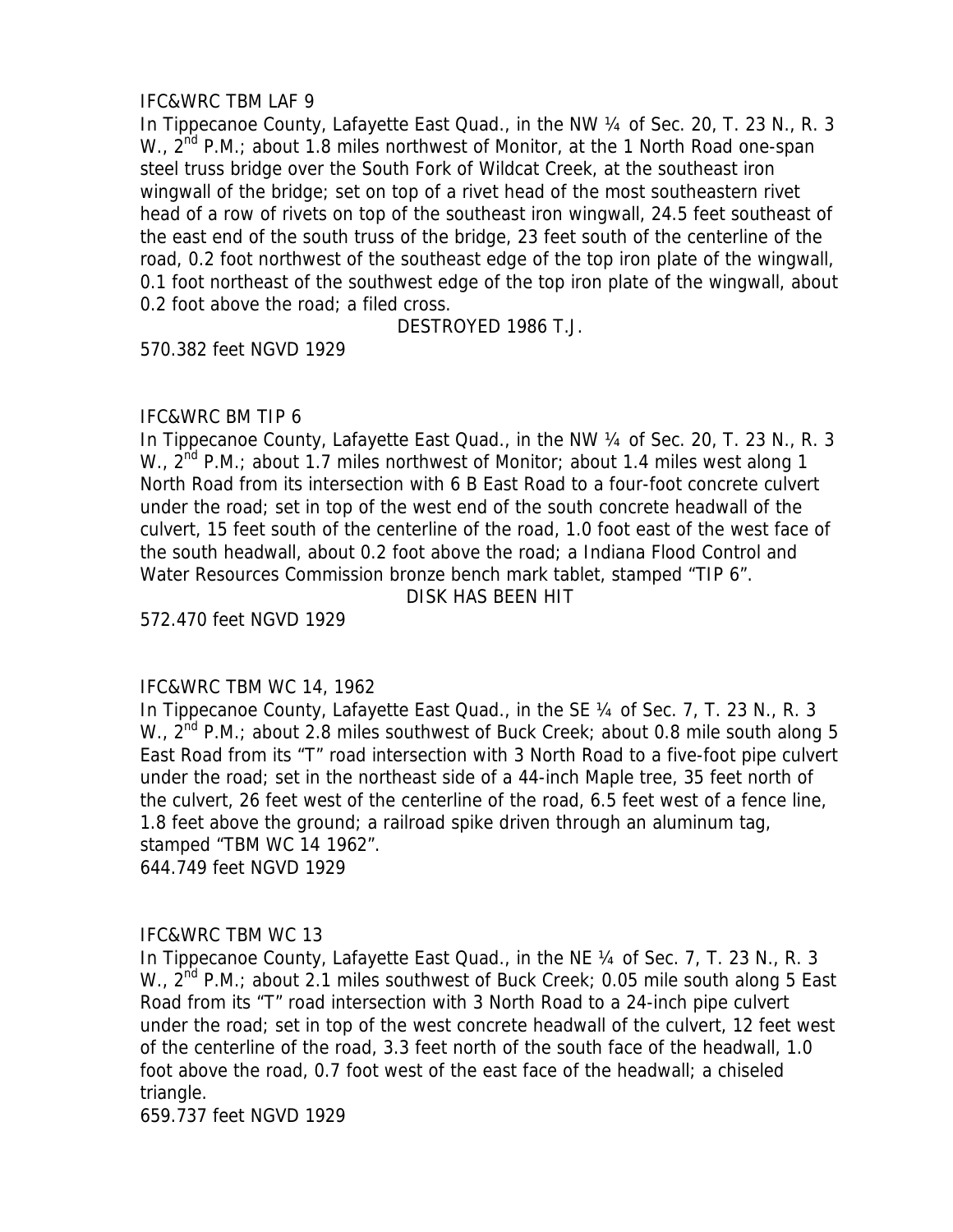### IFC&WRC TBM WC 12, 1962

In Tippecanoe County, Lafayette East Quad., in the SE 1/4 of Sec. 5, T. 23 N., R. 3 W.,  $2^{nd}$  P.M.; about 2.0 miles southwest of Buck Creek, 0.5 mile west along 3 North Road from its "T" road intersection with 6 A East Road to a small bridge over a ditch and a private drive north to a farm house on the west side of the bridge; set in the southwest side of an 18-inch Walnut tree, 28 feet west of the west end of the bridge, 27 feet north of the centerline of 3 North Road, 16 feet east of the centerline of the driveway, 1.7 feet above the ground; a railroad spike driven through an aluminum tag, stamped "TBM WC 12 1962".

644.868 feet NGVD 1929

# IFC&WRC TBM WC 11, 1962

In Tippecanoe County, Lafayette East Quad., in the SW ¼ of Sec. 9, T. 23 N., R. 3 W.,  $2^{nd}$  P.M.; about 3.0 miles south of Buck Creek; 0.5 mile south along 6 B East Road from its "T" road intersection with 3 North Road to a private driveway east; set in the west side of a power pole, 46 feet north of the centerline of the private drive, 24 feet east of the centerline of 6 B East Road, 1.8 feet above the ground, about level with the road; a railroad spike driven through an aluminum tag, stamped "TBM WC 11 1962".

633.309 feet NGVD 1929

# IFC&WRC TBM WC 22

In Tippecanoe County, Lafayette East Quad., in the SW 1/4 of Sec. 16, T. 23 N., R. 3 W.,  $2^{nd}$  P.M.; about 1.0 mile north of Monitor; 0.5 mile west along 1 North Road from its intersection with 6 B East Road to an 18-inch concrete box culvert under the road; set in top of the north headwall of the culvert, 11.0 feet north of the centerline of the road, 3.2 feet west of the east face of the headwall, 0.9 foot below the road; a chiseled triangle.

NOT FOUND 1986 T.J.

658.383 feet NGVD 1929

# IFC&WRC TBM WC 9

In Tippecanoe County, Lafayette East Quad., in the NW 1/4 of Sec. 16, T. 23 N., R. 3 W.,  $2^{nd}$  P.M.; about 3.7 miles south of Buck Creek, at the 6 B East Road one-span steel truss bridge over Wildcat Creek; set in top of the north concrete wingwall of the bridge, 10.5 feet northeast of the centerline of the road, 3.2 feet northwest of the southeast face of the wingwall, 0.7 foot west of the east face of the wingwall, 0.3 foot above the road; a chiseled triangle.

Bridge has been replaced – new bridge is upstream and runs east-west. 585.083 feet NGVD 1929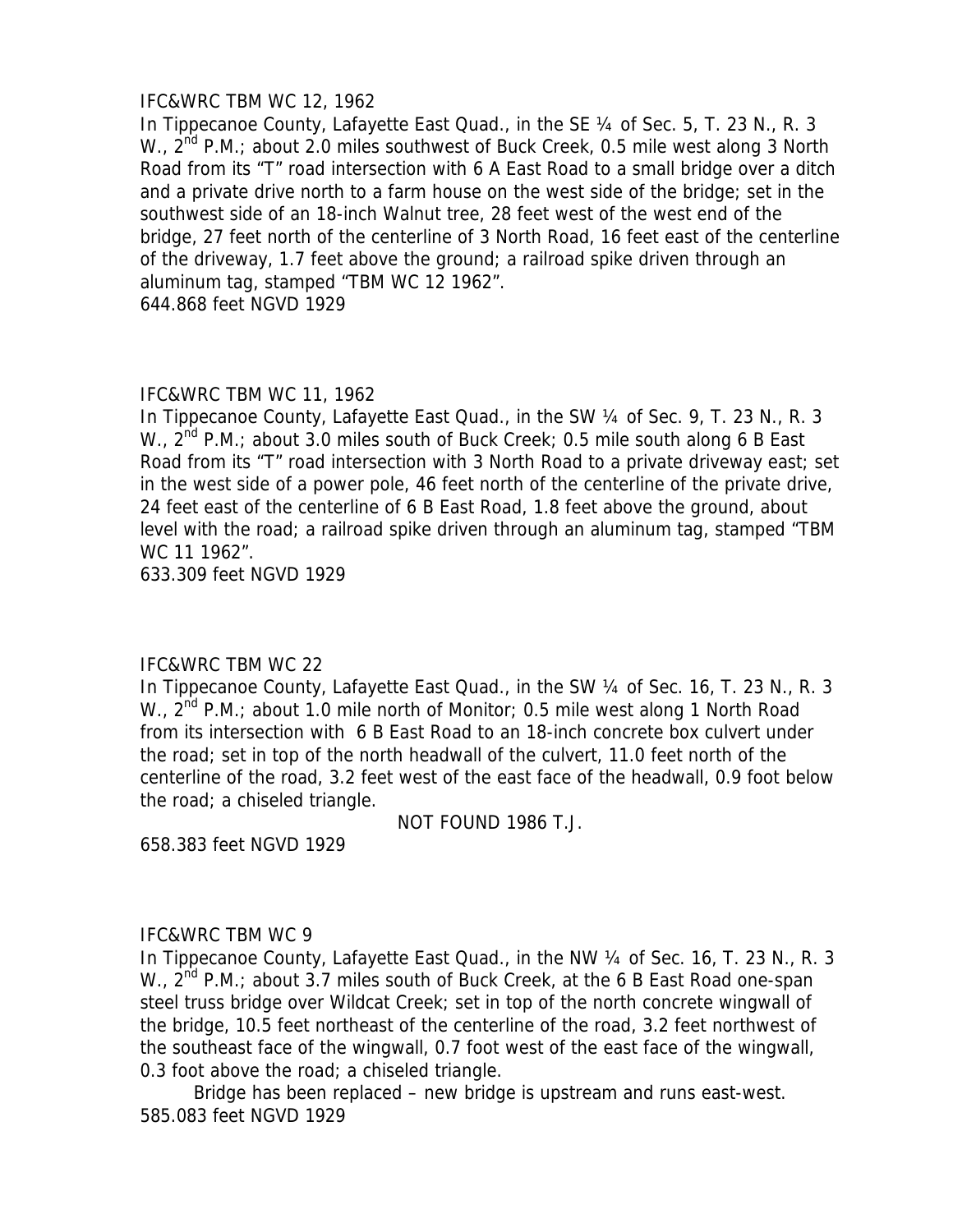#### IFC&WRC TBM WC 10

In Tippecanoe County, Lafayette East Quad., in the NW 1/4 of Sec. 16, T. 23 N., R. 3 W.,  $2^{nd}$  P.M.; about 3.7 miles south of Buck Creek, at the 6 B East Road one-span steel truss bridge over Wildcat Creek; set in top of the north concrete wingwall of the bridge, at the northeast corner of the north wingwall at the point where the wingwall begins to slope down, 12 feet north of the centerline of the road, 4.5 feet north of the northwest end truss of the bridge, 2.1 feet north of TBM WC 9, 0.3 foot above the road; a chiseled square.

Bridge has been replaced – new bridge is upstream and runs east-west. 585.085 feet NGVD 1929

#### IFC&WRC BM TIP 8, 1960

In Tippecanoe County, Lafayette East Quad., in the NW 1/4 of Sec. 16, T. 23 N., R. 3 W., 2<sup>nd</sup> P.M.; about 3.7 miles south of Buck Creek; at the 6 B East Road one-span steel truss bridge over Wildcat Creek; set in top of the east concrete wingwall of the bridge, 9.5 feet northeast of the centerline of the road, 3.2 feet east of the west face of the wingwall, 1.4 feet south of the north face of the wingwall, 0.3 foot above the road; a Indiana Flood Control and Water Resources Commission bronze bench mark tablet, stamped "TIP 8 1960".

Bridge has been replaced – new bridge is upstream and runs east-west. See DNR BM TIP 8 RESET 1985

585.070 feet NGVD 1929

#### UCC&GS BM X 119, 1946

In Tippecanoe County, Lafayette East Quad., in the NE 1/4 of Sec. 16, T. 23 N., R. 3 W., 2<sup>nd</sup> P.M.; about 3.7 miles south of Buck Creek; about 0.85 mile north along 6 B East Road from its intersection with 1 North Road to a turn to the west and a gravel road to the east, in the southeast 1/4 of the "T"-junction; set in the top of the north end of the east concrete headwall of a two-foot concrete box culvert under 6 B East Road, 16 feet south of the centerline of a field entrance to the east, 13 feet east of the centerline of 6 B East Road, 5.2 feet north of the south face of the east headwall, 0.5 foot above the road; a U.S. Coast and Geodetic Survey disk, stamped "X 119 1946".

596.912 feet NGVD 1929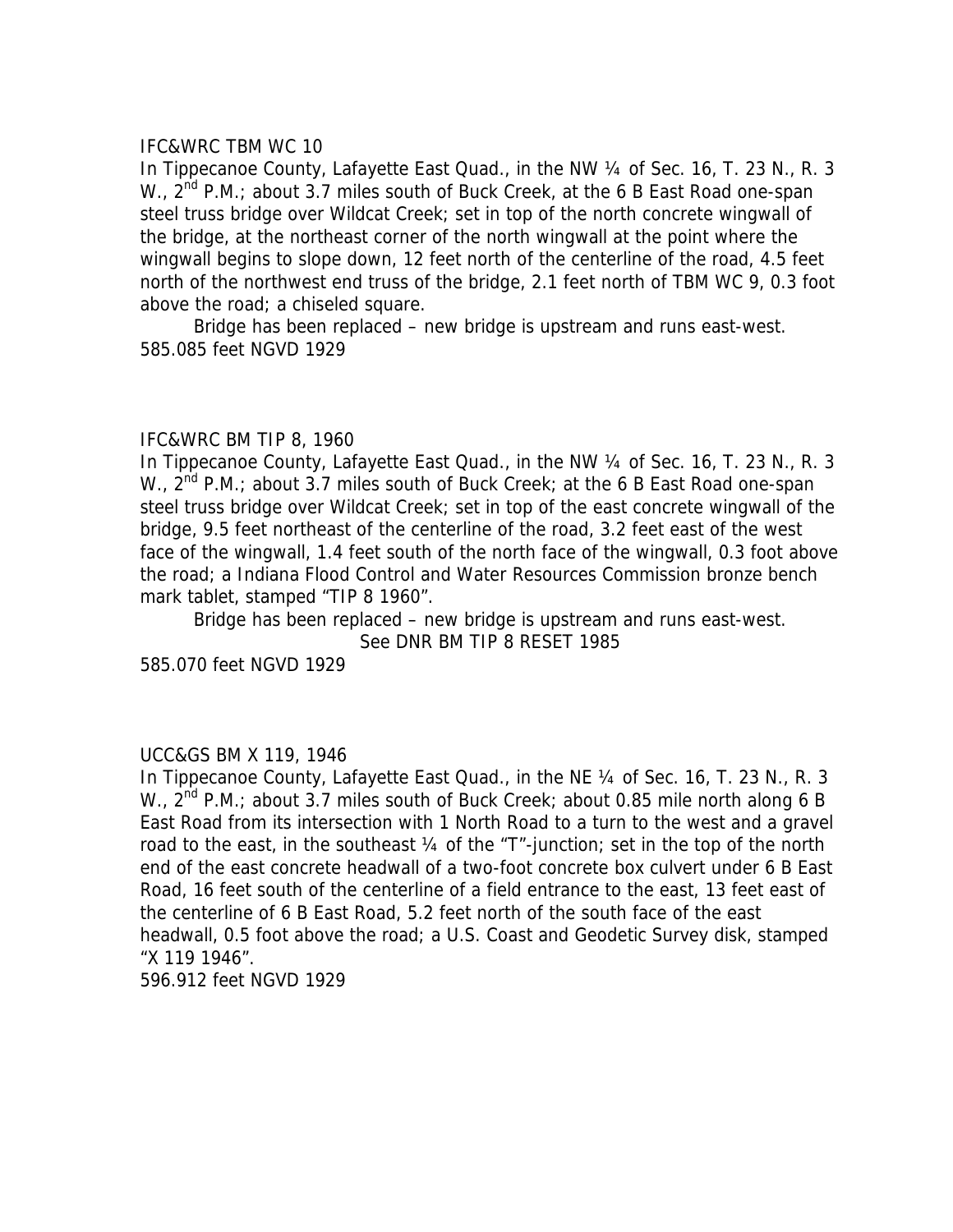### IFC&WRC TBM WC 23, 1962

In Tippecanoe County, Lafayette East Quad., in the SE 1/4 of Sec. 16, T. 23 N., R. 3 W.,  $2^{nd}$  P.M.; about 0.9 mile north of Monitor; at the intersection of 6 B East Road and a gravel 1 North Road, in the northwest ¼ of the intersection; set in the southeast side of a telephone pole, 67 feet west of the centerline of 6 B East Road, 18 feet north of the centerline of 1 North Road, 1.0 foot south of a fence line, 0.8 foot above the ground; a large boat spike driven through an aluminum tag, stamped "TBM WC 23 1962".

663.906 feet NGVD 1929

### IFC&WRC TBM WC 24, 1962

In Tippecanoe County, Pyrmont Quad., in the SE 1/4 of Sec. 15, T. 23 N., R. 3 W.,  $2^{nd}$  P.M.; about 3.8 miles southwest of Pyrmont; 2.0 miles west along State Road 26 from its intersection with the Tippecanoe/Clinton County Line Road to an northsouth crossroad, thence 0.95 mile north to a east-west crossroad (1 North Road), thence 0.45 mile west along 1 North Road to the Edgar Baker farm on the north side of the road; set in the southeast side of a 24-inch Walnut tree, at the southeast corner of the lawn of the farm house, about 200 feet east of the centerline of a "T" road south, 16 feet north of the centerline of 1 North Road, 2.0 feet southwest of an iron fence corner post, about 0.8 foot above the ground; a railroad spike driven through an aluminum tag, stamped "TBM WC 24 1962". 664.816 feet NGVD 1929

# IFC&WRC BM TIP 9, 1960

In Tippecanoe County, Pyrmont Quad., in the SW 1/4 of Sec. 14, T. 23 N., R. 3 W.,  $2^{nd}$  P.M.; about 3.5 miles southwest of Pyrmont; 2.0 miles west along State Road 26 from its intersection with the Tippecanoe/Clinton County Line Road to an northsouth crossroad, thence 0.95 mile north to a east-west crossroad (1 North Road), in the northeast ¼ of the intersection; set in top of the north end of an "L" shaped concrete headwall of a 12-inch pipe culvert under 1 North Road, 18 feet north of the centerline of 1 North Road, 13 feet east of the centerline of the north-south road, 3.25 feet north of the south face of the headwall, about 1.1 feet above the centerline of the road north, 0.65 foot south of the north face of the headwall; a Indiana Flood Control and Water Resources Commission bronze bench mark tablet, stamped "TIP 9 1960".

Destroyed 2/5/69

667.862 feet NGVD 1929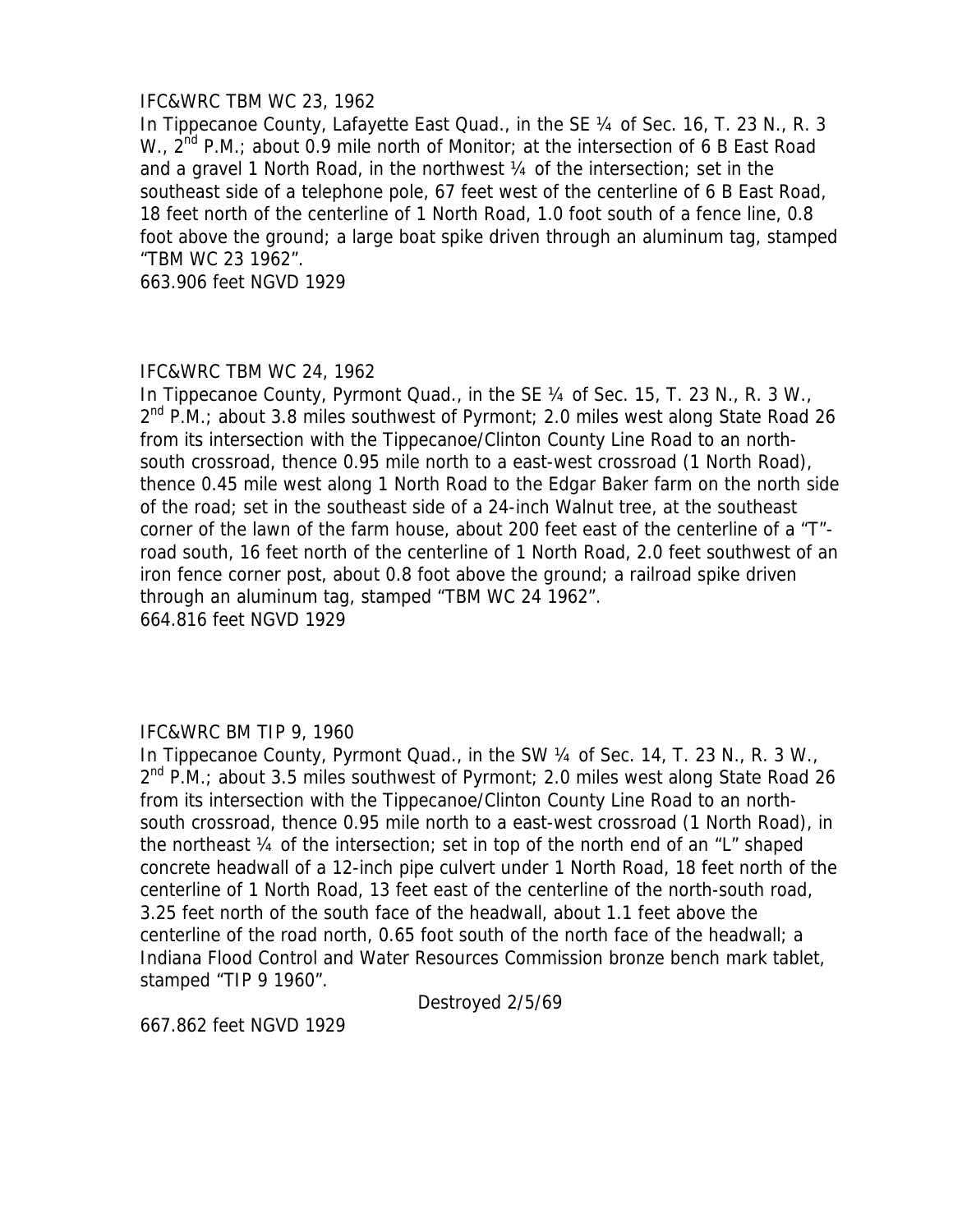### IFC&WRC TBM WC 25

In Tippecanoe County, Pyrmont Quad., in the SW 1/4 of Sec. 14, T. 23 N., R. 3 W.,  $2^{nd}$  P.M.; about 3.5 miles southwest of Pyrmont; 2.0 miles west along State Road 26 from its intersection with the Tippecanoe/Clinton County Line Road to an northsouth crossroad, thence 1.2 miles north to a two-foot concrete box culvert under the road; set in top of near the center of the east concrete headwall of the culvert, 15 feet east of the centerline of the road, 4.0 feet north of the south face of the east headwall, 0.55 foot west of the east face of the headwall, about 0.5 foot above the centerline of the road; a chiseled triangle.

660.300 feet NGVD 1929

# IFC&WRC TBM WC 26

In Tippecanoe County, Pyrmont Quad., in the SW 1/4 of Sec. 11, T. 23 N., R. 3 W.,  $2^{nd}$  P.M.; about 0.8 mile south of Heath; 0.8 mile south along a gravel road from its junction with a paved T-road west in the center of Heath to a 12-inch pipe culvert under the road, about 0.1 mile north of a gravel T-road east; set in top of the north end of the east concrete headwall of the culvert, 12.5 feet east of the centerline of the road, 1.5 feet south of the north face of the east headwall, about 1.2 feet above the centerline of the road, 0.55 foot west of the east face of the headwall; a chiseled triangle.

593.576 feet NGVD 1929

# IFC&WRC BM TIP 10, 1960

In Tippecanoe County, Pyrmont Quad., in the NE 1/4 of Sec. 10, T. 23 N., R. 3 W.,  $2^{nd}$  P.M.; about 0.4 mile south of Heath; 0.4 mile south along a gravel road (Wolfe Road) from its junction with a paved T-road west in the center of Heath to a twospan steel truss bridge over Wildcat Creek; set in top of the southwest stone wingwall of the bridge, 12 feet west of the centerline of the road, 1.7 feet northeast of the southwest face of the southwest wingwall, 1.4 feet southeast of the northwest face of the southwest wingwall, 0.2 foot below the centerline of the road; a Indiana Flood Control and Water Resources Commission bronze bench mark tablet, stamped "TIP 10 1960".

See DNR BM TIP 10 RESET 1985

600.245 feet NGVD 1929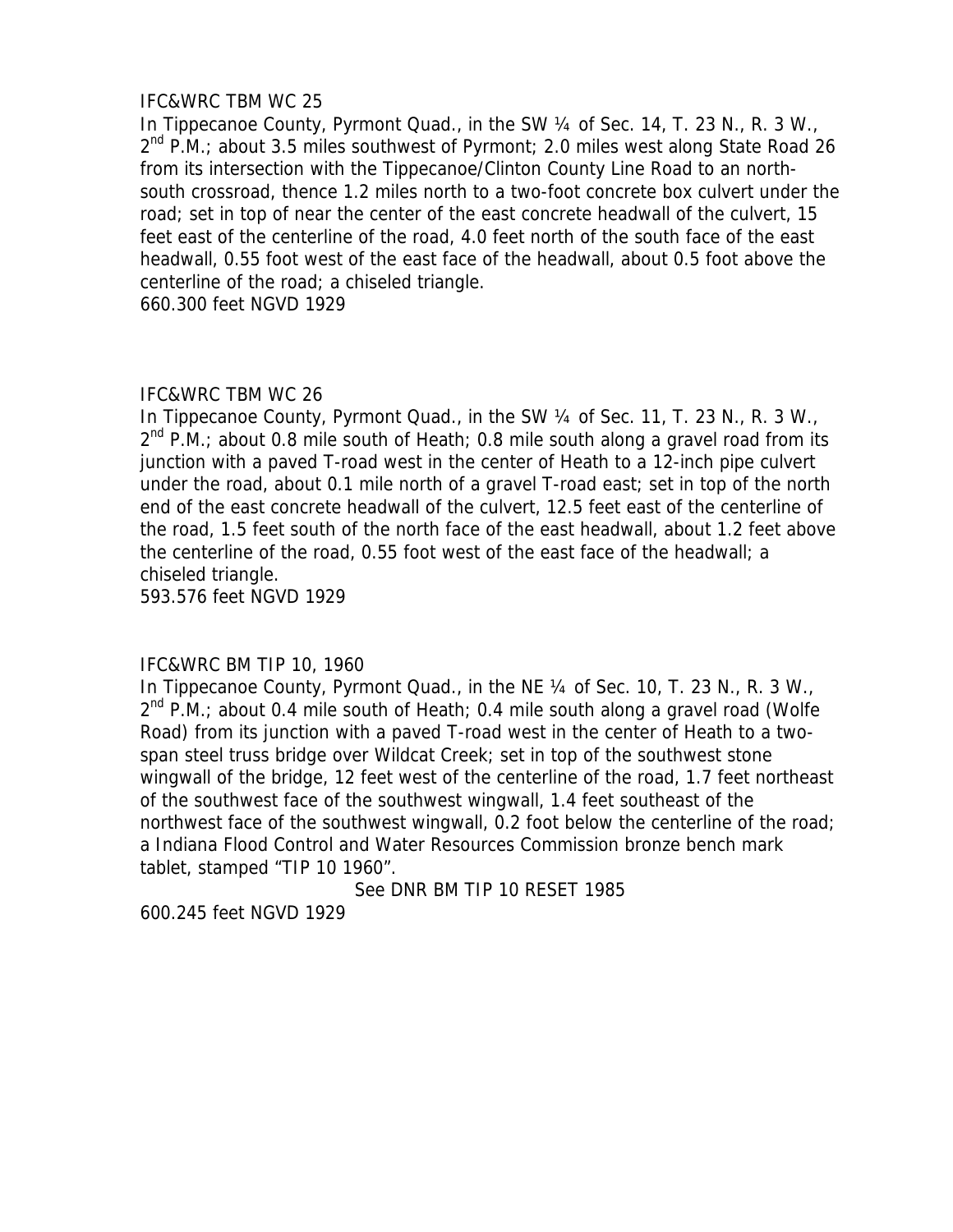### IFC&WRC TBM WC 27, 1962

In Tippecanoe County, Pyrmont Quad., in the NE 1/4 of Sec. 10, T. 23 N., R. 3 W.,  $2^{nd}$  P.M.; about 0.2 mile south of Heath; 0.25 mile south along a gravel road from its junction with a paved T-road west in the center of Heath; set in the southeast side of the most western 12-inch tree of a group of three Maple trees, about 750 feet north of a steel truss bridge over Wildcat Creek, near the base of a hill, 25 feet west of the centerline of the road, 0.7 foot above ground; a railroad spike driven though an aluminum tag, stamped "TBM WC 27 1962". 593.112 feet NGVD 1929

### IFC&WRC TBM WC 28, 1962

In Tippecanoe County, Pyrmont Quad., in the SW 1/4 of Sec. 2, T. 23 N., R. 3 W., 2<sup>nd</sup> P.M.; about 0.1 mile northeast of Heath; 0.05 mile north along a gravel road from its junction with a paved T-road west in the center of Heath to a gravel T-road east, thence 0.15 mile east of Reagons farm on the north side of the road; set in the south side of a 38-inch Cottonwood tree, 31.5 feet east of the centerline of a driveway, 18.5 feet north of the centerline of the road, 0.5 foot north of a fence line, 0.5 foot above the ground; a railroad spike driven through an aluminum tag, stamped "TBM WC 28 1962".

671.018 feet NGVD 1929

#### IFC&WRC BM TIP 11, 1960

In Tippecanoe County, Pyrmont Quad., in the SE 1/4 of Sec. 2, T. 23 N., R. 3 W., 2<sup>nd</sup> P.M.; about 0.9 mile northeast of Heath; 0.05 mile north along a gravel road from its junction with a paved T-road west in the center of Heath to a gravel T-road east, thence 1.05 mile east to a gravel T-drive north leading to a gravel pit, in the northwest ¼ of the T-junction; set in top of a concrete post, 24 feet north of the centerline of the east-west road, 10 feet west of the centerline of the drive north, 3.2 feet west of a burned tree stump that has been sawed off about 7.5 feet above the ground and is being used as a fence corner and gate post, 1.5 feet south of a fence line, flush with the ground; a Indiana Flood Control and Water Resources Commission bronze bench mark tablet, stamped "TIP 11 1960". 602.816 feet NGVD 1929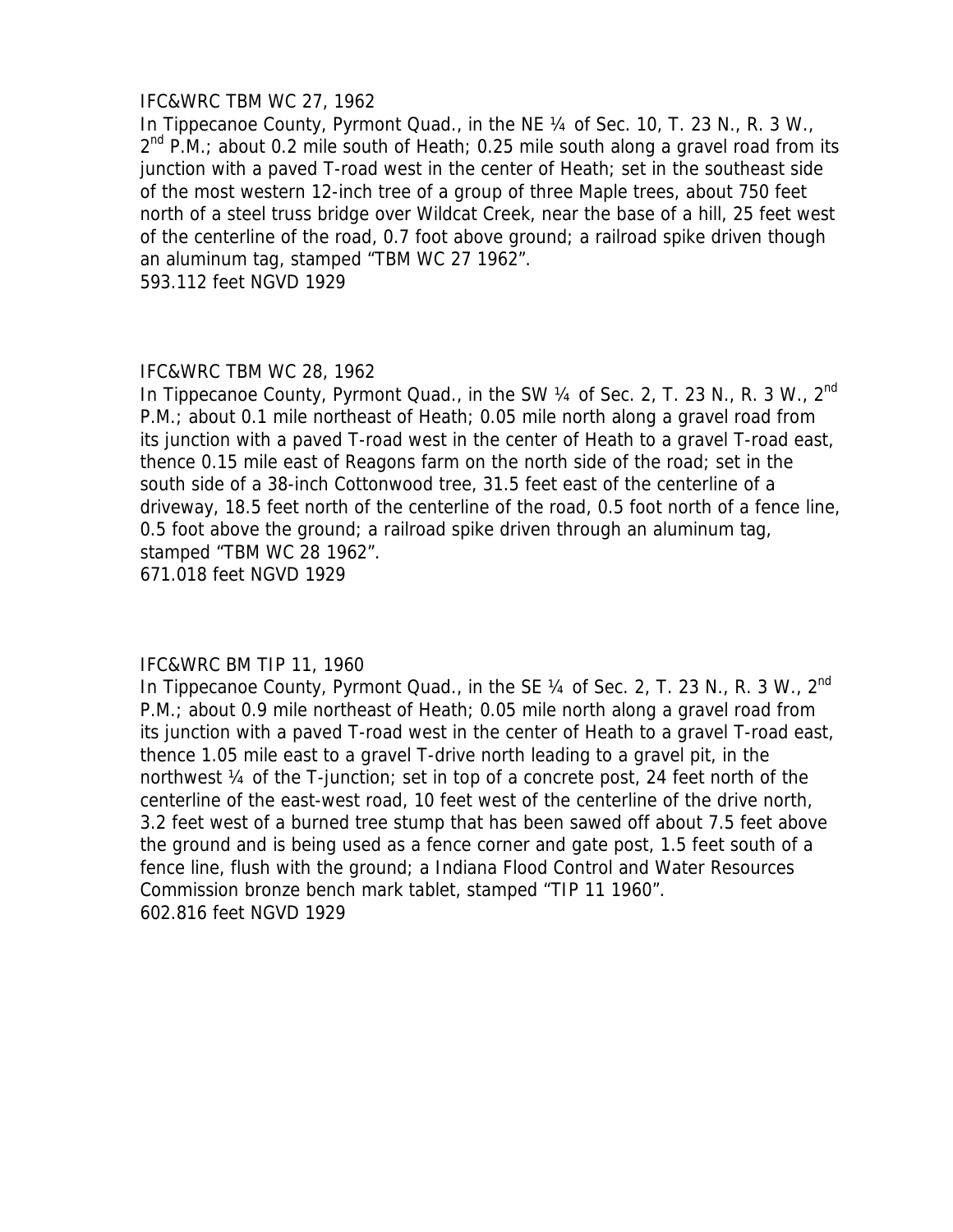### IFC&WRC TBM WC 29, 1962

In Tippecanoe County, Pyrmont Quad., in the SW  $\frac{1}{4}$  of Sec. 1, T. 23 N., R. 3 W., 2<sup>nd</sup> P.M.; about 1.2 miles northeast of Heath; 0.05 mile north along a gravel road from its junction with a paved T-road west in the center of Heath to a gravel T-road east, thence 1.2 miles east to the Edward Bayer farm on the south side of the road; set in the south side of a power pole, 15.5 feet north of the centerline of the east-west road, 10 feet northeast of a mailbox, 9.5 feet west of the extended centerline of a driveway, 2.0 feet south of a fence line, 0.7 foot above the ground; a railroad spike driven through an aluminum tag, stamped "TBM WC 29 1962". 601.467 feet NGVD 1929

### IFC&WRC TBM WC 30, 1962

In Tippecanoe County, Pyrmont Quad., in the SE  $\frac{1}{4}$  of Sec. 1, T. 23 N., R. 3 W.,  $2^{nd}$ P.M.; about 1.1 miles west of Prymont; 1.0 mile generally west along a paved and gravel road from the crossroads in Prymont to a 25-foot concrete bridge over a small stream; set in top of the southwest end of the northwest concrete wheelguard of the bridge, 9.5 feet northwest of the centerline of the road, 1.85 feet northeast of the southwest face of the northwest wheel guard, 0.8 foot above the road, 0.45 foot northwest of the southeast face of the northwest wheel guard; a chiseled triangle.

620.287 feet NGVD 1929

# IFC&WRC BM CAR 1, 1960

In Carroll County, Pyrmont Quad., in the SW 1/4 of Sec. 6, T. 23 N., R. 2 W., 2<sup>nd</sup> P.M.; about 0.8 mile southwest of Prymont, at the Tippecanoe-Carroll County Line Road two-span steel and pony truss bridge over Wildcat Creek; set in top of the south concrete wingwall of the bridge, 16 feet south of the south end of the bridge, 10.5 feet southwest of the centerline of the road, 0.85 foot north of the south face of the south wingwall, 0.8 foot east of the west face of the south wingwall, about 0.3 foot above the centerline of the road; a Indiana Flood Control and Water Resources Commission bronze bench mark tablet, stamped "CAR 1 1960".

 $2^{nd}$  ORDER

Superseded see DNR BM CAR 1 RESET 1985

618.067 feet NGVD 1929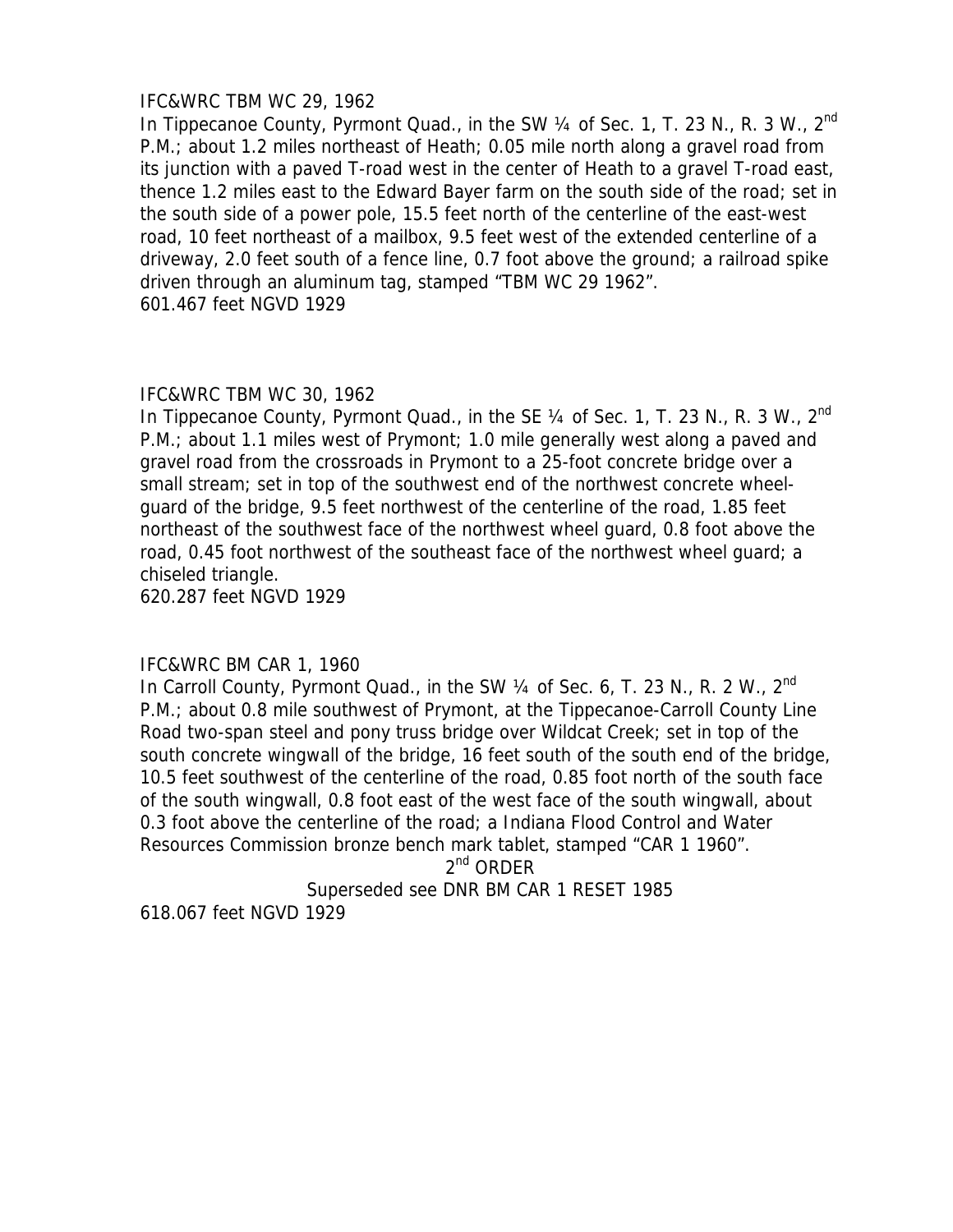#### DNR BM CAR 1 RESET 1985

In Carroll County, Pyrmont Quad., in the SW 1/4 of Sec. 6, T. 23 N., R. 2 W., 2<sup>nd</sup> P.M.; about 2.0 miles east of Heath; at the Tippecanoe-Carroll County Line Road (1000 West Road) bridge over Wildcat Creek; set in the top of the northeast concrete headwall of the bridge, 13.5 feet east of the centerline of the bridge, 3.3 feet north of the south end of the headwall, 0.6 foot west of the east face of the headwall, level with the road; a Indiana Department of Natural Resources bench mark tablet, stamped "CAR 1 RESET 1985".

625.401 feet NGVD 1929

### USGS UE 617.7

In Carroll County, Pyrmont Quad., in the SW 1/4 of Sec. 6, T. 23 N., R. 2 W., 2<sup>nd</sup> P.M.; about 0.8 mile southwest of Prymont; at the Tippecanoe-Carroll County Line Road (1000 West Road) two-span steel and pony truss bridge over Wildcat Creek; set in top of the east concrete wingwall of the bridge, 11.4 feet west of the east face of the east wingwall, 10 feet northeast of the centerline of the road, 6.0 feet east of the east end of the point truss span, about 0.7 foot below the centerline of the road, 0.4 foot south of the north face of the wingwall; a chiseled square. 617.742 feet NGVD 1929

### IFC TBM T 11 20 677.0

In Carroll County, Pyrmont Quad., in the SW 1/4 of Sec. 6, T. 23 N., R. 2 W., 2<sup>nd</sup> P.M.; about 0.75 mile west of Prymont; 0.7 mile generally west along a paved and gravel road from the crossroads in Prymont to the Tippecanoe-Carroll County Line Road, in the southeast ¼ of the crossroads; set in the west side of a power pole, 23 feet south of the centerline of the east-west road, 17 feet east of the center line of the Tippecanoe-Carroll County Line Road, 2.0 feet west of a fence line, 1.0 foot above ground; a railroad spike.

677.006 feet NGVD 1929

# ISHC BM TIPP C 3

In Tippecanoe County, Lafayette East Quad., in the SW 1/4 of Sec. 21, T. 23 N., R. 3 W.,  $2^{nd}$  P.M.; about 0.6 mile west of Monitor; at the State Road 26 one-span steel truss bridge over the South Fork of Wildcat Creek; set in top of the southwest end of the northwest concrete bridge seat supporting the steel truss part of the bridge, 20 feet southwest of the centerline of the road, 5.8 feet below the road, about 1.2 feet northeast of the southwest face of the concrete bridge seat; a Indiana State Highway Commission bench mark tablet, stamped "TIPP C 3".

RECOVERED 6/12/2007

581.914 feet NGVD 1929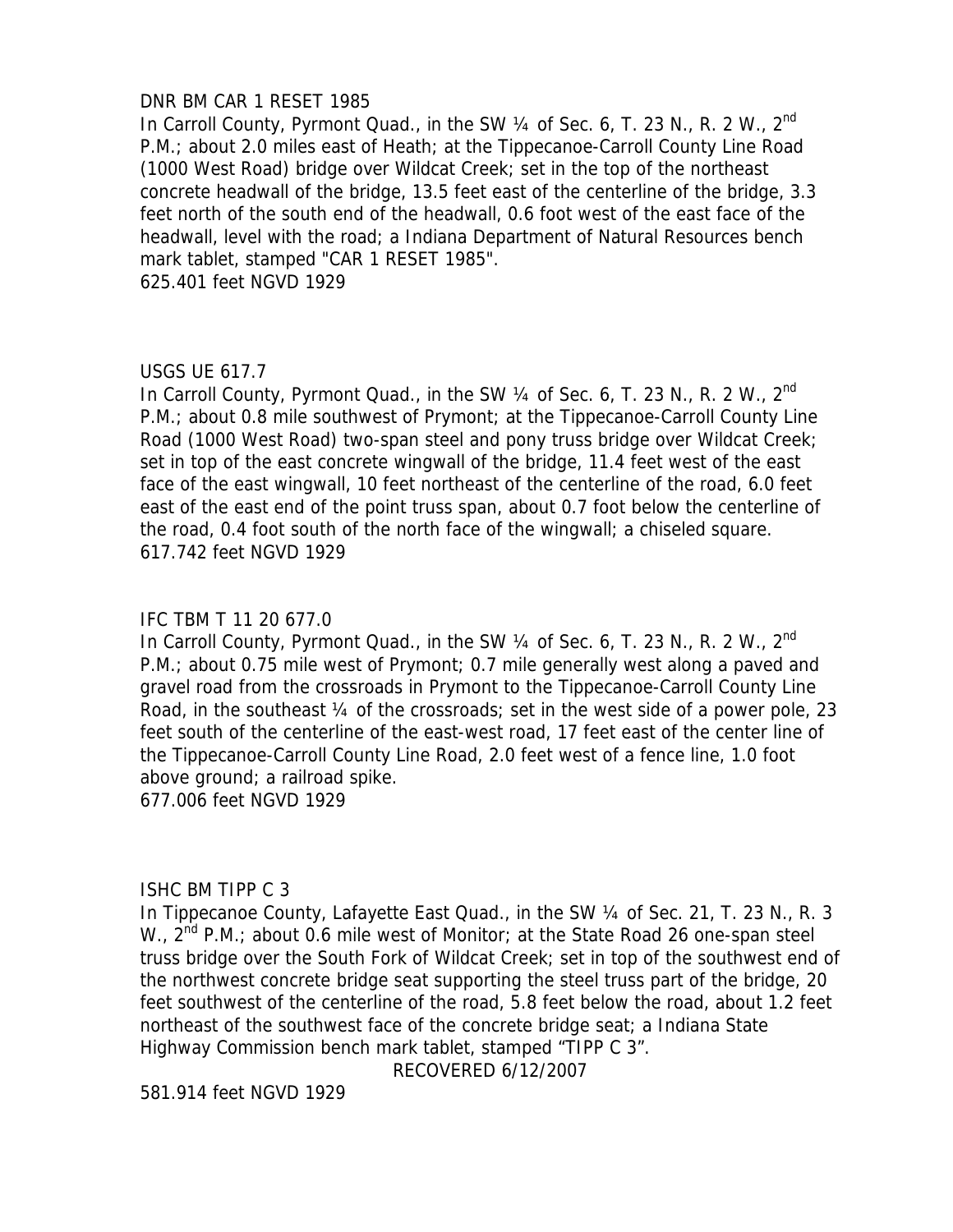# IFC&WRC TBM LAF 13

In Tippecanoe County, Lafayette East Quad., in the SW 1/4 of Sec. 21, T. 23 N., R. 3 W.,  $2^{nd}$  P.M.; about 0.15 mile west of Monitor; at the State Road 26 two-span steel pony truss bridge over the Middle Fork of Wildcat Creek; set in top of the northwest end of the northeast concrete abutment of the bridge, 13.5 feet northwest of the centerline of the road, 2.65 feet northwest of the southeast face of the northwest concrete wheel guard of the bridge, 0.7 foot above the road, 0.25 foot northeast of the southwest face of the northeast abutment, at the point where the abutment begins to slope downward; a chiseled triangle.

DESTROYED 1986 T.J.

588.214 feet NGVD 1929

# IFC&WRC BM TIP 20, 1961

In Tippecanoe County, Lafayette East Quad., in the SW 1/4 of Sec. 21, T. 23 N., R. 3 W.,  $2^{nd}$  P.M.; about 0.15 mile west of Monitor; at the State Road 26 two-span steel pony truss bridge over the Middle Fork of Wildcat Creek; set in top of the southeast end of the northeast concrete abutment of the bridge, 13 feet southeast of the centerline of the road, 1.55 feet southeast of the northwest face of the southeast concrete wheel guard of the bridge, 0.55 foot north east of the southwest face of the northeast abutment, 0.6 foot above the road; a Indiana Flood Control and Water Resources Commission bronze bench mark tablet, stamped "TIP 20 1961".

DESTROYED 1986 T.J.

588.111 feet NGVD 1929

# IFC&WRC BM TIP 21, 1961

In Tippecanoe County, Lafayette East Quad., in the SW 1/4 of Sec. 21, T. 23 N., R. 3 W.,  $2^{nd}$  P.M.; at Monitor; at the 6 B East Road one-span steel girder plate overflow bridge on Middle Fork of Wildcat Creek, about 100 feet south of State Road 26; set in top of the west end of the south concrete bridge abutment at point where the southwest wingwall joins the south bridge abutment, 10.5 feet west of the west steel plate of the bridge, 0.55 foot south of the north face of the south abutment, about level with the road; a Indiana Flood Control and Water Resources Commission bronze bench mark tablet, stamped "TIP 21 1961".

DESTROYED

589.777 feet NGVD 1929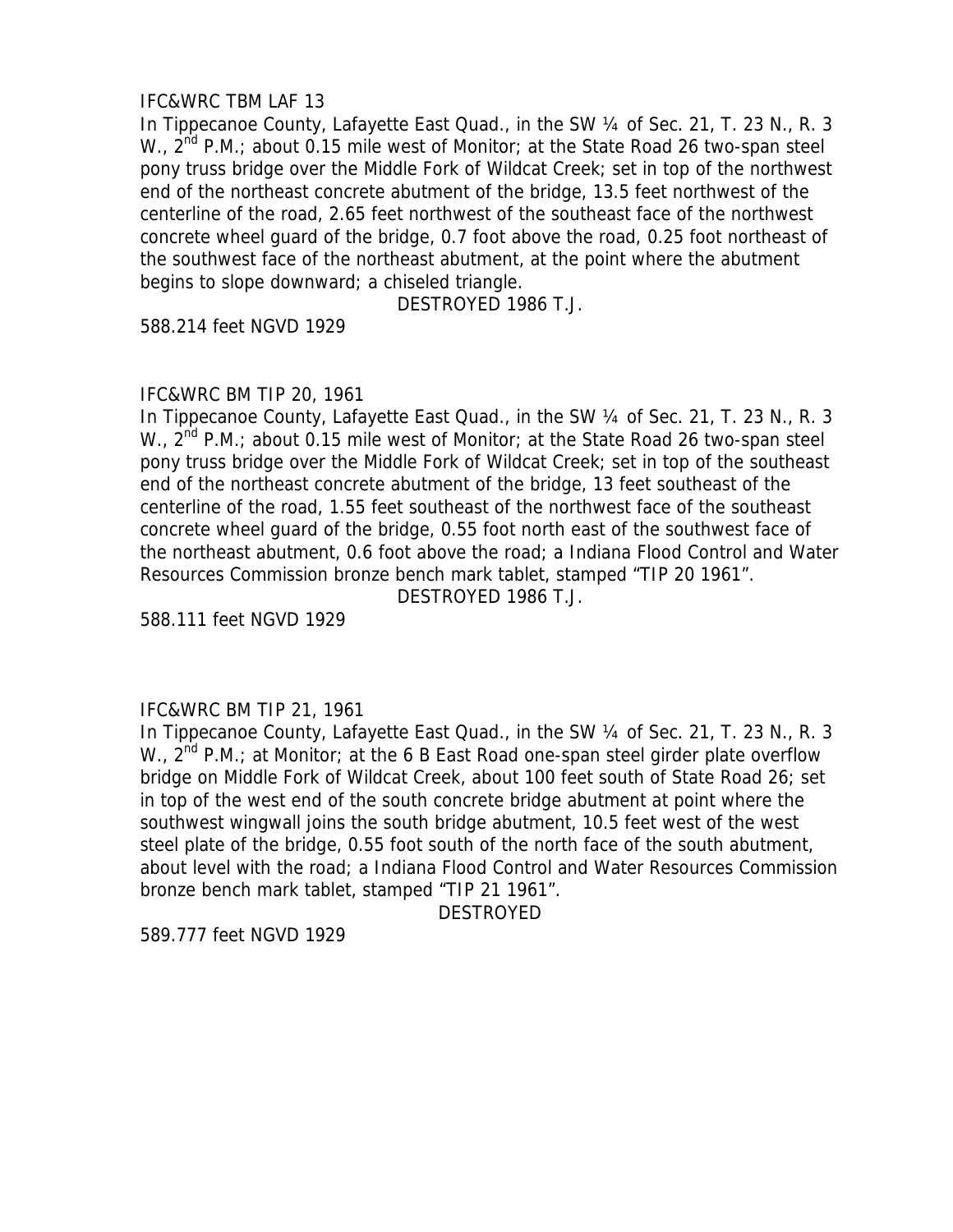### USC&GS BM Y 119, 1946

In Tippecanoe County, Lafayette East Quad., in the SE ¼ of Sec. 21, T. 23 N., R. 3 W.,  $2^{nd}$  P.M.; about 0.5 mile north of Monitor; at the Perry Township High School; set vertically in the east face of the school building, 2.75 feet above ground, 1.4 feet south of the northeast corner of the building; a US Coast and Geodetic Survey disk, stamped "Y 119 1946".

RECOVERED 6/12/2007

663.870 feet NGVD 1929

# IFC&WRC TBM SFWC 1

In Tippecanoe County, Lafayette East Quad., in the SE 1/4 of Sec. 21, T. 23 N., R. 3 W., 2<sup>nd</sup> P.M.; at Monitor; at the intersection of State Road 26 and 6 B East Road; set in top of and near the center of the south concrete headwall of a five-foot concrete box culvert under State Road 26, 32 feet south of the centerline of State Road 26, 27 feet east of the centerline of 6 B East Road, 4.0 feet east of the west face of the headwall, about 0.2 foot below the centerline of State Road 26; a chiseled triangle. DESTROYED

588.556 feet NGVD 1929

### IFC&WRC TBM MFWC 1

In Tippecanoe County, Pyrmont Quad., in the SE 1/4 of Sec. 22, T. 23 N., R. 3 W., 2<sup>nd</sup> P.M.; about 1.7 mile west of Petit; about 2.5 miles west along State Road 26 from its intersection with the Tippecanoe-Carroll County Line Road (1000 West Road) to a gravel T-road north and a field entrance south; set in the top of and near the center of the west concrete headwall of a 12-inch pipe culvert under the field entrance south, 34 feet east of the extended center line of the T-road north, 26 feet south of the centerline of State Road 26, 8 feet west of the centerline of the field entrance, 1.7 feet north of the south face of the headwall, about level with the centerline of the field entrance; a chiseled triangle. 664.518 feet NGVD 1929

# IFC&WRC TBM MFWC 3

In Tippecanoe County, Pyrmont Quad., in the SE 1/4 of Sec. 27, T. 23 N., R. 3 W., 2<sup>nd</sup> P.M.; about 1.6 mile southwest of Petit; about 2.0 miles west along State Road 26 from its intersection with the Tippecanoe-Carroll County Line Road (1000 West Road) to a north-south crossroad, thence 0.95 mile south to the Ray Leibenguth farm on the west side of the road, about 0.15 mile south of a concrete bridge over the South Fork of Wildcat Creek; set in the top of and near the center of the north concrete headwall of a 12-inch pipe culvert under a driveway leading west to a large red barn, 17.5 feet north of the centerline of the driveway, 16.5 feet west of the centerline of the road, 2.1 feet west of the east face of the headwall, about 0.5 foot below the centerline of the north-south road; a chiseled triangle. 663.697 feet NGVD 1929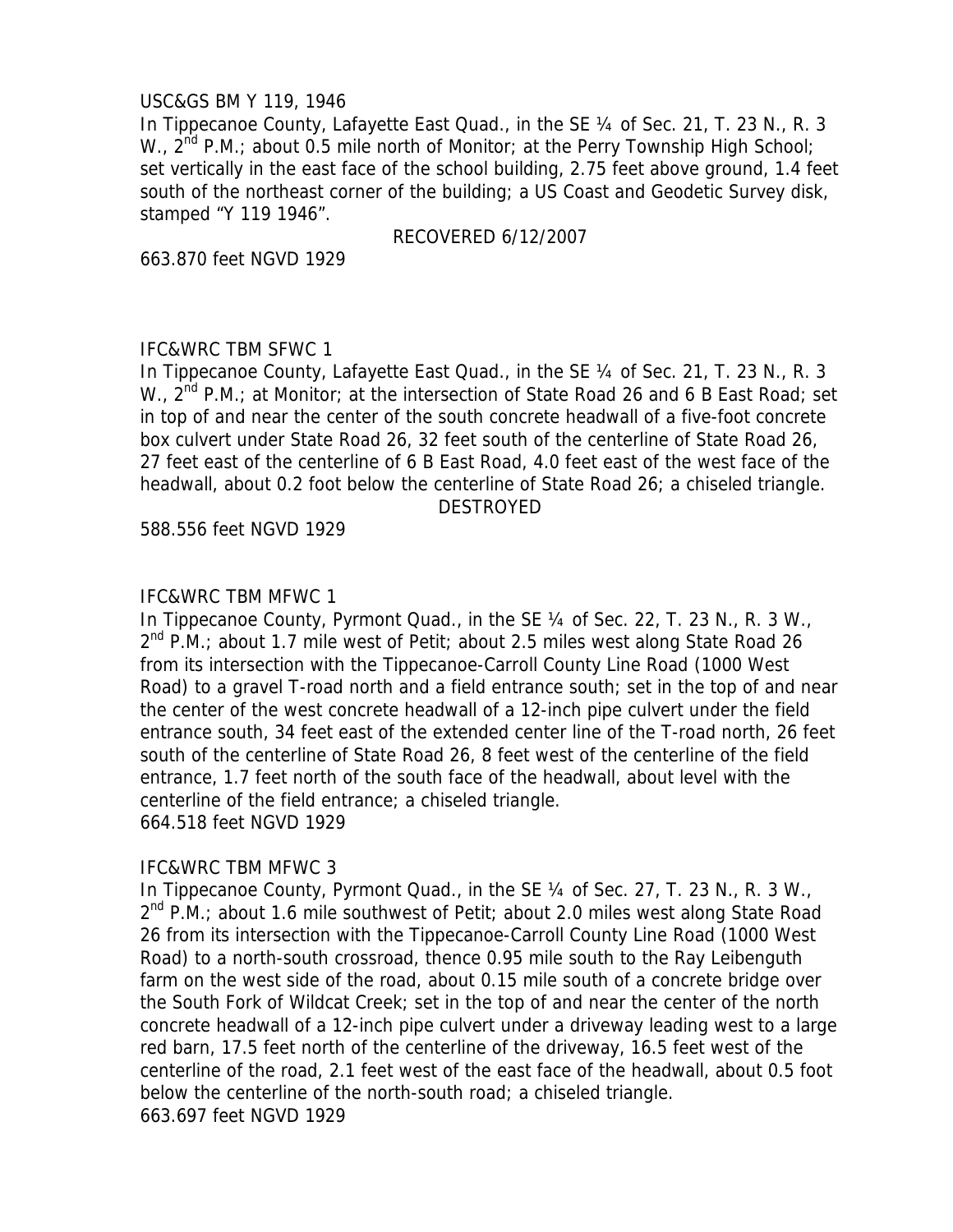# IFC&WRC BM TIP 22, 1961

In Tippecanoe County, Pyrmont Quad., in the SE 1/4 of Sec. 27, T. 23 N., R. 3 W.,  $2^{nd}$  P.M.; about 1.5 miles southwest of Petit; about 2.0 miles west along State Road 26 from its intersection with the Tippecanoe-Carroll County Line Road (1000 West Road) to a north-south crossroad, thence 0.8 mile south to a multi-span concrete bridge over Middle Fork of Wildcat creek; set in top of the south end of the west concrete guardrail base of the bridge, 15 feet west of the centerline of the road, 2.7 feet north of the south end of the west guardrail base, 0.8 foot above the road, 0.5 foot east of the east face of the west concrete guardrail; a Indiana Flood Control and Water Resources Commission bronze bench mark tablet, stamped "TIP 22 1961".

626.834 feet NGVD 1929

# IFC&WRC TBM MFWC 2, 1962

In Tippecanoe County, Pyrmont Quad., in the NW 1/4 of Sec. 26, T. 23 N., R. 3 W.,  $2^{nd}$  P.M.; about 1.25 miles west of Petit; about 2.0 miles west along State Road 26 from its intersection with the Tippecanoe-Carroll County Line Road (1000 West Road) to a north-south crossroad, thence 0.2 mile south along a gravel road to a field entrance east; set in the top of and near the center of a round concrete fence corner post, 19.5 feet east of the centerline of the north-south road, 7.5 feet north of the centerline of the field entrance, 5.9 feet south of a telephone pole, 4.0 feet above the ground; a chiseled triangle.

663.830 feet NGVD 1929

# IFC&WRC TBM MFWC 4, 1962

In Tippecanoe County, Pyrmont Quad., in the NE 1/4 of Sec. 35, T. 23 N., R. 3 W., 2<sup>nd</sup> P.M.; about 1.1 miles southwest of Petit; about 2.0 miles west along State Road 26 from its intersection with the Tippecanoe-Carroll County Line Road (1000 West Road) to a north-south crossroad, thence 1.2 miles south along a gravel road to a gravel T-road east, thence 0.7 mile east to a farm house on the south side of the road; set in the south side of a telephone pole, 42 feet east of the centerline of a driveway leading south to the farm house, 19 feet south of the centerline of the east-west road, 1.3 feet above the ground; a railroad spike driven through an aluminum tag, stamped "TBM MFWC 4 1962". 672.332 feet NGVD 1929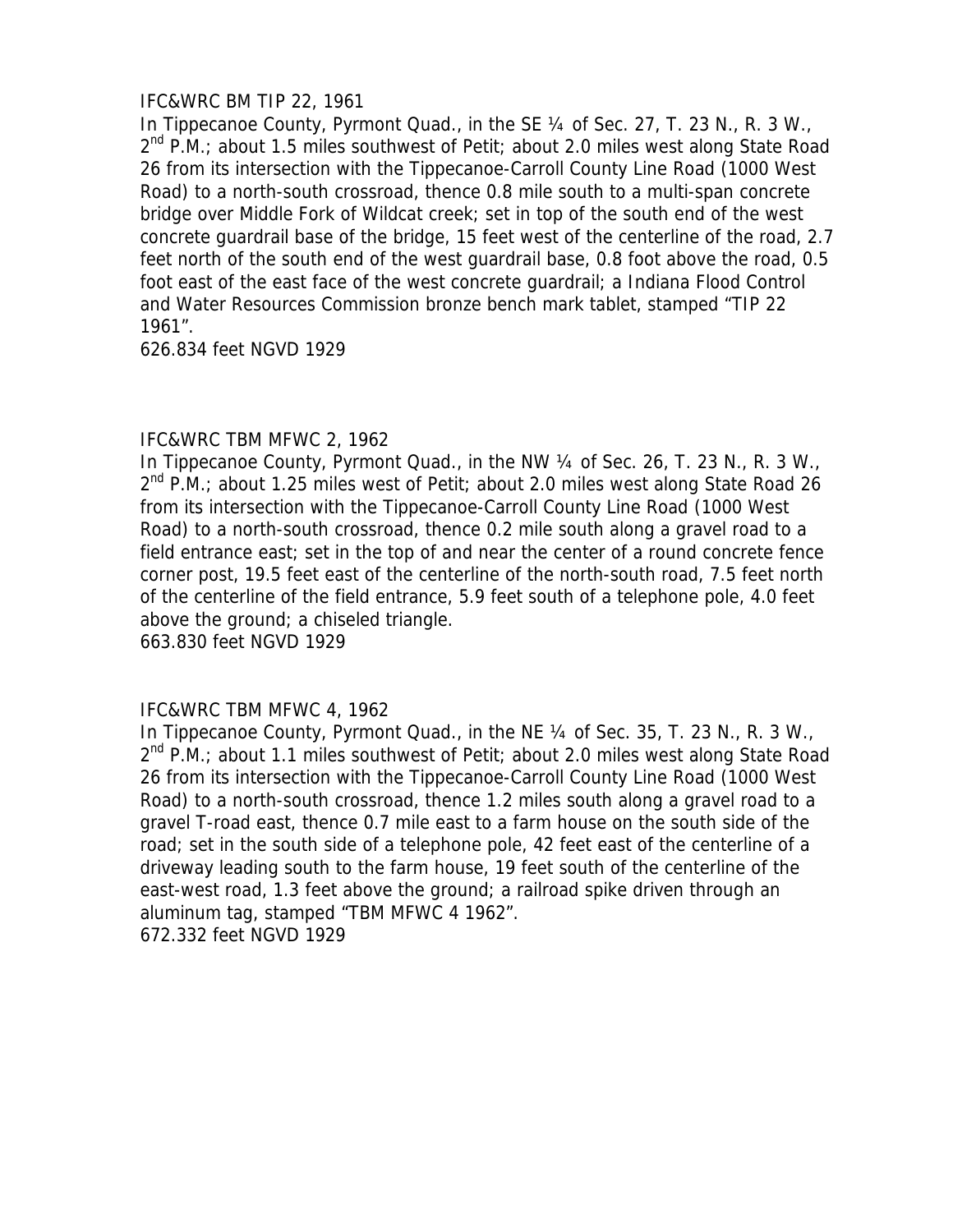### IFC&WRC TBM MFWC 5, 1962

In Tippecanoe County, Pyrmont Quad., in the SW 1/4 of Sec. 25, T. 23 N., R. 3 W.,  $2^{nd}$  P.M.; about 0.8 mile south of Petit; about 0.5 mile west along State Road 26 from its intersection with the Tippecanoe-Carroll County Line Road (1000 West Road) to a gravel T-road south, thence 0.9 mile generally south to a large farm on the west side of the road; set in the west side of a 36-inch double trunked Catalpa tree, directly across the road from a farm house, 16.5 feet southeast of the centerline of the road, 5.0 feet northeast of a concrete fence corner and gate post, 0.7 foot above the ground; a railroad spike driven through an aluminum tag, stamped "TBM MFWC 5 1962".

642.466 feet NGVD 1929

### IFC&WRC BM TIP 23, 1961

In Tippecanoe County, Pyrmont Quad., in the SW 1/4 of Sec. 25, T. 23 N., R. 3 W.,  $2^{nd}$  P.M.; about 0.6 mile south of Petit; about 0.5 mile west along State Road 26 from its intersection with the Tippecanoe-Carroll County Line Road (1000 West Road) to a gravel T-road south, thence 0.7 mile generally south to a one-span steel pony truss bridge over the Middle Fork of Wildcat Creek; set in top of the southeast end of the northeast concrete bridge seat, 9.5 feet east of the centerline of the road, 0.8 foot below the top of the bridge floor, 0.75 foot east of the east face of the north end of the east truss of the bridge, 0.5 foot west of the east face of the northeast bridge seat; a Indiana Flood Control and Water Resources Commission bronze bench mark tablet, stamped "TIP 23 1961". 632.795 feet NGVD 1929

#### USGS BM 23 EOM 1958

In Tippecanoe County, Pyrmont Quad., in the NW 1/4 of Sec. 25, T. 23 N., R. 3 W.,  $2<sup>nd</sup>$  P.M.; about 0.7 mile east of Petit; at the intersection of State Road 26 and the Tippecanoe-Clinton County Line Road, in the southwest ¼ of the intersection; set in top of a concrete post, 93.5 feet south of the centerline of State Road 26, 20 feet west of the centerline of the Tippecanoe-Clinton County Line Road, 3.1 feet south of a power pole, 1.5 feet east of a fence line, projecting 0.1 foot above ground; a U.S. Geological Survey bench mark tablet, stamped "662 FEET 23 EOM 1958". 661.711 feet NGVD 1929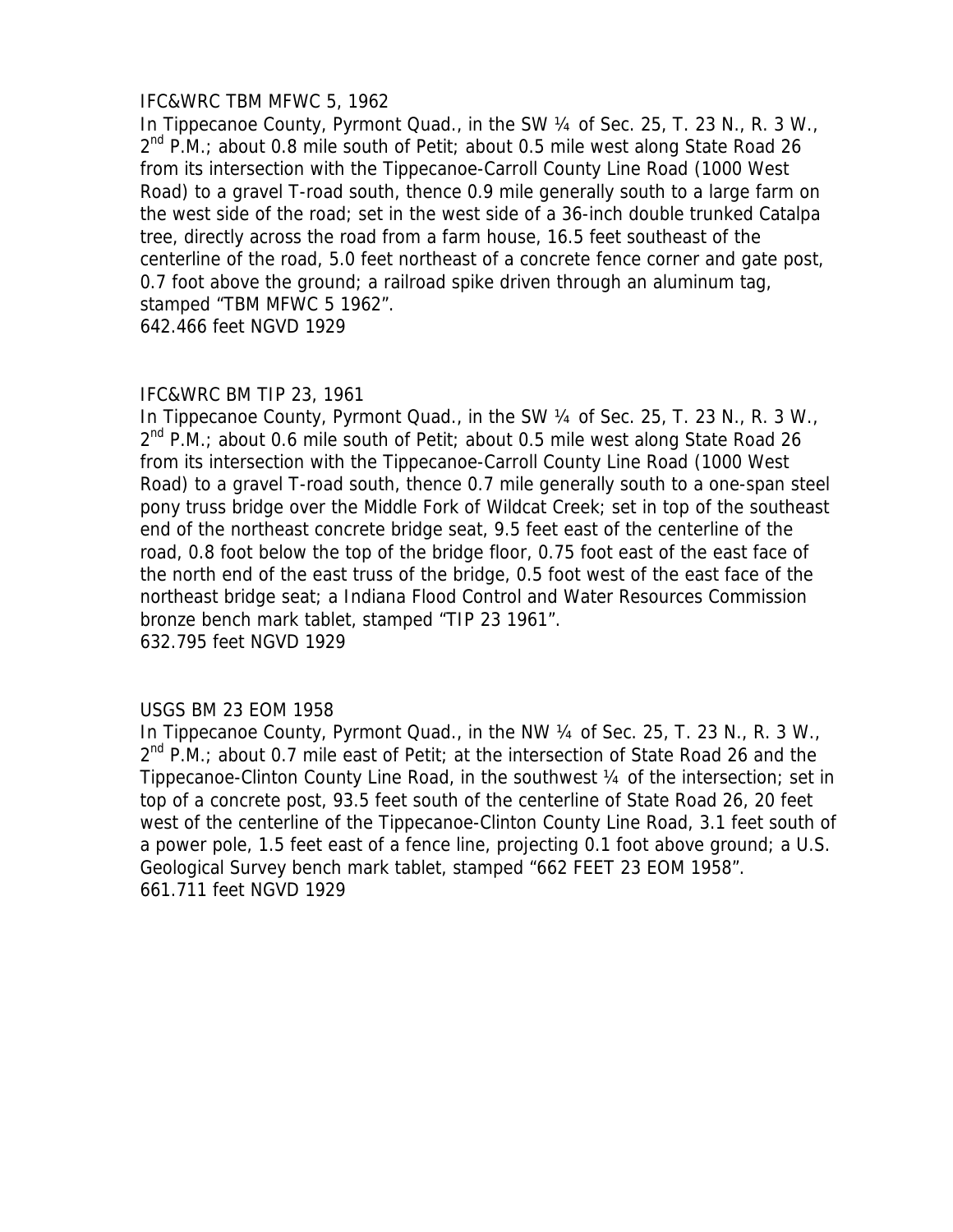# IFC&WRC TBM MFWC 7

In Clinton County, Pyrmont Quad., in the SW 1/4 of Sec. 19, T. 23 N., R. 2 W., 2<sup>nd</sup> P.M.; about 0.7 mile east of Petit; at the intersection of State Road 26 and the Tippecanoe-Clinton County Line Road, in the northeast ¼ of the intersection; set in the top of and near the center of the east concrete headwall of a 12-inch pipe culvert under the Tippecanoe-Clinton County Line Road, 50.5 feet north of the centerline of State Road 26, 18.5 feet east of the centerline of the Tippecanoe-Clinton County Line Road, 2.75 feet north of the south face of the east headwall, 0.4 foot west from the east face of the headwall, about level with the centerline of the Tippecanoe-Clinton County Line Road; a chiseled square. 662.606 feet NGVD 1929

# IFC&WRC TBM MFWC 6, 1962

In Clinton County, Pyrmont Quad., in the SW  $\frac{1}{4}$  of Sec. 19, T. 23 N., R. 2 W.,  $2^{nd}$ P.M.; about 0.7 mile southeast of Petit; about 0.35 mile south along the Tippecanoe-Clinton County Line Road from its intersection with State Road 26 to an east-west gravel crossroad and a private drive south, in the southeast 1/4 of the intersection; set in the west side of a 20-inch tree, 52 feet east of the extended centerline of the Tippecanoe-Clinton County Line Road, 13.5 feet south of the centerline of the eastwest road, 0.5 foot above the ground; a railroad spike driven through an aluminum tag, stamped "TBM MFWC 6 1962". 684.597 feet NGVD 1929

# IFC&WRC TBM SFWC 2, 1962

In Tippecanoe County, Lafayette East Quad., in the SW 1/4 of Sec. 28, T. 23 N., R. 3 W.,  $2^{nd}$  P.M.; about 0.75 mile southwest of Monitor; about 0.75 mile generally south along a gravel 5 C East Road from its intersection with State Road 26; set in the west side of a power pole, about 0.1 mile south of a private drive west leading to a farm, 18.5 feet east of the centerline of 5 C East Road, on a north-south fence line, about 0.3 foot above ground; a large boat spike driven through an aluminum tag, stamped "TBM SFWC 2 1962".

DESTROYED 1986 T.J.

615.104 feet NGVD 1929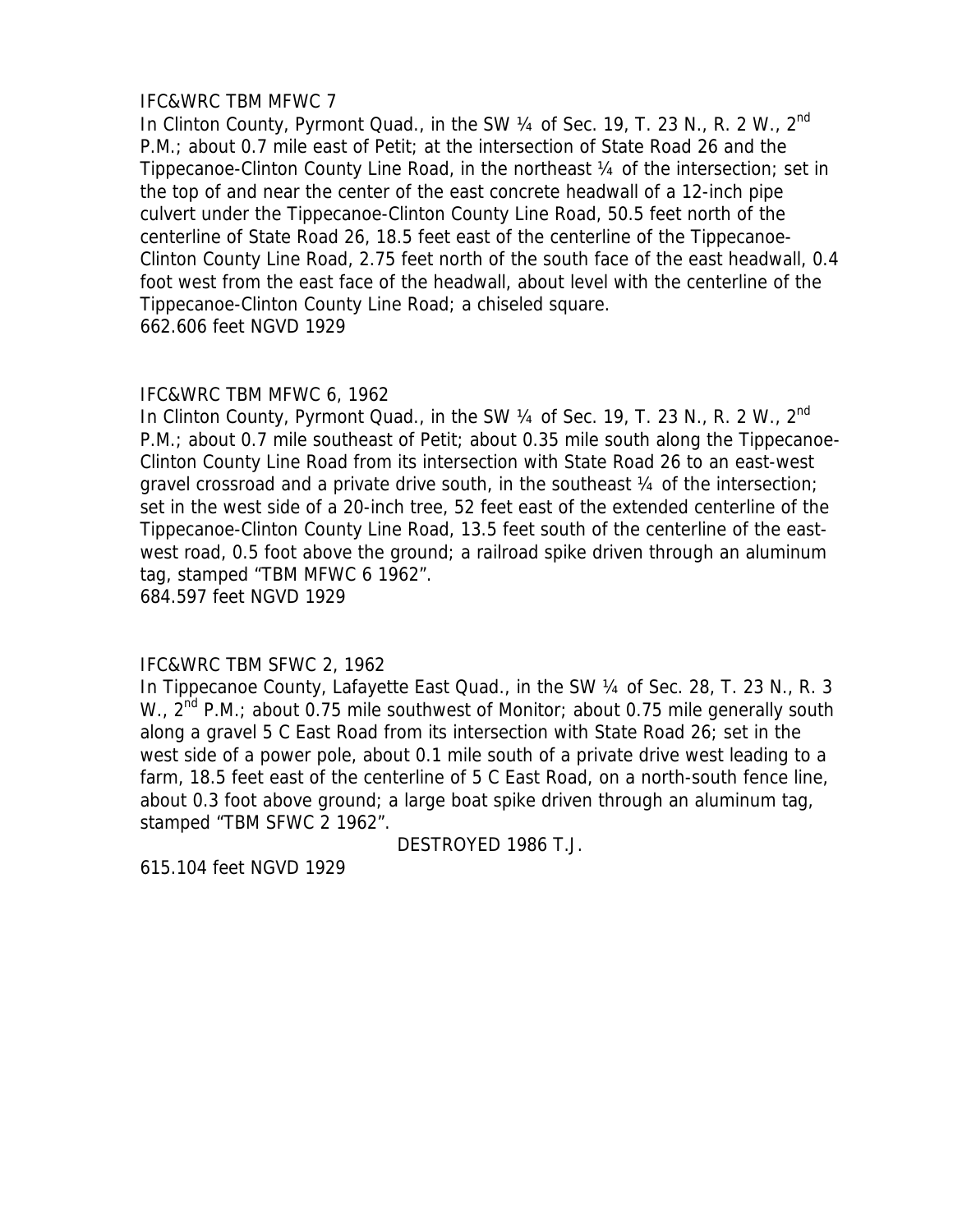# IFC&WRC BM TIP 13, 1961

In Tippecanoe County, Lafayette East Quad., in the NW 1/4 of Sec. 33, T. 23 N., R. 3 W.,  $2^{nd}$  P.M.; about 1.4 miles south of Monitor; about 1.2 miles generally south along a gravel 5 C East Road from its intersection with State Road 26 to a 30-foot steel and wooden bridge over a small tributary of the South Fork of Wildcat Creek; set in top of the southeast concrete wingwall of the bridge, 8.5 feet east of the centerline of 5 C East Road, 2.25 feet south of the south end of the east iron guardrail, 1.4 feet southwest of the northeast face of the southeast wingwall, about 0.2 foot below the road; a Indiana Flood Control and Water Resources Commission bronze bench mark tablet, stamped "TIP 13 1961".

DESTROYED 1986 T.J.

602.478 feet NGVD 1929

# IFC&WRC TBM SFWC 3, 1962

In Tippecanoe County, Lafayette East Quad., in the NW 1/4 of Sec. 33, T. 23 N., R. 3 W.,  $2^{nd}$  P.M.; about 1.5 miles south of Monitor; about 1.3 miles generally south along a gravel 5 C East Road from its intersection with State Road 26 to a driveway east leading to the Leo Cohen residence; set in the west side of a power pole, 19.5 feet east of the centerline of the gravel road, 14.5 feet north of the centerline of the driveway, 1.0 foot above the ground; a large boat spike driven through an aluminum tag, stamped "TBM SFWC 3 1962".

DESTROYED 1986 T.J.

613.776 feet NGVD 1929

# IFC&WRC BM TIP 14, 1961

In Tippecanoe County, Lafayette East Quad., in the NE 1/4 of Sec. 4, T. 22 N., R. 3 W., 2<sup>nd</sup> P.M.; about 0.5 mile north of Dayton; at the 2 South Road two-span steel truss bridge over the South Fork of Wildcat Creek; set in top of the southeast concrete wingwall of the bridge, 9.5 feet south of the centerline of the road, 1.3 feet east of the west face of the east bridge seat, 0.2 foot above the road; a Indiana Flood Control and Water Resources Commission bronze bench mark tablet, stamped "TIP 14 1961".

Not found new bridge 1/1/1986 T.J.

617.917 feet NGVD 1929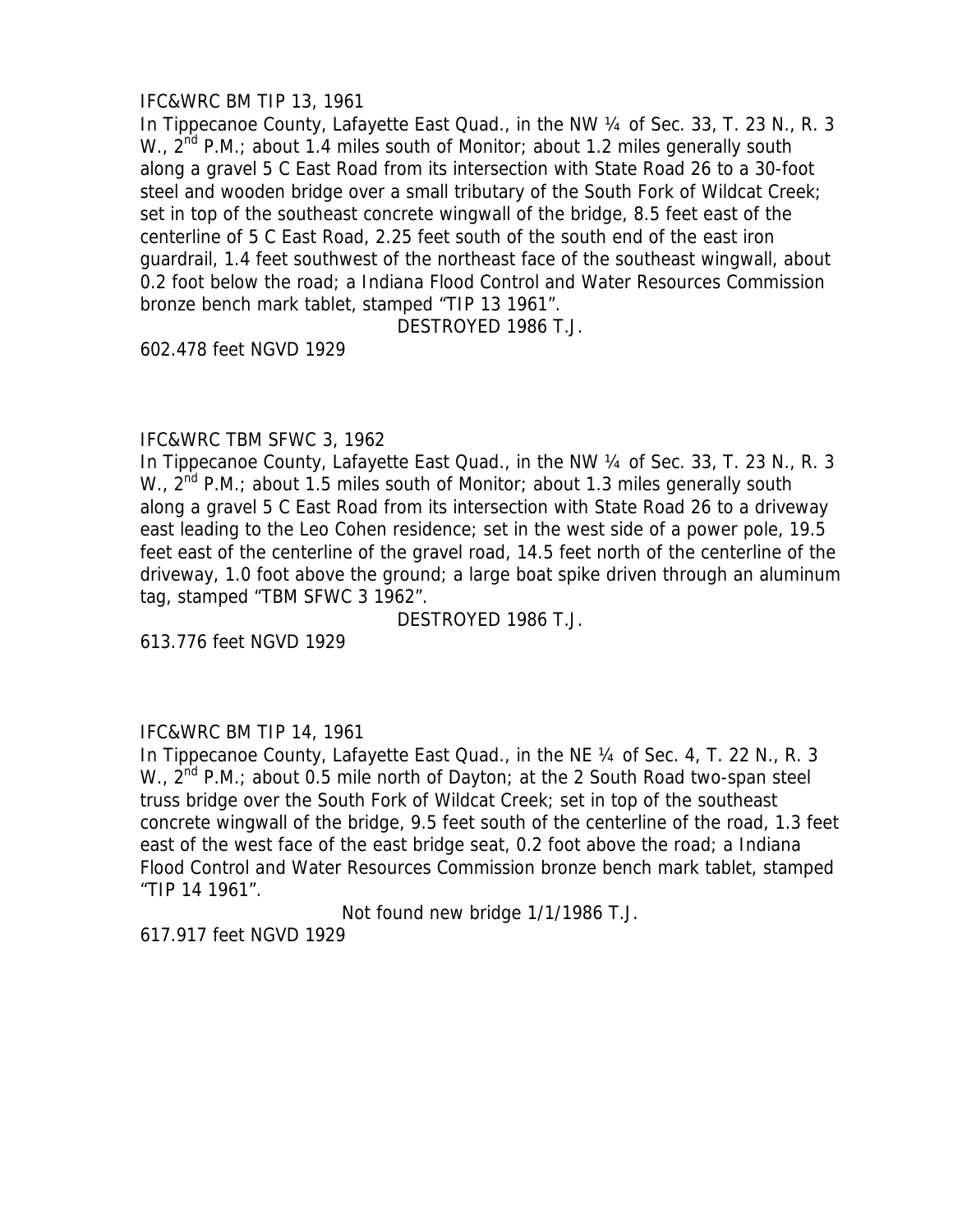### IFC&WRC TBM SFWC 4, 1962

In Tippecanoe County, Lafayette East Quad., in the NE 1/4 of Sec. 4, T. 22 N., R. 3 W., 2<sup>nd</sup> P.M.; about 0.5 mile north of Dayton; at the "T"-road intersection of 2 South Road and 6 C East Road; set in the north side of a power pole, 23.5 feet west of the extended centerline of 6 C East Road, 15 feet south of the centerline of 2 South Road, 3.6 feet above the ground, about level with the road; a large boat spike driven through an aluminum tag, stamped "TBM SFWC 4 1962".

Not found 1/1/1986 T.J.

609.643 feet NGVD 1929

### USC&GS BM B 120, 1946

In Tippecanoe County, Lafayette East Quad., in the NW 1/4 of Sec. 3, T. 22 N., R. 3 W.,  $2^{nd}$  P.M.; about 0.5 mile northeast of Dayton; about 0.25 mile generally south along 7 East Road (gravel) from its intersection with 2 South Road to the Wallace Patton farm; set in top of a concrete post, 21 feet east of the centerline of the road, 20.5 feet north of the centerline of the driveway to the east, projecting 0.2 foot above ground, a U.S. Coast and Geodetic Survey disk, stamped "B 120 1946".

Recovered 12/31/1985 T.J.

681.885 feet NGVD 1929

#### IFC&WRC TBM SFWC 5, 1962

In Tippecanoe County, Lafayette East Quad., in the SW ¼ of Sec. 3, T. 22 N., R. 3 W.,  $2^{nd}$  P.M.; about 0.5 mile east of Dayton; about 0.25 mile generally north along 7 East Road (gravel) from its "T" intersection with State Road 38; set in the northeast side of a 24-inch blazed Cottonwood Tree on the slope of the east bank of the South Fork of Wildcat Creek, about 28 feet south of the north end of a row of Cottonwood trees on the east bank, 24 feet west of the centerline of the road, 1.3 feet above ground, about 1.0 foot below the centerline of the road; a large boat spike driven through an aluminum tag, stamped "TBM SFWC 5 1962".

Recovered 12/31/1985 T.J.

619.512 feet NGVD 1929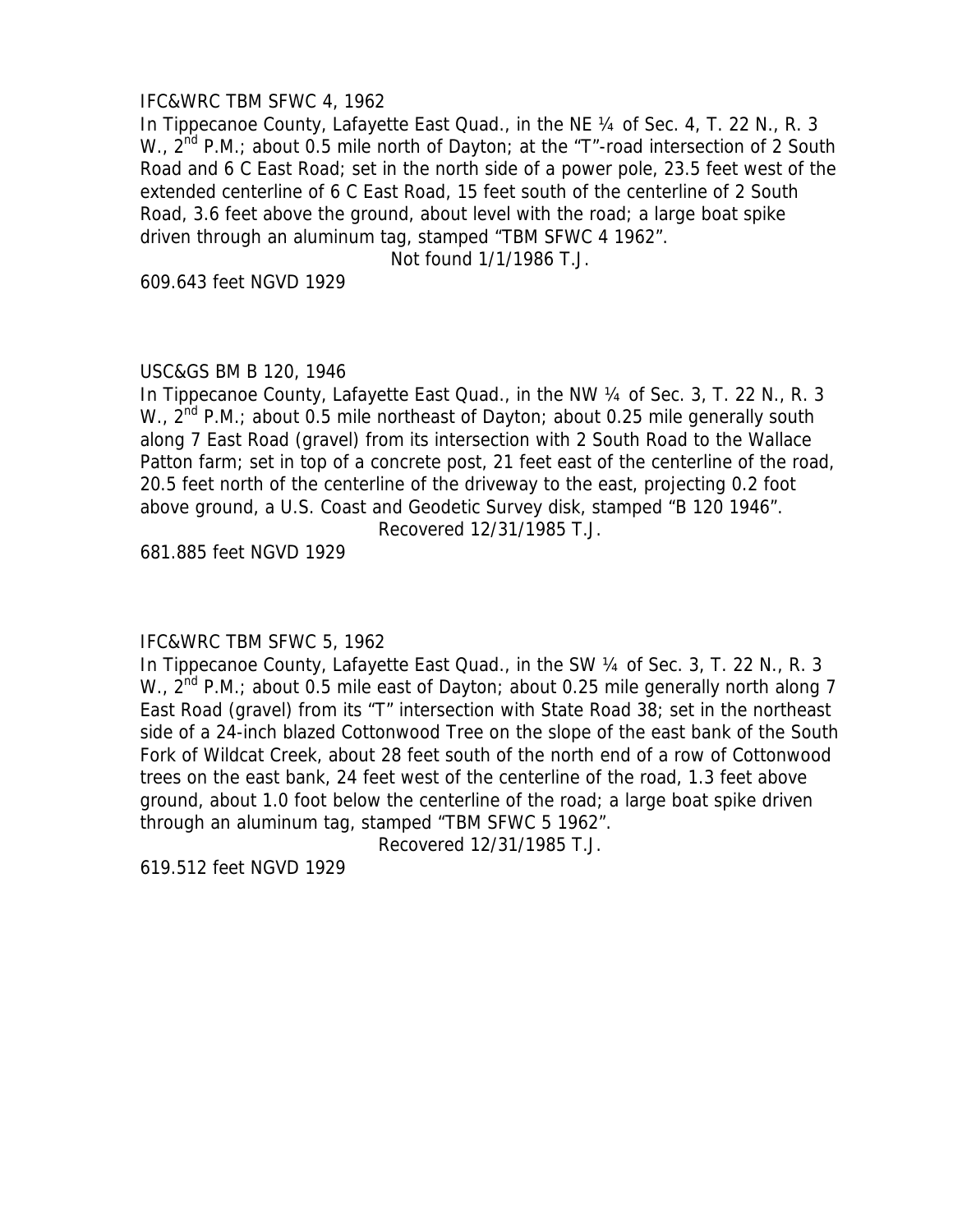# IFC&WRC TBM SFWC 6

In Tippecanoe County, Lafayette East Quad., in the SE 1/4 of Sec. 4, T. 22 N., R. 3 W.,  $2^{nd}$  P.M.; about 0.5 mile east of Dayton; at the State Road 38 two-span steel truss bridge over the South Fork of Wildcat Creek; set in top of the northeast end of the northwest concrete bridge seat, 15 feet northeast of the centerline of the highway, 2.6 feet below the highway, 0.75 foot southeast of the northwest face of the northwest bridge seat, 0.5 foot southwest of the northeast face of the northwest bridge seat; a chiseled triangle.

Recovered 12/31/1985 T.J.

628.737 feet NGVD 1929

### IFC&WRC TBM SFWC 7

In Tippecanoe County, Mulberry Quad., in the NW 1/4 of Sec. 10, T. 22 N., R. 3 W.,  $2^{nd}$  P.M.; about 3.7 miles northwest of Mulberry; at the Norfolk and Western (New York, Chicago and St. Louis) railroad bridge over the South Fork of Wildcat Creek; set in top of the northeast concrete wingwall of the bridge, 4.8 feet north of the north rail of the track, 1.4 feet north of the south face of the north headwall, 0.7 foot west of the east face of the northeast wingwall, 0.1 foot above the top of the rails; a chiseled triangle.

Not found 12/31/1985 T.J.

643.962 feet NGVD 1929

#### USC&GS BM W 86 RESET 1962

In Tippecanoe County, Mulberry Quad., in the NW 1/4 of Sec. 10, T. 22 N., R. 3 W.,  $2^{nd}$  P.M.; about 3.7 miles northwest of Mulberry; at the Norfolk and Western (New York, Chicago and St. Louis) railroad bridge over the South Fork of Wildcat Creek; set in top of the southwest concrete wingwall of the bridge, 6.9 feet south of the south rail, 3.75 feet south of the north face of the south headwall, 1.35 feet west of the east face of the southwest wingwall, about 0.2 foot above the top of the rails; a U.S. Coast and Geodetic Survey disk, stamped "86 1946 RESET 1962".

Recovered 12/31/1985 T.J.

642.032 feet NGVD 1929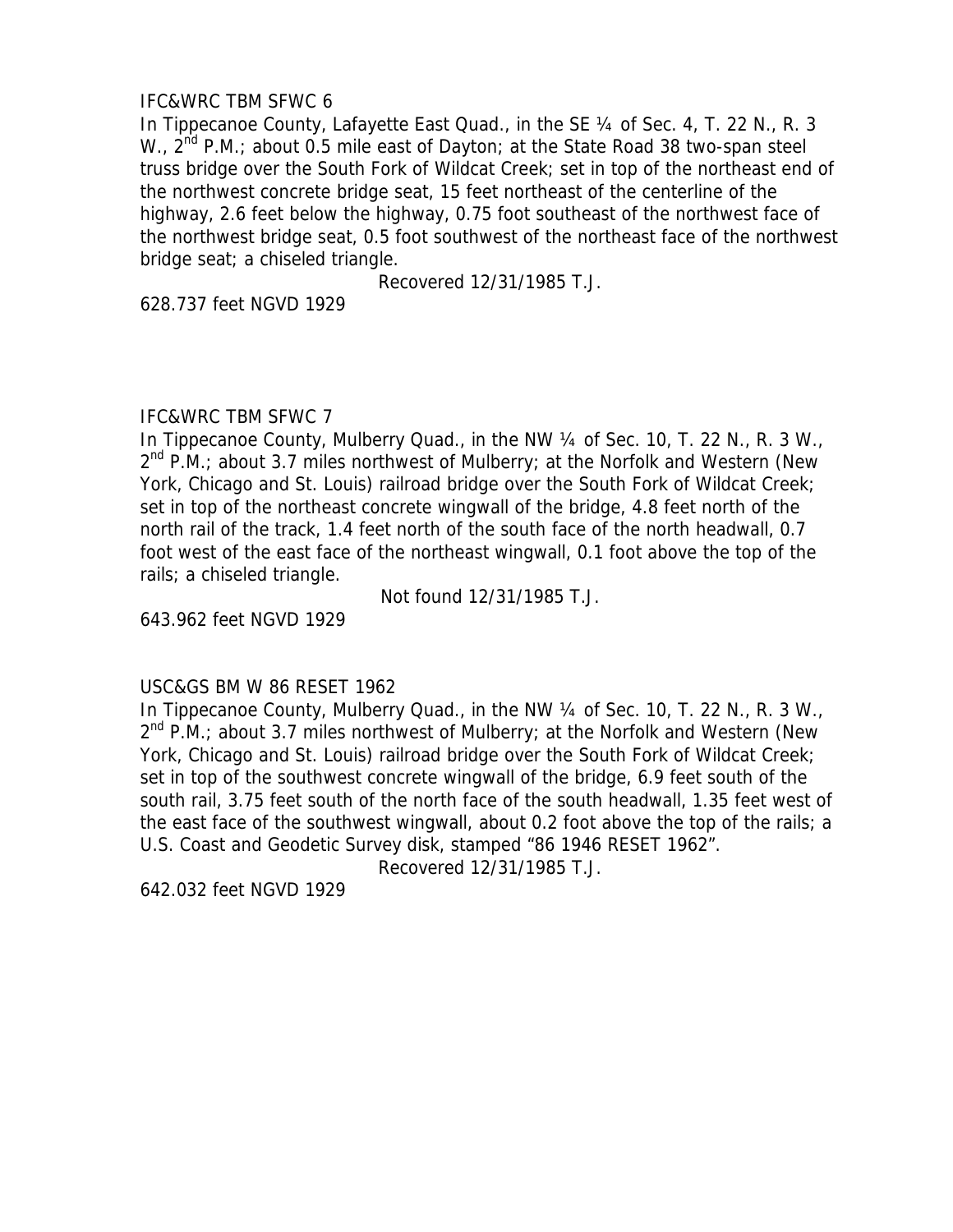### USC&GS BM M 31, 1934

In Tippecanoe County, Mulberry Quad., in the SE 1/4 of Sec. 10, T. 22 N., R. 3 W.,  $2^{nd}$  P.M.; about 3.0 miles northwest of Mulberry; at the intersection of the Norfolk and Western (New York, Chicago and St. Louis) Railroad and the gravel 8 East Road, in the southwest  $\frac{1}{4}$  of the crossing; set in top of a concrete post, 23.5 feet south of the south rail of the track, 18 feet west of the centerline of the road, 18.0 feet northwest of a power pole, 5.5 feet north of a fence line, projecting 0.3 foot above ground; a U.S. Coast and Geodetic Survey disk, stamped "M 31 1934". Buried under gravel, road moved to the east 12/31/1985 T.J. 684.411 feet NGVD 1929

### USC&GS BM X 86, 1946

In Tippecanoe County, Mulberry Quad., in the SW 1/4 of Sec. 14, T. 22 N., R. 3 W., 2<sup>nd</sup> P.M.; about 3.0 miles west of Mulberry; about 0.3 mile north along 8 East Road from its intersection with 5 South Road to the Rex R. Barnett farm on the east side of the road; set in top of a concrete post, 22.7 feet southwest of the southwest corner of the barn, 20.5 feet east of the centerline of the road, 20 feet north of the centerline of the driveway leading to the barn, projecting 0.4 foot above ground; a U.S. Coast and Geodetic Survey disk, stamped "X 86 1946".

NOT FOUND 1985 T.J.

730.602 feet NGVD 1929

# IFC&WRC TBM SFWC 9, 1962

In Tippecanoe County, Stockwell Quad., in the NW 1/4 of Sec. 22, T. 22 N., R. 3 W.,  $2^{nd}$  P.M.; about 2.5 miles south of Dayton; about 0.2 mile generally south and west along 7 East Road from its "T" intersection with 5 South Road; set in the west side of a 10-inch Maple Tree, about 125 feet south of a curve in the road, at the base of a hill, 22 feet south of a 44-inch dead tree, 17.5 feet east of the centerline of the road, 3.5 feet east of a fence line, 0.8 foot above ground; a large boat spike driven through an aluminum tag, stamped "TBM SFWC 9 1962".

Recovered nearly overgrown 12/32/1985 T.J.

672.097 feet NGVD 1929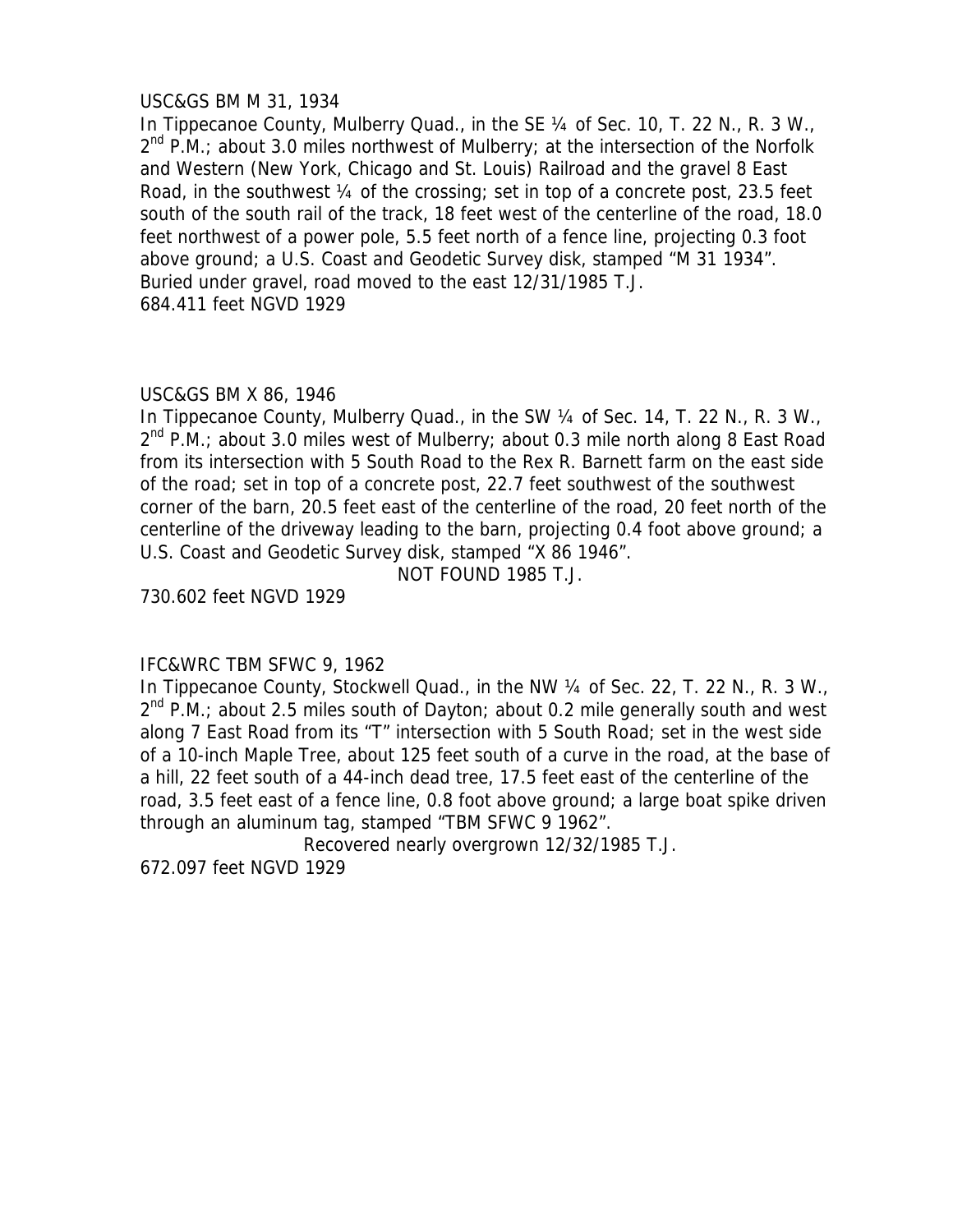# IFC&WRC BM TIP 15, 1961

In Tippecanoe County, Mulberry Quad., in the NW 1/4 of Sec. 22, T. 22 N., R. 3 W.,  $2^{nd}$  P.M.; about 3.6 miles west of Mulberry; at the 5 South Road one-span steel truss bridge over the South Fork Wildcat Creek; set in the top of the northwest concrete wingwall of the bridge, 9 feet north of the centerline of the road, 0.95 foot northeast of the west end of the north iron guardrail of the bridge, 0.5 foot west of the east face of the northwest wingwall, about level with the top of the bridge floor; a Indiana Flood Control and Water Resources Commission bronze bench mark tablet, stamped "TIP 15 1961".

Destroyed new bridge 12/31/1985 T.J.

652.942 feet NGVD 1929

### IFC&WRC TBM SFWC 8

In Tippecanoe County, Mulberry Quad., in the NE 1/4 of Sec. 22, T. 22 N., R. 3 W.,  $2^{nd}$  P.M.; about 3.4 miles west of Mulberry; about 0.4 mile west along 5 South Road from its intersection with 8 East Road to an 18-inch pipe culvert under the road; set in top of the north concrete headwall of the culvert, 10.5 feet north of the centerline of the road, 3.3 feet east of the west face of the headwall, 1.05 feet above the road; a chiseled triangle.

Not recovered 12/31/1985 T.J.

732.114 feet NGVD 1929

# IFC&WRC BM TIP 16, 1961

In Tippecanoe County, Stockwell Quad., in the NW 1/4 of Sec. 27, T. 22 N., R. 3 W.,  $2^{nd}$  P.M.; about 3.1 miles south of Dayton; about 1.15 miles generally south and west along 7 East Road from its "T" intersection with 5 South Road, 0.05 mile south of the V.R. Foley Ranch; set in top of a concrete post, 13.5 feet west of the centerline of the road, 3.0 feet south of a power pole, 1.2 feet east of a north-south fence line, about 0.5 foot above the centerline of the gravel road, projecting 0.1 foot above ground; a Indiana Flood Control and Water Resources Commission bronze bench mark tablet, stamped "TIP 16 1961".

NOT FOUND 1985 T.J.

744.656 feet NGVD 1929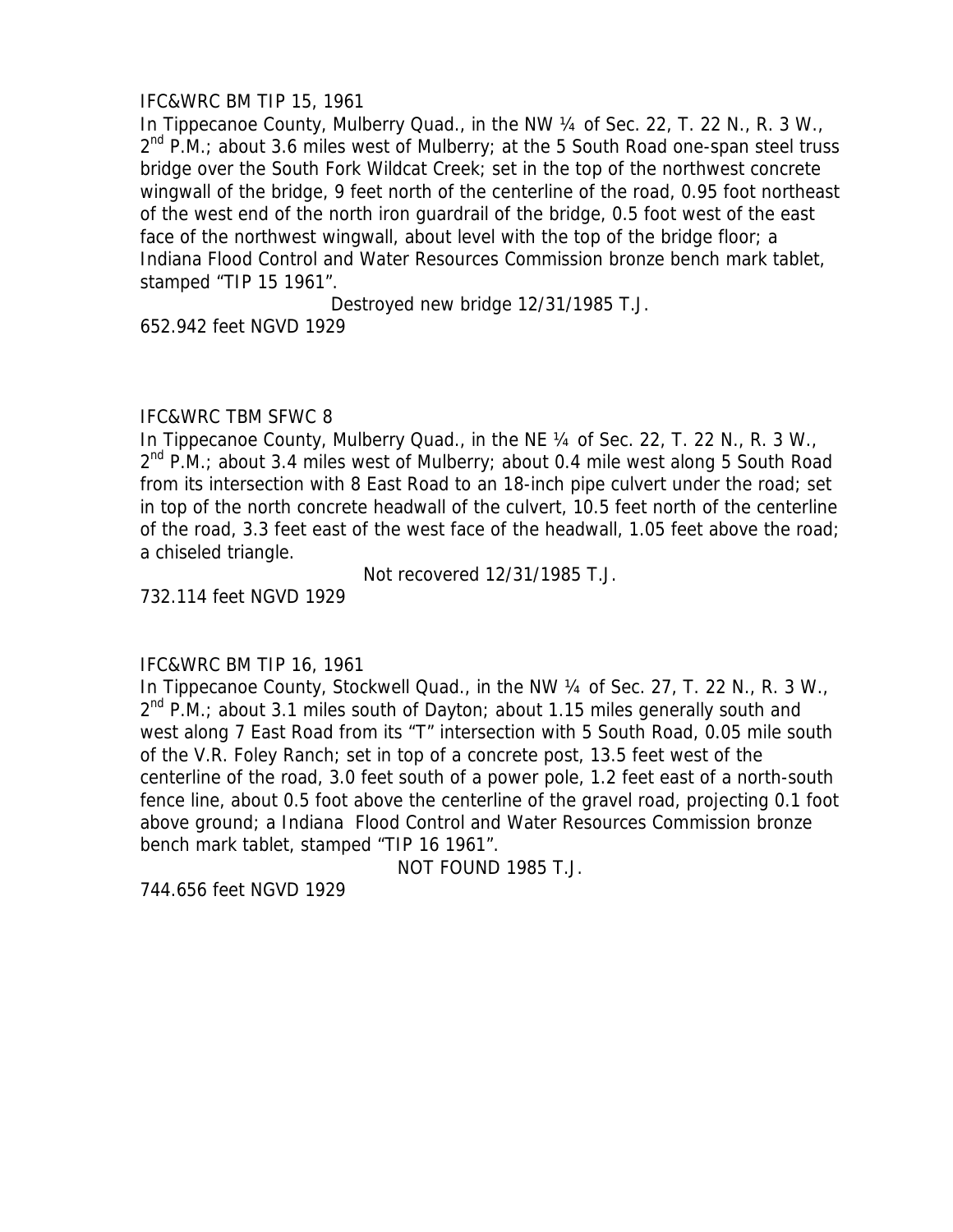### IFC&WRC TBM SFWC 10, 1962

In Tippecanoe County, Stockwell Quad., in the NE 1/4 of Sec. 28, T. 22 N., R. 3 W.,  $2^{nd}$  P.M.; about 3.3 miles south of Dayton; about 1.35 miles generally south and west along 7 East Road from its "T" intersection with 5 South Road to a right-angle turn south; set in the east side of a 36-inch Cottonwood Tree, 55 feet west of the centerline of the T-road south, 48 feet south of the extended centerline of the road east, 38 feet west of a fence line, 1.0 foot above ground; a large boat spike driven through an aluminum tag, stamped "TBM SFWC 10 1962".

Not found 12/31/1985 T.J.

741.397 feet NGVD 1929

### IFC&WRC TBM SFWC 11, 1962

In Tippecanoe County, Stockwell Quad., in the SE 1/4 of Sec. 28, T. 22 N., R. 3 W., 2<sup>nd</sup> P.M.; about 3.8 miles south of Dayton; at the "T" intersection of Southeast Road and 6 D East Road; set in the west side of a 42-inch Oak Tree in a barn lot of a farm, about 85 feet northwest of the extended centerline of 6 D East Road, 70 feet south of the centerline of the driveway leading east to the farm house, 22.5 feet northeast of the centerline of Southeast Road, 3.5 feet east of a fence line, 0.8 foot above the ground; a large boat spike driven through an aluminum tag, stamped "TBM SFWC 11 1962".

Not found 12/31/1985 T.J.

746.180 feet NGVD 1929

#### IFC&WRC TBM SFWC 12

In Tippecanoe County, Stockwell Quad., in the NW 1/4 of Sec. 34, T. 22 N., R. 3 W., 2<sup>nd</sup> P.M.; about 4.2 miles south of Dayton; about 0.25 mile southeast along 7 South Road from its intersection with 6 D East Road to a "T" road to the northeast, thence about 0.05 mile northeast to a 6-foot box culvert under the road; set in top of the northeast end of the southeast concrete headwall of the culvert, 10.5 feet southeast of the centerline of the road, about 2.0 feet below the road, 0.2 foot southwest of the northeast face of the headwall, 0.2 foot northwest of the southeast face of the headwall; a chiseled triangle.

690.875 feet NGVD 1929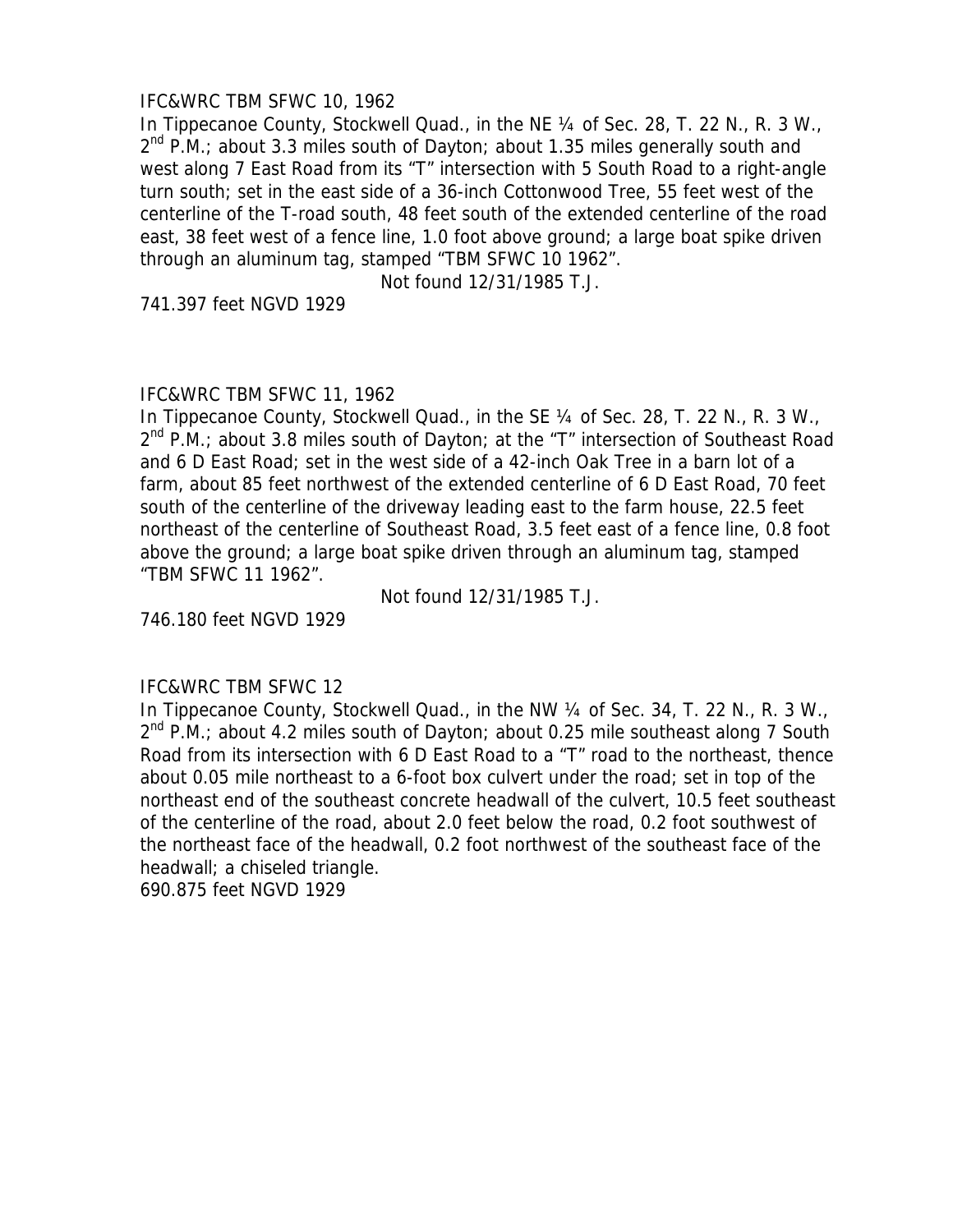### IFC&WRC TBM SFWC 13

In Tippecanoe County, Mulberry Quad., in the SW 1/4 of Sec. 27, T. 22 N., R. 3 W.,  $2^{nd}$  P.M.; about 3.5 miles southwest of Mulberry; about 0.2 mile north along 8 East Road from its "T" intersection with 7 South Road to a "T" road to the west, thence about 0.6 mile generally west to a one-span steel pony truss bridge over Lauramie Creek; set in top of the southwest concrete over stone wingwall of the bridge, 9.5 feet west of the centerline of the road, 4.0 feet west of the southwest end truss of the bridge, about 2.0 feet below the road, 0.3 foot north of the south face of the southwest wingwall; a chiseled triangle.

668.484 feet NGVD 1929

#### IFC&WRC BM TIP 17, 1961

In Tippecanoe County, Mulberry Quad., in the SW 1/4 of Sec. 27, T. 22 N., R. 3 W., 2<sup>nd</sup> P.M.; about 3.5 miles southwest of Mulberry; about 0.2 mile north along 8 East Road from its "T" intersection with 7 South Road to a "T" road to the west, thence about 0.6 mile generally west to a 5-foot box culvert under the road, about 600 feet southeast of a one-span steel pony truss bridge over Lauramie Creek; set in top of the southeast end of the northeast headwall of the culvert, about 70 feet southeast of the centerline of a driveway leading to a farm house, 7 feet northeast of the centerline of the road, 1.8 feet northwest of the southeast end of the headwall, about 1.2 feet above the centerline of the road; a Indiana Flood Control and Water Resources Commission bronze bench mark tablet, stamped "TIP 17 1961". 667.648 feet NGVD 1929

# USC&GS BM Z 86 RESET 1956

In Tippecanoe County, Mulberry Quad., in the SW 1/4 of Sec. 35, T. 22 N., R. 3 W.,  $2^{nd}$  P.M.; about 3.5 miles southwest of Mulberry; at the 8 East Road multi-span concrete bridge over the South Fork of Wildcat Creek; set in top of the south end of the east concrete wheel guard of the bridge, 12.5 feet east of the centerline of the road, 0.8 foot north of the south face of the east concrete wheel guard, 0.6 foot above the road, 0.3 foot west of the west face of the south end of the east concrete guardrail; a U.S. Coast and Geodetic Survey disk, stamped "Z 86 RESET 1956". 681.592 feet NGVD 1929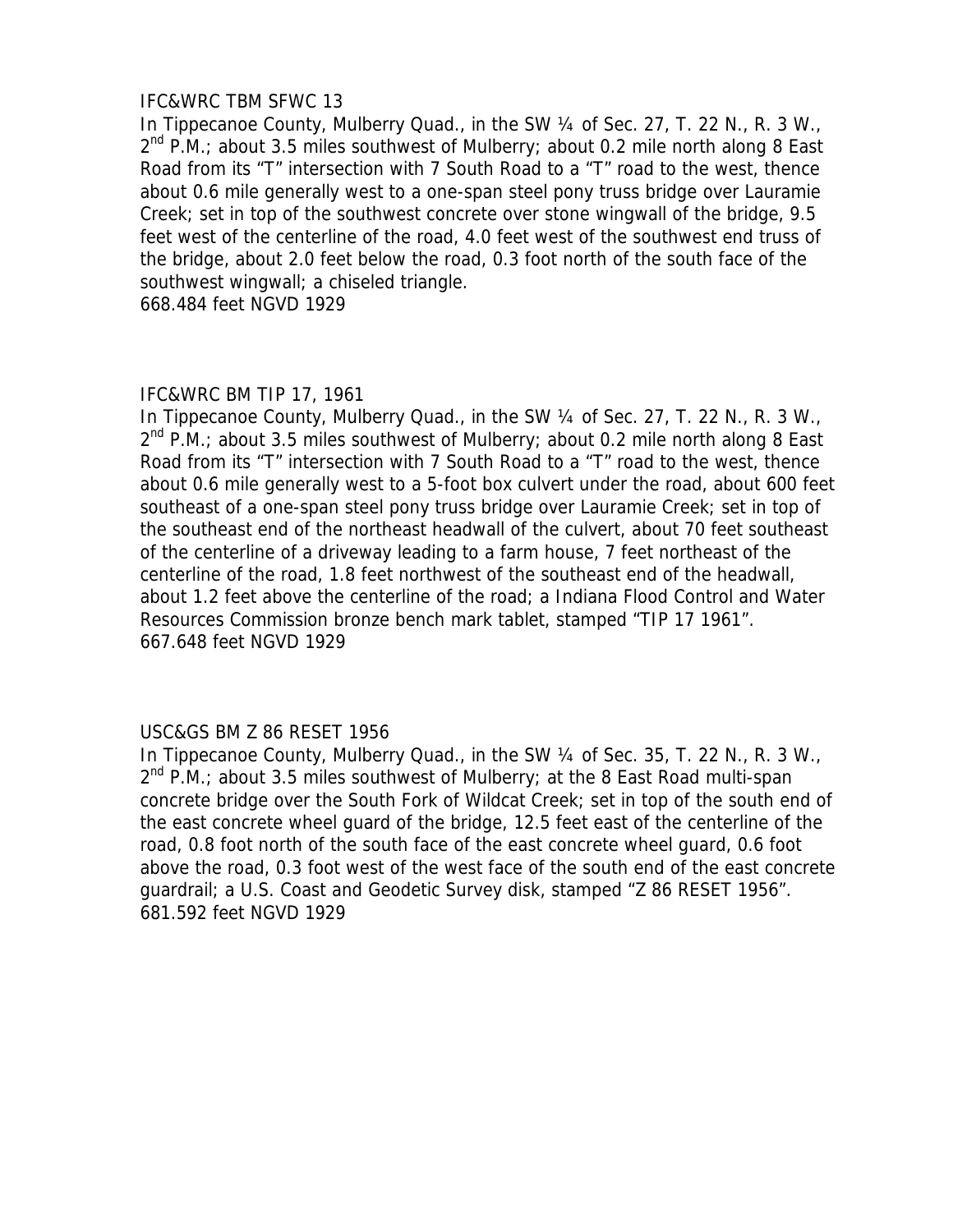### IFC&WRC TBM SFWC 14, 1962

In Tippecanoe County, Mulberry Quad., in the NW 1/4 of Sec. 35, T. 22 N., R. 3 W.,  $2^{nd}$  P.M.; about 3.5 miles southwest of Mulberry; about 0.2 mile east along 7 South Road from its "T" intersection with 8 East Road; set in the west side of a 34-inch twin forked Ash Tree, 30 feet east of a 7-foot pipe culvert under the road, 17 feet south of the centerline of the road, 1.5 feet above the ground, on an east-west fence line; a large boat spike driven through an aluminum tag, stamped "TBM SFWC 14 1962".

Not found 12/23/1985 T.J.

685.530 feet NGVD 1929

# IFC&WRC TBM SFWC 15

In Tippecanoe County, Mulberry Quad., in the SE 1/4 of Sec. 26, T. 22 N., R. 3 W.,  $2^{nd}$  P.M.; about 2.7 miles southwest of Mulberry; about 0.05 mile west along 7 South Road from its intersection with 9 East Road to a 12-foot concrete box culvert under the road; set in top near center of the north concrete headwall of the culvert, 10.5 feet north of the centerline of the road, 7.4 feet west of the east face of the headwall, 1.0 foot above the road, 0.5 foot north of the south face of the headwall; a chiseled triangle.

Not found 12/23/1985 T.J.

729.381 feet NGVD 1929

# IFC&WRC BM TIP 18, 1961

In Tippecanoe County, Mulberry Quad., in the SE 1/4 of Sec. 26, T. 22 N., R. 3 W.,  $2^{nd}$  P.M.; about 2.0 miles southwest of Mulberry; at the 8 B East Road three-span steel girder bridge over the South Fork of Wildcat Creek; set in top of the northeast concrete wingwall of the bridge, 9.5 feet east of the centerline of the road, 0.7 foot north of the north end of the northeast girder, 0.7 foot north of the south face of the north concrete abutment; a Indiana Flood Control and Water Resources Commission bronze bench mark tablet, stamped "TIP 18 1961". 693.681 feet NGVD 1929

#### IFC&WRC TBM SFWC 16, 1962

In Tippecanoe County, Mulberry Quad., in the SE 1/4 of Sec. 26, T. 22 N., R. 3 W.,  $2^{nd}$  P.M.; about 2.0 miles southwest of Mulberry; about 0.45 miles generally south along 8 B East Road from the 8 B East Road bridge over the South Fork of Wildcat Creek to an abandoned farm; set in the west side of a 25-inch double forked Locust tree, 24 feet south of the southeast corner of an old two car garage, 14 feet west of the centerline of the road, 1.3 feet above ground; a large boat spike driven through an aluminum tag, stamped "TBM SFWC 16 1962".

Not found 12/23/1985 T.J.

696.540 feet NGVD 1929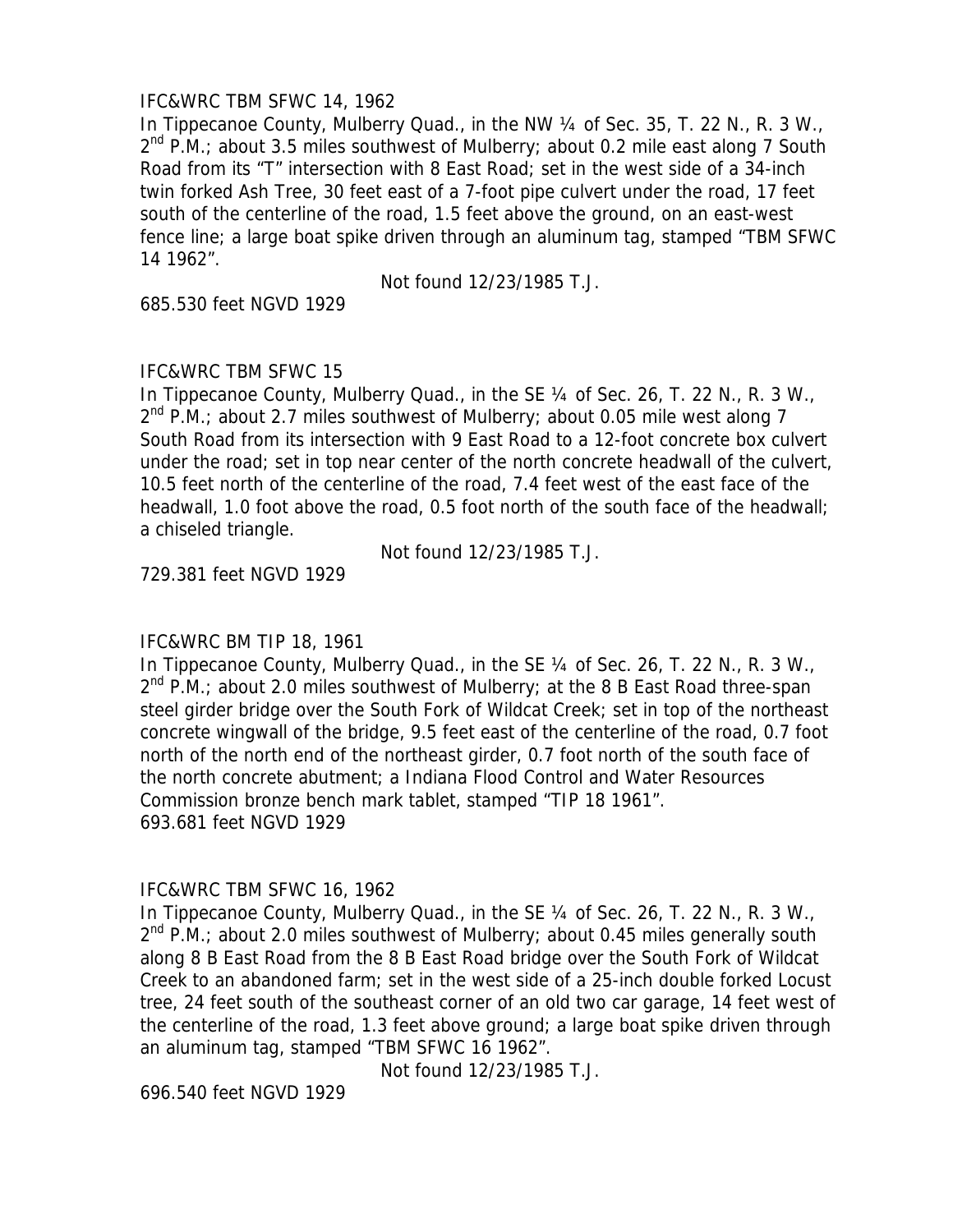### IFC&WRC TBM SFWC 17, 1962

In Tippecanoe County, Mulberry Quad., in the SW 1/4 of Sec. 24, T. 22 N., R. 3 W.,  $2^{nd}$  P.M.; about 2.0 miles southwest of Mulberry; about 0.3 miles generally north along 8 B East Road from the 8 B East Road bridge over the South Fork of Wildcat Creek to a private dead-end gravel "T"-road east, thence 0.45 mile generally east and north to a farm house; set in the northeast side of a 28-inch Cottonwood Tree, 39.5 feet northeast of the northeast corner of a concrete porch on east side of the house, 37.2 feet northeast of the northeast corner of the house, 13 feet east of the centerline of the gravel drive, 0.8 foot above the ground; a large boat spike driven through an aluminum tag, stamped "TBM SFWC 17 1962".

DESTROYED 1985 T.J.

722.223 feet NGVD 1929

#### IFC&WRC TBM SFWC 18, 1962

In Tippecanoe County, Mulberry Quad., in the NE 1/4 of Sec. 25, T. 22 N., R. 3 W.,  $2^{nd}$  P.M.; about 2.5 miles southwest of Mulberry; about 0.1 mile south of the 9 B East Road two-span steel truss bridge over the South Fork of Wildcat Creek, at a house on the west side of the road; set in the west side of a 15-inch Walnut Tree, 38 feet north of the centerline of the driveway leading to the house, 20 feet east of the centerline of the road, about 3.0 feet above the centerline of the road, 1.0 foot above the ground, 1.0 foot west of a fence line; a large boat spike driven through an aluminum tag, stamped "TBM SFWC 18 1962".

DESTROYED 1985 T.J.

708.463 feet NGVD 1929

#### IFC&WRC BM TIP 19, 1961

In Tippecanoe County, Mulberry Quad., in the NE 1/4 of Sec. 25, T. 22 N., R. 3 W.,  $2<sup>nd</sup>$  P.M.; about 2.5 miles southwest of Mulberry; at the 9 B East Road two-span steel truss bridge over the South Fork of Wildcat Creek; set in top of the south stone wingwall of the bridge, 12 feet southeast of the centerline of the road, 5.0 feet southeast of the southeast end truss of the bridge, 2.1 feet south of the north face of the south wingwall, about 1.1 feet below the road; a Indiana Flood Control and Water Resources Commission bronze bench mark tablet, stamped "TIP 19 1961".

DESTROYED 1985 T.J.

703.940 feet NGVD 1929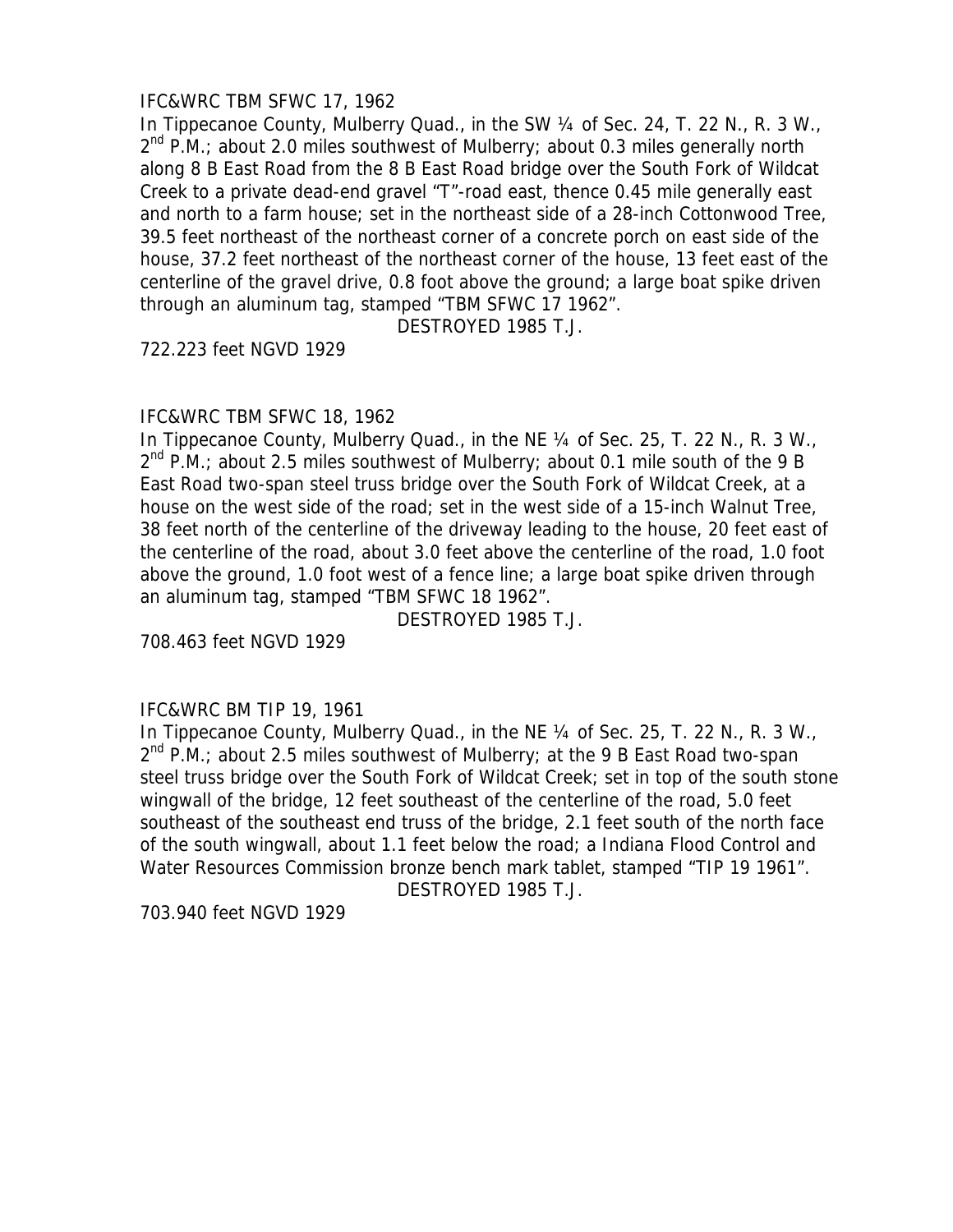# USC&GS STA NO. 343

In Tippecanoe County, Lafayette West Quad., in the NW 1/4 of Sec. 4, T. 23 N., R. 4W.  $2^{nd}$  P.M.; about 1.7 miles north of Lafayette; at the entrance of the Indiana State Veterans Home" on State Roads 43, 44.5 feet west of the centerline of State Road, 43, 29.5 feet southwest of a 46.0 inch Oak tree, 15.3 feet west of power pole #30-242, 13.3 feet northwest of a metal light pole, 11.4 feet east of the east edge of the curb of the entrance drive to the Veterans Home; set in the top of a concrete post, level with the ground; a U.S. Coast and Geodetic and State Survey brass control station tablet, stamped "STA NO. 343". 583.320 feet NGVD 1929

# DNR TIP 28, 1987

In Tippecanoe County, about Lafayette West Quad.; in the NW 1/4 of Sec. 28, T. 23 N., R. 5 W.,  $2^{nd}$  P.M.; about 3.0 miles west of West Lafayette; at the South River Road bridge over Jordan Creek; set in the top of the southwest wingwall of the bridge, 16.7 feet south of the center line of South River Road, 3.4 feet southeast of the east most wooden guardrail post, 0.5 foot above the level of the road; a Department of Natural Resources brass control station tablet, stamped "TIP 28 1987".

539.634 feet NGVD 1929

# DNR TIP 29, 1987

In Tippecanoe County, Lafayette West Quad.; in the SE 1/4 of Sec. 27, T. 23 N. R. 5 W.  $2^{nd}$  P.M.; about 2.0 miles west of West Lafayette; at the South River Road bridge over a small stream, 0.3 mile northwest of the Quiatenon Blockhouse; set in the top of the northeast wingwall of the bridge, 54.0 feet northwest of a "Warning-Curve" sign post, 16.5 feet northeast of the centerline of South River Road; a Department of Natural Resources brass control station tablet, stamped "TIP 29 1987". 534.213 feet NGVD 1929

# DNR TIP 30, 1987

In Tippecanoe County, Lafayette West Quad.; in the SW 1/4 of Sec. 30, T. 23 N., R. 4 W.,  $2^{nd}$  P.M.; about 0.4 mile south of West Lafayette; at  $\#1231$  South River Road, at a twin-pipe culvert under South Road; set in the top of the south concrete headwall of the culvert, 114.3 feet northeast of the centerline of a stone field entrance to the south, 104.8 feet southeast of a mailbox, 49.5 feet south of and across the road from a power pole, 17.3 feet southeast of the centerline of South River Road, 6.2 feet southwest of the northeast end of the culvert; a Department of Natural Resources brass control station tablet, stamped "TIP 30 1987". 534.397 feet NGVD 1929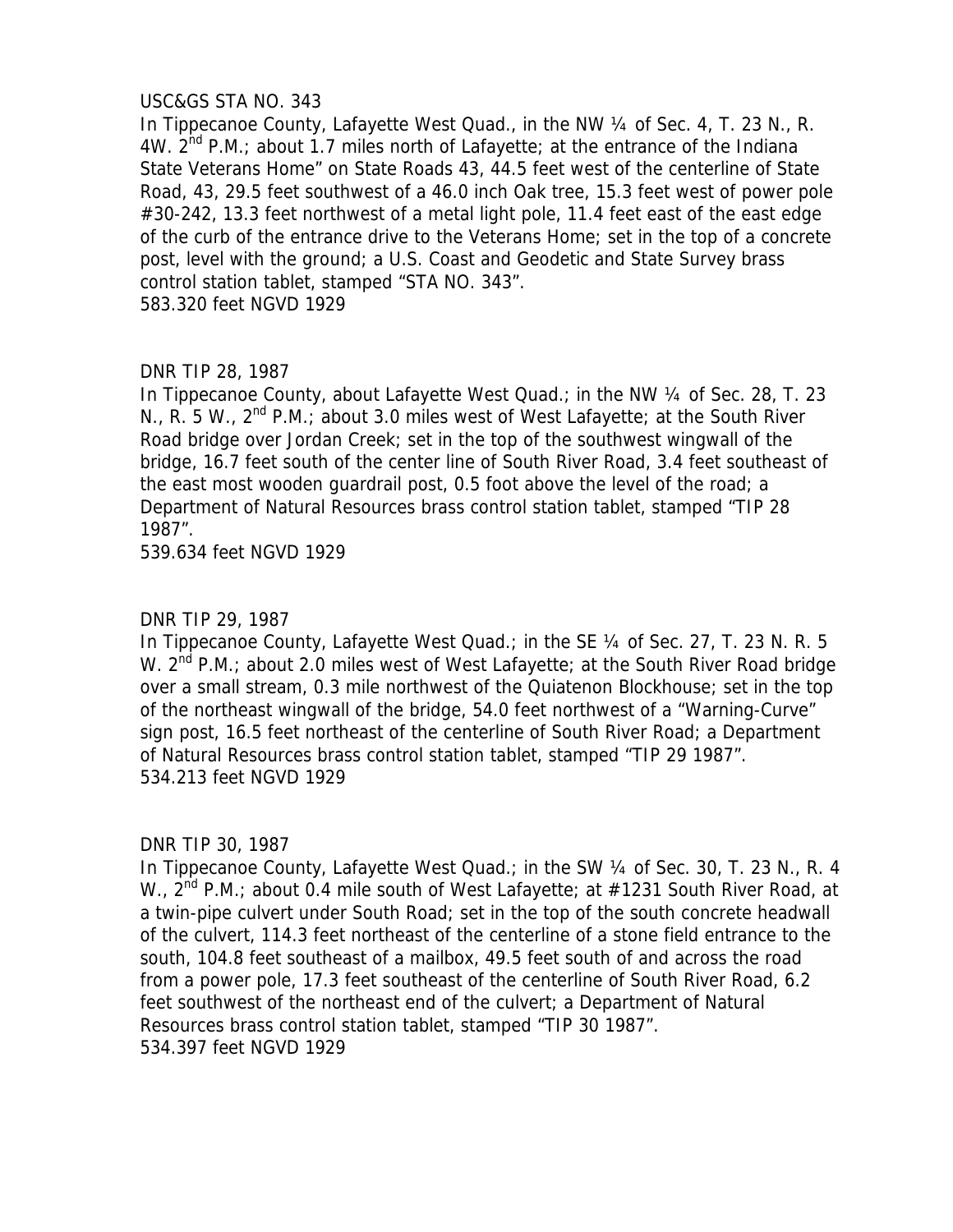# DNR TIP 31, 1987

In Tippecanoe County, Lafayette West Quad.; in the NE 1/4 of Sec. 30, T. 23 N., R. 4 W.  $2^{nd}$  P.M.; at West Lafayette; at the entrance to the West Lafayette sewage treatment plant on South River Road; set in the top of a concrete culvert under South River Road, 75.7 feet (Slope Dist.) south of the centerline of the entrance to the West Lafayette, treatment plant, 63.8 feet (Slope Dist.) east of the centerline of South River Road, 42.2 feet southwest of a chain link fence corner pole (fence surrounds the treatment plant, approximately 10.0 feet below the level of the road; a Department of Natural Resources brass control station tablet, stamped "TIP 31 1987".

525.609 feet NGVD 1929

# DNR TIP 32, 1987

In Tippecanoe County, Lafayette West Quad.; in the SW 1/4 of Sec. 20, T. 23 N., R. 4 W.,  $2^{nd}$  P.M,; at Lafayette; at the State Street bridge over the Wabash River; set in the bridge, 106.0 feet west of the northwest corner of a concrete handrail on the east side of the bridge, 9.1 feet south of the north edge of the sidewalk, 3.8 feet east of the expansion joint of the bridge, 0.9 foot east of the southeast corner of the base of the first aluminum guardrail post east of the bridge expansion joint; a Department of Natural Resources brass control station tablet, stamped "TIP 33 1987".

549.296 feet NGVD 1929

# DNR TIP 33, 1987

In Tippecanoe County, Lafayette West Quad.; in the center of Sec. 20, T. 23 N., R. 4 W., 2<sup>nd</sup> P.M, at West Lafayette; at the Harrison Street (State Road 231) bridge over the Wabash River; set in the top of the northwest concrete handrail of the bridge, 23.0 feet north of the centerline of the west bound lanes of Harrison Street, 19.8 feet west of a light pole located at the bridge expansion joint, 10.9 feet east of the east face of the "JCT. INDIANA 43" sign post, 1.45 feet east of the west face of concrete bridge handrail, 0.55 foot south of the north face of the concrete handrail; a Department of Natural Resources brass control station tablet, stamped "TIP 33 1987".

559.263 feet NGVD 1929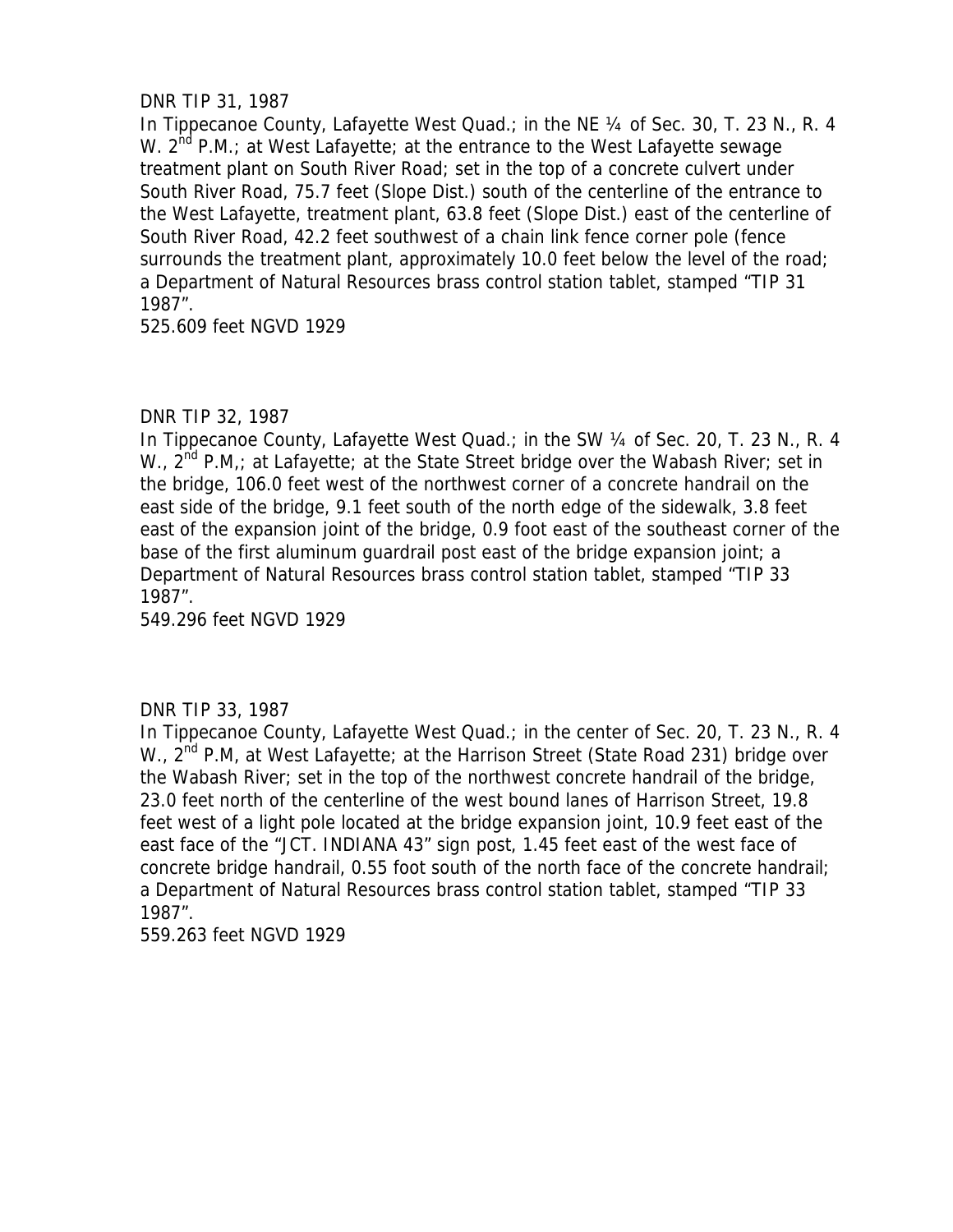# DNR TIP 34, 1987

In Tippecanoe County, Lafayette West Quad.; in the SW 1/4 of Sec. 17, T. 23 N., R. 4 W.,  $2^{nd}$  P.M.; at west Lafayette; at the State Road 43 bridge over Happy Hollow Ditch; set in the southeast corner of the bridge deck, 83.7 feet northwest of p/p #30-109, 22.9 feet east of the centerline of State Road 43, 0.8 foot south of the southeast corner of the base of the first aluminum guardrail post north of the expansion joint on the east side of the bridge, 0.6 foot north of the south end of the bridge deck, a Department of Natural Resources brass control station tablet, stamped "TIP 34 1987".

529.976 feet NGVD 1929

# DNR TIP 35, 1987

In Tippecanoe County, Lafayette West Quad., in the NW 1/4 of Sec. 16, T. 23 N., R. 4 W.,  $2^{nd}$  P.M.; at Lafayette; at the entrance to the Oscar Winski Scrap Metal Company, at the north Ninth St. bridge over a small stream; set in the concrete sidewalk of the bridge, in the southeast corner of the bridge, 75.0 feet northeast of the center line of the entrance drive to the Oscar Winski Co. and the edge of North Ninth Street, 49.2 feet northwest of the west most metal pole of the "Welcome to Oscar Winski CO., Inc.' sign, 15.8 feet southeast of the centerline of North Ninth Street, 1.1 feet northeast of the southeast end of the bridge, 0.5 foot west of the concrete guardrail Department of Natural Resources brass control station tablet, stamped "TIP 35 1987".

534.642 feet NGVD 1929

# DNR TIP 36, 1987

In Tippecanoe County, Lafayette West Quad., in the SW ¼ of Sec. 20, T. 23 N., R. 4 W., 2<sup>nd</sup> P.M.; at West Lafayette; at the intersections of State Road 43, State Road 26, South River Road, and Brown Street; set in the top of the northeast corner of the concrete base of the metal pole that supports the overhead traffic lights, 58.0 feet north of the centerline of State Road 26, 17.1 feet east of the centerline of the south bound lanes of State Road 43, 23.0 feet west of the centerline of the north bound lanes of State Road 43, 8.1 feet south of the south end of the guardrail; a Department of Natural Resources brass control station tablet, stamped "TIP 36 1987".

537.606 feet NGVD 1929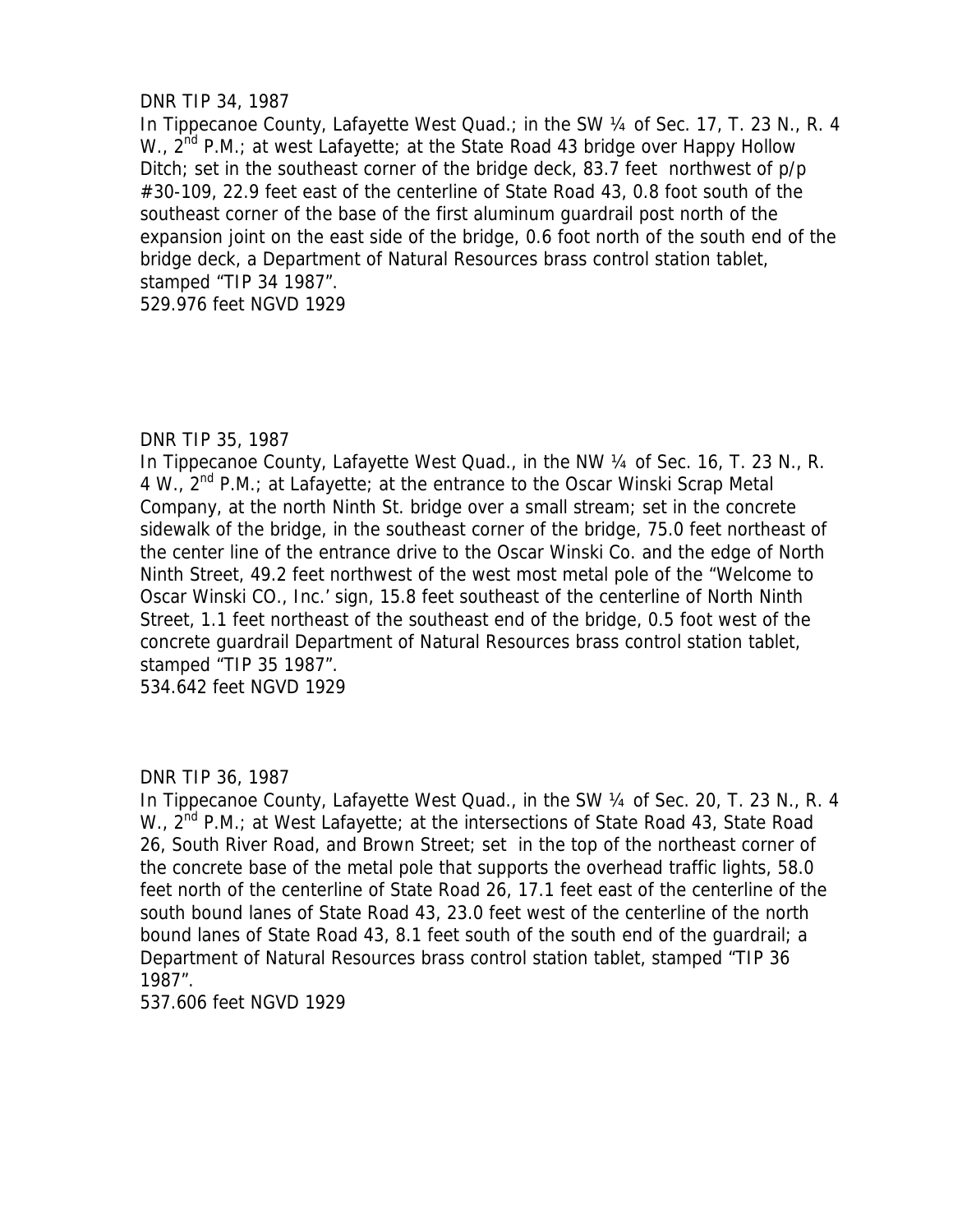# DNR TIP 38, 1987

In Tippecanoe County, Lafayette East Quad., in the NW 1/4 of Sec. 11, T. 23 N., R. 4 W.,  $2^{nd}$  P.M.; about 1.0 mile northeast of Lafayette; at the intersection of I-65 and State Road 25, on the north side of State Road 25 on the ramp leading to I-65 north on the east side of I-65; set in the top of the southeast corner of the concrete base of a light pole, 70.5 feet west of a divider fence between the east and west bound lanes of State Road 25, 12.2 feet north of the northwest edge of the north bound entry lane, 0.5 foot west of the east face of the concrete base, 0.5 foot north of the south face of the concrete base, a Department of Natural Resources brass control station tablet, stamped "TIP 38 1987".

543.461 feet NGVD 1929

# DNR TIP 39, 1987

In Tippecanoe County, Lafayette East Quad., in the SE 1/4 of Sec. 2, T. 23 N., R. 4 W.,  $2^{nd}$  P.M.; about 2.0 miles northeast of Lafayette; at the State Road 25 bridge over Dry Run; set in the top of the south wingwall of the bridge, 19.3 feet southeast of the centerline of State Road 25, 1.0 foot north of the south face of the east face of the south wingwall; a Department of Natural Resources brass control station tablet, stamped "TIP 39 1987". 588.594 feet NGVD 1929

# DNR TIP 40, 1987

In Tippecanoe County, Lafayette East Quad., in the NE ¼ of Sec. 2, T. 23 N., R. 4 W.,  $2^{nd}$  P.M.; about 2.2 miles northeast of Lafayette; at the intersection of State Road 25 and Debbie Drive; set in top of the headwall of a concrete culvert, 100.0 feet north of the centerline of Debbie Drive, 19.5 feet west of the centerline of State Road 25, 1.8 feet south of the north end of the culvert headwall; a Department of Natural Resources brass control station tablet, stamped "TIP 40 1987". 607.743 feet NGVD 1929

# DNR TIP 41, 1987

In Tippecanoe County, Lafayette East Quad., in the NE 1/4 of Sec. 36, T. 24 N., R. 4 W.  $2^{nd}$  P.M.; about 4.0 miles northeast of Lafayette; about 0.4 mile southwest along State Road 25 from its intersection with State Road 225 and about 300.0 feet northeast along State Road 25 from its intersection with Marimak Drive; set in the top of the headwall of a concrete culvert, 31.0 feet southwest of a private drive to the south, 18.4 feet southeast of the centerline of State Road 25, 1.5 feet below the level of State Road 25, 0.6 foot northeast of the southwest end of the northeast headwall; a Department of Natural Resources brass control station tablet, stamped "TIP 41 1987".

617.685 feet NGVD 1929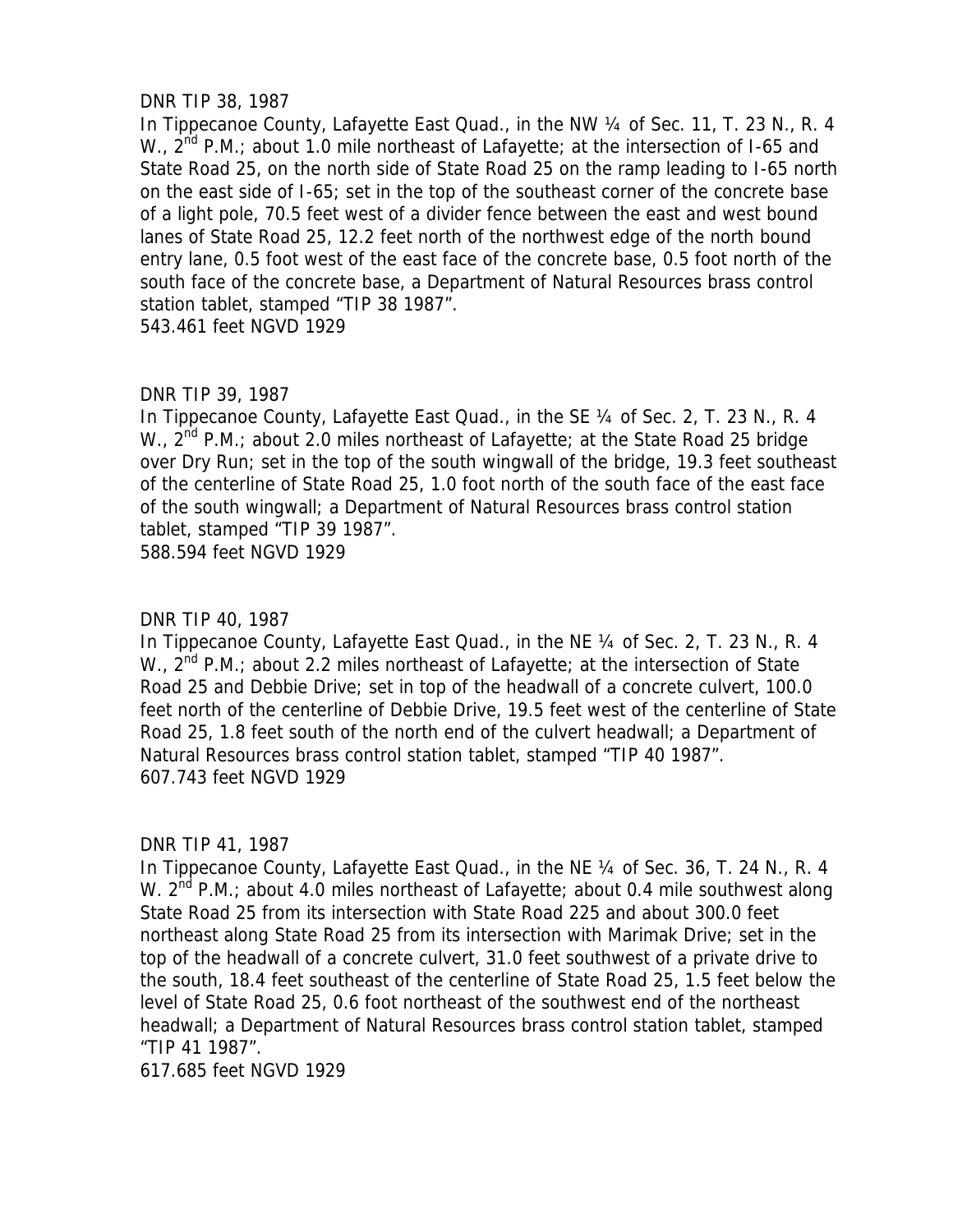# DNR TIP 42, 1987

In Tippecanoe County, Lafayette East Quad., in the SW ¼ of Sec. 30, T. 24 N. R. 3 W.  $2^{nd}$  P.M.; about 4.5 miles northeast of Lafayette; at the intersection of State Road 25 and 500 East Road; set in the top of the southwest headwall of a concrete culvert, 78.0 feet northeast of the centerline of 500 East Road, 17.6 feet northwest of the centerline of State Road 25, 0.8 foot southwest of the northeast end of the headwall, 0.8 foot below the level of State Road 25; a Department of Natural Resources brass control station tablet, stamped "TIP 42 1987". 547.214 feet NGVD 1929

# DNR TIP 43, 1987

In Tippecanoe County, Lafayette East Quad., in the SW ¼ of Sec. 30, T. 24 N., R.3 W., 2<sup>nd</sup> P.M.; about 4.0 miles northeast of Lafayette; at the State Road 225 bridge over the Wabash River; set in a concrete block on the southwest bridge abutment, 8.5 feet southwest of the centerline of State Road 225, 1.0 foot southeast of the northwest face of the concrete block, 0.3 foot above the level of the road; a Department of Natural Resources brass control station tablet, stamped "TIP 43 1987".

546.236 feet NGVD 1929

# DNR TIP 43 1988 RESET

In Tippecanoe County, Lafayette East Quad., in the SW ¼ of Sec. 30, T. 24 N., R.3 W., 2<sup>nd</sup> P.M.; about 4.0 miles northeast of Lafayette; at the State Road 225 bridge over the Wabash River; set in the concrete southwest bridge abutment, 12.0 feet southwest of the centerline of State Road 225, 6.6 feet east of the southeast corner of the elevation change in the abutment, 4.8 feet south of the northeast corner of the abutment, 1.0 foot north of the south face of the concrete abutment, 0.7 foot above the level of the road; a Department of Natural Resources brass control station tablet, stamped "TIP 43 1988 RESET".

THIRD ORDER

546.457 feet NGVD 1929

# DNR TIP 44, 1987

In Tippecanoe County, Lafayette East Quad., in the SW 1/4 of Sec. 27, T. 24 N., R. 4 W., 2<sup>nd</sup> P.M.; about 2.5 miles north of Lafayette; at the Burnett Road bridge over Burnett Creek; set in the top of the northwest bridge seat, 17.4 feet northeast of the centerline of the Burnett Road, 2.0 feet below the level of the road, 0.7 foot northwest of the southwest face of the northwest bridge seat; a Department of Natural Resources brass control station tablet, stamped "TIP 44 1987". 539.079 feet NGVD 1929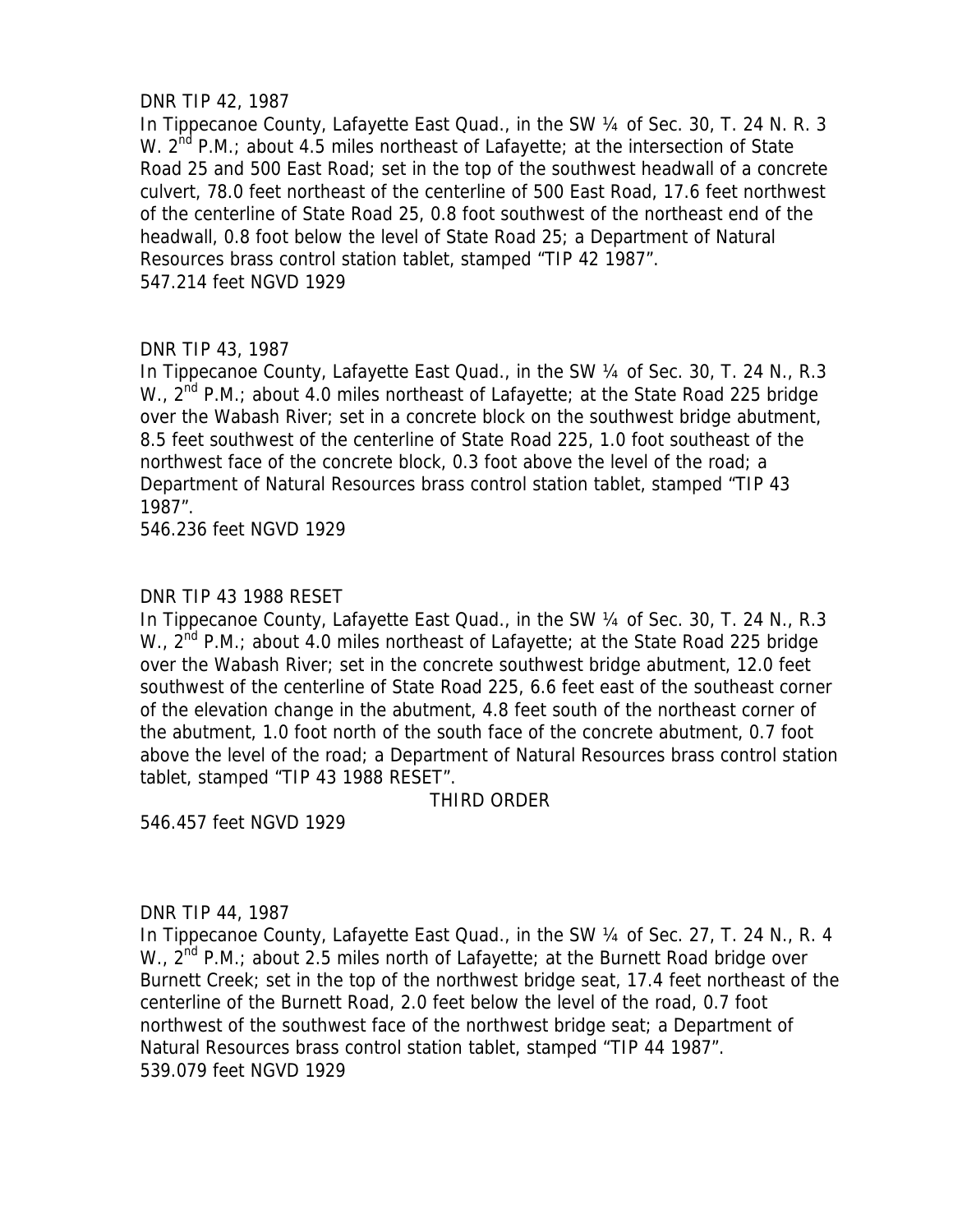# DNR TIP 45, 1987

In Tippecanoe County, Brookston Quad., in the NW 1/4 of Sec. 24, T. 24 N., R. 4 W.,  $2^{nd}$  P.M.; at Battle Ground; at the Battle Ground Junior High School; set in the top of the concrete base of a light pole, 49.0 feet north of the centerline of Pretty Prairie Road, 21.0 feet east of the centerline of the entrance drive to the school, 2.0 feet above the ground, 0.4 foot north of the south face of the base of the light pole; a Department of Natural Resources brass control station tablet, stamped "TIP 45 1987".

606.773 feet NGVD 1929

## DNR TIP 46, 1987

In Tippecanoe County, Brookston Quad., in the Center of Sec. 18, T. 24 N., R. 3 W.,  $2^{nd}$  P.M.; about 1.2 miles northeast of Battle Ground; about 2.0 miles northeast along Pretty Prairie Road from its intersection with the railroad in Battle Ground, and 0.1 mile northeast along Pretty Prairie Road from its intersection with Greenview Road; set in the top of a concrete culvert under Pretty Prairie Road, 21.7 feet southeast of the centerline of Pretty Prairie Road, 10.3 feet northwest of a power pole, 5.5 feet northeast of a pole with a reflector, 5.1 feet northwest of a fence line, 2.9 feet southwest of a pole with a reflector, 1.0 foot southwest of the northeast end of the culvert, 0.5 foot northwest of the southeast edge of the culvert; a Department of Natural Resources brass control station tablet, stamped "TIP 46 1987".

602.589 feet NGVD 1929

### DNR WAB 1, 1987

In Tippecanoe County, Lafayette West Quad., in the NE 1/4 of Sec. 28, T. 23 N., R. 5 W., 2<sup>nd</sup> P.M.; about 3.2 miles west of West Lafayette; at the intersection of Patrick Lane and South River Road; set in the top of a concrete post, 79.0 feet northwest of a mailbox, 57.5 feet southeast of a "STOP" sign post, 36.5 feet north of and across the road from a fence line, 34.1 feet northeast of General telephone pole #11 line #30722, 33.0 feet east of the centerline of Patrick Lane, 19.0 feet northeast of the centerline of South River Road, 0.1 below the ground; a Department of Natural Resources brass control station tablet, stamped "WAB 1 1987". 550.828 feet NGVD 1929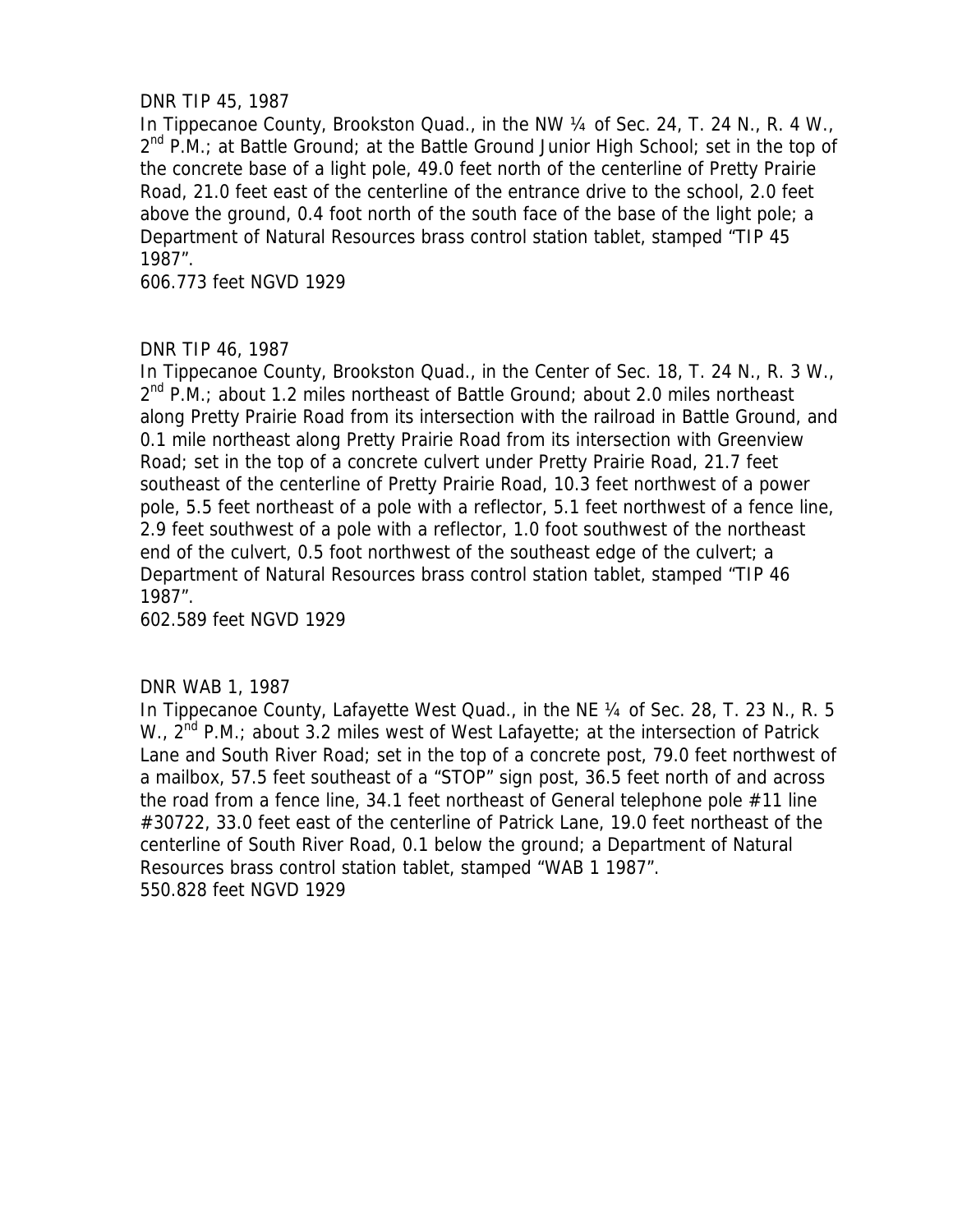# DNR WAB 1 AZI 1, 1987

In Tippecanoe County, Lafayette West Quad., in the NW 1/4 of Sec. 28, T. 23 N., R. 5 W.,  $2^{nd}$  P.M.; about 3.7 miles west of West Lafayette; about 0.45 miles northwest along South River from its intersection with Patrick Lane, on the south side of the road; set in the top of a concrete post, 86.3 feet southwest of and across the road from mail box #4703, 78.0 feet south of and across the road from a 25.0 inch diameter Maple tree, 66.4 feet southwest of the centerline of the private drive (leading to #4703) and the north edge of south River Road, 50.0 feet west of power pole #822/65551, 29.9 feet south of the centerline of South River Road, 0.1 foot below the ground; a Department of Natural Resources brass control station tablet, stamped "WAB 1 AZI 1 1987". 538.989 feet NGVD 1929

## DNR WAB 2, 1987

In Tippecanoe County, Lafayette West Quad., in the SE 1/4 of Sec. 27, T. 23 N., R. 5 W.,  $2^{nd}$  P.M.; about 2.0 miles southwest of West Lafayette; at the Fort Quiatenon Blockhouse park; set in the top of a concrete post, 207.3 feet northeast of the northeast corner of the Blockhouse, 80.0 feet east-southeast of the southeast corner of a stone monument ("1719 Fort Quiatenon"), 70.8 feet northeast of a four trunked tree, 43.9 feet northwest of a Sassafras tree, 33.3 south of the centerline of South River Road, 4.4 feet south of a chain link fence, 0.1 foot below the ground; a Department of Natural Resources brass control station tablet, stamped "WAB 2 1987".

535.208 feet NGVD 1929

### DNR WAB 2 AZI 1987

In Tippecanoe County, Lafayette West Quad., in the SE 1/4 of Sec. 27, T. 23 N., R. 5 W.,  $2^{nd}$  P.M.; about 2.0 miles southwest of West Lafayette; at the Fort Quiatenon Blockhouse Park, at a wooden shelter over a water well and pump; set in the top of a concrete post, 92.3 feet northwest of the northwest wooden corner post of the parking lot, 15.6 feet northwest of a 1.0 inch pine tree, 12.8 feet northwest of a southwest post of the shelter, 10.0 feet west of the northwest post of the shelter, 0.1 foot below the ground; a Department of Natural Resources brass control station tablet, stamped "WAB 2 AZI 1 1987". 523.520 feet NGVD 1929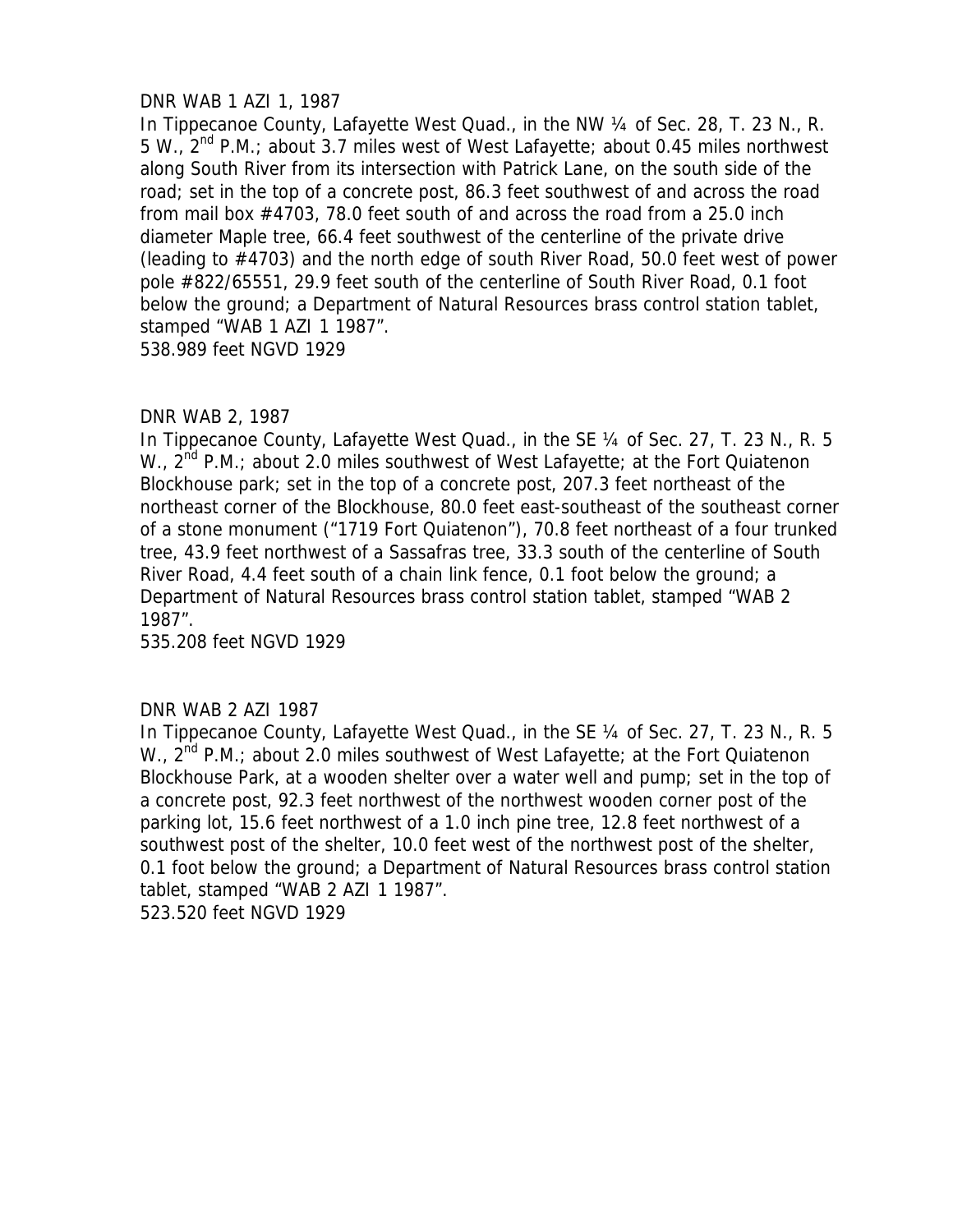# DNR WAB 4, 1987

In Tippecanoe County, Lafayette West Quad., in the NE 1/4 of Sec. 36, T. 23 N., R. 5 W.,  $2^{nd}$  P.M.; about 1.5 miles southwest of West Lafayette; about 2.1 miles southwest along South River Road from its intersection with State Road 26 in West Lafayette to the station on the south side of the road; set in the top of a concrete post, 48.1 feet west of WAB 4 RM 2, 45.3 feet southeast of and across the road form WAB 4 RM 1, 23.5 feet south of the centerline of South River Road, 19.3 feet east of power pole #27-154, 5.6 feet northeast of a wooden corner fence post, 3.0 feet north of a wooden board fence line, 0.1 foot below the ground; a Department of Natural Resources brass control station tablet, stamped "WAB 4 1987". 547.672 feet NGVD 1929

# DNR WAB 4 AZI 1, 1987

In Tippecanoe County, Lafayette West Quad., in the SE 1/4 of Sec. 25, T. 23 N., R. 5 W.,  $2^{nd}$  P.M.; about 1.3 miles south of West Lafayette; at 1539 South River Road, about 2.0 miles southwest along South River Road from its intersection with State Road 26 in West Lafayette, on the southeast side of the road; set in the top of a concrete post, 132.8 feet northeast of the northeast corner of a wooden fence corner post, 23.3 feet west of a 1.0 inch Walnut tree, 23.0 feet southeast of the centerline of South River Road, 14.9 feet northeast of the northeast corner of a wooden gatepost, 3.5 feet northwest of a wooden fence line, 0.1 foot below the ground; a Department of Natural Resources brass control station tablet, stamped "WAB 4 AZI 1 1987".

544.368 feet NGVD 1929

# DNR WAB 5, 1987

In Tippecanoe County, Lafayette West Quad., in the NE 1/4 of Sec. 31, T. 23 N., R. 4 W.,  $2^{nd}$  P.M.; at Lafayette; at the entrance to the Lafayette Sewage treatment plant, 0.8 mile southwest along Wabash Avenue from its intersection with America Street; set in the top of a concrete post, 137.7 feet north of and across the road from a fire hydrant, 63.4 feet southwest of the centerline of the entrance to the sewage treatment plant, 20.4 feet northwest of the centerline of Wabash Avenue, 14.0 feet northeast of power pole #19-309 with a light and a transformer, 3.3 feet northwest of a metal guardrail, 0.1 foot below the ground; a Department of Natural Resources brass control station tablet, stamped "WAB 5 1987". 542.148 feet NGVD 1929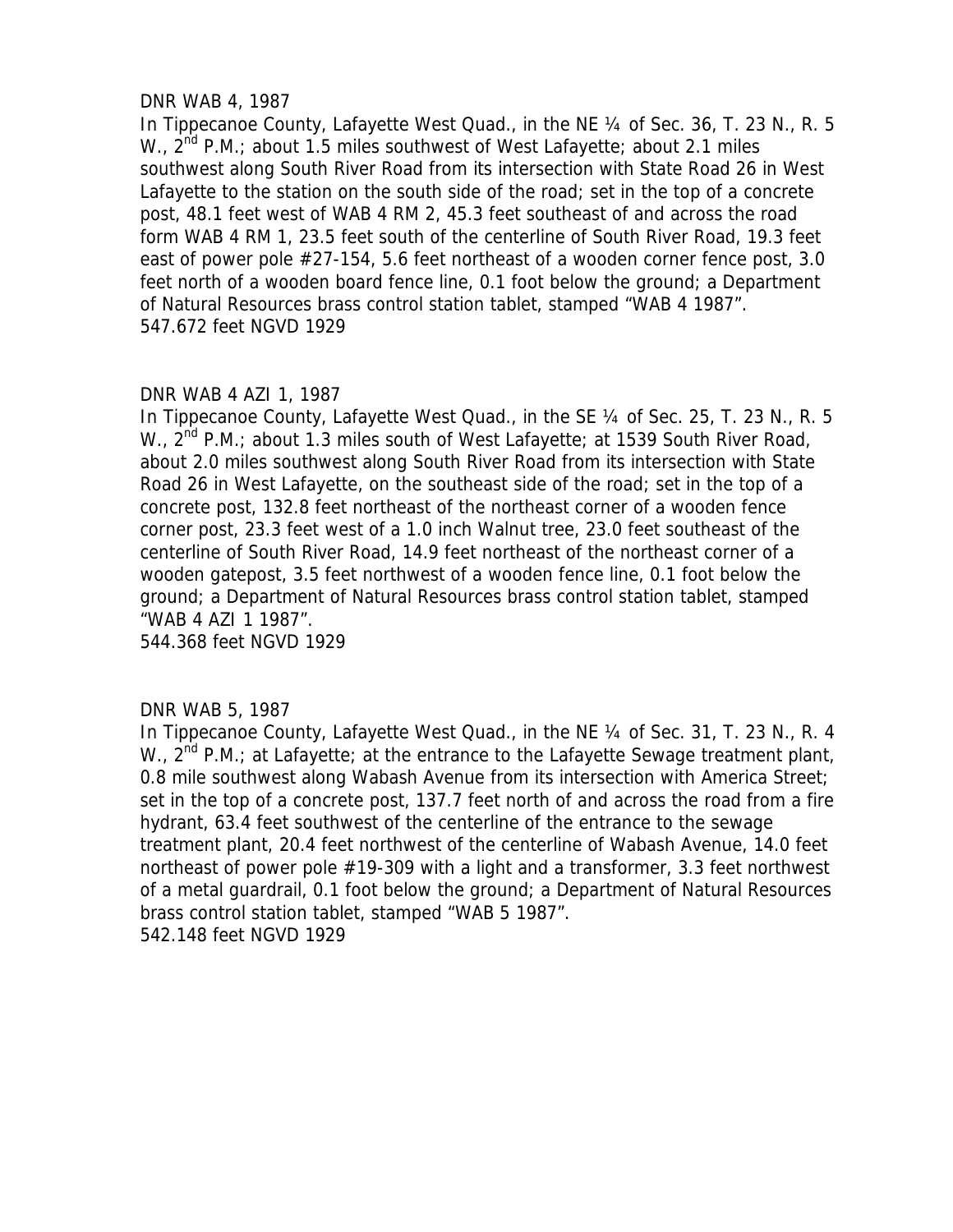# DNR WAB 5 AZI 1, 1987

In Tippecanoe County, Lafayette West Quad, in the SE ¼ of Sec. 30, T. 23 N., R. 4 W  $2^{nd}$  P.M.; at Lafayette; 0.5 mile southwest along Wabash Avenue from its intersection with America Street, east-northeast of the Log Cabin Inn, on the southeast side of Wabash Avenue; set in the top of a concrete post, 80.5 feet northeast of and across the road from a power pole with a transformer, 68.6 feet northeast of a power pole, 39.6 feet southwest of a "SPEED LIMIT" sign post, 25.1 feet southeast of a "SPEED LIMIT" sign post, 25.1 feet southeast of the centerline of Wabash Avenue, 25.0 feet (slope dist.) northwest of the northwest rail of the railroad, 0.1 foot below the ground; a Department of Natural Resources brass control station tablet, stamped "WAB 5 AZI 1987". 549.655 feet NGVD 1929

## DNR WAB 6, 1987

In Tippecanoe County, Lafayette West Quad., in the Center of Section 19, T. 23 N., R. 4 W.,  $2^{nd}$  P.M.; at Lafayette; at the intersection of Wood Street and Grant Street, in the southwest quarter of the intersection; set in the top of a concrete post, 93.3 feet east of the 3<sup>rd</sup> power pole west of the intersection of Wood Street and Grant Street (on the south side of Wood Street), 21.2 feet south of the centerline of Wood Street, 2.8 feet south of the south edge of the Wood Street curb, 2.3 feet north of the north edge of the sidewalk, 0.1 foot below the ground; a Department of Natural Resources brass control station tablet, stamped "WAB 6 1987".

DESTROYED see WAB 6 RESET 2002

607.057 feet NGVD 1929

### DNR WAB 7, 1987

In Tippecanoe County, Lafayette West Quad., in the NW 1/4 of Sec. 29, T. 23 N., R. 4 W., 2nd P.M.; at Lafayette; at the intersection of Wabash Avenue and Smith Street, 96.7 feet northeast of the centerline of Smith Street, 56.7 feet south of the south corner of the St. Ann's Church and Rectory, 41.8 feet southwest of a flagpole, 30.9 feet southeast of the south corner of a two story brick building, 20.8 feet southeast of the northeast corner of the handicapped ramp, 18.1 feet northwest of the centerline of Wabash Avenue, 3.6 feet southeast of the southeast edge of the sidewalk, 3.0 feet northwest of the northwest edge of concrete curb, 0.1 foot below the ground; a Department of Natural Resources brass control station tablet, stamped "WAB 7 1987".

541.753 feet NGVD 1929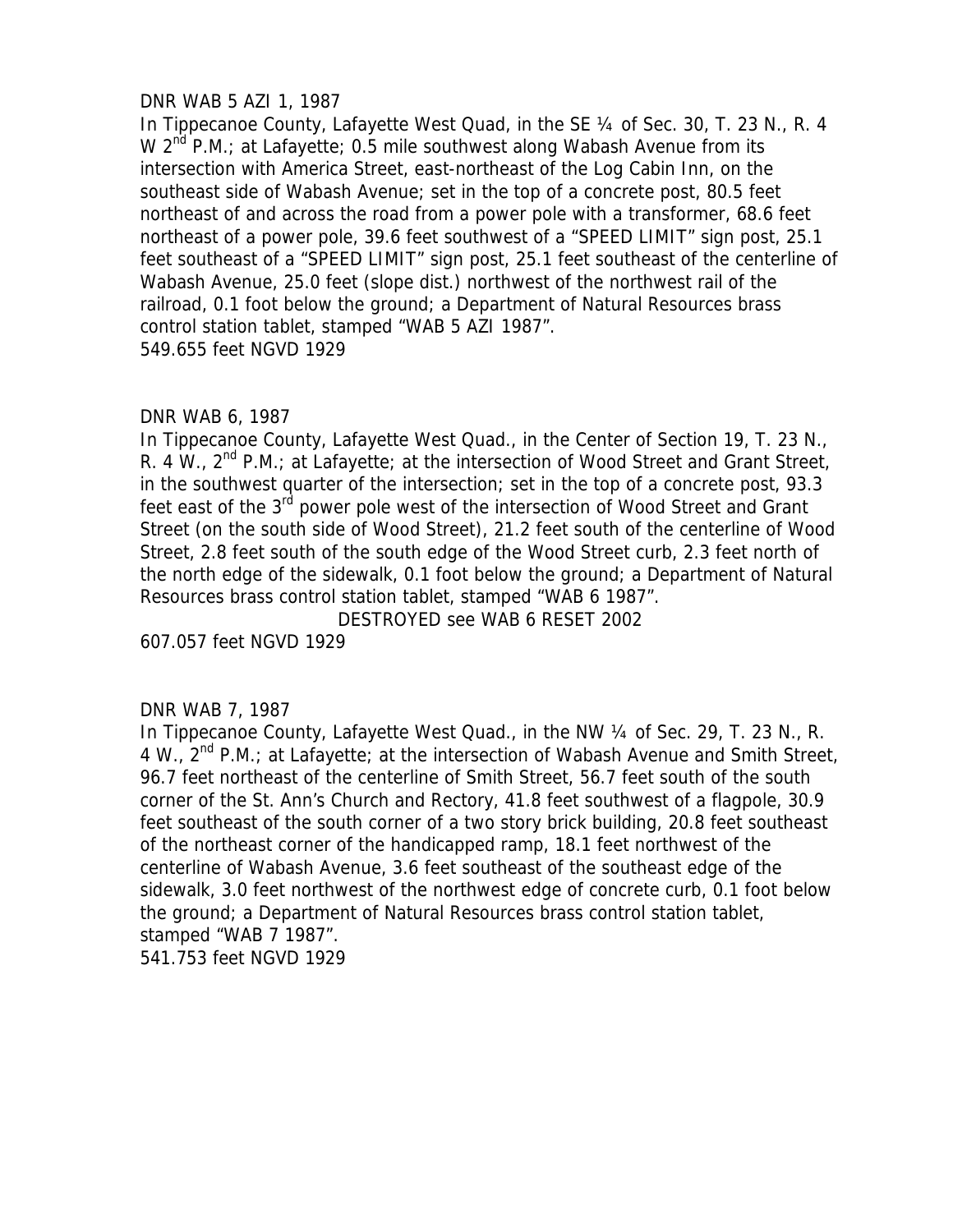# DNR WAB 7 AZI 1, 1987

In Tippecanoe County, Lafayette West Quad., in the SW ¼ of Sec. 29, T. 23 N., R. 4 W.,  $2^{nd}$  PM.; at Lafayette; at the intersection of Wabash Avenue and America Street, in the southwest quarter of the intersection; set in the top of a concrete post, 46.6 feet southwest of and across America Street from a fire Hydrant, 41.1 feet southeast of a light pole with a street sign, 27.8 feet southwest of the centerline of America Street, 20.0 feet southeast of the centerline of Wabash Avenue, 12.2 feet north of a fence corner, 2.9 feet northwest of the northwest edge of a sidewalk, 0.1 foot below the ground; a Department of Natural Resources brass control station tablet, stamped "WAB 7 AZI 1 1987."

537.006 feet NGVD 1929

## DNR WAB 8, 1987

In Tippecanoe County, Lafayette West Quad., in the NE 1/4 of Sec. 20, T. 23 N., R. 4 W.,  $2^{nd}$  P.M.; at Lafayette; at the Lafayette Waterworks Well Field on Canal Road; set in the top of a concrete post, 52.1 feet south-southwest of WAB 8 RM 1, 44.1 feet east-southeast of WAB 8 RM 2, 41.9 feet east of power pole#40-084, 38.9 feet north of a metal manhole cover, 38.1 feet south-southwest of a concrete culvert, 35.8 feet northwest of the centerline of the southwest bound lanes of Canal Road, 0.1 foot below the level of the ground; a Department of Natural Resources brass control and Water Resources brass control station tablets, stamped "WAB 8 1987". 537.803 feet NGVD 1929

# DNR WAB 8 AZI 1, 1987

In Tippecanoe County, Lafayette West Quad., in the NE 1/4 of Sec. 20, T. 23 N., R. 4 W.,  $2^{nd}$  P.M.; at Lafayette; at the exit of the Greater Lafayette Public Transportation Corporation, 0.3 mile northeast along Canal Road from its intersection with Salem Street; set in the top of a concrete post, 114. 4 feet north of the split in the lanes of Canal Road, 46.0 feet southwest of the centerline of the exit, 34.0 feet northwest of the centerline of Canal Road, 30.0 feet northeast of a power pole with two guy wires, 15.3 feet south of a wooden lamp post, 14.9 feet southeast of a four-inch Pin Oak tree, 0.1 foot below the level of the ground; a Department of Natural Resources brass control and Water Resources brass control station tablets, stamped "WAB 8 AZI 1 1987".

DNR WAB 8 AZI 1, 1987 not tied in due to radio interference from the bus station to the GPS receivers.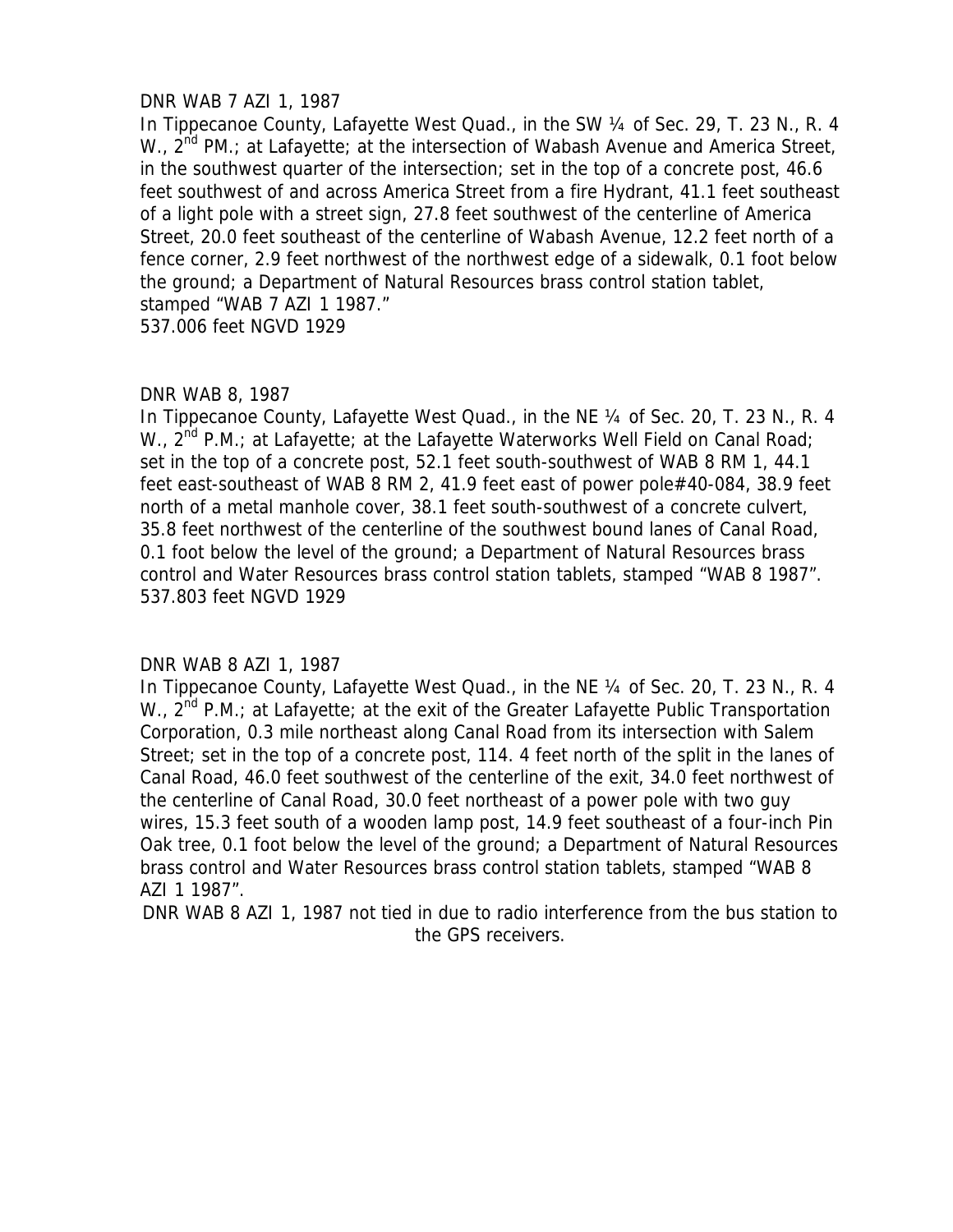# DNR WAB 8 AZI 2, 1987

In Tippecanoe County, Lafayette West Quad., in the NW 1/4 of Sec. 20, T. 23 N., R. 4 W.,  $2^{nd}$  P.M.; at West Lafayette; 0.1 mile north along State Road 43 from its intersection with US 231 to the entrance of the "Williamsburg on the Wabash" apartment buildings, thence east to the east end of the complex, thence north to the main entrance of the east most building, east of the retaining wall on the east side of the parking lot; set in the top of a concrete post, 6.1 feet southwest of the post of the 1<sup>st</sup> barbecue north of a concrete slab, 31.8 feet north of the steps leading from the parking lot to a picnic area, 31.1 feet northwest of a railroad spike in the southwest corner of a concrete slab, 27.3 feet southwest of a railroad spike in the northwest corner of a concrete slab, 6.1 feet east of a "PK" nail in the top of a concrete and brick retaining wall, 0.1 foot below the ground; a Department of Natural Resources brass control station tablet, stamped "WAB 8 AZI 2 1987". 524.271 feet NGVD 1929

# DNR WAB 9, 1987

In Tippecanoe County, Lafayette West Quad., in the SE ¼ of Sec. 9, T. 23 N., R. 4 W.,  $2^{nd}$  P.M.; at Lafayette; 0.35 mile east along U.S. 52 from the east end of the U.S. 52 bridge over the Wabash River, on the north side of the west bound lanes of U.S. 52; set in the top of a concrete post, 122.5 feet east of a steel post near a drain pipe, 37.7 feet northwest of a railroad spike driven into the asphalt shoulder at the north edge of the west bound lanes of U.S. 52, 28.9 feet northeast of a railroad spike driven into the asphalt shoulder at the north edge of the westbound lanes of U.S. 52, 27.3 feet north of a railroad spike driven into the asphalt shoulder at the north edge of the westbound lanes of U.S. 52, 1.0 foot south of a orange Department of Natural Resources witness post, 0.1 foot below the ground; a Department of Natural Resources brass control station tablet, stamped "WAB 9 1987".

538.368 feet NGVD 1929

# DNR WAB 9 AZI 1, 1987

In Tippecanoe County, Lafayette West Quad., in the SE ¼ of Sec. 8, T. 23 N., R. 4 W.,  $2^{nd}$  P.M.; at West Lafayette; at the U.S. 52 bridge over the Wabash River; set in the top of the southwest concrete pillar of the east bound lanes of the bridge, 41.2 feet east of the north most post of a "WABASH RIVER" sign, 2.9 feet southeast of the southeast corner of the concrete guardrail wall, 1.55 feet west of the east face of the concrete bridge abutment, 1.5 feet north of the south face of the concrete bridge abutment (at the expansion joint), 1.4 feet east of the west face of the concrete bridge abutment; a Department of Natural Resources brass control station tablet, stamped "WAB 9 AZI 1 1987". 582.583 feet NGVD 1929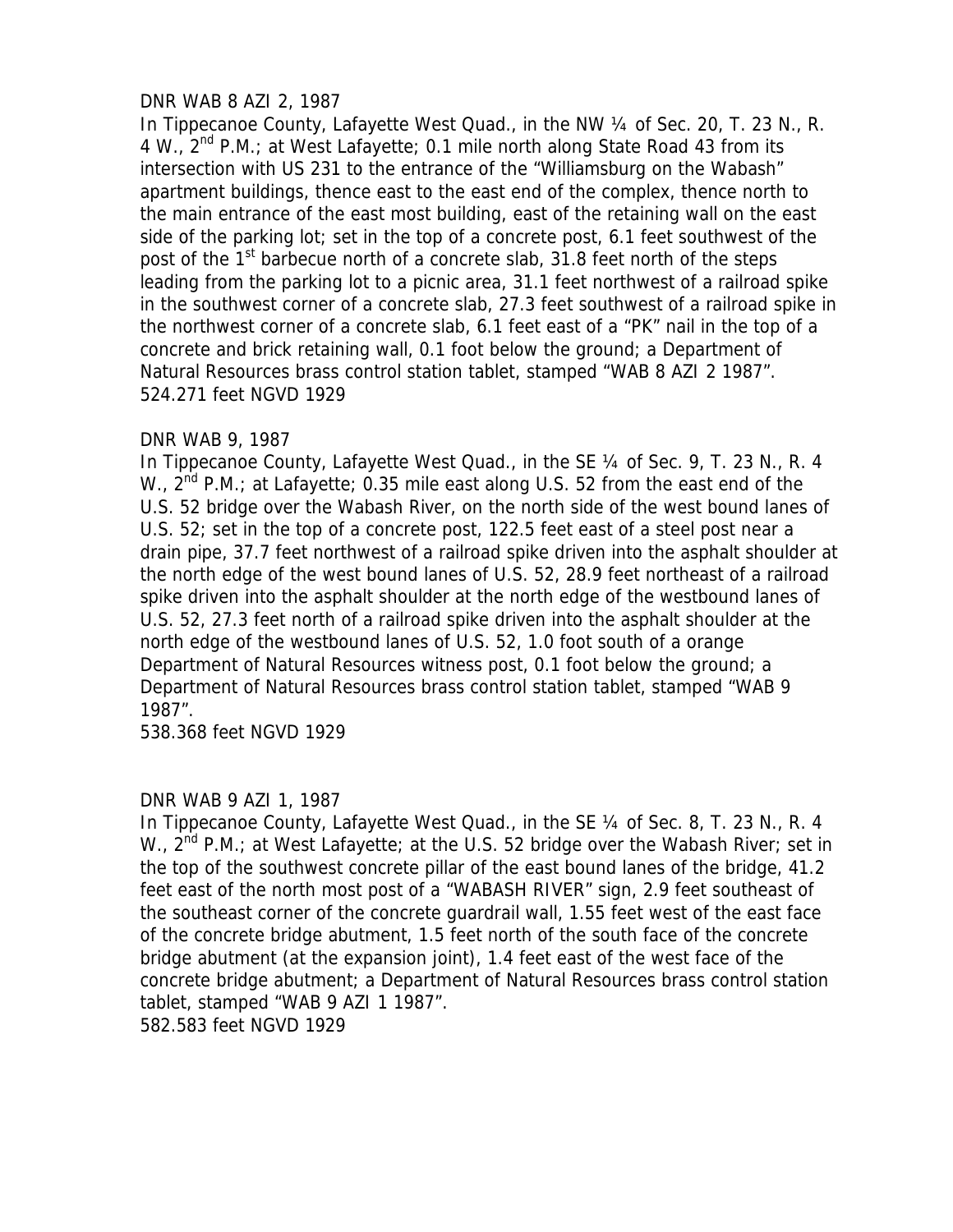# DNR WAB 10, 1987

In Tippecanoe County, Lafayette West Quad., in the NE 1/4 of Sec. 8, T. 23 N., R. 4 W.,  $2^{nd}$  P.M.; about 0.5 mile north of West Lafayette; at the Wabash Valley Hospital (Sanitarium); set in the top of a concrete post, 128.0 feet southwest of the centerline of the entrance drive to the hospital, 114.2 feet southeast of the center of a manhole cover, 91.4 feet south of the southeast corner of the brick "HOSPITAL" sign, 96.4 feet southwest of and across State Road 43 from a power pole with a transformer, 85.6 feet southwest of a telephone pole, 35.5 feet north of a telephone pole, 34.6 feet west of the centerline of State Road 43, 19.3 feet north of the center of a sewer grate, 0.1 foot below the ground; a Department of Natural Resources brass control station tablet, stamped "WAB 10 1987". 529.661 feet NGVD 1929

## DNR WAB 10 AZI 1, 1987

In Tippecanoe County, Lafayette West Quad., in the SE 1/4 of Sec. 5, T. 23 N., R. 4 W.,  $2^{nd}$  P.M.; about 1.0 mile north of West Lafayette; at #3030-3031 State Road 43, about 0.4 mile north along State Road 43 from the Wabash Valley Hospital (Sanitarium); set in the top of a concrete post, 121.5 feet east of a twin trunked tree, 93.2 feet southwest of the centerline of a concrete drive leading to  $#$  3030-3031, 75.8 feet southwest of a mailbox (#3030-3031), 71.9 feet south of a 24.0 inch Cottonwood tree, 56.4 feet northeast of a telephone pole, 28.3 feet northwest of the centerline of State Road 43, 23.0 feet northeast of the northeast corner of a concrete culvert under State Road 43, 0.1 foot below the ground; a Department of Natural Resources brass control station tablet, stamped "WAB 10 AZI 1 1987". 523.895 feet NGVD 1929

# DNR WAB 11, 1987

In Tippecanoe County, Lafayette West Quad., SE 1/4 Sec. 9, T. 23N., R. 4W., 2nd P.M.; at Lafayette, at the U.S. 52 bridge over 1 East Road (North Ninth Street); set in the top of a concrete post, about 100 feet west of the centerline of 1 East Road (North Ninth Street), 30.7 feet north of the north edge of the west bound lanes of U.S. 52, 21.2 feet northwest of ISHC BM Tipp C-64 (set in the northwest wingwall of the bridge), 20.3 feet north of a guardrail, 13.7 feet southwest of the open end of a 6.0 inch diameter corrugated metal drain pipe, 5.8 feet east of the east edge of a "V" shaped concrete drain, 4.0 feet northwest of a power pole, 0.1 foot below the ground; a Department of Natural Resources brass control station tablet, stamped "WAB 11 1987".

571.043 feet NGVD 1929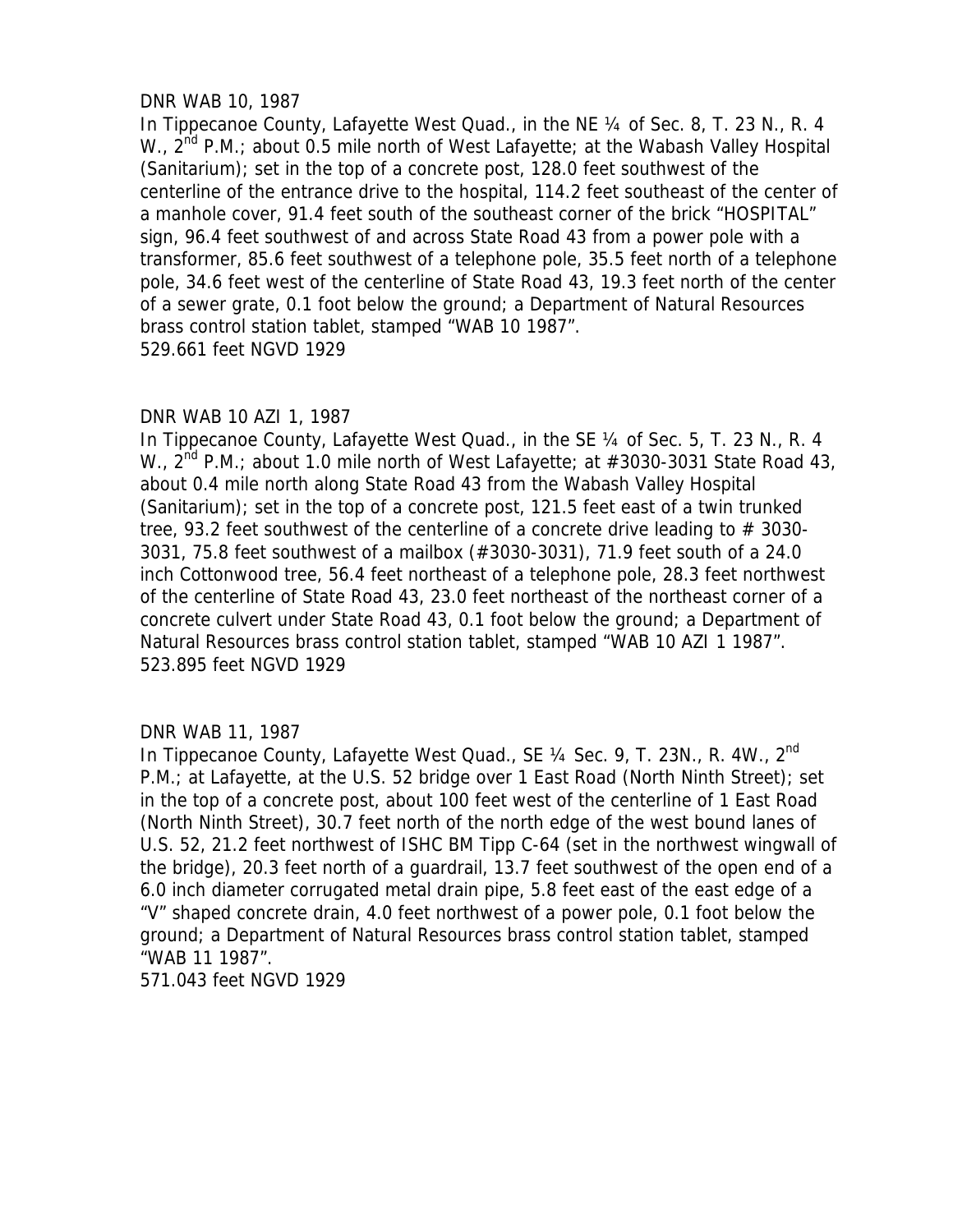# DNR WAB 11 AZI 1, 1987

In Tippecanoe County, Lafayette West Quad., in the SE ¼ of Sec. 9, T. 23 N., R. 4 W.,  $2^{nd}$  P.M.; about 0.3 mile north of Lafayette; about 0.3 mile north along 1 East Road (North Ninth Street) from its intersection with U.S. 52; set in the top of a concrete post, 76.7 feet north of power pole #026-220 75.2 feet southwest of General Telephone pole #40 line #14400, 46.7 feet south of a fence line, 36.8 feet south-southwest of a fire hydrant, 21.1 feet west of the centerline of 1 East Road (North Ninth Street), 11.0 feet northwest of the northwest rail of the abandoned rail line, 0.1 foot below the ground; a Department of Natural Resources brass control station tablet, stamped "WAB 11 AZI 1987".

554.117 feet NGVD 1929

# DNR WAB 12, 1987

In Tippecanoe County, Lafayette East Quad., in the NE ¼ of Sec. 4, T. 23 N., R. 4 W.,  $2^{nd}$  PM.; about 1.0 mile north of Lafayette; 0.4 mile south along 1 East Road (North Ninth Street) from the south end of the 1 East Road (North Ninth Street) bridge over the Wabash River, at an entrance drive to a "GTE" platform; set in the top of a concrete post, 42.3 feet northwest of the northwest corner of the wooden platform of a short "GTE" telephone pole with a silver cylinder, 27.2 feet north of the centerline of the entrance, 21.3 feet east of the centerline of 1 East Road (North Ninth Street), 20.85 feet south of a reflector pole, 0.1 foot below the ground; a Department of Natural Resources brass control station tablet, stamped "WAB 12 1987".

536.590 feet NGVD 1929

# DNR WAB 12 AZI 1, 1987

In Tippecanoe County, Lafayette East Quad., in the NE 1/4 of Sec. 4, T. 23 N., R. 4 W.,  $2^{nd}$  P.M.; about 1.5 mile north of Lafayette; at the 1 East Road (North Ninth) Street) bridge over the Wabash River, at the southeast end of the bridge; set in the top of a concrete post, 56.1 feet northeast of the west end of a reflector pole, 48.7 feet southeast of the southeast edge of the south most guardrail post on the west side of 1 East Road (North Ninth Street), 34.2 feet southwest of the southeast edge of the south most guard rail post on the east side of 1 East Road (North Ninth Street), 17.2 feet east of the centerline of 1 East Road (North Ninth Street), 14.0 feet southwest of a 3.0 foot high twin trunked 6.0 inch diameter tree, 0.1 foot below the ground; a Department of Natural Resources brass control station tablet, stamped "WAB 12 AZI 1 1987".

544.649 feet NGVD 1929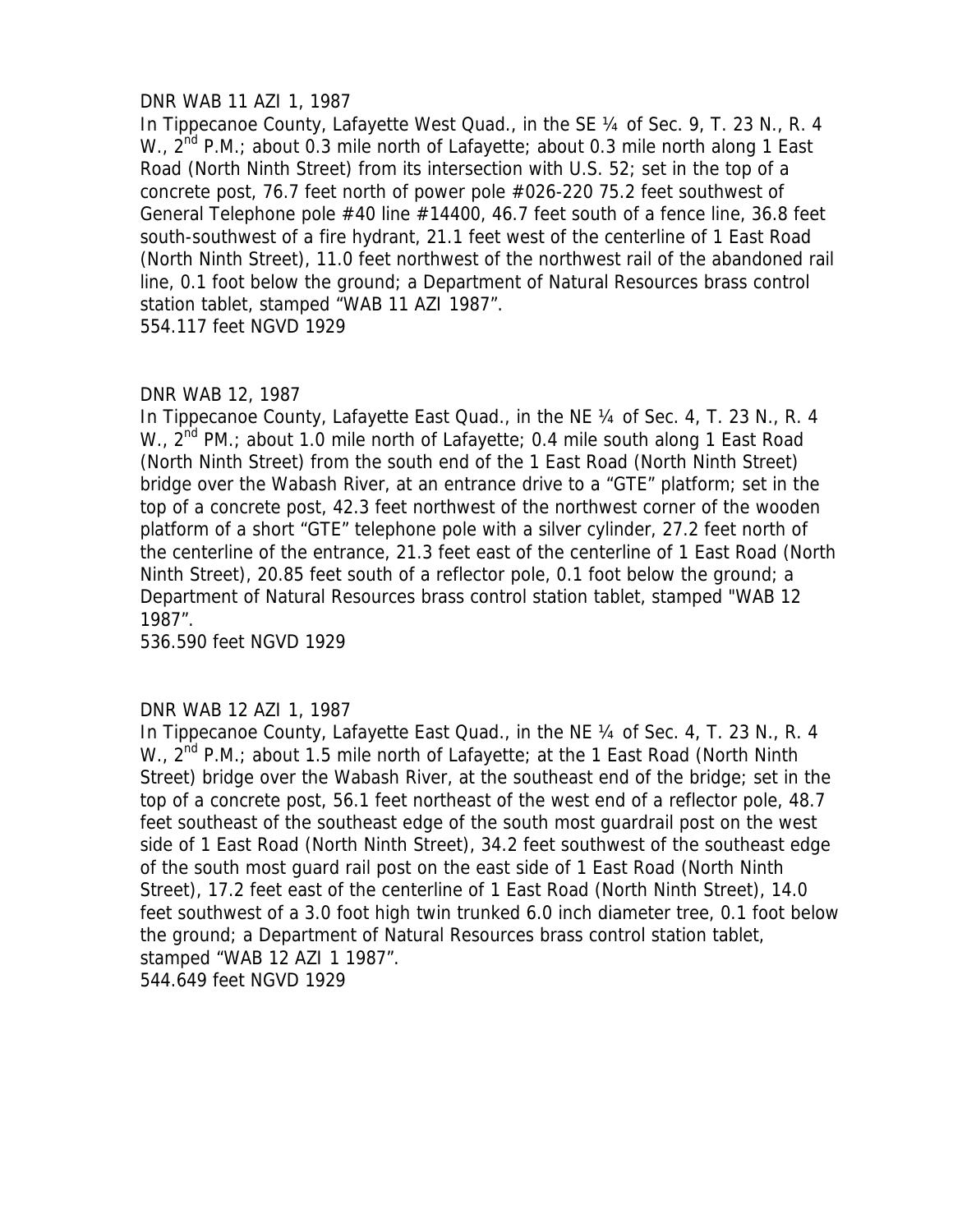# DNR WAB 13, 1987

In Tippecanoe County, Lafayette East Quad., in the SE 1/4 of Sec. 28, T. 23 N., R. 4 W.,  $2^{nd}$  P.M.; about 2.3 miles north of Lafayette; at the intersection of State Road 43, Burnett Road, and Prophets Rock Road; set in the top of a concrete post -+250 feet northeast of the centerline of Burnett Road, 99.0 feet southeast of the centerline of State Road 43, 62.7 feet northeast of the northeast of the northwest post of a "STOP" sign, 62.4 feet west of Department of Natural Resources station "BCB 11" a rebar and cap, 38.5 feet northwest of the centerline of a private drive at the southeast edge of Prophets Rock Road, 25.0 feet northwest of the centerline of Prophets Rock Road, 28.6 feet west of the north most post of mailbox #5150, 0.1 foot below the ground; a Department of Natural Resources brass control station tablet, stamped "WAB 13 1987". 592.621 feet NGVD 1929

## DNR WAB 13 AZI 1, 1987

In Tippecanoe County, Lafayette East Quad., in the SE ¼ of Sec. 28, T. 24 N., R. 4 W.,  $2^{nd}$  P.M.; about 1.2 miles north of Lafayette; at the intersection of State Road 43 and 500 East Road; set in the top of a concrete post, 81.2 feet west of a power pole, 65.9 feet southwest of the centerline of a private drive, 51.3 feet northeast of the entrance drive to American Legion Post #492, 48.2 feet east of the centerline of State Road 43 and the extended centerline of 500 East Road, 33.6 feet northeast of a power pole #65-146, 29.2 feet southeast of the centerline of State Road 43, 27.1 feet north of a flag pole, 0.1 foot below the ground; a Department of Natural Resources brass control station tablet, stamped "WAB 13 AZI 1987". 591.739 feet NGVD 1929

### DNR WAB 14, 1987

In Tippecanoe County, Lafayette East Quad., in the SW 1/4 of Sec. 10, T. 23 N., R. 4 W.,  $2^{nd}$  P.M.; about 0.5 mile northeast of Lafayette; at the north corner of the St. Boniface Cemetery; set in the top of a concrete post, -+400 feet southwest of the centerline of the entrance drive to "Lafayette Trailer Sales", 66.8 feet southwest of a yellow "GAS PIPELINE" warning post, 53.6 feet west of the east end of a 18.0 inch metal pipe culvert, 48.6 feet east of a metal fence corner post, 22.4 feet northeast of a fence line, 10.4 feet southeast of the southeast edge of the State Road 25 curb, 0.1 foot below the ground; a Department of Natural Resources brass control station tablet, stamped "WAB 14 1987". 582.412 feet NGVD 1929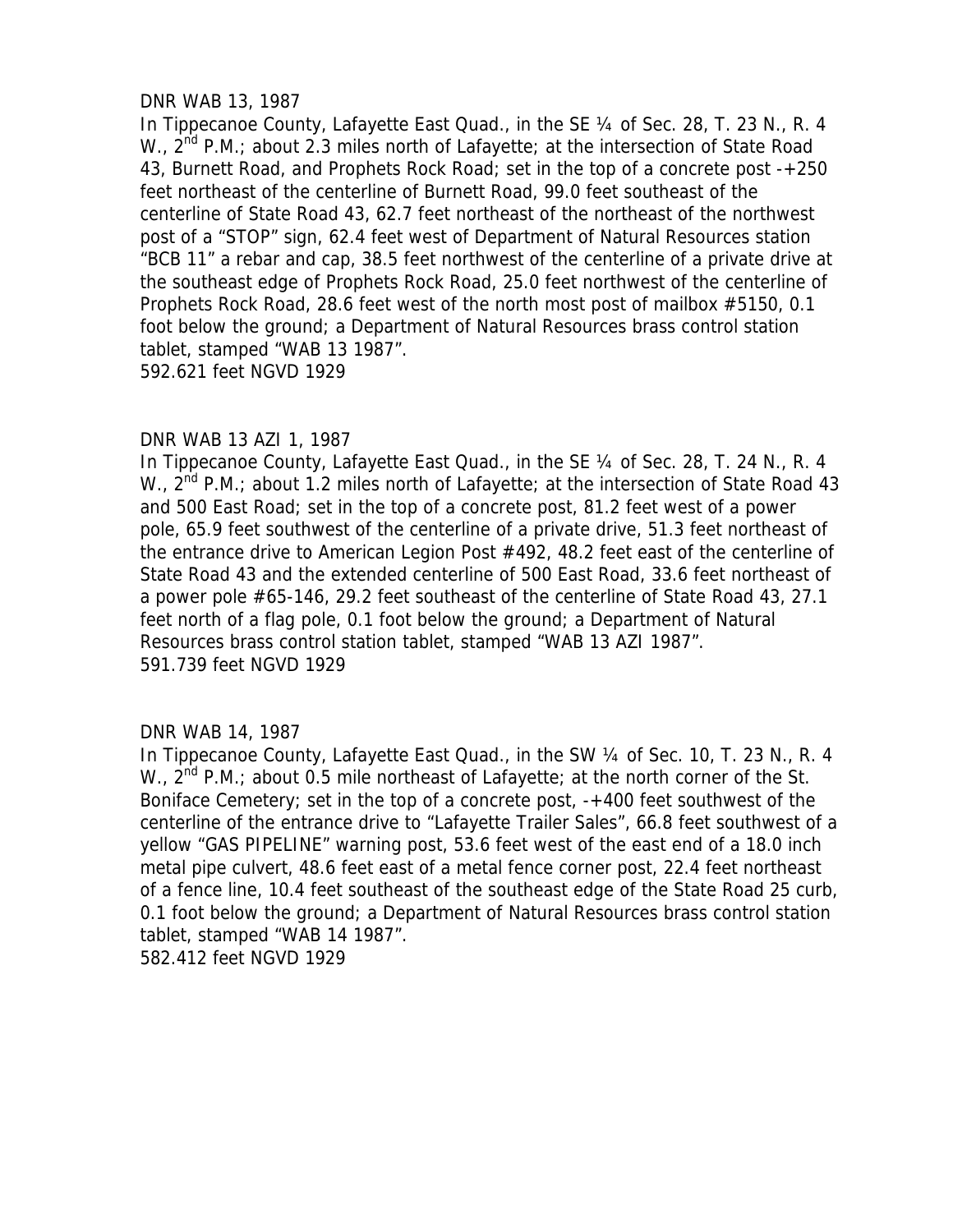# DNR WAB 14 AZI 1, 1987

In Tippecanoe County, Lafayette East Quad., in the East ½ of Sec. 10, T. 23 N., R. 4 W.,  $2^{nd}$  P.M.; about 1.0 mile northeast of Lafayette; at the intersection of State Road 25 and Barton Beach Road (2 East Road); set in the top of a concrete post, 76.3 feet northeast of the centerline of 2 East Road (Barton Beach Road), 36.9 feet northwest of the centerline of southwest bound lanes of State Road 25, 27.5 feet northeast of the east edge of the east most post of a "ONE WAY" sign, 16.4 feet west of the north edge of the north most post of a "DO NOT ENTER" sign, 0.1 foot below the ground; a Department of Natural Resources brass control tablet, stamped "WAB 14 AZI 1 1987".

544.627 feet NGVD 1929

### DNR WAB 14 A 1987

In Tippecanoe County, Lafayette East Quad., in the NE 1/4 of Sec. 3, T. 23 N., R. 4 W.,  $2^{nd}$  P.M.; about 1.5 miles north-northeast of Lafayette; at the I-65 bridge over the Wabash River; set in the top southeast corner of the bridge curb, 26.9 feet north of the west edge of the west post of a "WABASH RIVER" sign, 4.2 feet south of a fence post, 1.5 feet east of the east edge of a steel guardrail, 1.2 feet north of the south end of he bridge curb, 0.7 foot west of the east edge of the bridge curb; a Department of Natural Resources brass control station tablet, stamped "WAB 14 A 1987".

555.871 feet NGVD 1929

### DNR WAB 14 A AZI 1, 1987

In Tippecanoe County, Lafayette East Quad., in the NW 1/4 of Sec. 11, T. 23 N., R. 4 W.,  $2^{nd}$  P.M.; about 1.1 miles northeast of Lafayette; at the I-65 bridge over State Road 25; set in the top of a concrete post, 36.3 feet north of the northeast corner of the concrete bridge curb on the northeast end of the north bound lanes of I-65, 10.0 feet northeast of the northeast corner of the north most guardrail post on the east side of the north bound lanes of I-65, 0.1 foot below the ground; a Department of Natural Resources brass control station tablet, stamped "WAB 14 A AZI 1987". 561.801 feet NGVD 1929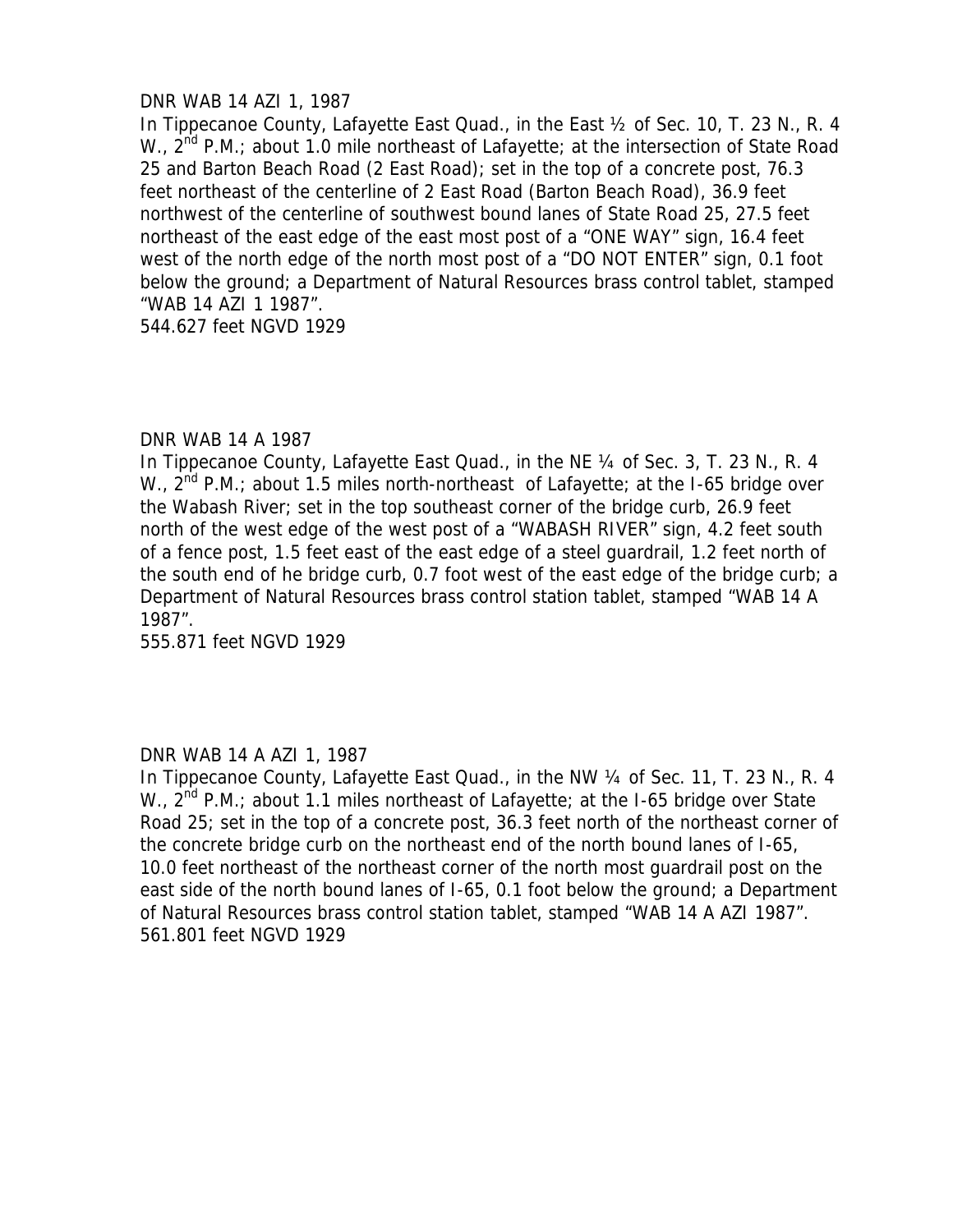### DNR WAB 15, 1987

In Tippecanoe County, Lafayette East Quad., in a Grant, T. 24 N., R. 4 W.,  $2^{nd}$  P.M.; about 2.5 miles north of Lafayette; at the 1 Northeast Road (Swisher Road) bridge over I-65; set in the top of the northeast wingwall of the bridge, 24.2 feet north of the centerline of 1 Northeast Road (Swisher Road), 17.5 feet northeast of the expansion joint of the bridge, 2.2 feet east of the northeast corner of the  $3<sup>rd</sup>$ aluminum guardrail post northeast of the expansion joint of the bridge, 1.0 foot west of the east end of the curb, 0.6 foot south of the north end of the curb; a Department of Natural Resources brass control station tablet, stamped "WAB 15 1987". 568.551 feet NGVD 1929

# DNR WAB 15 AZI 1, 1987

In Tippecanoe County, Lafayette East Quad., in the South ½ of Sec. 27, T. 24 N., R. 4 W.,  $2^{nd}$  P.M.; about 2.8 miles north of Lafayette; at the I-65 bridge over the CSX railroad; set in the top of the southeast wingwall of the northwest bound lanes of the I-65 bridge, 15.3 feet northwest of a metal post with a reflector, 7.1 feet southeast of a metal fence corner, 1.5 feet northeast of a metal guardrail, 0.65 foot northwest of the southeast face of the wingwall, 0.6 foot northeast of the southwest face of the wingwall; a Department of Natural Resources brass control station tablet, stamped "WAB 15 AZI 1 1987" 578.861 feet NGVD 1929

# DNR WAB 16, 1987

In Tippecanoe County, Lafayette East Quad., in the NE ¼ of Sec. 2, T. 23 N., R. 4 W.,  $2^{nd}$  P.M.; about 2.0 miles northeast of Lafayette; at the intersection of State Road 25 and Debbie Drive; set in the top of a concrete post, 62.8 feet southeast of the northeast corner of a chain link fence, 56.4 feet northwest and across the road from a power pole, 37.0 feet northeast of the southeast corner of a chain link fence, 29.1 feet southeast of the south most of a row of (five) 1.0 inch maple trees, 22.5 feet west of the centerline of State Road 25, 21.9 feet north of a telephone pole, 0.1 foot below the ground; a Department of Natural Resources brass control station tablet, stamped "WAB 16 1987". 606.861 feet NGVD 1929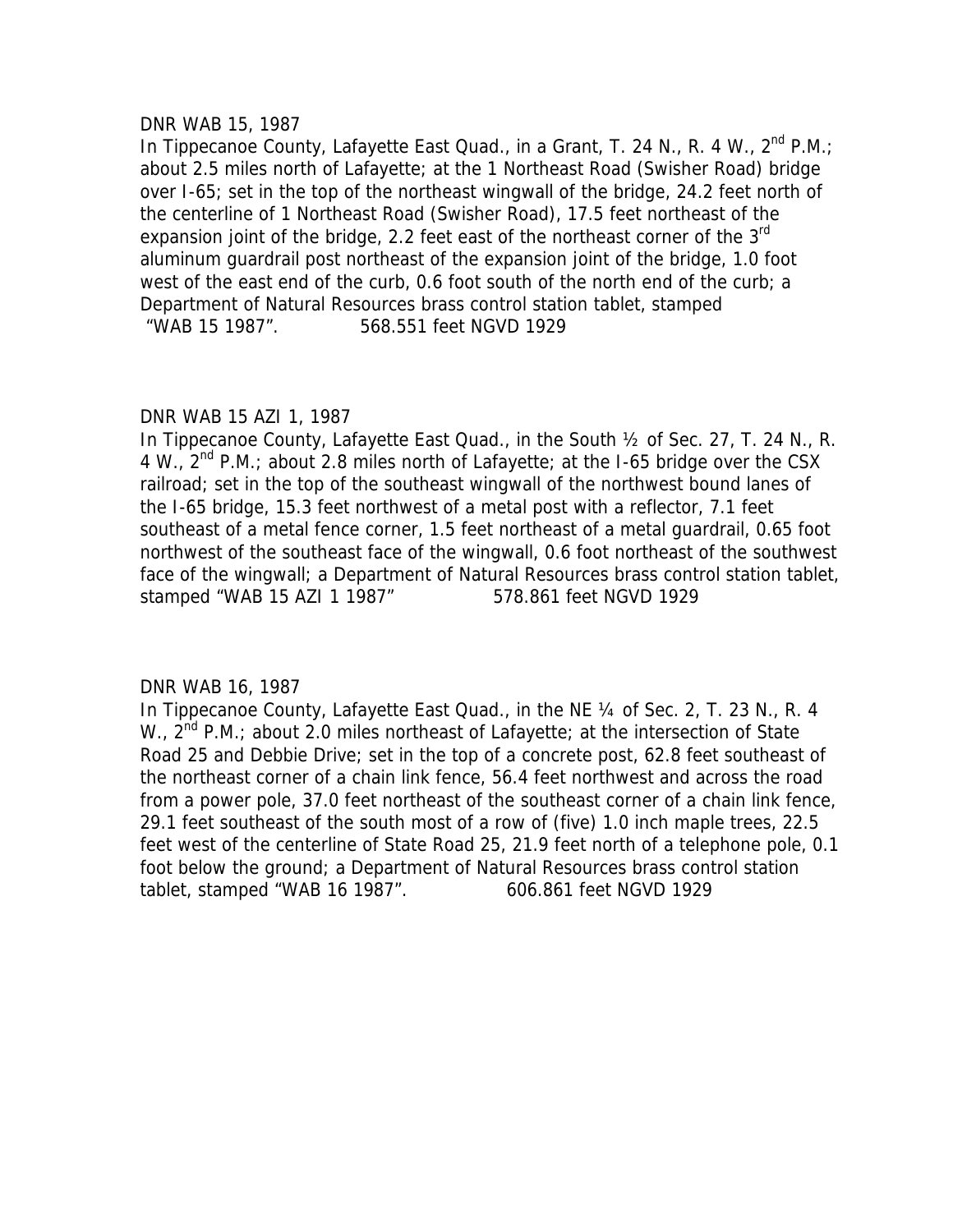# DNR WAB 16 AZI 1987

In Tippecanoe County, Lafayette East Quad., in the NE ¼ of Sec. 2, T. 23 N., R. 4 W.,  $2^{nd}$  P.M.; about 2.3 miles northeast of Lafayette; 0.2 mile north along State Road 25 from its intersection with Connie Drive North, on the west side of State Road 25; set in the top of a concrete post, 114.9 feet north of a telephone pole, 77.1 feet southeast of the southeast corner of the south most concrete post at a private drive to the west leading to a geodetic dome home, 62.4 feet southwest of power pole #L 77, 30.2 feet south of a telephone pole with two guy wires, 23.8 feet west of the centerline of State Road 25, 0.1 foot below the level of the ground; a Department of Natural Resources brass control station tablet, stamped "WAB 16 AZI 1 1987". 608.518 feet NGVD 1929

## DNR WAB 17, 1987

In Tippecanoe County, Lafayette East Quad., in a Grant, T. 24., R. 4 W.,  $2^{nd}$  P.M.; about 3.5 miles north-northeast of Lafayette; approximately 0.75 miles northeast along 1 Northeast Road (Swisher Road) from the 1 Northeast Road (Swisher Road) bridge over I-65; set in the top of a concrete post, 160.5 feet southwest of a 36.0 inch diameter tree, 72.0 feet northeast of a 8"x 8" wooden post on the southeast side of the road, 60.2 feet southeast of a power pole on the northwest side of the road, 17.4 feet southeast of the centerline of the road, 0.1 foot below the ground; a Department of Natural Resources brass control station tablet, stamped "WAB 17 1987". 579.905 feet NGVD 1929

# DNR WAB 17 AZI 1, 1987

In Tippecanoe County, Lafayette East Quad., in a Grant, T. 24 N., R. 4 W., 2<sup>nd</sup> P.M.; about 3.9 miles north-northeast of Lafayette; about 1.25 miles northeast along 1 Northeast Road (Swisher Road) from the 1 Northeast Road bridge over I-65, at the Norman G. Debay residence; set in the top of a concrete post, 85.1 feet south of a power pole on the northwest side of the road, 77.8 feet southeast of and across the road from a 22.0 inch Hickory tree, 73.5 feet northeast of a telephone pole, 60.0 feet northeast of a mailbox, 55.0 feet east of the centerline of a private drive to the north and the northwest edge of 1 Northeast Road (Swisher Road), 0.1 foot below the ground; a Department of natural Resources brass control station tablet, stamped "WAB 17 AZI 1 1987". 574.933 feet NGVD 1929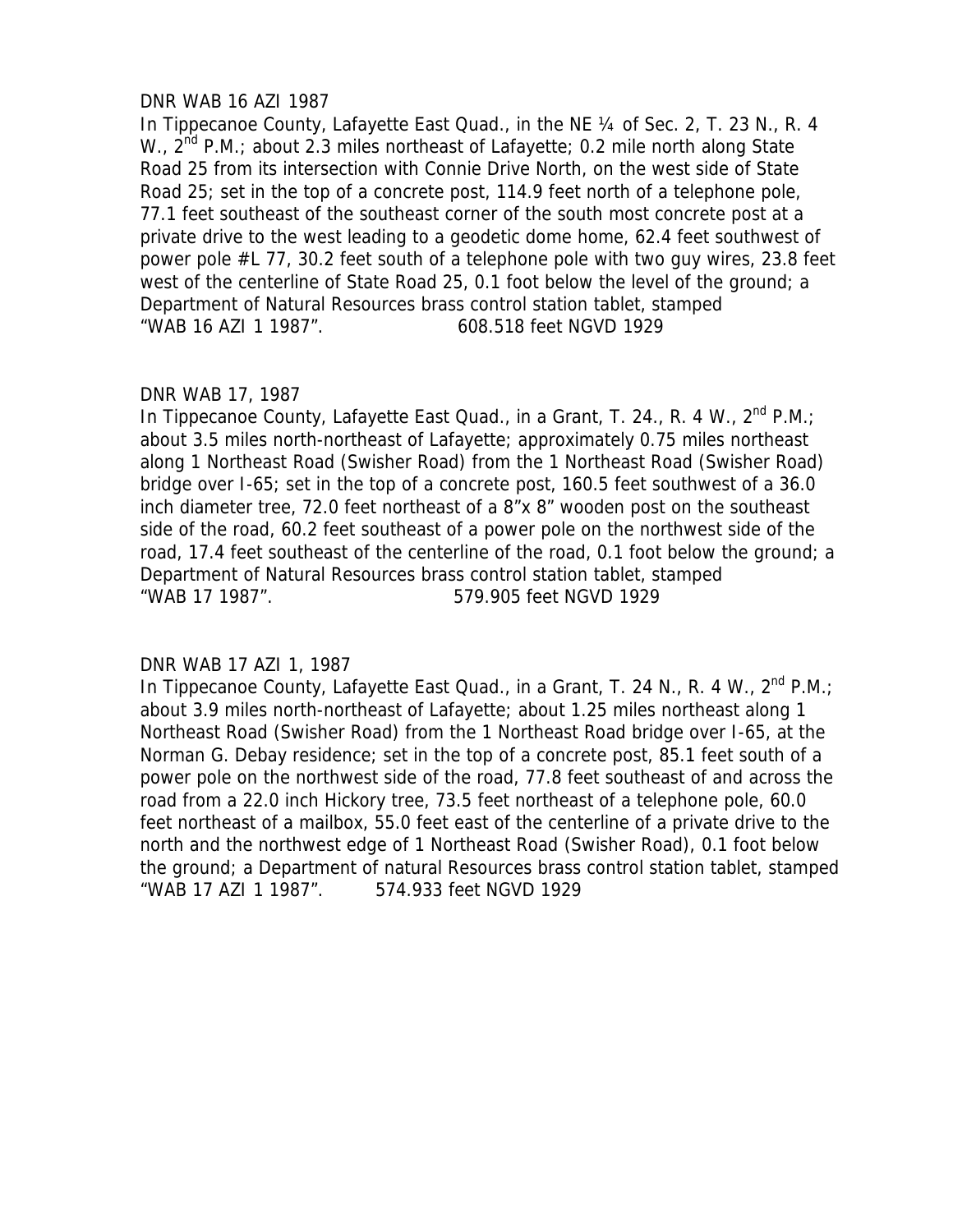# DNR WAB 18, 1987

In Tippecanoe County, Lafayette East Quad., in the West ½ of Sec. 25, T. 24 N., R. 4 W., 2nd P.M.; about 4.1 miles northeast of Lafayette; at the State Road 225 bridge over the Wabash River; set in the top of a concrete post, about 470 feet southeast of the southeast abutment of the bridge, 68.0 feet north of a multi-trunk Maple tree, 42.5 feet southeast of the center of a storm drain drop inlet, 24.5 feet northeast of the centerline of State Road 225, 21.2 feet west of a utility pole, 0.1 foot below the ground; a Department of Natural Resources brass control station tablet, stamped "WAB 18 1987". 525.280 feet NGVD 1929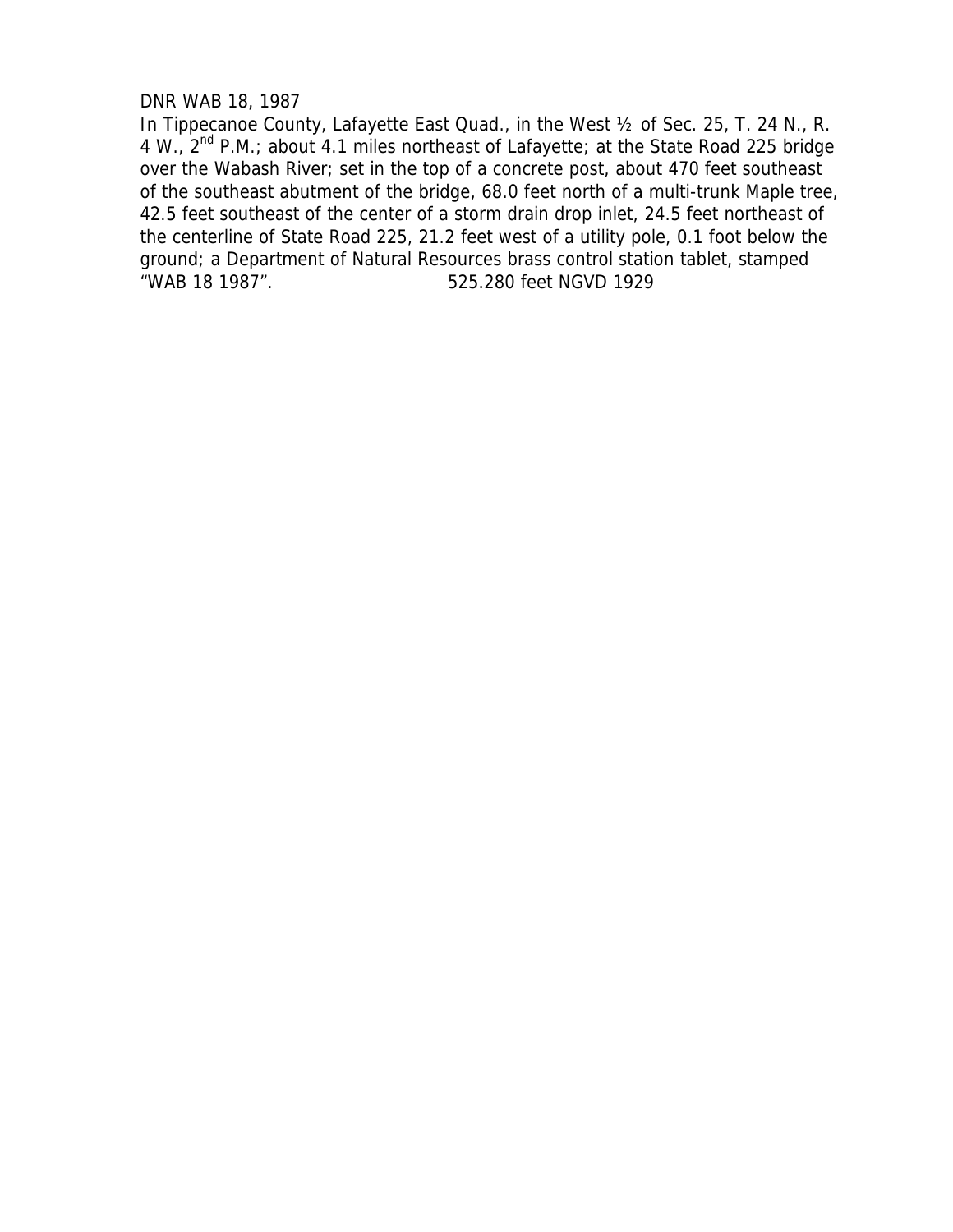# DNR WAB 18 AZI 1, 1987

In Tippecanoe County, Lafayette East Quad., in the SE 1/4 of Sec. 25, T. 24 N., R. 4 W.,  $2^{nd}$  P.M.; about 4.1 miles northeast of Lafayette; 0.15 mile generally northeast along State Road 225 from its intersection with State Road 25, at a 90 degree bend in the road (State Road 225); set in the top of a concrete post, 84.4 feet west of telephone pole  $\#$  SR 25/225/2 DISC, 66.0 feet north of a 26.0 inch Maple tree, 41.1 feet southeast of a "GAS PIPELINE" warning post, 35.0 feet southwest of the centerline of State Road 225, 29.0 feet northwest of the centerline of a asphalt private drive leading to the Wayne Kingma residence  $#$  4755, 11.7 feet west of a square metal "ROAD DIRECTION" sign post, 11.0 feet southeast of the centerline of a gravel drive at the edge of a concrete apron, 4.0 feet southwest of the southwest edge of the concrete apron on the southwest side of State Road 225, about 1.5 feet below the centerline of the asphalt private drive leading to the Wayne Kingma residence #4755, 0.2 foot below the ground; a Department of Natural Resources brass control station tablet, stamped "WAB 18 AZI 1 1987". 531.769 feet NGVD 1929

# DNR WAB 19, 1987

In Tippecanoe County, Lafayette East Quad., in the SW 1/4 of Sec. 30, T. 24 N., R. 3 W.,  $2^{nd}$  P.M.; about 4.3 miles northeast of Lafayette; at the 5 Northeast Road (Stair Road) bridge over Buck Creek; set in the top of a concrete post, 106.0 feet southwest of the centerline of a private drive (#5505 E. Vandeventor), 54.75 feet southwest of a "30 MILE PER HOUR" speed limit sign post, 44.1 feet southeast of the northeast end of the bridge, 35.0 feet northeast of the southeast end of the bridge, 28.7 feet northeast of Dept. of Natural Resources station TR-137, 14.1 feet south-southwest of the centerline of Stair Road, 0.1 foot below the ground; a Department of Natural Resources brass control station tablet, stamped "WAB 19 1987".

537.981 feet NGVD 1929

### DNR WAB 19 AZI 1, 1987

In Tippecanoe County, Lafayette East Quad., in the NE 1/4 of Sec. 30, T. 24 N., R. 3 W.,  $2^{nd}$  P.M.; about 4.6 miles northeast of Lafayette; about 0.35 mile northeast along 5 Northeast Road (Stair Road) from the 5 Northeast Road (Stair Road) bridge over Buck Creek, on the southeast side of 5 Northeast Road (Stair Road); set in the top of a concrete post, 19.5 feet northwest of a railroad spike in a twin trunked Boxelder tree having 18.0 inch and 10.0 inch trunks, 11.5 feet northeast of a fence post, 11.0 feet southeast of the centerline of 5 Northeast Road (Stair Road), 2.1 feet west of a orange Department of Natural Resources witness post, 0.1 foot below the ground; a Department of Natural Resources brass control station tablet, stamped "WAB 19 AZI 1 1987".

531.575 feet NGVD 1929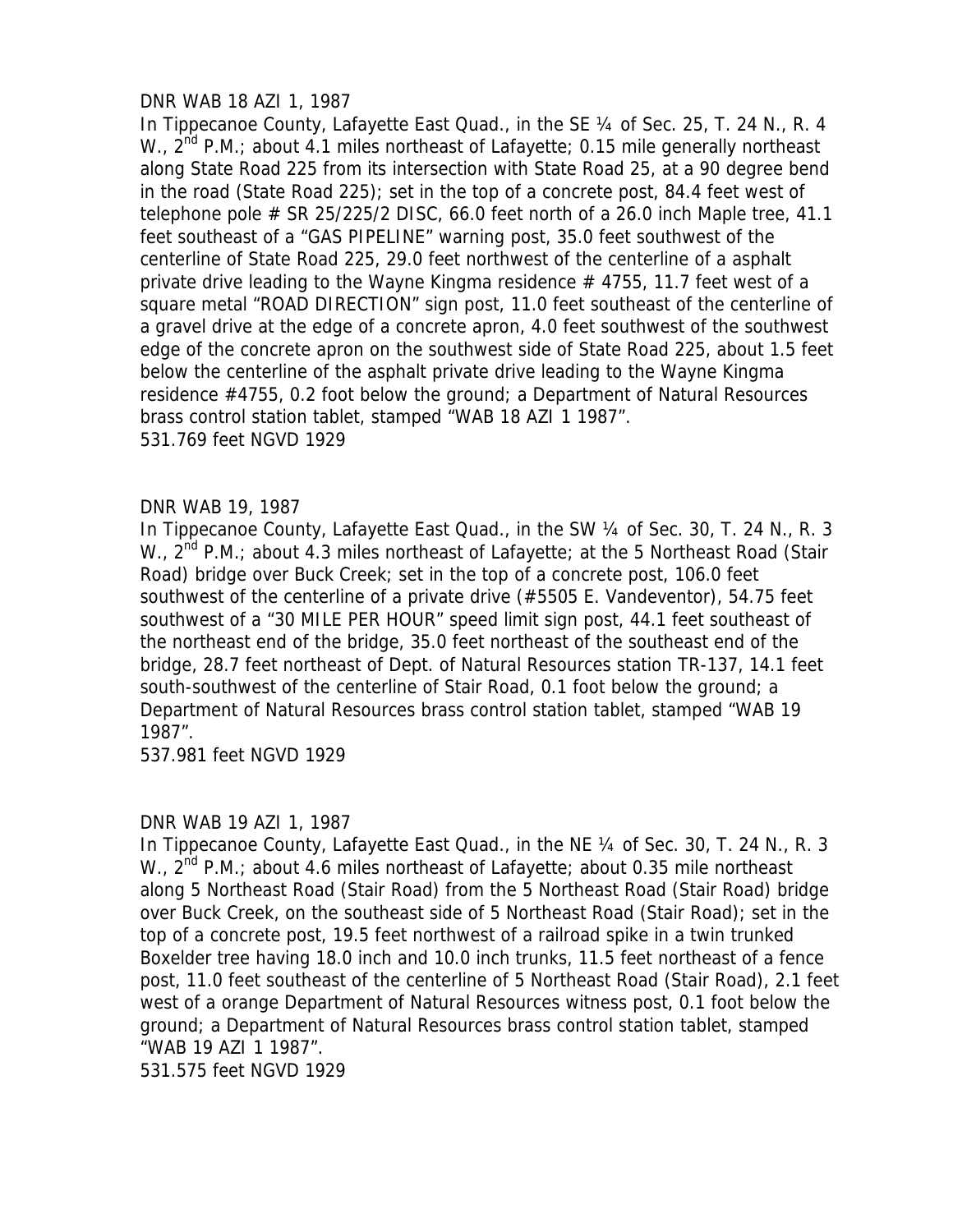# DNR WAB 20, 1987

In Tippecanoe County, Brookston Quad., in a Grant, T. 24 N., R. 4 W.,  $2^{nd}$  P.M.; about 0.4 mile south-southeast of Battleground; at the "T" intersection of State Road 225 and 1 Northeast Road (Swisher Road); set in the top of a concrete post, 77.5 feet southwest of the centerline of State Road 225, 70.0 feet west of a power pole on the southwest side of State Road 225, 45.5 feet southwest of the "SWISHER ROAD" sign post, 33.0 feet southeast of the centerline of Swisher Road, 5.8 feet north of power pole #BAC, 0.1 foot below the level of the ground; a Department of Natural Resources brass control station tablet, stamped "WAB 20 1987". 557.492 feet NGVD 1929

## DNR WAB 21, 1987

In Tippecanoe County, Brookston Quad., in the North ½ of Sec. 24, T. 24N., R. 4W.,  $2^{nd}$  PM, 0.4 mile northeast of Battleground; at the Battle Ground Cemetery; set in the top of a concrete post, 61.2 feet southwest of a telephone pole, 60.5 feet west of and across the road from a fence corner at the southwest entrance to the cemetery, 39.1 feet northeast of a telephone pole, 24.3 feet northwest of the centerline of the road, 2.55 feet southwest of a fence and a orange Department of Natural Resources witness post, 0.1 foot below the ground; a Department of Natural Resources brass control station tablet, stamped "WAB 21 1987" 605.464 feet NGVD 1929

# DNR WAB 21 AZI 1, 1987

In Tippecanoe County, Brookston Quad., in the SW 1/4 of Sec. 18, T. 24 N., R. 4 W.,  $2^{nd}$  P.M.; about 1.1 miles northeast of Battle Ground; at the "T" intersection of Pretty Prairie Road and 500 East Road, on the extended centerline of 500 East Road; set in the top of a concrete post, 58.3 feet east of and across Pretty Prairie Road from a 6.0 inch Maple tree, 45.6 feet southeast of and across Pretty Prairie Road from a telephone pole, 30.3 feet southwest of and a road sign post, 20.9 feet southeast of the centerline of Pretty Prairie Road, 16.6 feet west of a power pole, 0.1 foot below the ground; a Department of Natural Resources brass control station tablet, stamped "WAB 21 AZI 1 1987" 607.775 feet NGVD 1929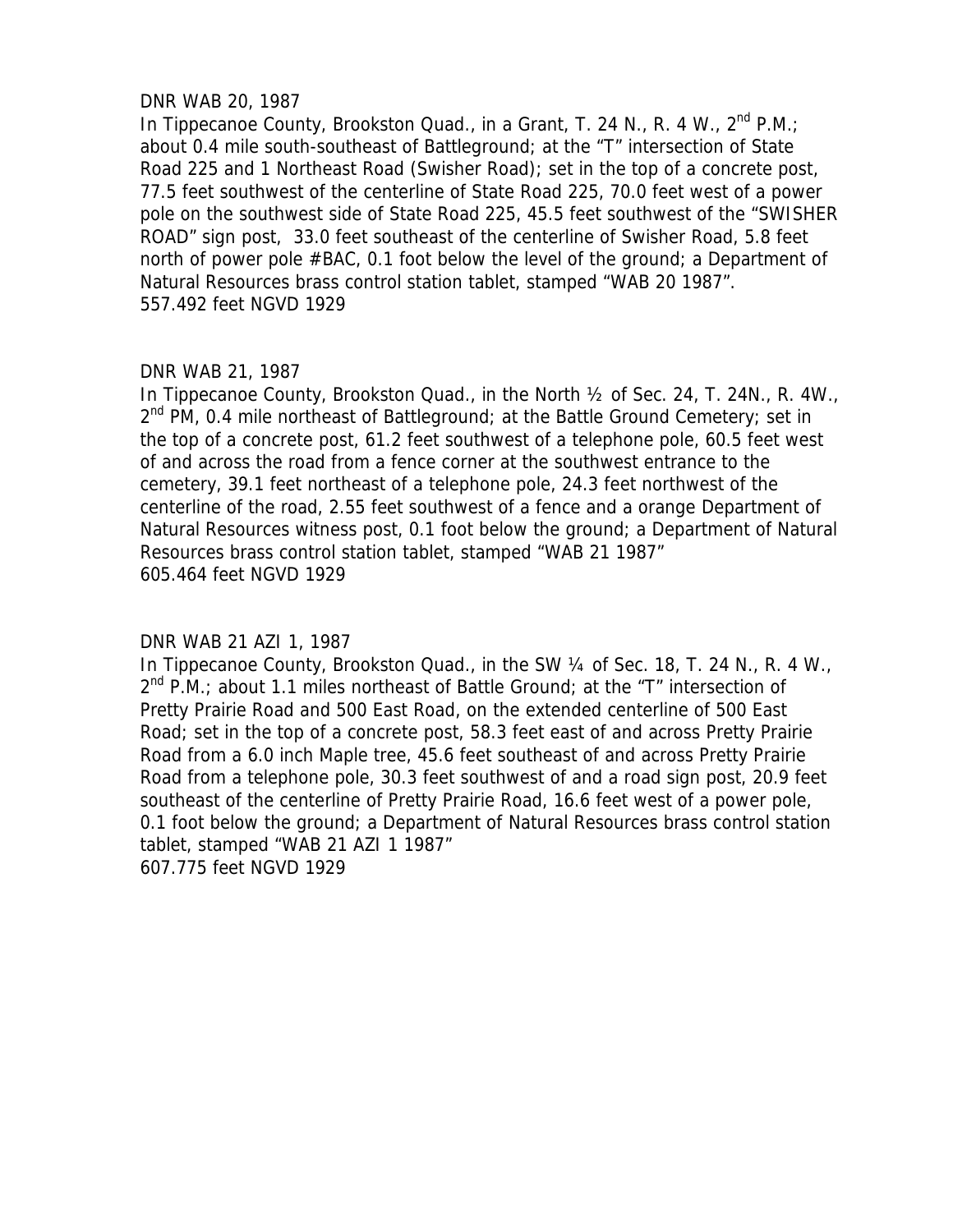# DNR WAB 22, 1987

In Tippecanoe County, Brookston Quad., in the SE 1/4 of Sec. 19, T. 24 N., R. 3 W.,  $2^{nd}$  P.M.; about 2.0 miles east of Battle Ground; about 0.5 mile southwest along 5 Northeast Road (Stair Road) from its "T" intersection with State Road 25, on the southeast side of 5 Northeast Road (Stair Road); set in the top of a concrete post, 91.0 feet southwest of the centerline of a private drive leading to a residence  $#$ 6201, 79.6 feet west of a 26 inch Cottonwood tree, 77.4 feet southeast of power pole #LF 4/88, 32.8 feet west of a 4 inch Hackberry tree, 13.5 feet southeast of the centerline of 5 Northeast Road (Stair Road), 1.3 feet northwest of a metal "TIPPECANOE COUNTY SURVEYORS OFFICE" witness post, 0.2 foot below the ground; a Department of Natural Resources brass control station tablet, stamped "WAB 22 1987".

532.479 feet NGVD 1929

# DNR WAB 22 AZI 1, 1987

In Tippecanoe County, Lafayette East Quad., in the NE 1/4 of Sec. 30, T. 24 N., R. 3 W.,  $2^{nd}$  P.M.; about 5.0 miles northeast of Lafayette; about 0.45 mile northeast along 5 Northeast Road (Stair Road) from its "T" intersection with State Road 225, on the northwest side of 5 Northeast Road (Stair Road), at a farm fiend entrance; set in the top of a concrete post, 40.3 feet west of and across the road from a fence post, 37.4 feet north of and across the road from a fence post, 19.8 feet northwest of the centerline of the road, 0.1 foot below the ground; a Department of Natural Resources brass control station tablet, stamped "WAB 22 AZI 1 1987". 532.183 feet NGVD 1929

# DNR TBM HADLEY 1, 2002

In Tippecanoe County, Lafayette West Quad., in the SW ¼ of Sec. 36, T. 23 N., R. 5 W.,  $2^{nd}$  P. M.; about 2.75 miles west of the State Soldiers Home, at the intersection of Morehouse Road and two CMP's for Hadley Lake, at the northeast end of Hadley Lake; set on top of a 7.2 foot diameter concrete housing for a water pumping station, on the south most corner of a metal entrance door to the pumping station, 76 feet northeast of the centerline of Morehouse Road, 44 feet south of the centerline of a levee, 5.8 feet north of a power pole with a electric meter, 4.8 feet south of a vent pipe on the north side of the housing, about 4 feet above the ground; a filed line forming a triangle.

3rd Order

654.89 feet NGVD 1929 654.60 feet NAVD 1988 Corpscon Conversion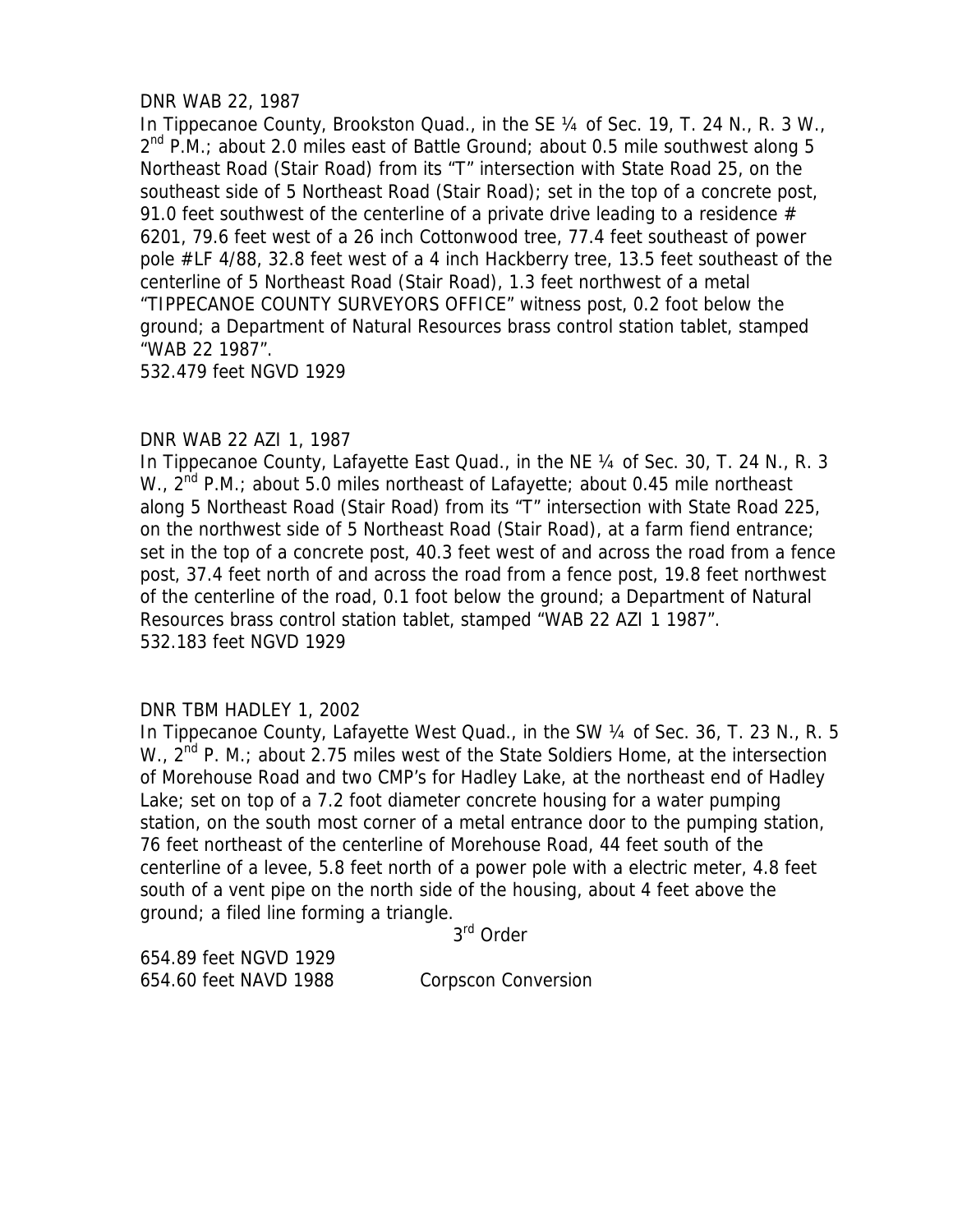## DNR TBM CD 1, 2002

In Tippecanoe County, Lafayette West Quad., in the SE 1/4 of Sec. 25, T. 24 N., R. 5 W.,  $2^{nd}$  P. M.; about 2.75 miles northwest of the State Soldiers Home; at the 150 West Road box culvert over Cole Ditch; set near the center of the east concrete headwall of the culvert. 11 feet east of the centerline of 150 West Road, 7.35 feet north of the south face of the headwall, 7.5 feet south of the north face of the headwall, 0.6 foot west of the east face of the headwall, about 1.5 feet above the road; a chiseled triangle.

3rd Order

657.27 feet NGVD 1929 656.98 feet NAVD 1988 Corpscon Conversion

DNR TBM CD 2, 2002

In Tippecanoe County, Lafayette West Quad., in the NW 1/4 of Sec. 31, T. 24 N., R. 4 W.,  $2^{nd}$  P. M.; about 2 miles northwest of the State Soldiers Home; at the 500 North Road concrete bridge over an unnamed tributary to Cole Ditch; set on the top of the southwest concrete bridge abutment, 14.7 feet south of the centerline of 500 North Road, 2.0 feet west of the east face of the concrete abutment, 3.0 feet east of the west face of the abutment, 0.5 foot north of the south face of the abutment, about 0.5 foot below the asphalt road; a chiseled triangle.

3rd Order

654.55 feet NGVD 1929 654.26 feet NAVD 1988 Corpscon Conversion

### DNR BM WAB 6 RESET 2002

In Tippecanoe County, Lafayette West Quad., in the SE 1/4 of Sec. 19, T. 23 N., R. 4 W., 2<sup>nd</sup> P. M.; at West Lafayette; in the Purdue University Campus at the Young Parking Garage, on the north side of Wood Street near the intersection of Wood Street and Grant Street; set in the concrete for an air shaft, about  $\pm 230$  feet west of the centerline of Grant Street, about  $\pm 260$  feet east of the centerline of Sheetz Street, 46.5 feet northeast of the top of a fire hydrant, 55.0 feet west of the northwest corner of the concrete base of a square metal light pole, 28.1 feet north of the extended north edge of north sidewalk, 9.8 feet southeast of the northwest corner of a concrete wall that surrounds the above ground Young Parking Garage, 4.4 feet below the top of the concrete wall, 0.6 foot west of the southwest corner of a metal grate, 6.0 feet south of the south face of the concrete wall; a brass disk stamped "WAB 6 2002".

3rd Order

608.506 feet NGVD 1929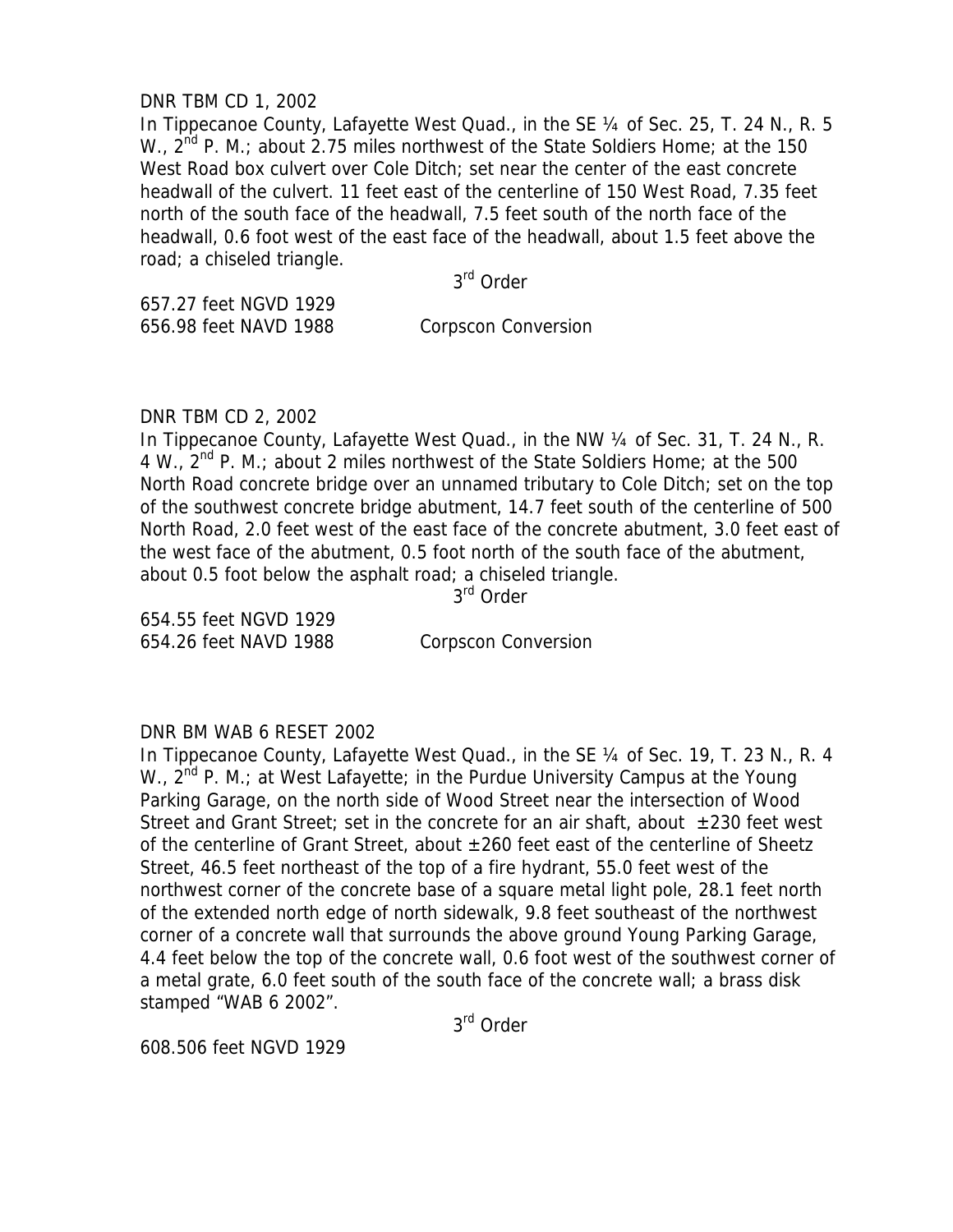# DNR TBM PU 1, 2002

In Tippecanoe County, Lafayette West Quad., in the SE 1/4 of Sec. 19, T. 23 N., R. 4 W.,  $2^{nd}$  P. M.; at West Lafayette; in the Purdue University Campus, in the southeast ¼ of the intersection of Grant Street and Wood Street; set in the north side of a wooden light pole # 685-643, 156 feet south of the centerline of Wood Street, 20.7 feet east of the centerline of Grant Street, 18.3 feet south of the extended centerline of a sidewalk leading east to a parking lot, 4.0 feet north of a "3 HOUR PARKING" sign post, 2 feet west of the west edge of the north-south sidewalk, about 1 foot above the ground; a railroad spike driven through an aluminum tag, stamped "IDNR TBM PU 1 2002".

3rd Order

605.375 feet NGVD 1929

## DNR TBM PU 2, 2002

In Tippecanoe County, Lafayette West Quad., in the SE 1/4 of Sec. 19, T. 23 N., R. 4 W.,  $2^{nd}$  P. M.; at West Lafayette; in the Purdue University Campus, in the southwest ¼ of the intersection of Sheetz Street and Wood Street, along the south edge of a parking lot; set in the southeast side of a wooden power pole #TP1 580 with transformer, approximately  $\pm$ 141 feet south of the centerline of Wood Street, 91 feet west of the centerline of Sheetz Street, 26.0 feet south of the centerline of a asphalt drive for the parking lot, 14.1 feet northeast of the northeast corner of a brick building, about 0.5 foot above the ground; a railroad spike driven through an aluminum tag, stamped "IDNR TBM PU 2 2002".

3<sup>rd</sup> Order

615.180 feet NGVD 1929

# DNR TBM DLZ 17

In Tippecanoe County, Lafayette East Quad., in the NE ¼ of Sec. 29, T. 23 N., R. 3 W.,  $2^{nd}$  P. M.; about 1.0 mile east of Lafayette; about 0.35 mile south along 675 East Road (5 A East Road) from its "T" intersection with State Road 26, to a power pole on the west side of 675 East Road (5 A East Road); set in southeast side of the power pole, 32.0 feet northwest of power pole  $#$  HL—3B 10, 31.5 feet west of the centerline of 675 East Road (5A East Road), about 1.6 feet above the ground; a boat spike.

3rd Order

662.074 feet NGVD 1929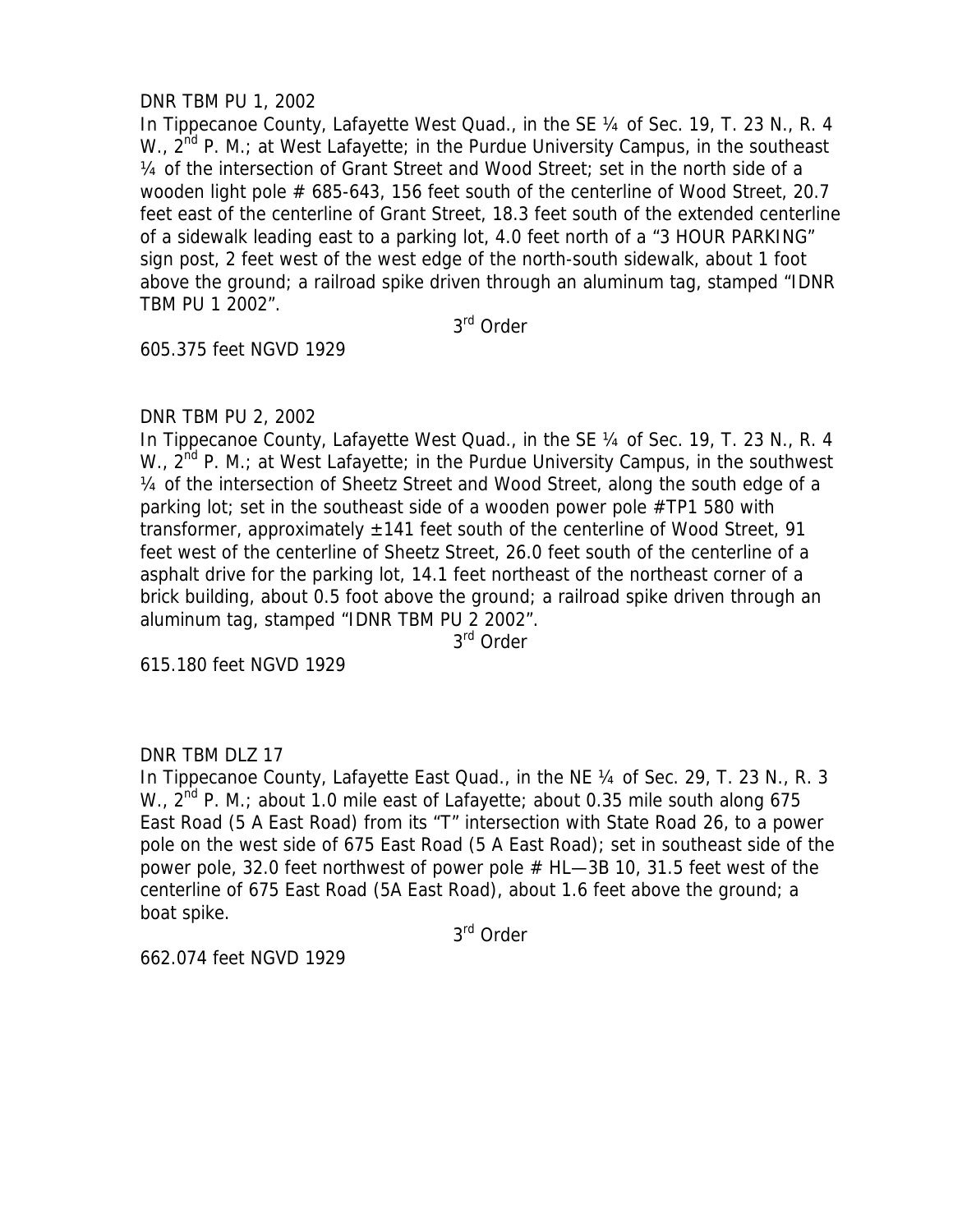## DNR TBM DLZ 12

In Tippecanoe County, Lafayette East Quad., in the East ½ of Sec. 29, T. 23 N., R. 3 W., 2<sup>nd</sup> P. M.; about 1.0 mile east of Lafayette; at the "T" intersection of 50 South Road (O A South Road) and 675 East Road (5 A East Road), in the northwest 1/4 of the intersection; set in the northeast side of power pole  $#$  HLZ $-3$  29, 18 feet west of the centerline of 675 East Road, 19 feet north of the centerline of 50 South Road, about 1.3 foot above the ground; a railroad spike.

3rd Order

662.692 feet NGVD 1929

## DNR TBM GN 18066, 2002

In Tippecanoe County, Lafayette East Quad., in the East ½ of Sec. 29, T. 23 N., R. 3 W.,  $2^{nd}$  P. M.; about 1.0 mile east of Lafayette; about 0.75 mile south along 675 East Road (5 A East Road) from its "T" intersection with State Road 26 to the intersection of a county road west (O A South Road) and a gravel drive east; thence east along the gravel drive about 0.15 mile to a cottage on the west side South Fork Wildcat Creek; set in the south side of a 12 inch Hackberry tree, 47.5 feet west of the centerline of the gravel drive, 19 feet north-northwest of the northeast corner of the tool shed, 17 feet north-northeast of northwest corner of the tool shed, about 0.5 foot above the ground; a railroad spike driven through an aluminum tag, stamped "IDNR TBM GN 18066 2002".

3rd Order

589.695 feet NGVD 1929

# IDOH BM TIPP C-83

In Tippecanoe County, Brookston Quad., in the NE 1/4 of Sec. 16, T. 24 N., R. 3 W.,  $2^{nd}$  P. M.; at Americus; at the Grant Road bridge over the Wabash River; set on the top of the southwest concrete abutment of the Grant Road bridge over the Wabash River, 15.5 feet west of the centerline if the Grant Road, 7.4 feet north of the south face of the southwest abutment, 0.7 foot south of the north face of the expansion joint on the abutment, 0.6 foot east of the west face of the abutment, about level with the road; a Indiana Department of Highways BM tablet, stamped "TIPP C-83".

3rd Order

548.477 feet NGVD 1929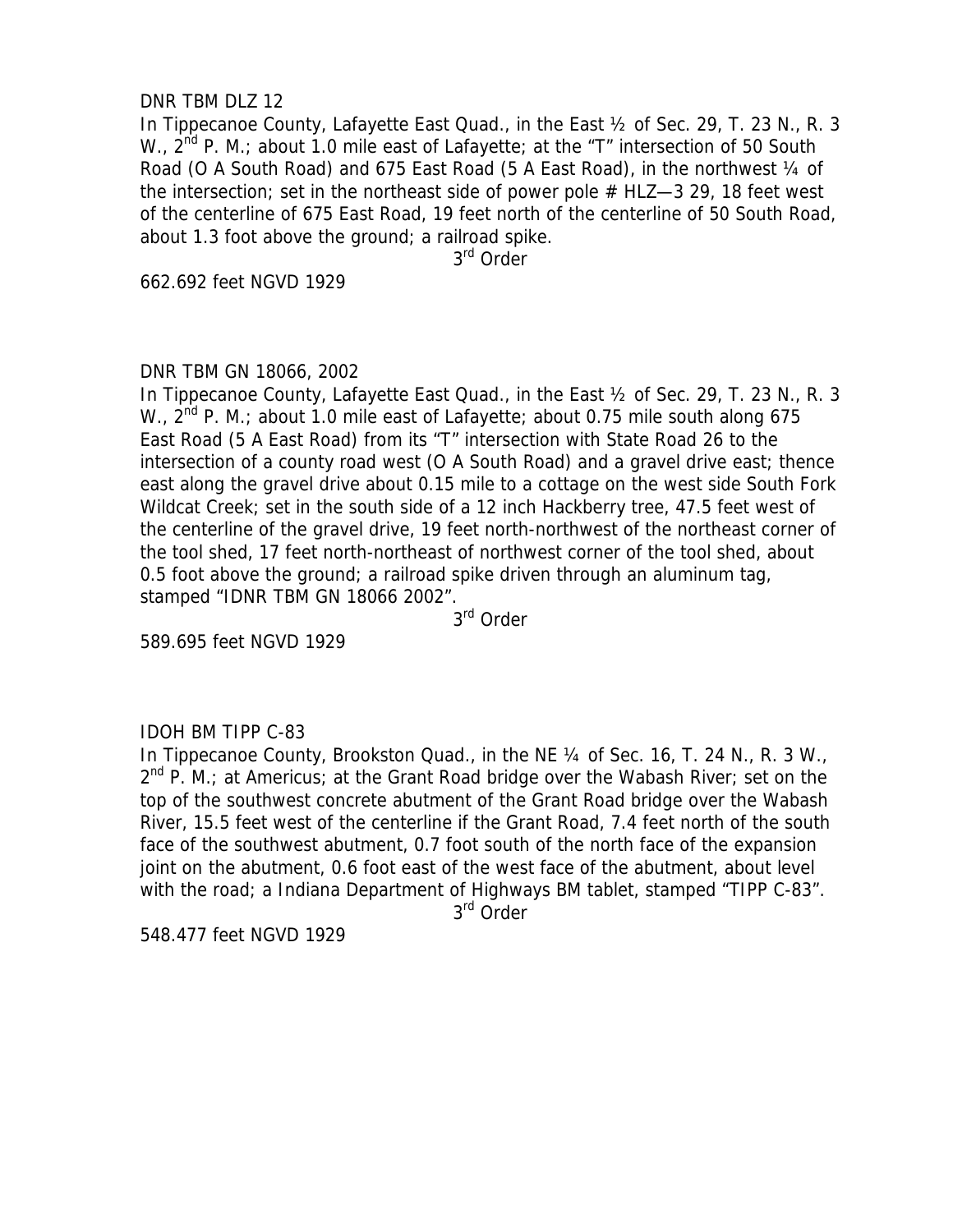# SHCOI BM TIPP C-71 (hard to read)

In Tippecanoe County, Lafayette East Quad., in the SW 1/4 of Sec. 34, T. 24 N., R. 4 W.,  $2^{nd}$  P. M.; at Lafayette; at the 1 East Road (North 9<sup>th</sup> Street) bridge over the Wabash River; set on the southeast concrete abutment of the bridge, 18 feet east of the centerline of the road, 8.9 feet north of the south face of the southeast abutment, 1.2 feet south of the north face of the abutment, 0.6 foot east of the west face of the abutment, 0.6 foot west of the east face of the abutment, about 0.8 foot above the road; a State Highway Commission of Indiana BM tablet, stamped "TIPP C-71".

3rd Order

546.997 feet NGVD 1929

# SHCOI BM TIPP C-70

In Tippecanoe County, Lafayette East Quad., in the SW 1/4 of Sec. 34, T. 24 N., R. 4 W.,  $2^{nd}$  P. M.; at Lafayette; at the 1 East Road (North 9<sup>th</sup> Street) bridge over the Wabash River; set on the northwest concrete abutment of the bridge, 18.5 feet west of the centerline of the road, 18 feet south of the north face of the northwest abutment, 0.9 feet north of the south face of the abutment, 0.55 foot east of the west face of the abutment, 0.7 foot west of the west face of the bridge, about 0.8 foot above the road; a State Highway Commission of Indiana BM tablet, stamped "TIPP C-70".

3rd Order

552.340 feet NGVD 1929

# DNR TBM WABR 34, 2004

In Tippecanoe County, Lafayette East Quad., in the SE 1/4 of Sec. 33, T. 24 N., R. 4 W.,  $2^{nd}$  P. M.; at Lafayette; at a steel truss foot bridge over the Wabash River, just west of the 1 East Road (North 9<sup>th</sup> Street) bridge over the Wabash River, on old Davis Ferry Road; set on the north end in the northwest corner of the old steel truss bridge, in the concrete bridge deck, next to the first steel truss south of the north end of the bridge, 21.5 feet south of the northwest end of the steel expansion joint, 6.5 feet west of the centerline of the bridge, 1 foot east of the east face of the concrete curb; a cut triangle.

3rd Order

542.727 feet NGVD 1929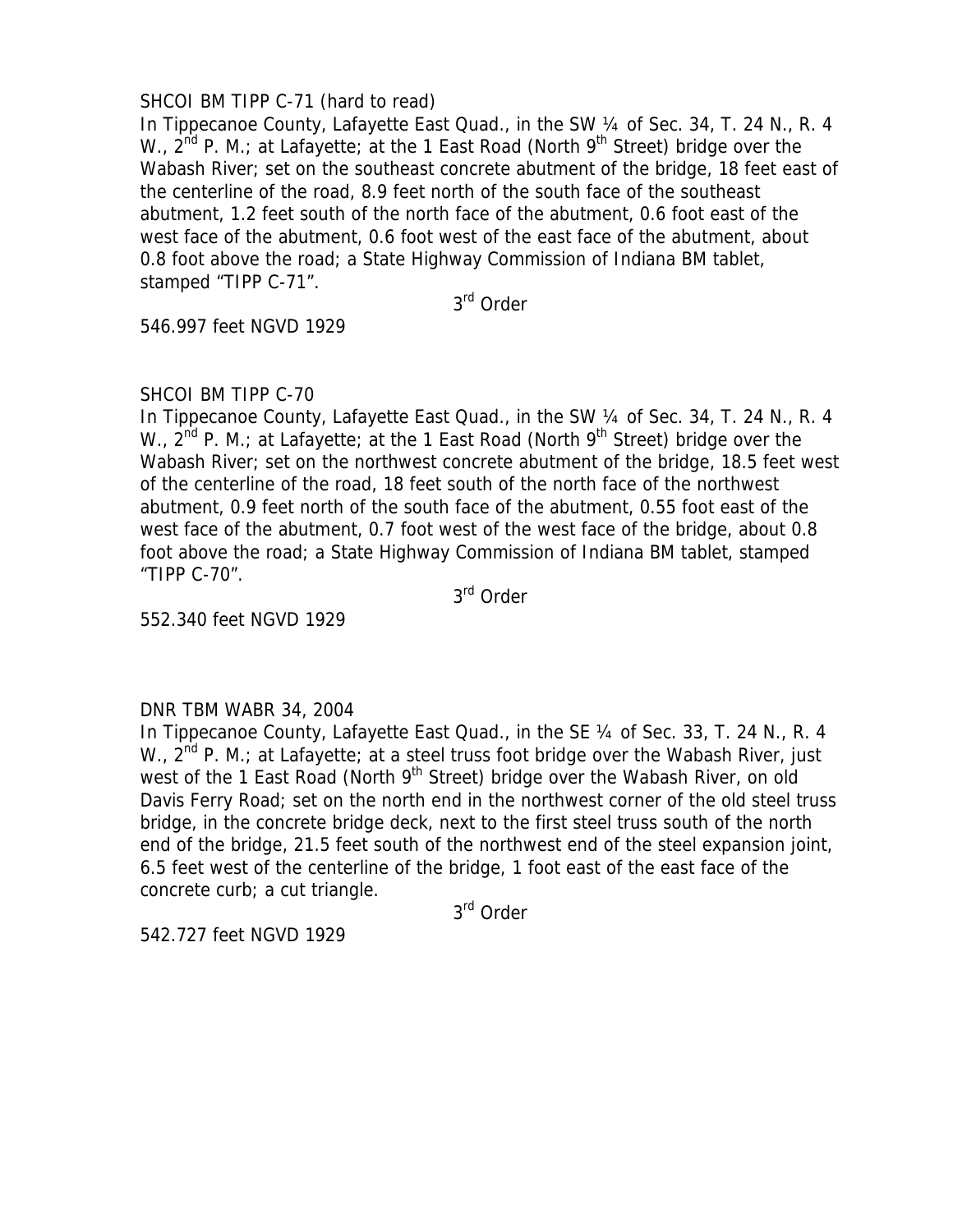# DNR TBM WABR 35, 2004

In Tippecanoe County, Lafayette East Quad., in the SE 1/4 of Sec. 33, T. 24 N., R. 4 W.,  $2^{nd}$  P. M.; at Lafayette; at a steel truss foot bridge over the Wabash River, just west of the 1 East Road (North  $9<sup>th</sup>$  Street) bridge over the Wabash River, on old Davis Ferry Road; set on the south end in the southeast corner of the old steel truss bridge, in the concrete bridge deck, next to the first steel truss north of the south end of the bridge, 21.7 feet north of the southeast end of the steel expansion joint, 6 feet east of the centerline of the bridge, 1.4 feet west of the west face of the concrete curb, 1.8 feet south of the southwest corner of a steel storm drain; a cut triangle.

3rd Order

542.732 feet NGVD 1929

## DNR TBM WABR 36, 2004

In Tippecanoe County, Lafayette West Quad., in the SE 1/4 of Sec. 8, T. 23 N., R. 4 W.,  $2^{nd}$  P. M.; at West Lafayette; under the U. S. 52 bridge over State Road 43 and the Wabash River; set in the east side of the  $1<sup>st</sup>$  utility pole on the west side of State Road 43 and the north side of the U. S. 52 bridge, about 50 feet north of the bridge, 17.5 feet west of the centerline of State Road 43, 0.8 foot above the ground; a railroad spike upside down in the utility pole.

3<sup>rd</sup> Order

528.726 feet NGVD 1929

### DNR TBM WABR 37, 2004

In Tippecanoe County, Lafayette West Quad., in the SE ¼ of Sec. 8, T. 23 N., R. 4 W., 2<sup>nd</sup> P. M.; at West Lafayette; at the U. S. 52 bridge over State Road 43 and the Wabash River; set in the top of the southeast corner of the  $3<sup>rd</sup>$  step of the concrete steps leading to a pump house building, about  $\pm$  200 feet north of the U.S. 52 bridge, 46.5 feet west of the centerline of State Road 43, 5.7 feet southeast of the southeast corner of the pump house building, 1.6 feet above the ground; a cut line forming a triangle.

3rd Order

531.258 feet NGVD 1929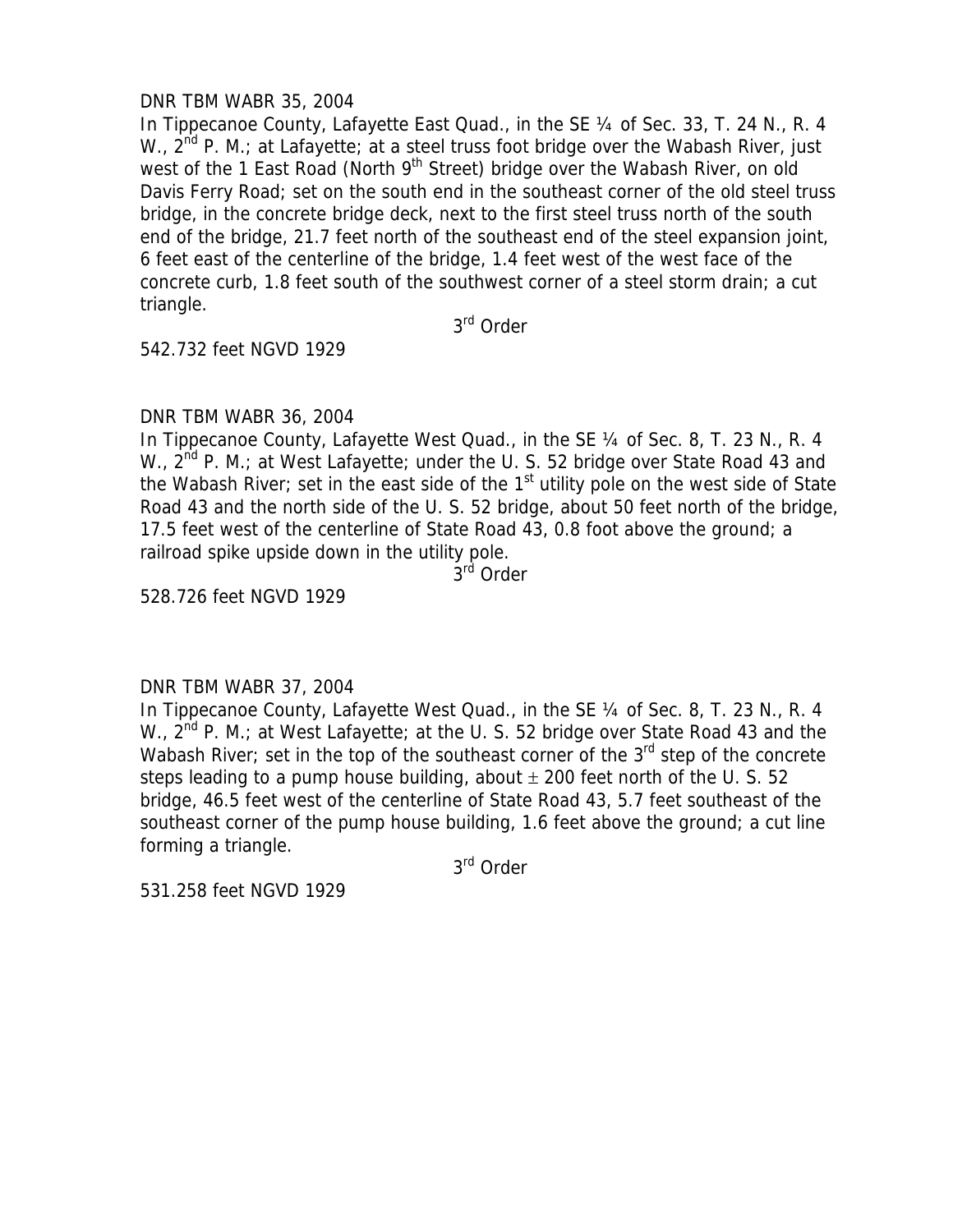## DNR TBM WABR 38, 2004

In Tippecanoe County, Lafayette West Quad., in the SW ¼ of Sec. 20, T. 23 N., R. 4 W., 2<sup>nd</sup> P. M.; at West Lafayette; in Tawpawingo Park; set on the steel base of a  $\pm$  6 feet diameter steel power pole,  $\pm$  160 feet east of Tawpawingo Drive, 97 feet south of Brown Street, 16 feet southwest of  $a \pm 18$  inch wooden power pole, 10 feet west of west face of the concrete curb of the west most curb of the parking lot for Tawpawingo Park, 2.3 feet east of the east face of the steel power pole, 1.6 feet above the ground, 0.3 foot west of the east most corner of the steel base for the steel power pole; a cut square with stamping "WABR 38 2004".

3rd Order

533.206 feet NGVD 1929

## DNR TBM WABR 40, 2004

In Tippecanoe County, Otterbein Quad., in the NW 1/4 of Sec. 28, T. 23 N., R. 5 W.,  $2^{nd}$  P. M.; about 3 miles west of Lafayette; at a South River road small bridge over a tributary to the Wabash River, about 0.15 miles northwest along South River road from the South River Road bridge over Jordan Creek; set on the east end of the north concrete headwall of the bridge, on the northeast corner of the headwall; two cut lines forming a square.

3rd Order

541.579 feet NGVD 1929

# DNR TBM WABR 39, 2004

In Tippecanoe County, Otterbein Quad., in the SW ¼ of Sec. 20, T. 23 N., R. 5 W.,  $2^{nd}$  P. M.; about 4 miles south-southwest of Montmorenci; at the Division Road concrete bridge over an unnamed tributary to the Wabash River; set in the top of the west end of the south concrete headwall of the bridge, about 200 feet west of the "T" intersection of 575 West Road and Division Road (South River Road), 17.5 feet south of the centerline of Division Road, 6 feet northeast of the southwest end of the wingwall, 0.8 foot east of the west face of the wingwall, 1.2 feet south of the northeast corner of the headwall, about 0.8 foot above the centerline of the road; two cut lines forming a square.

3rd Order

531.449 feet NGVD 1929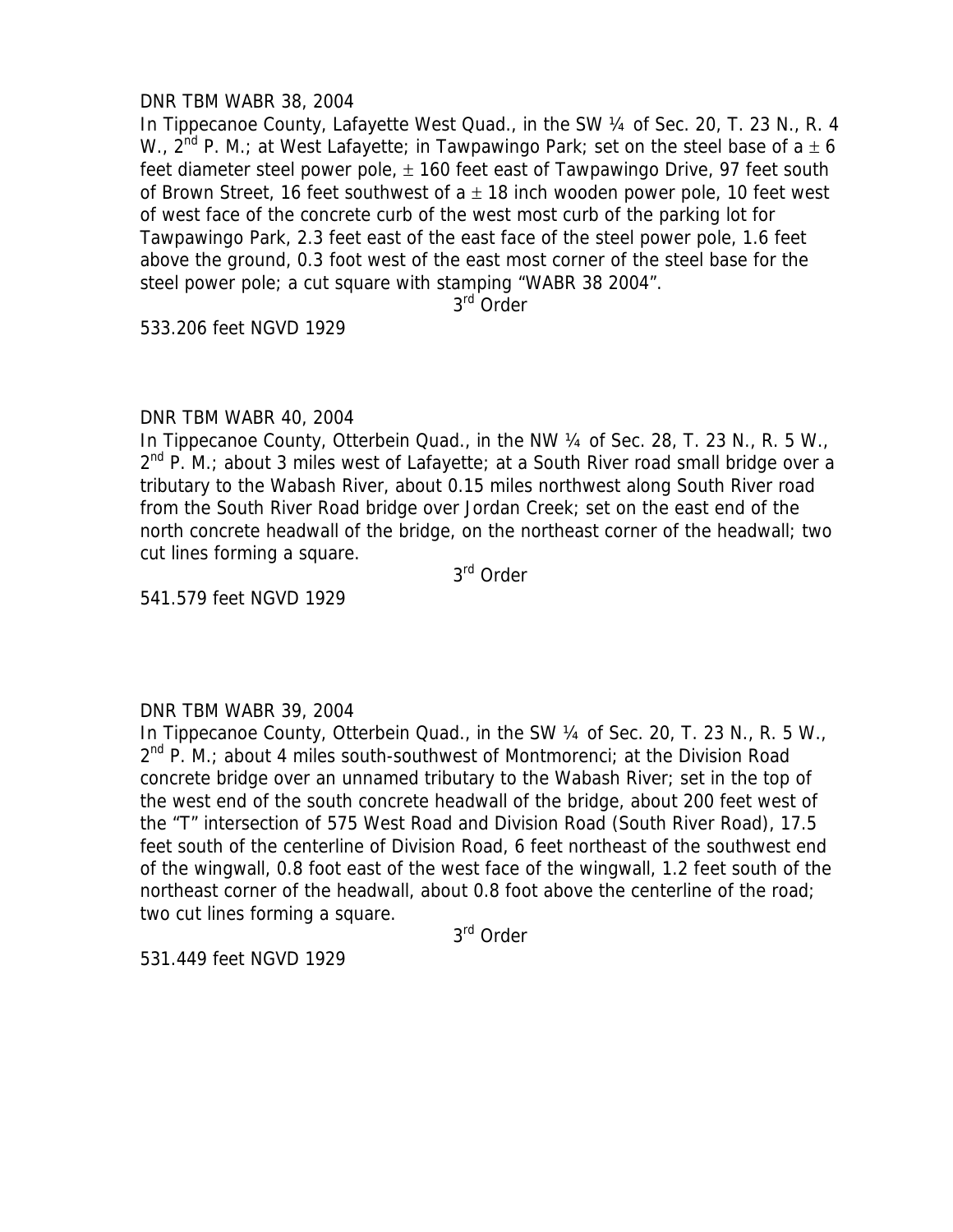# TIPPECANOE COUNTY HIGHWAY DEPARTMENT # 1

In Tippecanoe County, Otterbein Quad., in the NE 1/4 of Sec. 25, T. 23 N., R. 6 W.,  $2^{nd}$  P. M.; about 4.7 miles north of West Point; at the 700 West Road small concrete bridge over Indian Creek; set on top of the northwest concrete abutment of the bridge, 16.2 feet west of the centerline of 700 West Road, 7.2 feet north of the south face of the abutment, 0.8 foot south of the north face of the abutment, 0.7 foot west of the west face of the west concrete guardrail, 0.5 foot east of the west face of the abutment, about level with 700 West Road; a Tippecanoe County Highway Department benchmark tablet, not stamped.

3rd Order

523.799 feet NGVD 1929

## TIPPECANOE COUNTY HIGHWAY DEPARTMENT # 2

In Tippecanoe County, Otterbein Quad., in the NW 1/4 of Sec. 30, T. 23 N., R. 5 W.,  $2^{nd}$  P. M.; about 4.5 miles north of West Point; at the 700 West Road bridge over the Wabash River; set on top of the southeast concrete abutment of the bridge, 16.5 feet east of the centerline of 700 West Road, 6.5 feet south of the north face of the abutment at the expansion joint, 0.65 foot north of the south face of the abutment, 0.4 foot east of the east face of the east concrete guardrail, 0.45 foot west of the east face of the abutment, about level with 700 West Road; a Tippecanoe County Highway Department benchmark tablet, not stamped. 3rd Order

532.674 feet NGVD 1929

# DNR TBM OTT 1, 1995

In Tippecanoe County, Otterbein Quad., in the NE 1/4 of Sec. 35, T. 24 N., R. 6 W.,  $2^{nd}$  P. M.; about 1.6 mile southeast of Otterbein; at the 825 West Road Bridge over Otterbein Ditch; set on the north end of the west concrete guardrail of the bridge, 10 feet west of the centerline of 825 West Road, 1 foot south of the north face of the concrete guardrail, 0.6 foot east of the west face of the guardrail, about 0.6 foot above 825 West Road; a chiseled triangle.

2<sup>nd</sup> Order

690.391 feet NGVD 1929 690.142 feet NAVD 1988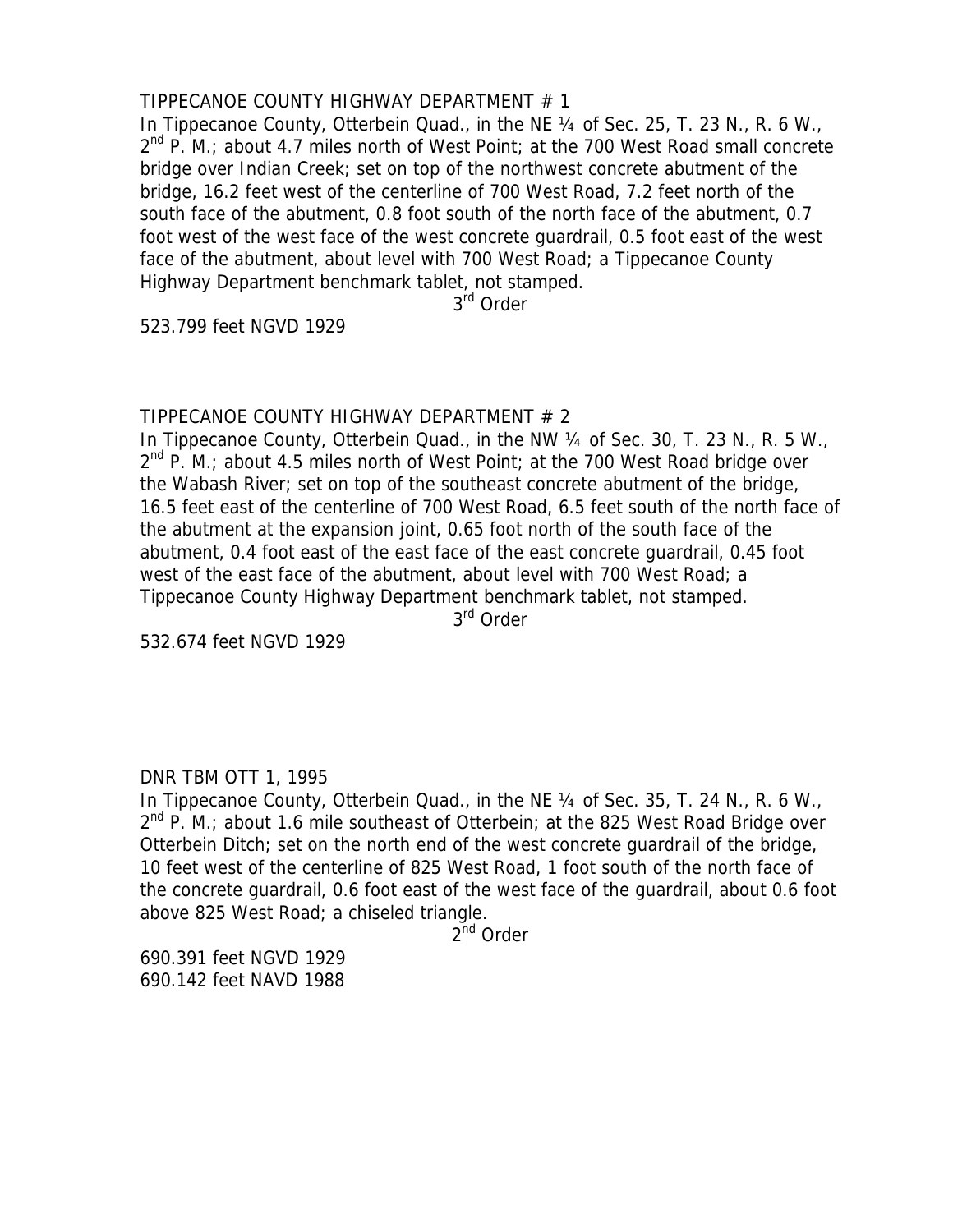### DNR TBM OTT 2, 1995

In Tippecanoe County, Otterbein Quad., in the SW 1/4 of Sec. 27, T. 24 N., R. 6 W.,  $2^{nd}$  P. M.; at Otterbein; at the 500 North Road Bridge over Otterbein Ditch; set on the west end of the north concrete guardrail, 13.5 feet north of the centerline of 500 North Road, 0.7 foot east of the west face of the concrete, 0.7 feet west of the east face of the concrete, 1.5 feet northeast of the bridge sign post, about level with the road; a chiseled square.

2<sup>nd</sup> Order

704.124 feet NGVD 1929 703.875 feet NAVD 1988

### DNR TBM OTT 3, 1995

In Tippecanoe County, Otterbein Quad., in the SW 1/4 of Sec. 27, T. 24 N., R. 6 W.,  $2^{nd}$  P. M.; at Otterbein; at the State Road 52 culvert over Otterbein Ditch; set in the northwest corner of the concrete culvert, 30 feet north of the centerline of west bound State Road 52, 1.1 feet east of an end fence end post, 0.5 foot south of the north face of the concrete, 0.6 foot east of the west face of the concrete, about 3.5 feet below State Road 52; a chiseled triangle.

2<sup>nd</sup> Order

703.883 feet NGVD 1929 703.634 feet NAVD 1988

DNR TBM OTT 4, 1995

In Tippecanoe County, Otterbein Quad., in the NW 1/4 of Sec. 27, T. 24 N., R. 6 W., 2<sup>nd</sup> P. M.; at Otterbein; at the County Line Road Bridge over Otterbein Ditch, near the northeast corner of the bridge; set in power pole  $#$  000-5777 with a transformer, 21.5 feet east of the centerline of County Line Road (1100 West Road), 23.0 feet south of the centerline of a driveway, 15.5 feet north of the north most guy wire, about 2.3 feet above the ground, about 1.3 feet below the road; a railroad spike driven through an aluminum tag stamped, "IDNR TBM OTT 4 1995".

2<sup>nd</sup> Order

704.871 feet NGVD 1929 704.622 feet NAVD 1988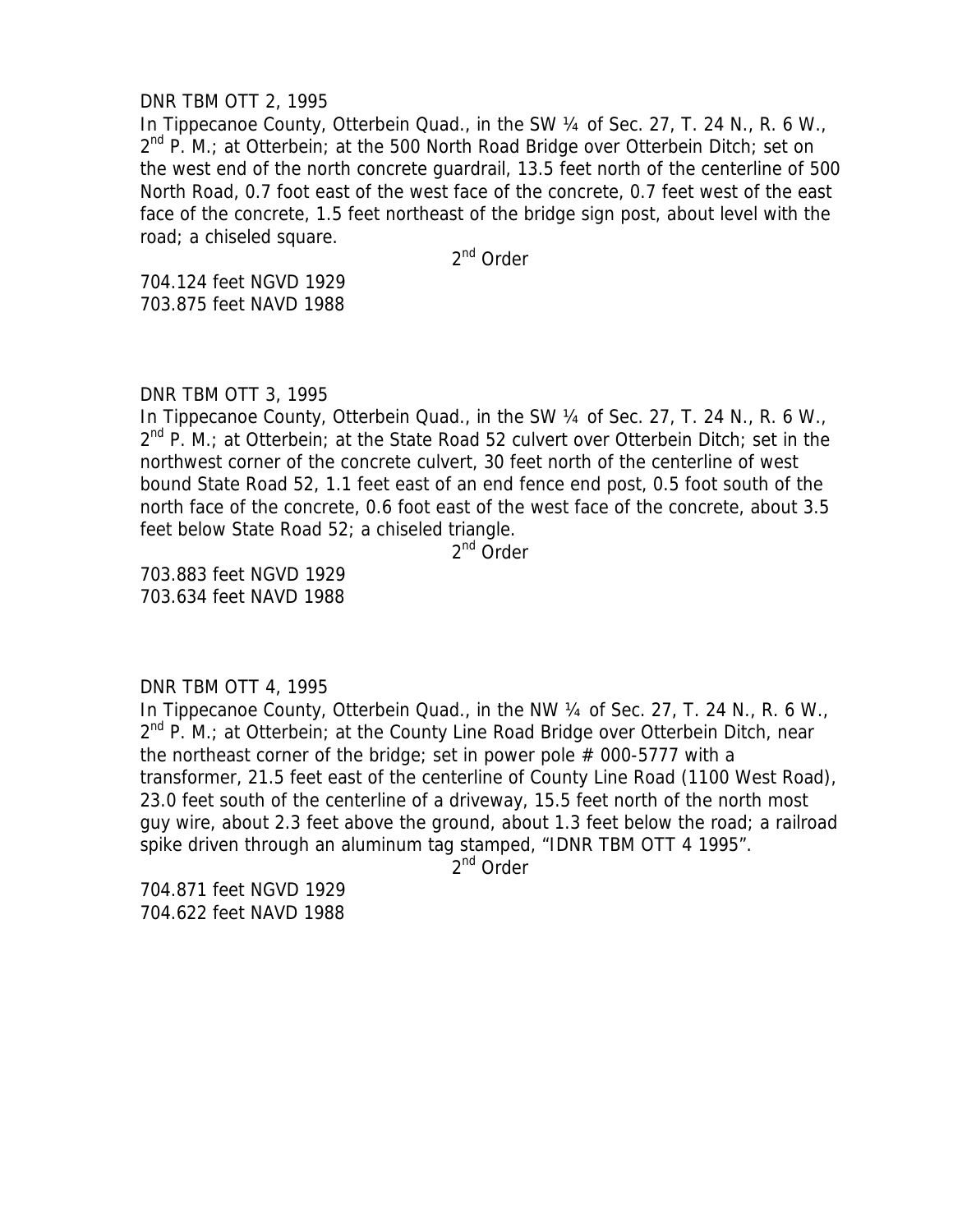### DNR TBM OTT 5, 1995

In Benton County, Otterbein Quad., in the NE  $\frac{1}{4}$  of Sec. 33, T. 24 N., R. 6 W.,  $2^{nd}$  P. M.; at Otterbein; in the northeast 1/4 of the intersection of Main Street and Sixth Street; set in the east side of a power pole, 23 feet east of the centerline of Main Street, 25 feet north of the centerline of Sixth Street, 3.2 feet west of street sign post, 7.0 feet northwest of "STOP" sign post, about 1.2 feet above the ground; a railroad spike driven through an aluminum tag, stamped "OTT 5 1995".

2<sup>nd</sup> Order

709.532 feet NGVD 1929 709.282 feet NAVD 1988

## DNR TBM OTT 6, 1995

In Benton County, Otterbein Quad., in the SW 1/4 of Sec. 28, T. 24 N., R. 6 W., 2<sup>nd</sup> P. M.; at Otterbein; in the northwest 1/4 of the intersection of Oxford Street and Meadows Street; set in the south side of power pole  $# 29-598$ , 20.5 feet west of the centerline of Meadows Street, 19.5 feet north of the centerline of Oxford Street, 11.8 feet south of a "STOP" sign post, 13 feet east of a fire hydrant, about 1.2 feet above the ground; a railroad spike driven through an aluminum tag, stamped "OTT 6 1995".

2<sup>nd</sup> Order

706.508 feet NGVD 1929 706.259 feet NAVD 1988

DNR TBM OTT 7, 1995

In Benton County, Otterbein Quad., in the SW  $\frac{1}{4}$  of Sec. 26, T. 24 N., R. 6 W., 2<sup>nd</sup> P. M.; at Otterbein; in the northeast 1/4 of the intersection of Oxford Street and State Road 52; set in the south side of power pole  $# 22-487$ , 29 feet north of the centerline of Oxford Street, 108 feet southwest of the centerline of east bound State Road 52, 13.5 feet east of a culvert, 2.1 feet southeast of a right-of-way concrete marker, about 1.2 feet above the ground; a railroad spike driven through an aluminum tag, stamped "OTT 7 1995".

2nd Order

703.811 feet NGVD 1929 703.562 feet NAVD 1988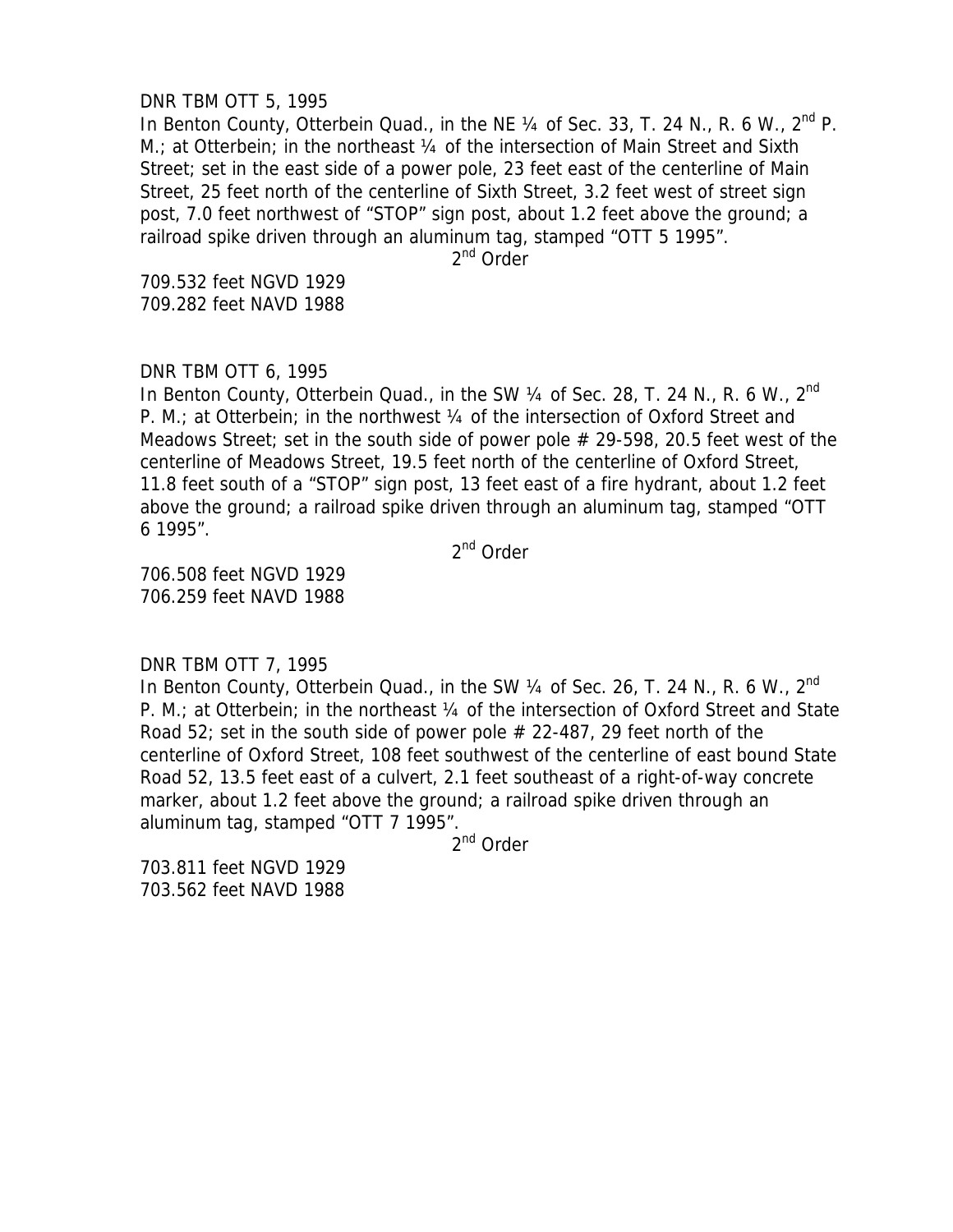## DNR TBM 061906-1

In Tippecanoe County, Otterbein Quad., in the SE 1/4 of Sec. 24, T. 23 N., R. 6 W.,  $2^{nd}$  P. M.; at the Division Road bridge over Indian Creek; set at the southeast corner of the bridge on the concrete apron, 15 feet south of the centerline of the road, 3.4 feet north of the northeast corner of the south concrete guardrail, 0.65 foot west of the east edge of the concrete apron, 0.5 foot south of the north face of the apron, about 0.5 foot below the asphalt road; a cut triangle.

3rd Order

523.797 feet NGVD 1929

# TIPPECANOE COUNTY HIGHWAY DEPARTMENT # 3

In Tippecanoe County, Otterbein Quad, in the SE 1/4 of Sec. 24, T. 23 N., R. 6 W., 2<sup>nd</sup> P. M.; at the 725 West Road bridge over Indian Creek; set on top of the southeast concrete wingwall, 16 feet east of the centerline of 725 East Road, 4.3 feet southwest of the northeast end of the wingwall, 3.7 feet northeast of the east face of the concrete bridge deck and wingwall intersection, 0.5 foot southeast of the northwest face of the wingwall, 0.5 foot northwest of the southeast face of the wingwall, about level with the road; a Tippecanoe County Highway Department Disk (Not Stamped).

3rd Order

529.150 feet NGVD 1929

# SHCOI BM TIPP C-25

In Tippecanoe County, Otterbein Quad., in the NW 1/4 of Sec. 17, T. 23 N., R. 5 W.,  $2^{nd}$  P. M.; about 2 miles south of Montmorenci; at the State Road 26 bridge over Indian Creek; set on the west end of the north concrete headwall of the bridge, 22 feet north of the centerline of State Road 26, 0.5 foot east of the west face of the north concrete headwall, 0.6 foot north of the south face of the headwall, 0.5 foot south of the north face of the headwall; about 3 feet below the road; a State Highway Commission of Indiana BM tablet, stamped "TIPP C-25".

3rd Order

602.225 feet NGVD 1929

### DNR TBM 062006-1

In Tippecanoe County, Lafayette West Quad., in the NW 1/4 of Sec. 9, T. 23 N., R. 5 W., 2<sup>nd</sup> P. M.; about 2 miles southwest of Klondike; at the Jackson Highway Bridge over Indian Creek; set on the concrete guardrail base, 13 feet southwest of the centerline of Jackson Highway, 0.4 foot southeast of the northwest end of the southwest concrete guardrail base, 0.7 foot southwest of the northeast face of the guardrail base, 0.4 foot northeast of the northeast face of the concrete guardrail, about 0.8 foot above the road; a cut square.

3rd Order

626.900 feet NGVD 1929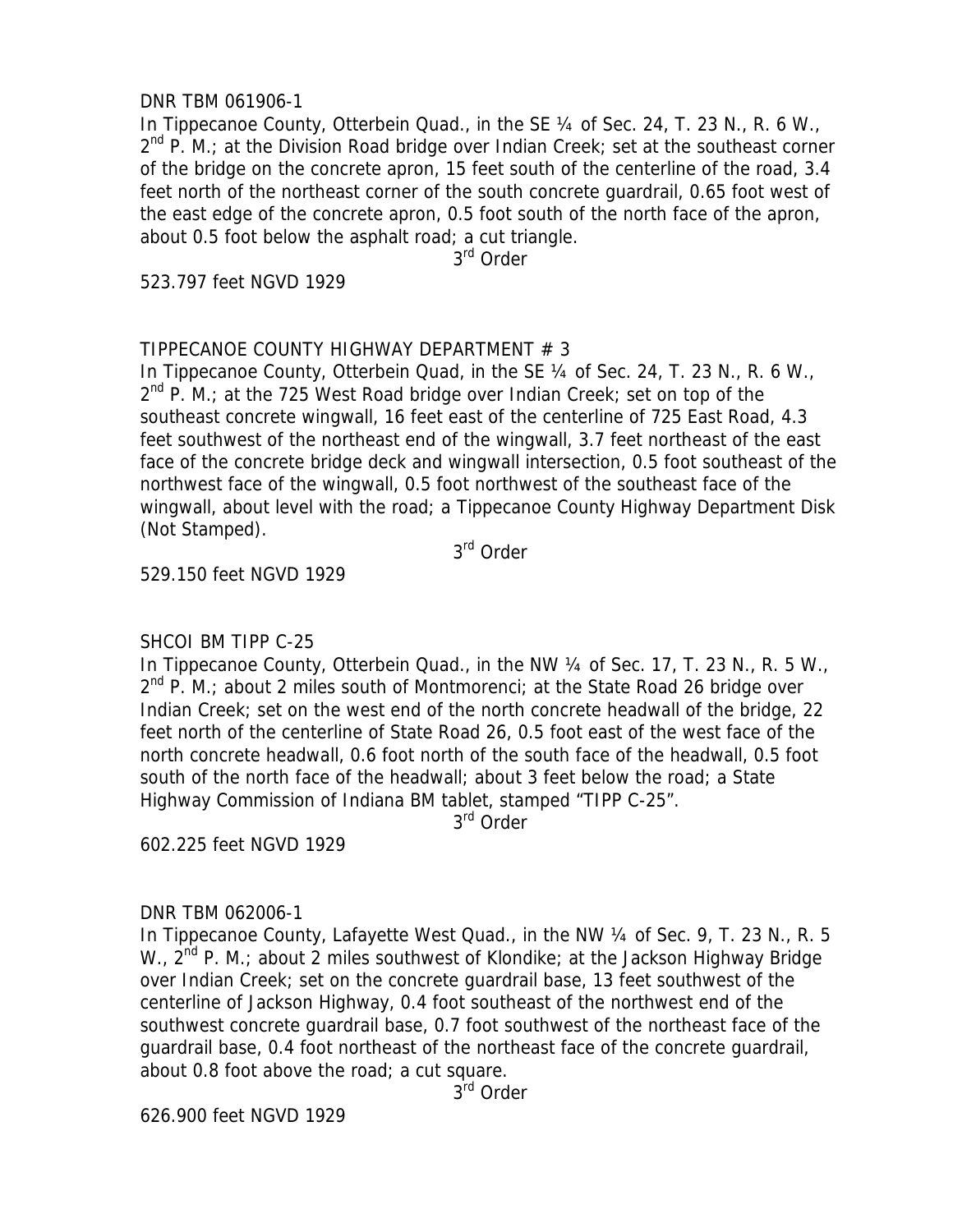# DNR TBM 062106-1

In Tippecanoe County, Lafayette West Quad., in the SW 1/4 of Sec. 4, T. 23 N., R. 5 W.,  $2^{nd}$  P. M.; about 1.75 miles west of Klondike; in the northwest  $\frac{1}{4}$  of the intersection of 475 West Road and a railroad track crossing, about 0.1 mile south of U. S. 52 and State Road 231; set in the east side of power pole  $#$  29-301, 19 feet west of the centerline of 475 West Road, 59 feet north of the north rail of the railroad tracks, about 0.7 foot above the ground; a railroad spike driven through an aluminum tag, stamped "IDNR TBM".

3rd Order

695.812 feet NGVD 1929

### IDNR TBM 062006-2

In Tippecanoe County, Lafayette West Quad., in the SW 1/4 of Sec. 3, T. 23 N., R. 5 W., 2<sup>nd</sup> P. M.; about 1 mile southwest of Klondike; at the 400 West Road Bridge over Indian Creek; set on top of the northeast concrete wingwall of the bridge, 15 feet east of the centerline of 400 West Road, 6.4 feet southwest of the northeast end of the wingwall, 1.0 foot northeast of the northeast corner of the east concrete guardrail, 0.6 foot northwest of the southeast face of the wingwall, about 0.5 foot below the road; a cut triangle.

3rd Order

646.962 feet NGVD 1929

# SHCOI BM TIPPE C-19

In Tippecanoe County, Lafayette West Quad., in the SW 1/4 of Sec. 3, T. 23 N., R. 5 W.,  $2^{nd}$  P. M.; about 0.5 mile west of Klondike; at the U. S. 52 and State Road 231 bridge over a ditch, about 0.3 mile west of the U. S. 52 and State Road 231 bridge over Indian Creek; set on the southeast concrete wingwall of the bridge, 0.65 foot south of the south face of the south concrete guardrail, 0.75 foot east of the west face of the wingwall, 0.45 foot west of the east face of the wingwall, about level with the road; a State Highway Commission of Indiana BM tablet, stamped "TIPPE C-19".

3rd Order

651.140 feet NGVD 1929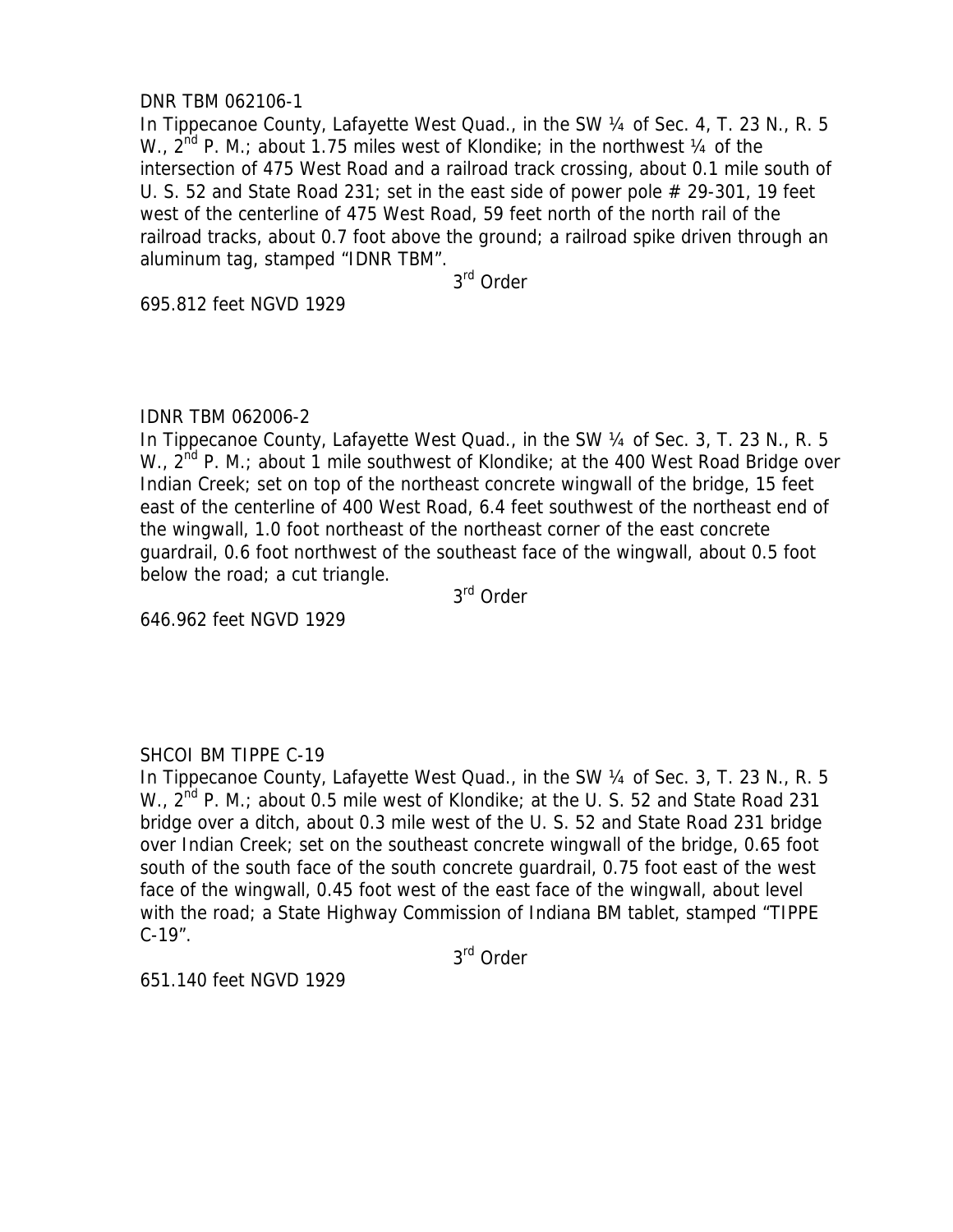## SHCOI BM TIPPE C-20

In Tippecanoe County, Lafayette West Quad., in the SE ¼ of Sec. 3, T. 23 N., R. 5 W., 2<sup>nd</sup> P. M.; about 0.2 mile west of Klondike; at the U. S. 52 and State Road 231 bridge over Indian Creek; set on the southeast concrete wingwall of the bridge, 0.9 foot east of the west face of the wingwall, 0.85 foot south of the south face of the south concrete guardrail, 0.5 foot west of the east face of the wingwall, about level with the road; a State Highway Commission of Indiana BM tablet, stamped "TIPPE C-20".

3rd Order

655.425feet NGVD 1929

## DNR TBM 071006-1

In Tippecanoe County, Lafayette West Quad., in the NE ¼ of Sec. 3, T. 23 N., R. 5 W.,  $2^{nd}$  P. M.; about 0.3 mile north of Klondike; at the 300 West Road Bridge over Indian Creek; set on top of the southwest corner of the southwest concrete wingwall of the bridge, 18.5 feet west of the centerline of 300 West Road, 3.6 feet west of the southwest corner of the west concrete guardrail, 1.2 feet east of the west face of the wingwall, 0.8 foot south of the north face of the wingwall, about 0.5 foot below the road; 3 chiseled lines forming a square.

3<sup>rd</sup> Order

657.120 feet NGVD 1929

# DNR TBM 071006-2

In Tippecanoe County, Lafayette West Quad., in the NE ¼ of Sec. 3, T. 23 N., R. 5 W.,  $2^{nd}$  P. M.; about 0.3 mile north of Klondike; at the 300 West Road Bridge over Indian Creek; set on top of the southwest corner of the northwest concrete wingwall of the bridge, 18.5 feet west of the centerline of 300 West Road, 4.3 feet west of the northwest corner of the west concrete guardrail, 1.3 feet east of the west face of the wingwall, 0.8 foot south of the north face of the wingwall, about 0.5 foot below the road; 3 chiseled lines forming a square.

3<sup>rd</sup> Order

657.155 feet NGVD 1929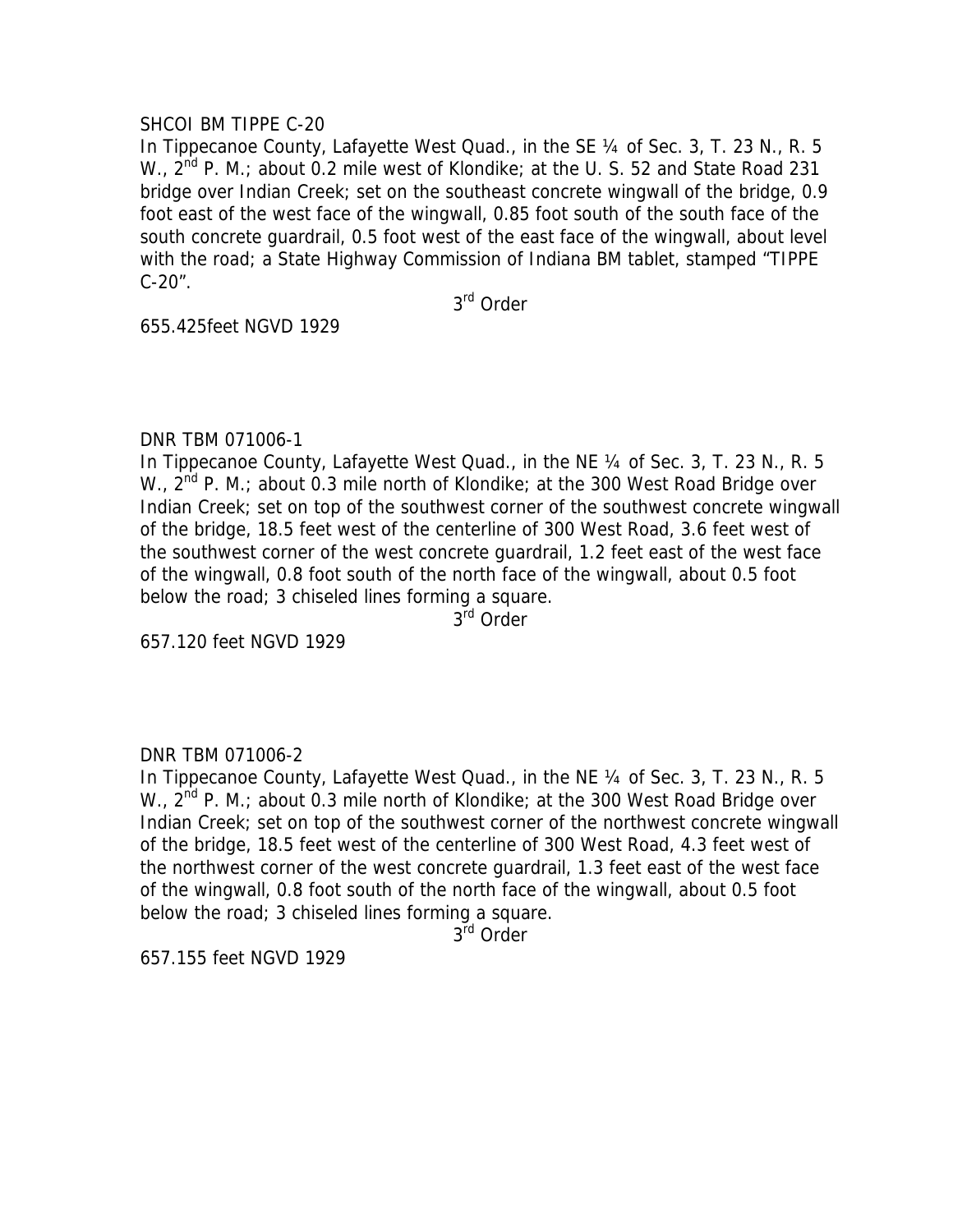# DNR TBM 071106-4

In Tippecanoe County, Lafayette West Quad., in the NW 1/4 of Sec. 35, T. 24 N., R. 5 W.,  $2^{nd}$  P. M.; about 1.5 miles north of Klondike; at the Morehouse Road Bridge over Indian Creek; set on top of the left upstream concrete bridge seat, 15 feet northeast of the centerline of Morehouse Road, 1.2 feet northeast of the northeast face of the bridge deck, 0.7 foot northwest of the northwest face of the concrete wingwall, 0.55 foot southwest of the northeast face of the bridge seat, about 2 feet below the road; a cut triangle.

3rd Order

673.940 feet NGVD 1929

## DNR TBM 071106-3

In Tippecanoe County, Lafayette West Quad., in the SW ¼ of Sec. 26, T. 24 N., R. 5 W., 2<sup>nd</sup> P. M.; about 1.5 miles north of Klondike; at the 500 North Road Bridge over Indian Creek; set on top of the northwest concrete abutment of the bridge, 13.5 feet north of the centerline of 500 North Road, 4.5 feet east of the west end of the abutment, 0.8 foot west of the east end of the abutment, 0.6 foot south of the north face of the abutment, 0.5 foot north of the south face of the abutment, about level with the road; a cut triangle.

3rd Order

674.227 feet NGVD 1929

# DNR TBM 071106-2

In Tippecanoe County, Brookston SW Quad., in the NW 1/4 of Sec. 26, T. 24 N., R. 5 W., 2<sup>nd</sup> P. M.; about 2.5 miles north of Klondike; at the 600 North bridge over Indian Creek; set on top of the southeast concrete abutment of the bridge, 14 feet south of the centerline of 600 South Road, 3.6 feet west of the east end of the abutment, 1.6 feet east of the west end of the abutment, 0.5 foot south of the north face of the abutment, 0.5 foot north of the south face of the abutment, about level with the road; a cut triangle.

3rd Order

686.428 feet NGVD 1929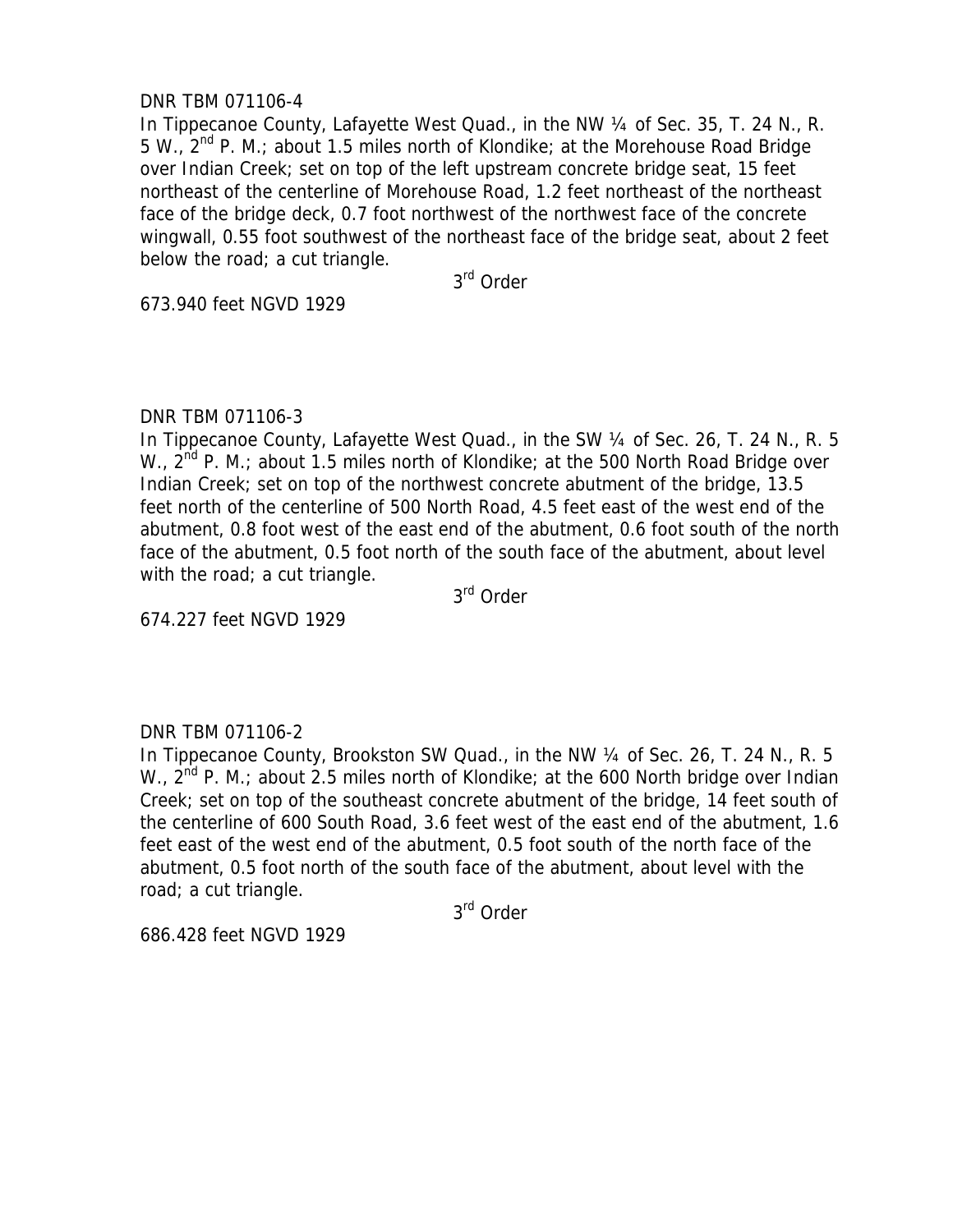# DNR TBM 071106-1

In Tippecanoe County, Brookston SW Quad., in the SW 1/4 of Sec. 23, T. 24 N., R. 5 W.,  $2^{nd}$  P. M.; about 4 miles north of Klondike; at the 750 North bridge over Indian Creek; set in the northwest corner of the bridge deck, 10 feet north of the centerline of 750 North Road. 6.1 feet east of the southeast corner of the northwest most "I" beam for the north aluminum guardrail, 0.6 foot south of the north face of the bridge deck; a cut triangle.

3rd Order

704.533 feet NGVD 1929

# DNR TBM 071206-1

In Tippecanoe County, Brookston SW Quad., in the SW 1/4 of Sec. 2, T. 24 N., R. 5 W.,  $2^{nd}$  P. M.; about 2 miles south of Badgers Grove; at the 300 West Road bridge over Burnett Creek; set on the northeast concrete abutment of the bridge, 16 feet east of the centerline of the 300 West Road, 3.8 feet south of the north face of the abutment, 2.8 feet north of the south face of the abutment, 0.45 foot west of the east face of the abutment, about level with the road; a cut triangle.

3<sup>rd</sup> Order

717.165 feet NGVD 1929

# DNR TBM 071306-1

In Tippecanoe County, Brookston SW Quad., in the NW 1/4 of Sec. 12, T. 24 N., R. 5 W.,  $2^{nd}$  P. M.; about 0.5 mile west of Cairo; at the 850 North Road bridge over Burnett Creek; set on the northeast concrete abutment of the bridge, 15 feet north of the centerline of 850 North Road, 2 feet north of the south face of the abutment, 0.5 foot east of the west face of the abutment, 0.5 foot west of the east face of the abutment, about level with the road; a cut cross.

GPS Elevation

695.88 feet NGVD 1929

# DNR TBM 071306-2

In Tippecanoe County, Brookston SW Quad., in the NE 1/4 of Sec. 13, T. 24 N., R. 5 W., 2<sup>nd</sup> P. M.; at the 750 North Road bridge over Burnett Creek; set on the northeast concrete abutment of the bridge, 14 feet north of the centerline of 750 North Road, 1.5 feet north of the north face of the concrete curb of the bridge, 0.5 foot west of the east face of the abutment , 0.5 foot east of the west face of the abutment, about level with the road; a cut triangle.

GPS Elevation

676.76 feet NGVD 1929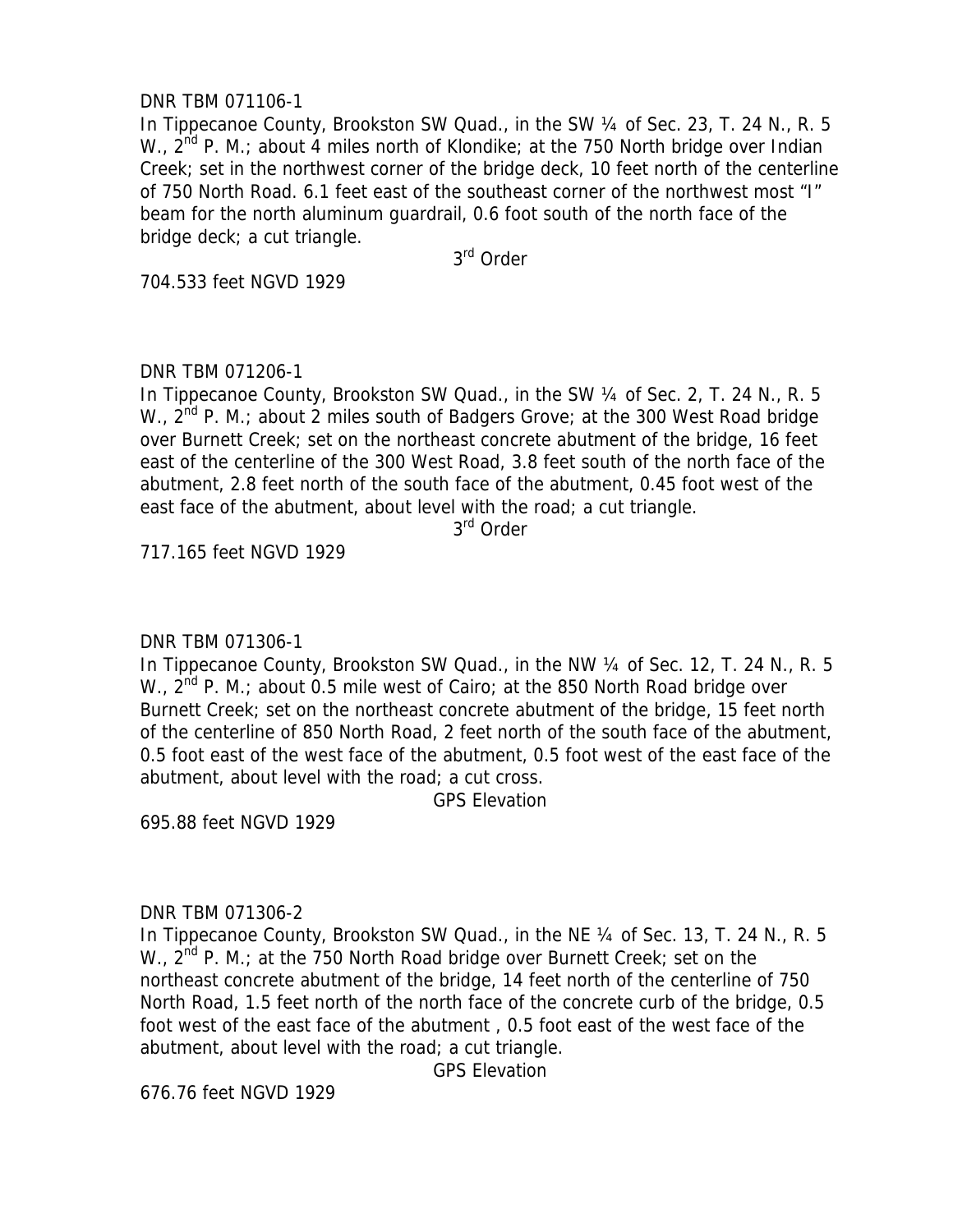# DNR TBM 071306-3

In Tippecanoe County, Brookston SW Quad., in the NE 1/4 of Sec. 19, T. 24 N., R. 4 W.,  $2^{nd}$  P. M.; at the 50 West Road bridge over Burnett Creek; set on the northeast concrete bridge abutment, 16.5 feet east of the centerline of 50 West Road, 0.8 foot east of the east face of the concrete curb, 0.6 foot south of the north face of the abutment, 0.7 foot north of the south face of the abutment, about 0.5 foot above the road; a cut triangle.

GPS Elevation

659.27 feet NGVD 1929

# DNR TBM 071306-4

In Tippecanoe County, Brookston SW Quad., in the SE ¼ of Sec. 19, T. 24 N.,R. 4 W.,  $2^{nd}$  P. M.; at the 650 North Road bridge over Burnett Creek; set on the southeast concrete bridge seat, 15 feet south of the centerline of the road, 1.1 feet south of the south face of the bridge deck, 1.75 feet west of the east face of the bridge seat, 0.75 feet east of the west face of the bridge seat, 0.4 foot north of the south face of the bridge seat, 2.5 feet below the ground; a cut triangle.

GPS Elevation

651.47 feet NGVD 1929

# DNR TBM 071306-5

In Tippecanoe County, Brookston SW Quad., in the SW 1/4 of Sec. 20, T. 24 N., R. 4 W., 2<sup>nd</sup> P M.; at the 600 North Road bridge over Burnett Creek; set on top of the west end of the north concrete curb of the guardrail on the bridge. 13 feet north of the centerline of 600 North Road, 0.8 foot east of the west face of the north concrete curb, 0.5 foot south of the south face of the concrete guardrail, 0.3 foot north of the south face of the concrete curb, about 0.8 foot above the road; a cut square.

GPS Elevation

638.83 feet NGVD 1929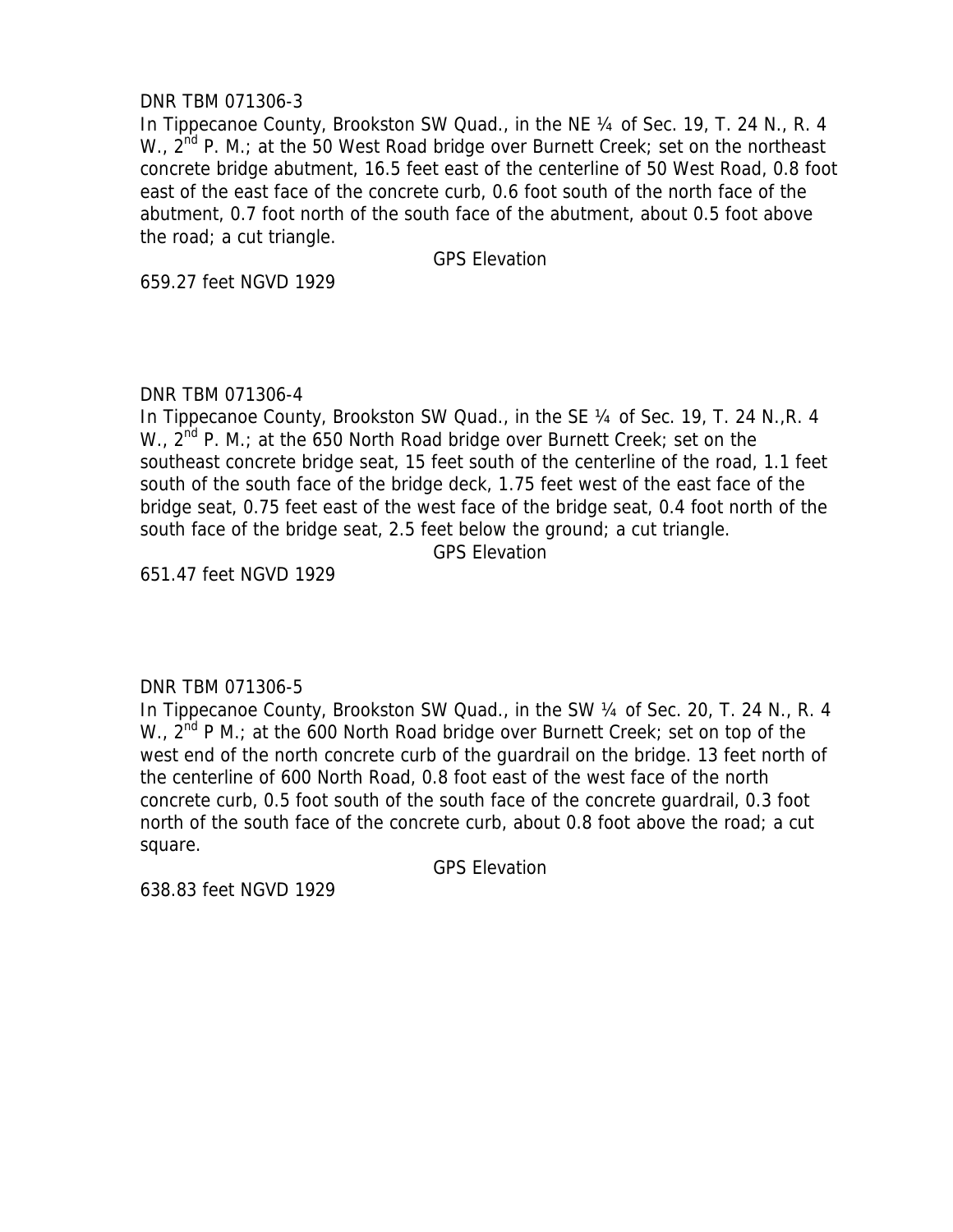## DNR TBM 072606-1

In Tippecanoe County, Lafayette West Quad., in the NE 1/4 of Sec. 29, T. 23 N., R. 4 W.,  $2^{nd}$  P M.; about 1.5 miles north of Lafayette; at the 75 East Road bridge over Burnett Creek; set in the top of the southwest concrete wingwall of the bridge, 15 feet west of the centerline of the road, 1.4 feet north of the south edge of the wingwall, 1.15 feet south of the north edge of the wingwall, 2.8 feet east of the elevation break in the wingwall, 0.7 east of the east edge of a rectangular plaque, about level with the road; A cut triangle.

GPS Elevation

628.64 feet NGVD 1929

## DNR TBM 072606-2

In Tippecanoe County, Brookston Quad., in the NE 1/4 of Sec. 28, T. 24 N., R. 4 W.,  $2^{nd}$  P M.; about 1 miles west of Battle Ground; at the 600 North Road bridge over Burnett Creek; set in the top of the west end of the south concrete base of the metal guardrail of the bridge, 14.2 feet south of the centerline of the road, 2.25 feet west of the east end of the concrete abutment of the bridge, 1.6 feet north of the south face of the concrete base of the guardrail, 0.5 foot east of the west face of the concrete base of the metal guardrail, 0.5 foot above the road, 0.1 foot south of the north face of the concrete base of the metal guardrail; three cut lines forming a rectangle.

GPS Elevation

612.38 feet NGVD 1929

# DNR TBM 080206-1

In Tippecanoe County, Brookston Quad., in the SW 1/4 of Sec. 22, T. 24 N., R. 4 W.,  $2^{nd}$  P M.; about 1 miles west of Battle Ground; about 0.4 mile north along State Road 43 from its intersection with 600 North Road, at the entrance to the "CROSSROADS CHRISTIAN CHURCH"; set in the west side of a power pole with a transformer, 103 feet east of the centerline of State Road 43, 37.5 feet north of the entrance lane to the church, about 0.5 foot above the ground; a railroad spike driven through an aluminum tag, stamped "080206-1".

Note: The railroad spike is set crooked and has a twist.

GPS Elevation

608.94 feet NGVD 1929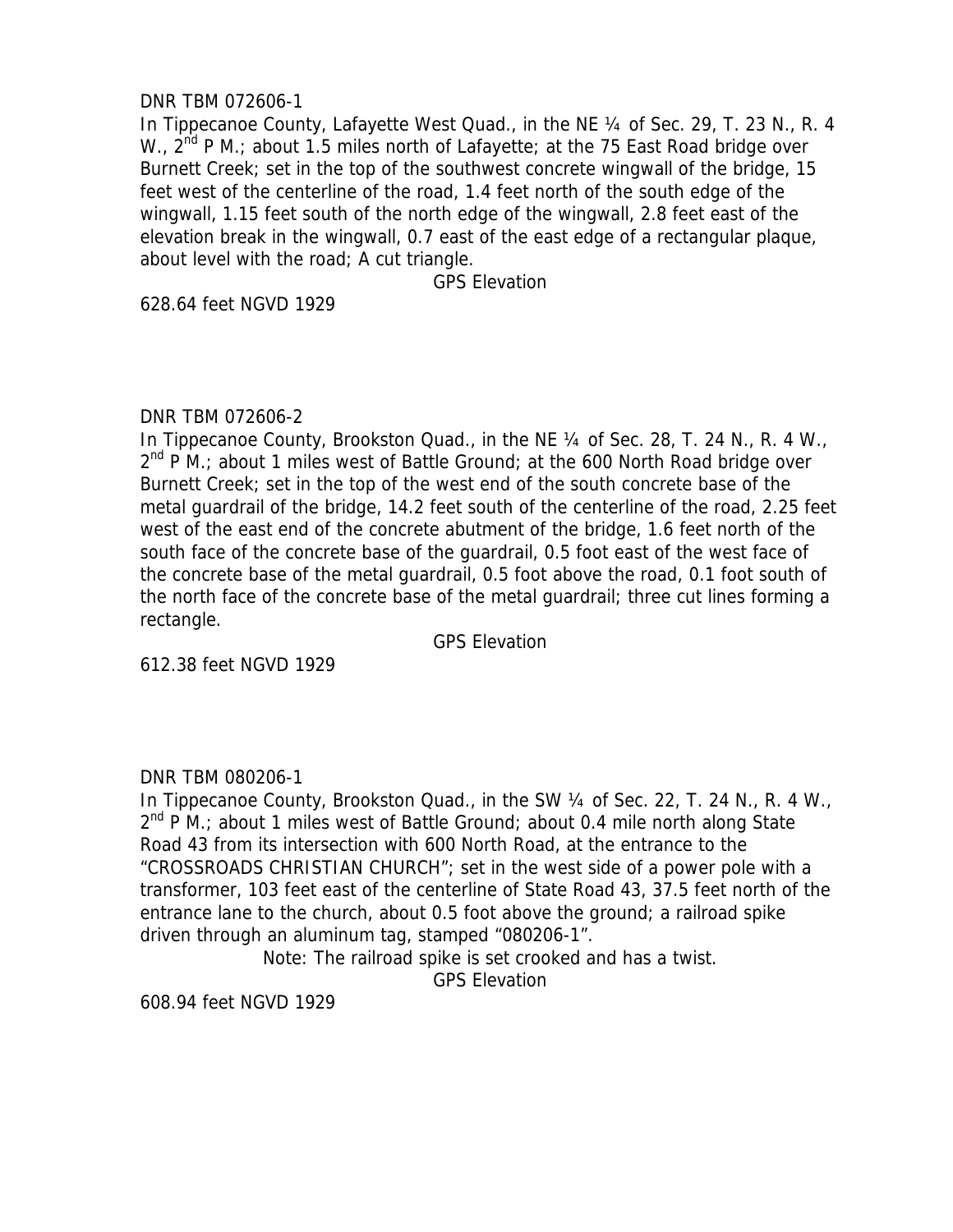## SHCOI BM TIPP C 67

In Tippecanoe County, Brookston Quad., in the NW 1/4 of Sec. 23, T. 24 N., R. 4 W.,  $2^{nd}$  P M.; about 0.5 mile north of Battle Ground; at the State Road 225 bridge over Burnett Creek; set on the southwest concrete abutment of the bridge, 23 feet south of the centerline of State Road 225, 2.4 feet east of the west face of the abutment, 4.9 feet west of the east face of the abutment, 0.6 foot north of the south face of the abutment, 0.8 foot south of the south face of the south concrete guardrail, about level with the road; a State Highway Commission of Indiana Bench Mark tablet, stamped "TIPP C-67".

GPS Elevation

590.195 feet NGVD 1929

### SHCOI BM TIPP C 68

In Tippecanoe County, Brookston Quad., in the SE 1/4 of Sec. 23, T. 24 N., R. 4 W.,  $2^{nd}$  P M.; at Battle Ground; at the State Road 225 bridge over Burnett Creek; set on the southwest concrete abutment of the bridge, 23 feet southwest of the centerline of State Road 225, 5.2 feet northwest of the southeast end of the abutment, 5.3 feet southeast of the northwest end of the abutment, 0.5 foot northeast of the southwest face of the abutment, 0.7 foot southwest of the southwest face of the west most concrete guardrail, about level with the road; a State Highway Commission of Indiana Bench Mark tablet, stamped "TIPP C-68"

3rd Order

583.204 feet NGVD 1929

## TCHD BM "not stamped"

In Tippecanoe County, Brookston Quad., in the SW 1/4 of Sec. 23, T. 24 N., R. 4 W.,  $2^{nd}$  P M.; at Battle Ground; at the Prophet Street bridge over Burnett Creek; set on the northwest corner of the bridge deck, 11.3 feet north of the centerline of Prophet Street, 0.25 foot south of the south face of the concrete guardrail base, 3.2 feet east of the west end of the concrete guardrail base, 1.3 feet east of the northwest corner of the expansion joint; a Tippecanoe County Highway Department Bench Mark tablet (not stamped).

3rd Order

567.874 feet NGVD 1929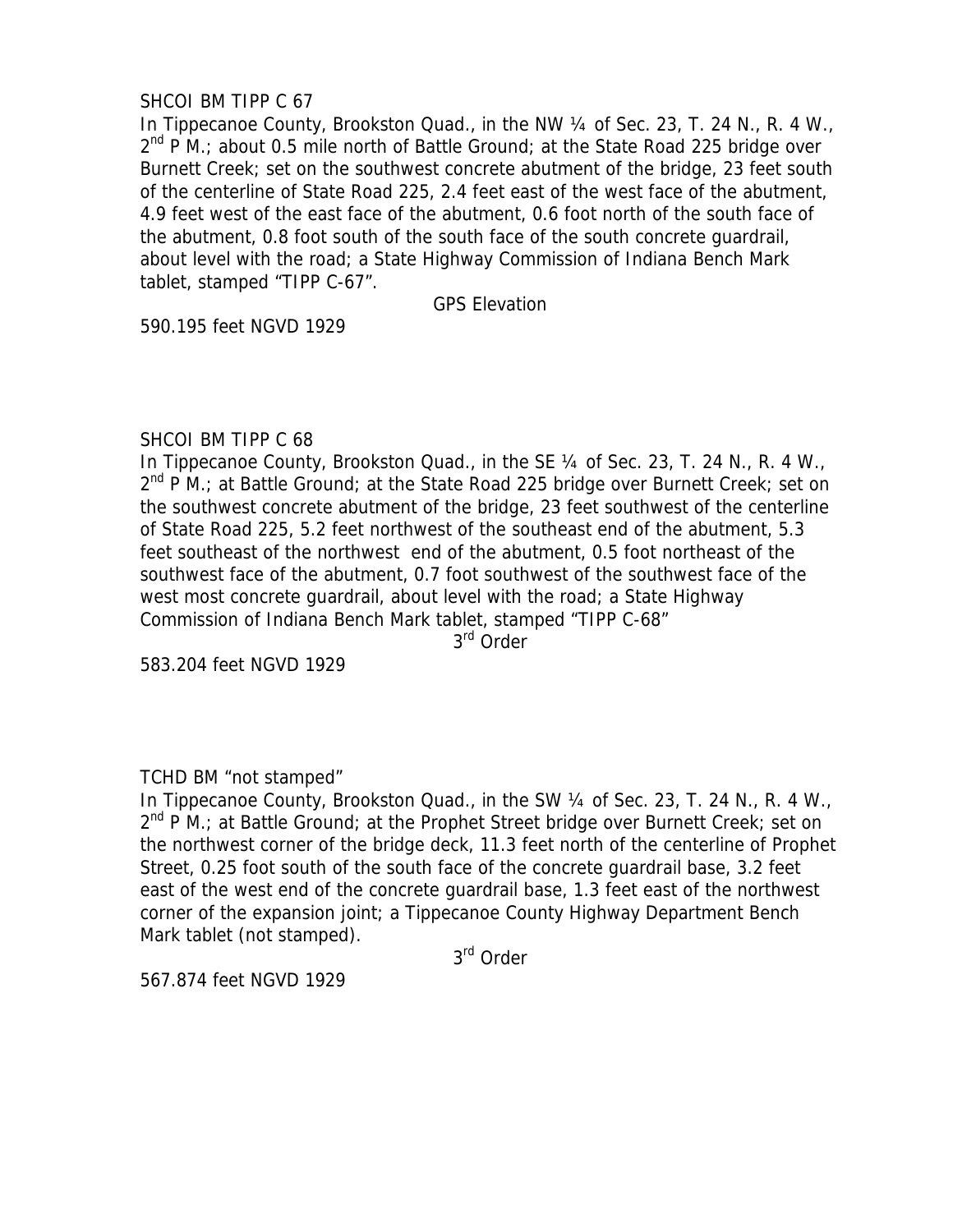### DNR HWM # 57-2004

In Tippecanoe County, Lafayette East Quad., in the SW 1/4 of Sec. 27, T. 24 N., R. 4 W.,  $2^{nd}$  P M.; about 3.0 miles north of Lafayette; at the north bound I 65 bridge over 1 East Road and Burnett Creek; set on the streamward face (north face) of the first concrete pier north of 1 East Road, 57 feet north of the centerline of 1 East Road, 2.2 feet west of the east face of the concrete pier, 1.9 feet above the rip rap on the ground; a cut crows foot.

3rd Order

540.659 feet NGVD 1929

## DNR BM TIPPECANOECO 1, 2007

In Tippecanoe County, Lafayette East Quad., in the SW 1/4 of Sec. 21, T. 23 N., R. 3 W.,  $2^{nd}$  P M.; about 2.0 miles east of Lafayette; at the State Road 26 bridge over Middle Fork Wildcat Creek; set in the top of the southeast concrete abutment of the bridge, 25.0 feet southeast of the centerline of the road, 8.1 feet northeast of the southwest end of the abutment, 2.8 feet below the top of the concrete guardrail of the bridge, 1.0 foot southwest of the northeast end of the abutment, 0.8 foot southeast of the southeast face of the concrete guardrail of the bridge, 0.4 foot northwest of the southeast face of the abutment, level with the southeast corner of the concrete bridge deck; a cut triangle.

3<sup>rd</sup> Order

591.347 feet NGVD 1929

## IDOT BM TIPP C 117

In Tippecanoe County, Lafayette East Quad., in the SW 1/4 of Sec. 21, T. 23 N., R. 3 W.,  $2^{nd}$  P M.; about 2.0 miles east of Lafayette; at the State Road 26 bridge over Middle Fork Wildcat Creek; set in the top of the northwest concrete abutment of the bridge, 25.0 feet northwest of the centerline of the road, 10.5 feet southwest of the northeast end of the abutment, 2.8 feet below the top of the concrete guardrail of the bridge, 0.7 foot northwest of the northwest face of the concrete guardrail of the bridge, 0.6 foot northeast of the southwest end of the abutment, 0.4 foot southeast of the northwest face of the abutment, level with the top of the northwest corner of the concrete bridge deck; a Indiana Department of Transportation bench mark tablet, stamped "TIPP C 117".

3rd Order

592.312 feet NGVD 1929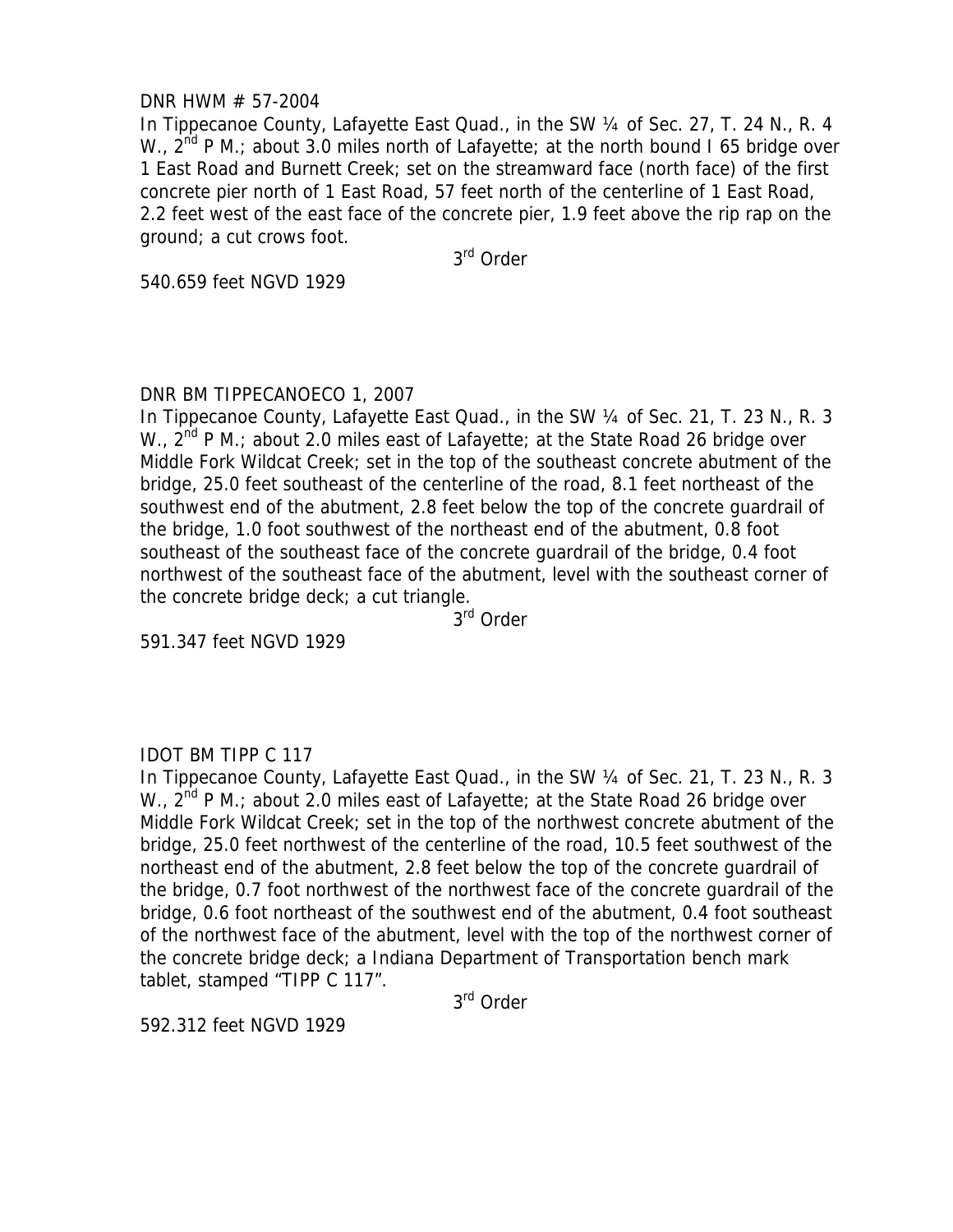## TCHD BM unstamped

In Tippecanoe County, Lafayette East Quad., in the SE 1/4 of Sec. 21, T. 23 N., R. 3 W.,  $2^{nd}$  P M.; about 0.1 mile south of Monitor; at the 6 B East Road (775 East Road) bridge over Middle Fork Wildcat Creek; set in the top of the west end of the north concrete abutment of the bridge, 13.2 feet west of the centerline of the road, 3.8 feet north of the north end of a brass plaque set in the northwest corner of the concrete bridge deck, 2.2 feet north of the expansion joint between the concrete bridge deck and the concrete bridge abutment, 2.1 feet south of the north end of the abutment, 0.8 foot east of the west face of the abutment, level with the top of the concrete bridge deck; a Tippecanoe County Highway Department bench mark disk, unstamped.

3rd Order

594.545 feet NGVD 1929

# TCHD BM not stamped

In Tippecanoe County, Lafayette East Quad., in the NW 1/4 of Sec. 4, T. 22 N., R. 3 W.,  $2^{nd}$  P M.; about 0.5 mile north of Dayton; at the 2 South Road (200 North Road) bridge over South Fork Wildcat Creek; set in the top of the southwest corner of the concrete bridge deck, 14.5 feet south of the centerline of the road, 3.1 feet west of the base of a metal "I" beam guardrail support post, 1.6 feet east of the southwest corner of the concrete bridge deck, 0.4 foot north of the south face of the concrete bridge deck; a Tippecanoe County Highway Department bench mark disk, not stamped.

3rd Order

619.218 feet NGVD 1929

## IDOT BM TIPP C 101

In Tippecanoe County, Lafayette East Quad., in the SE 1/4 of Sec. 4, T. 22 N., R. 3 W., 2<sup>nd</sup> P M.; about 0.5 mile east of Dayton; at the State Road 38 bridge over South Fork Wildcat Creek; set in the top of the southwest concrete abutment of the bridge, 25.0 feet south of the centerline of the road, 9.8 feet east of the west end of the abutment, 5.7 feet west of the east end of the abutment, 2.8 feet below the top of the south concrete guardrail of the bridge, 0.9 foot southwest of the southwest corner of the concrete bridge deck, 0.55 foot south of the south face of the south concrete guardrail of the bridge, 0.55 foot north of the south face of the abutment, level with the top of the southwest corner of the concrete bridge deck; a Indiana Department of Transportation bench mark tablet, stamped "TIPP C 101".

3<sup>rd</sup> Order

629.338 feet NGVD 1929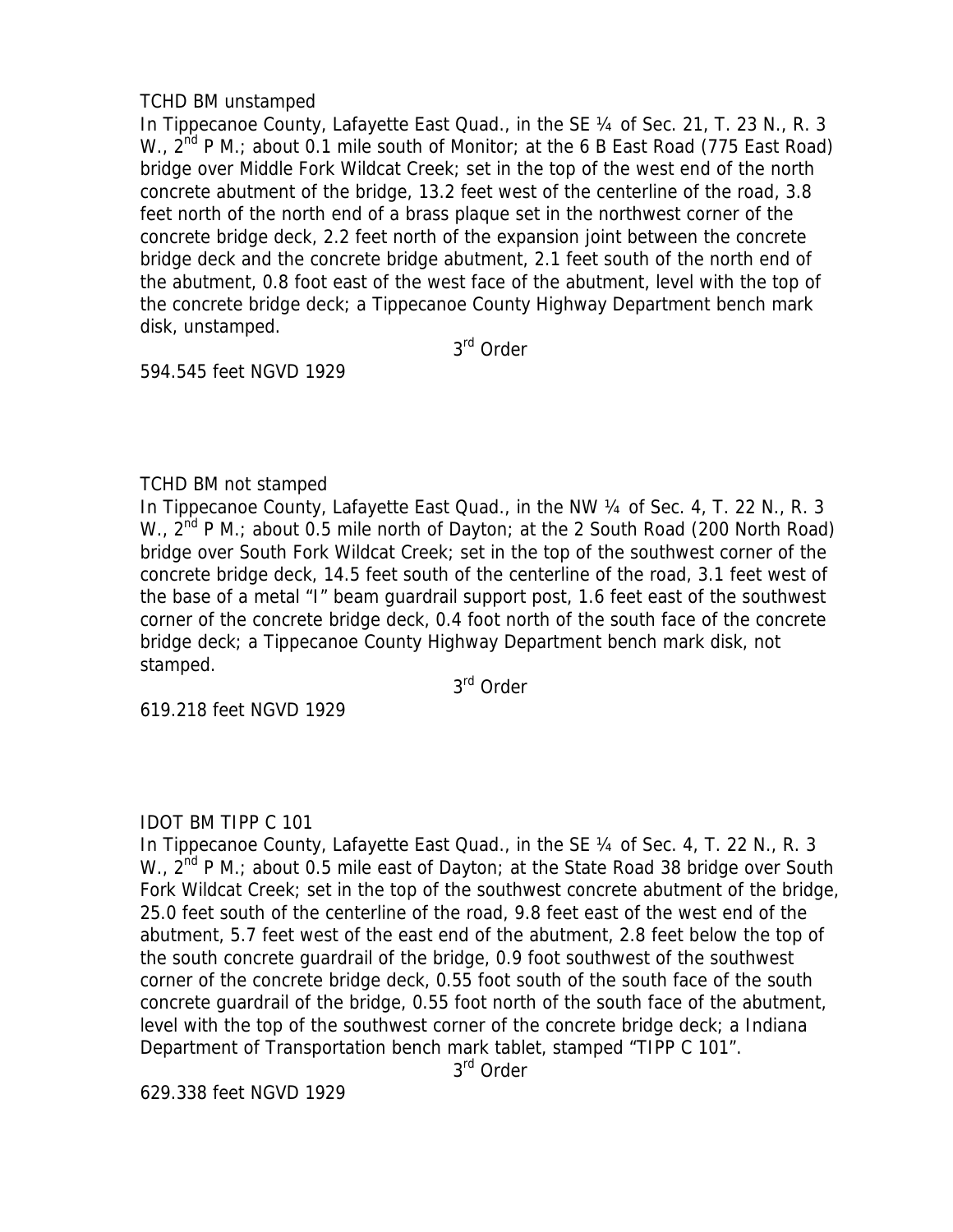### DNR TBM 123 WC 85

In Tippecanoe County, Lafayette East Quad., in the NE ¼ of Sec. 10, T. 23 N., R. 4 W.,  $2^{nd}$  P.M.; about 1.0 mile northeast of Lafayette; at the State Road 25 bridge over Wildcat Creek; set in a power pole near the southeast corner of the bridge, 44.0 feet southwest of the centerline of 2 East Road, 23.0 feet north of a gravel access road leading to a gravel pit, 1.7 feet above the ground; a railroad spike. 3<sup>rd</sup> Order

538.046 feet NGVD 1929

# DNR BM TIP 26, 1985

In Tippecanoe County, Lafayette East Quad., in the SE 1/4 of Sec. 10, T. 23 N., R. 4 W.,  $2^{nd}$  P.M.; about 1.0 mile northeast of Lafayette; at the Norfolk and Western Railroad bridge over Wildcat Creek; set in the top of the east end of the south curbing of the bridge, 5.0 feet south of the south rail of the tracks, 1.7 feet west of the east end of the curbing, 1.0 foot above a steel grate walkway for the bridge; a Indiana Department of Natural Resources control station tablet, stamped "TIP 26 1985".

3<sup>rd</sup> Order

585.98 feet NGVD 1929

## DNR BM TIP 25, 1985

In Tippecanoe County, Lafayette East Quad., in the NE ¼ of Sec. 10, T. 23 N., R. 4 W., 2<sup>nd</sup> P.M.; about 1.0 mile northeast of Lafayette; at the State Road 25 bridge over Wildcat Creek; set in the top of the northeast corner of the concrete bridge deck, 23.0 feet northwest of the centerline of the southwest bound lanes of State Road 25, 4.7 feet southwest of the northeast end of the bridge deck, level with the road; a Indiana Department of Natural Resources control station tablet, stamped "TIP 25 1985".

3rd Order

547.00 feet NGVD 1929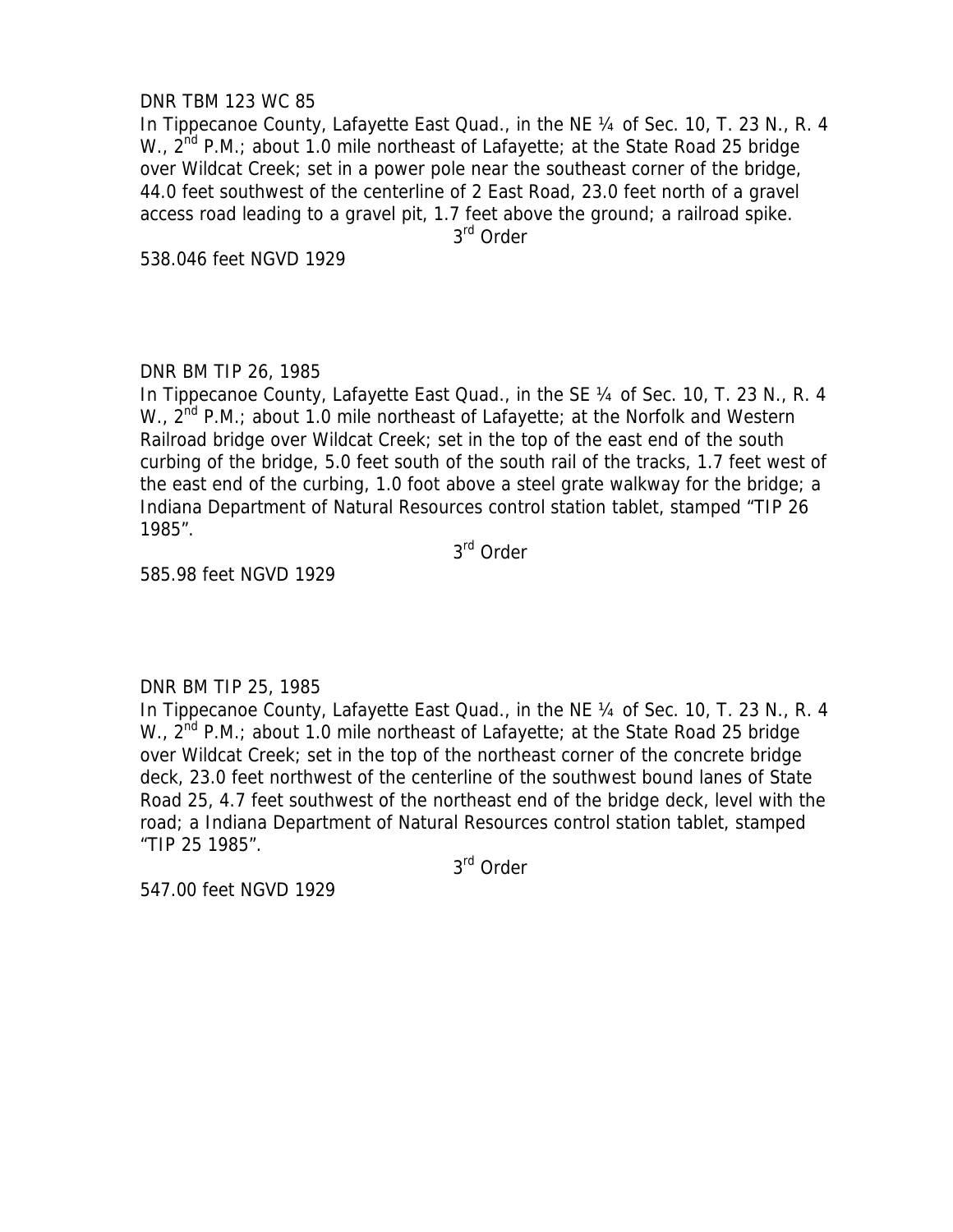### DNR BM TIP 10 RESET 1985

In Tippecanoe County, Pyrmont Quad., in the NE 1/4 of Sec. 10, T. 23 N., R. 3 W.,  $2^{nd}$  P.M.; about 0.4 mile south of Heath; 0.4 mile south along a gravel road (Wolfe Road) from its junction with a paved T-road west in the center of Heath to a bridge over Wildcat Creek; set in top of the southwest concrete abutment of the bridge, 13.0 feet west of the centerline of the road, 3.3 feet south of the north end of the abutment, 0.5 foot east of the west face of the abutment, about level with the road; a Indiana Department of Natural Resources control station tablet, stamped "TIP 10 RESET 1985".

3rd Order

600.926 feet NGVD 1929

#### DNR TBM 118 WC 85

In Tippecanoe County, Pyrmont Quad., in the NW 1/4 of Sec. 11, T. 23 N., R. 3 W.,  $2^{nd}$  P.M.; about 0.4 mile south of Heath; 0.4 mile south along a gravel road (Wolfe Road) from its junction with a paved T-road west in the center of Heath to a bridge over Wildcat Creek; set in top of the northeast concrete abutment of the bridge, 14.0 feet east of the centerline of the road, 0.6 foot north of the south face of the abutment, 0.5 foot west of the east face of the abutment, level with the top of the bridge deck; a chiseled triangle.

3rd Order

600.921 feet NGVD 1929

## DNR BM TIP 8 RESET 1985

In Tippecanoe County, Lafayette East Quad., in the NW 1/4 of Sec. 16, T. 23 N., R. 3 W.,  $2^{nd}$  P.M.; about 3.7 miles south of Buck Creek; at the 6 B East Road bridge over Wildcat Creek; set in top of the northeast concrete abutment of the bridge, 15.0 feet north of the centerline of the road, 1.3 feet east of the west end of the abutment, 1.0 foot south of the north face of the abutment, level with the road; a Indiana Department of Natural Resources control station tablet, stamped "TIP 8 RESET 1985".

3rd Order

588.254 feet NGVD 1929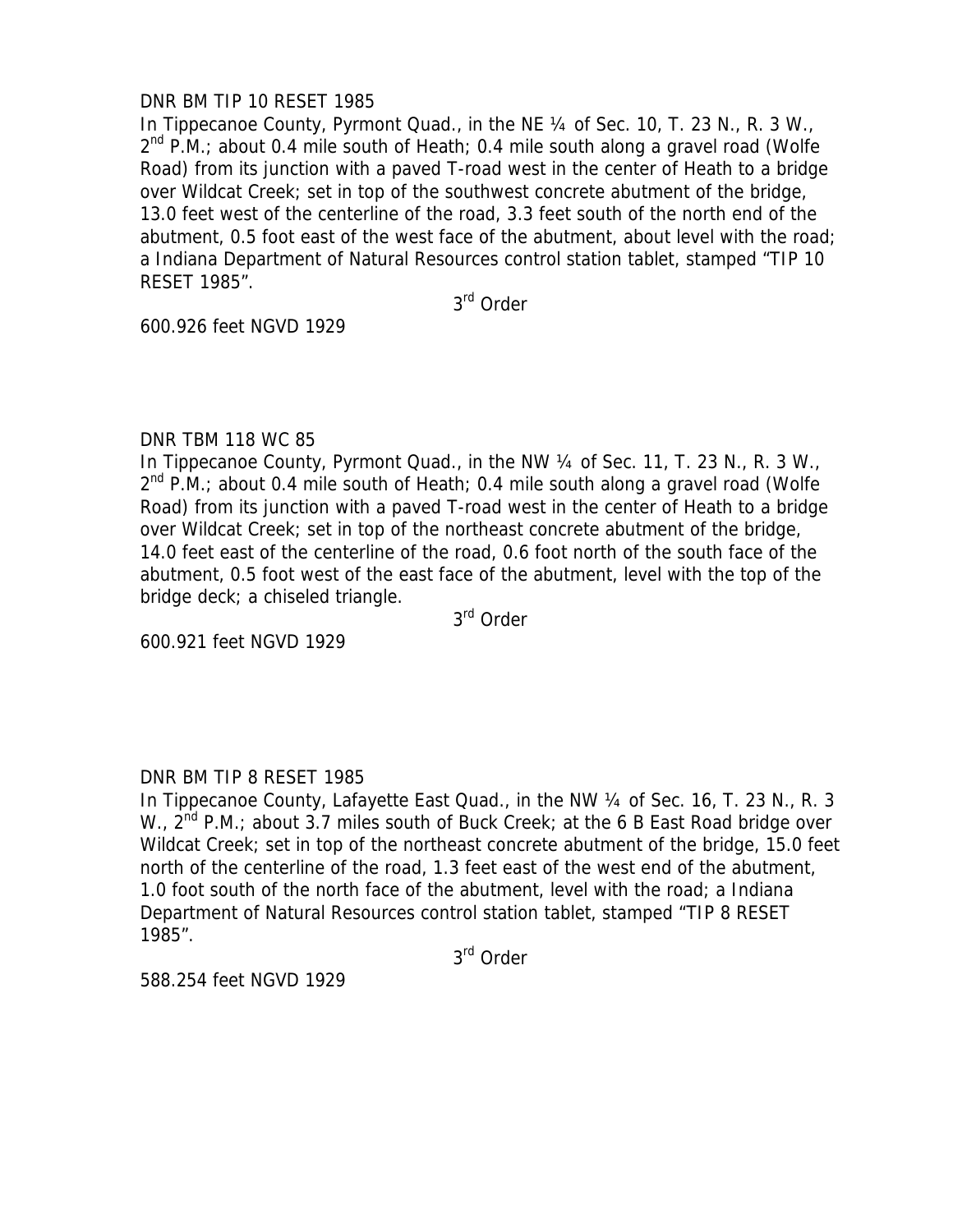### DNR TBM 119 WC 85

In Tippecanoe County, Lafayette East Quad., in the NW 1/4 of Sec. 16, T. 23 N., R. 3 W.,  $2^{nd}$  P.M.; about 3.7 miles south of Buck Creek; at the 6 B East Road bridge over Wildcat Creek; set in top of the southeast concrete abutment of the bridge, 16.0 feet south of the centerline of the road, 0.4 foot east of the west end of the abutment, 0.4 foot north of the south face of the abutment, level with the road; a chiseled triangle.

3rd Order

588.707 feet NGVD 1929

### DNR TBM 120 WC 85

In Tippecanoe County, Lafayette East Quad., in the NE 1/4 of Sec. 14, T. 23 N., R. 4 W.,  $2^{nd}$  P.M.; about 0.5 mile northeast of Lafayette; at the 2 A East Road (Eisenhower Road) bridge over Wildcat Creek; set in the top of the southeast concrete abutment of the bridge, 18.0 feet south of the centerline of 2 A East Road (Eisenhower Road), 0.6 foot east of the west end of the abutment, 0.6 foot north of the south face of the abutment, level with the road; a chiseled triangle.

3<sup>rd</sup> Order

564.00 feet NGVD 1929

#### DNR TBM 121 WC 85

In Tippecanoe County, Lafayette East Quad., in the NW ¼ of Sec. 14, T. 23 N., R. 4 W.,  $2^{nd}$  P.M.; about 0.5 mile northeast of Lafayette; at the I 65 (north bound) bridge over Wildcat Creek; set in the top of the northeast concrete abutment of the bridge, 25.0 feet northeast of the centerline of the north bound lanes, 0.6 foot northwest of the southeast end of the abutment, 0.6 foot northeast of the southwest face of the abutment, 0.6 foot above the road; a chiseled triangle.

3rd Order

565.45 feet NGVD 1929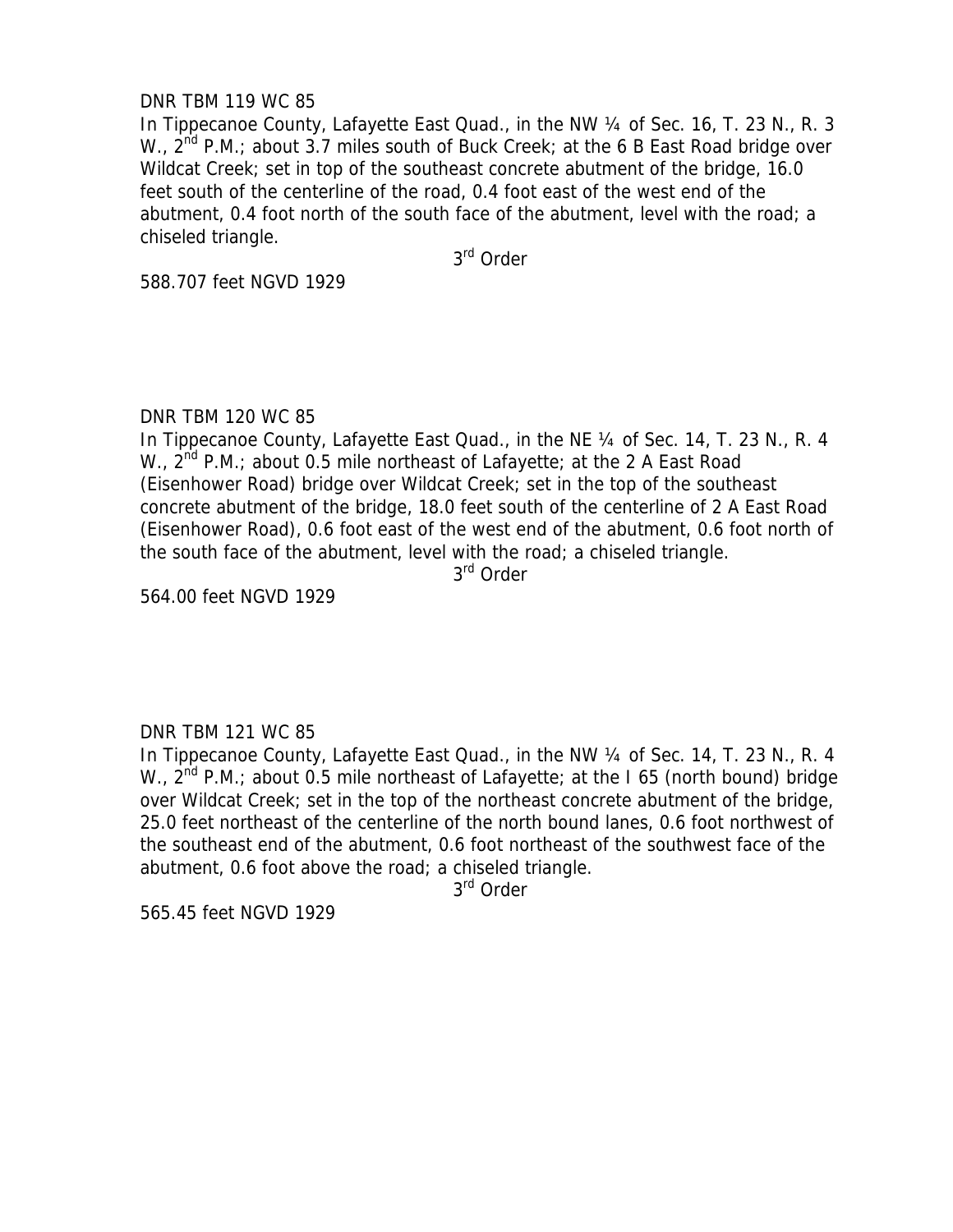# TIPPECANOE COUNTY HIGHWAY DEPARTMENT BENCH MARK

In Tippecanoe County, Pyrmont Quad., in the NW 1/4 section 11, T. 23 N., R. 3 W.,  $2<sup>nd</sup>$  P. M. about 2.5 miles north along 900 East Road from the intersection of 900 East Road and S. R. 26. at the 900 East Road bridge over Wildcat Creek. Set on top of the southeast concrete bridge abutment. 14 feet east of the centerline of 900 East Road, 15.0 feet south of the north end of the southeast concrete bridge abutment, 0.8 foot north of the south end of the abutment, 0.6 foot east of the west face of the abutment, 0.3 foot west of the east face of the abutment, about level with the road. A bronze BM tablet stamped "TIPPECANOE COUNTY HIGHWAY DEPARTMENT BENCH MARK".

601.58 feet NGVD 1929 GPS Elevation

## DNR TBM 31607-1

In Tippecanoe County, Linden Quad., in the SE 1/4 of section 19, T. 21 N., R. 4 W.,  $2^{nd}$  P. M. at the 1200 South Road bridge over Kellerman Ditch. About 0.25 miles west of U. S. 231. Set on top of the northeast concrete abutment of the bridge. 14 feet north of the centerline of the road, 1.2 feet below the road, 0.5 foot south of the downstream face of the concrete abutment, 0.5 foot east of the streamward face of the concrete abutment. A chiseled Triangle.

724.98 feet NGVD 1929 3<sup>rd</sup> Order

## IDOH BM TIPP C 86

In Tippecanoe County, Linden Quad., in the SE 1/4 of section 19, T. 21 N., R. 4 W.,  $2^{nd}$  P. M. at the U. S. 231 bridge over Romney Ditch. About 0.25 miles south of the post office in Romney. Set on top of the southwest concrete abutment of the bridge. 24 feet west of the centerline of the road, 0.7 foot north of the south end of the southwest concrete abutment, about level with the road. An IDOH BM tablet stamped "TIPP C 86".

728.03 feet NGVD 1929 3rd Order

#### IDOT BM TIPP C 109

In Tippecanoe County, Romney Quad., in the NE 1/4 of section 19, T. 21 N., R. 4 W., 2<sup>nd</sup> P. M. at the S. R. 28 Bridge over Kellerman Ditch. About 0.2 miles west of U. S. 231. Set on top of the east end of the north concrete guardrail, 17.7 feet north of the centerline of S. R. 28, 2.8 feet above the ground, 1.7 feet west of the east end of the guardrail, An IDOT BM tablet stamped "TIPP C 109" 727.135 feet NGVD 1929 3<sup>rd</sup> Order